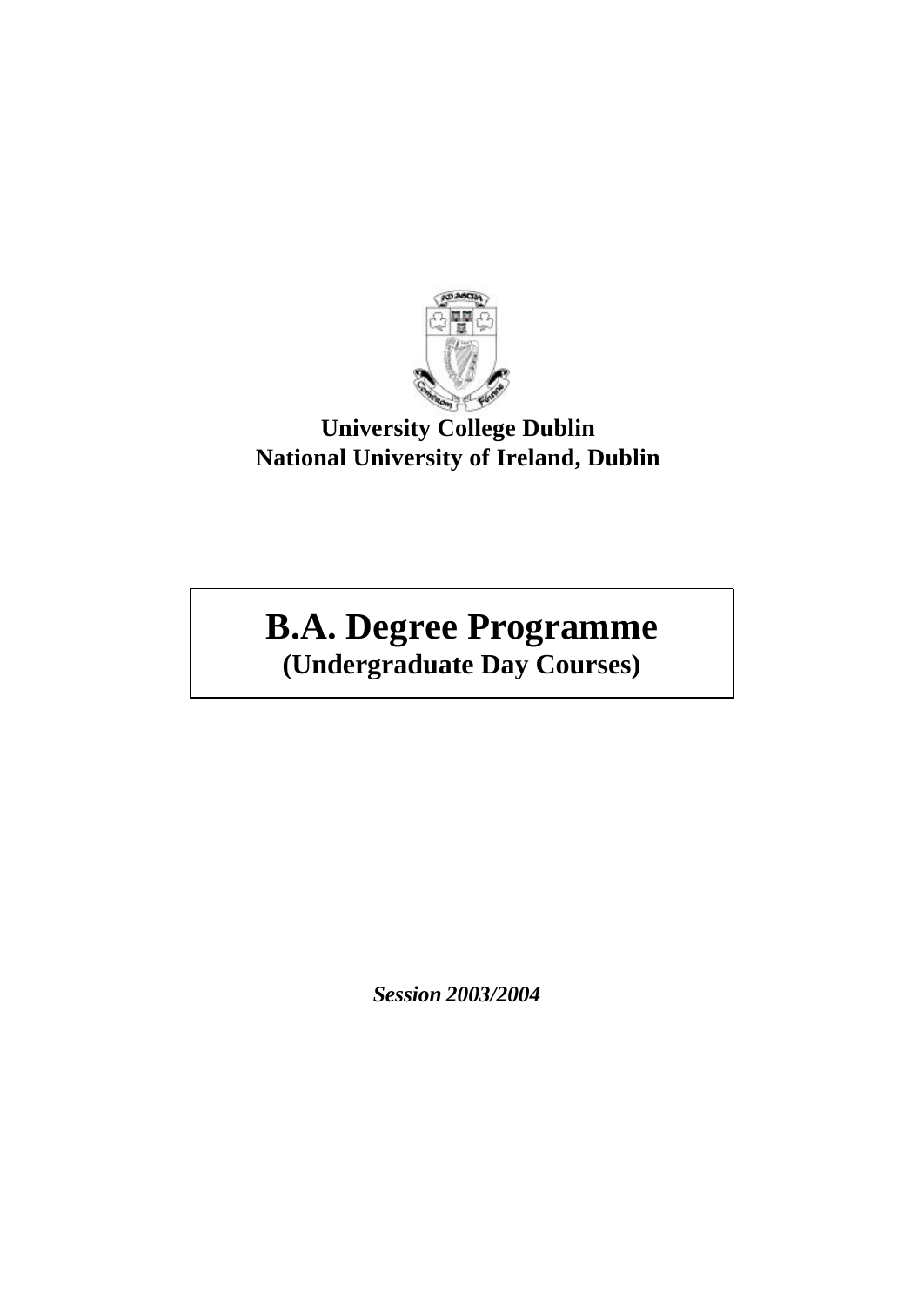## *Information For Exchange Students Re Units And Credits*

Throughout this booklet, undergraduate Arts courses, except in first year, are given or deemed to have a *unit* value. A one-unit course consists of one lecture/tutorial per week for a twelve-week period or represents an equivalent proportion of the year's work. Courses of two or three units are *pro rata*. Normally a student would take courses to the value of twenty-four units in a full year.

In addition, University College Dublin has adopted a system of *credits*, awarded for work successfully completed. In line with the European Course Credit Transfer System (ECTS), a full year's work successfully completed will be allotted 60 credits.

Exchange students and others involved in ECTS transfer of courses should note that to determine the number of credits which will be allotted to a successfully completed day Arts course, the Arts Faculty unit value should be multiplied by 2.5. Thus:

A one-unit course, successfully completed, will be awarded 2.5 credits;

a two -unit course, successfully completed, will be awarded 5 credits;

a three-unit course, successfully completed, will be awarded 7.5 credits;

and twenty-four units, successfully completed, will be awarded 60 credits.

N.B. Enquiries on the award of credits should be addressed to the Registrar, University College Dublin, Belfield, Dublin 4.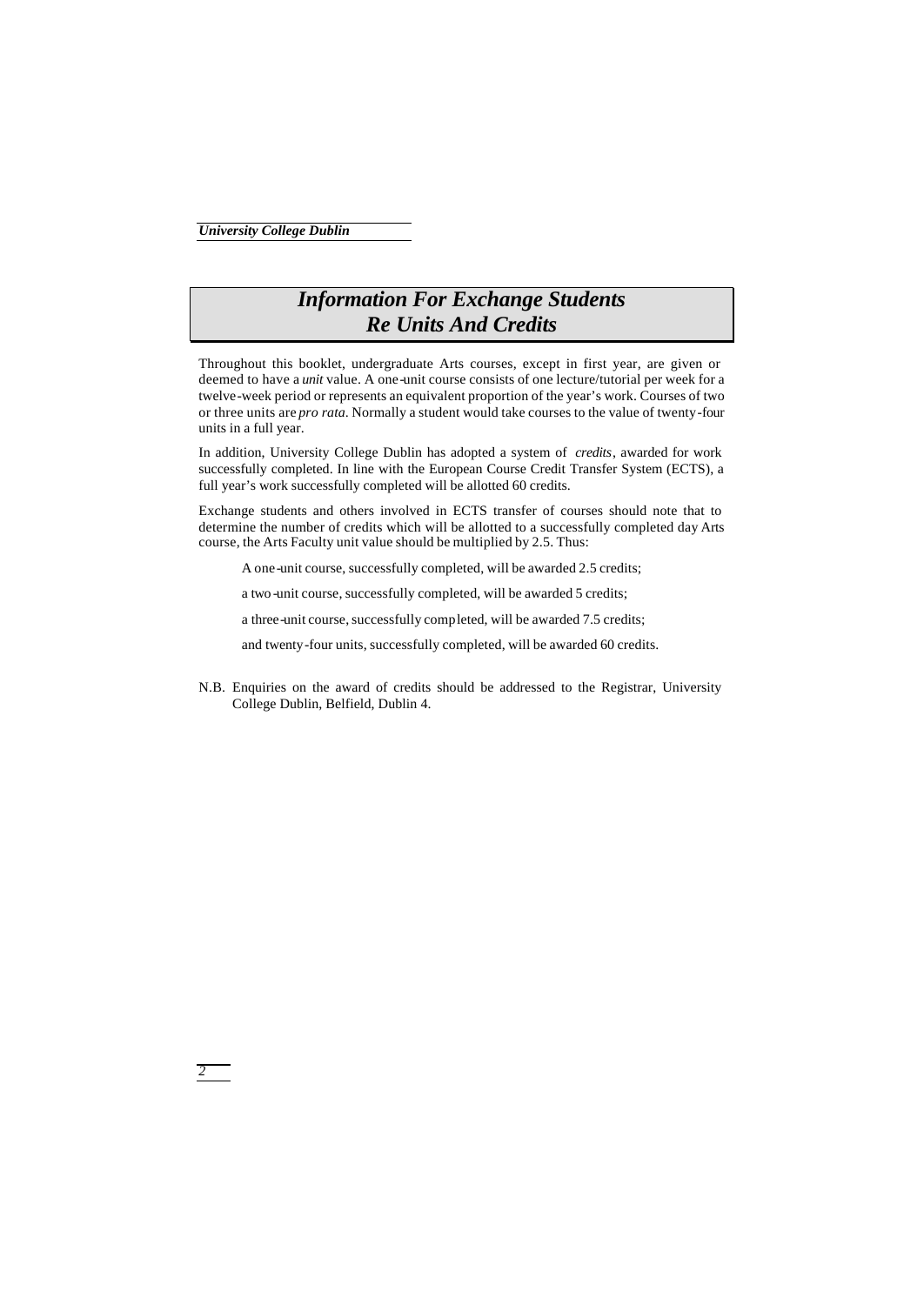# **Contents**

| Degrees in the Faculties of Arts, Celtic Studies and Human Sciences5 |  |
|----------------------------------------------------------------------|--|
|                                                                      |  |
|                                                                      |  |
|                                                                      |  |
|                                                                      |  |
|                                                                      |  |
|                                                                      |  |
|                                                                      |  |
|                                                                      |  |
|                                                                      |  |
|                                                                      |  |
|                                                                      |  |
|                                                                      |  |
|                                                                      |  |
|                                                                      |  |
|                                                                      |  |
|                                                                      |  |
|                                                                      |  |
|                                                                      |  |
|                                                                      |  |
|                                                                      |  |
|                                                                      |  |
|                                                                      |  |
|                                                                      |  |
|                                                                      |  |
|                                                                      |  |
|                                                                      |  |
|                                                                      |  |
|                                                                      |  |
|                                                                      |  |
|                                                                      |  |
|                                                                      |  |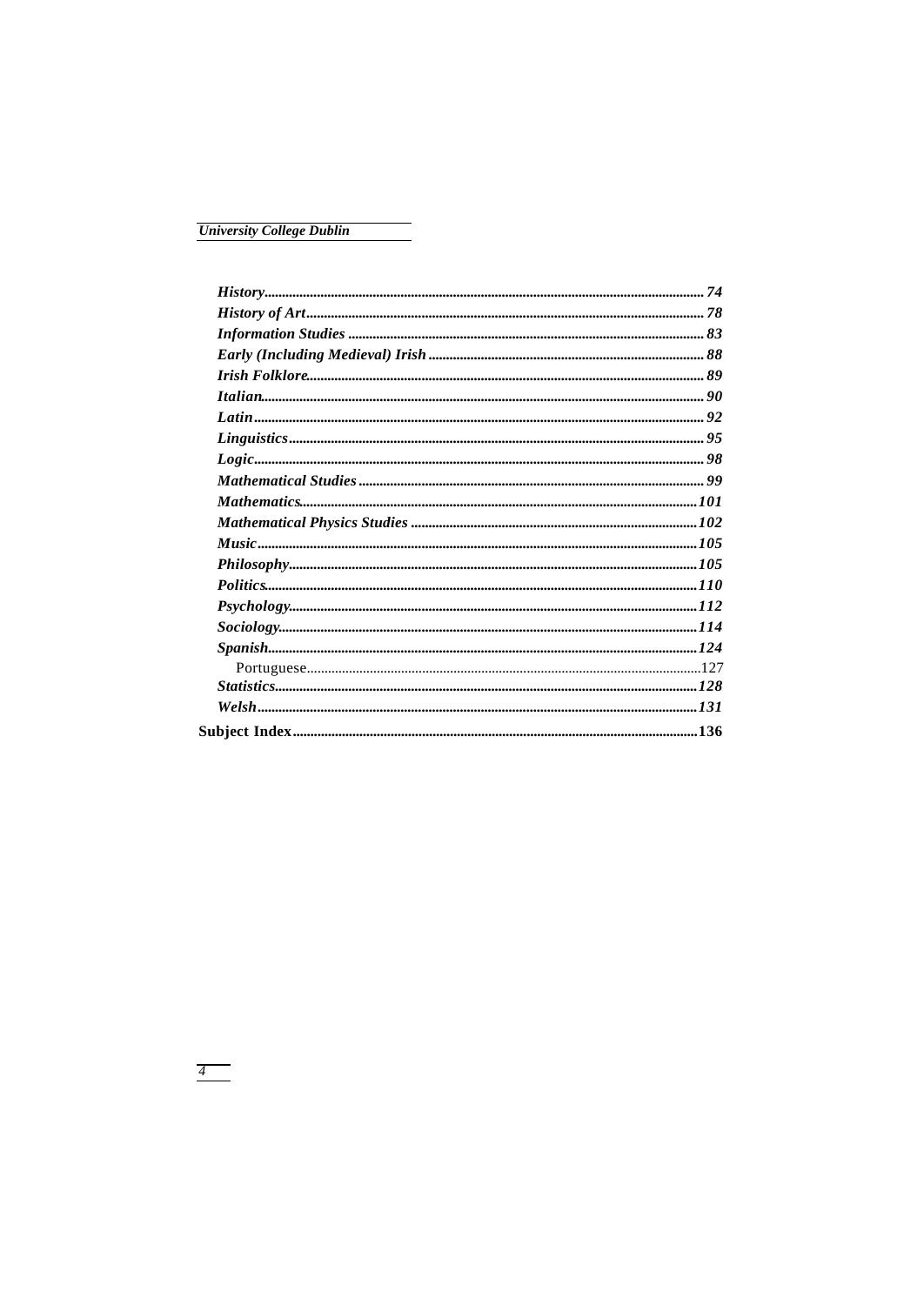*5*

## *Degrees in the Faculties of Arts, Celtic Studies and Human Sciences*

## **Extract from the Statute of the University**

The University may grant the following degrees to students who, under conditions laid down in the statutes and regulations, have completed approved courses of study, and have passed the prescribed examinations of the University, and fulfilled all other prescribed conditions:

## *In the Faculty of Arts:*

Bachelor of Arts (Honours) (BA)\* Bachelor of Arts (Honours) (Computer Science) Bachelor of Music (BMus)\*\*

Master of Arts (MA) Master of Literature (MLitt) Master of Philosophy (MPhil)

Doctor of Philosophy (PhD) Doctor of Literature (DLitt) Doctor of Music (DMus)\*\*

*In the Faculty of Human Sciences:* Bachelor of Social Science (Honours) (BSocSc<sup>)\*\*</sup>

Master of Economic Science (MEconSc) Master of Education (MEd) Master of Library and Information Studies (MLIS) Master of Psychological Science (MPsychSc) Master of Social Science (MSocSc)

Doctor of Philosophy (PhD) Doctor of Literature (DLitt) Doctor of Economic Science (DEconSc) Doctor of Psychological Science (DPsychSc)

*In the Faculty of Celtic Studies:*

j

Doctor of Philosophy (PhD) Doctor of Celtic Studies (DLittCelt)

<sup>\*</sup> For details of the BA Modular (Evening) Degree, see separate booklet.

<sup>\*\*</sup> For details of the BMus Degree and the BSocSc (Honours) Degree, see separate booklets – *Music*, *Social Science*.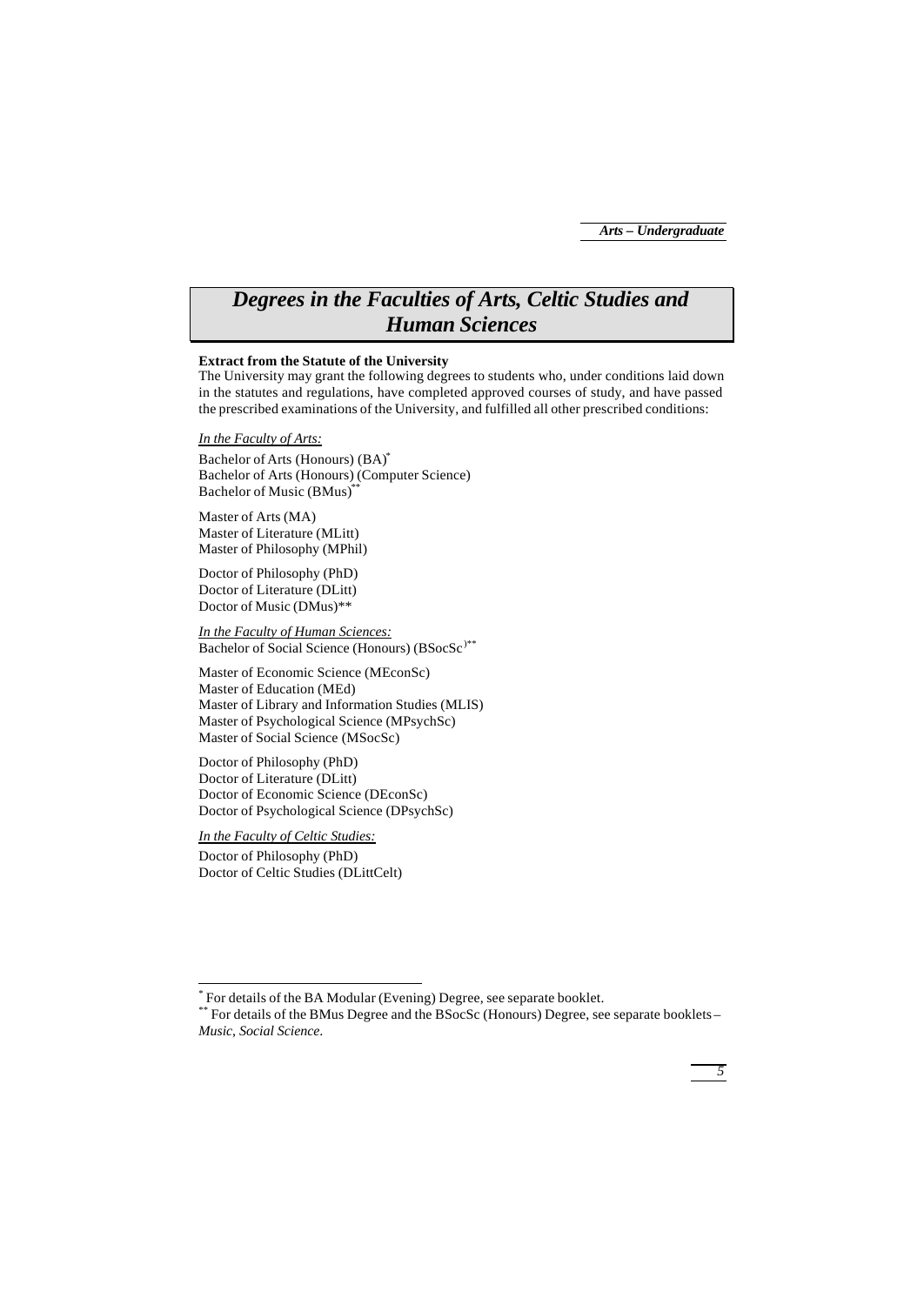$\sqrt{2}$ 

| <b>Guide To Timetable</b><br>University                                                                 |                                                                                               |                                                                |                                                                                                                                                       |                                                                                                                      |                                             |                                                                                                      |
|---------------------------------------------------------------------------------------------------------|-----------------------------------------------------------------------------------------------|----------------------------------------------------------------|-------------------------------------------------------------------------------------------------------------------------------------------------------|----------------------------------------------------------------------------------------------------------------------|---------------------------------------------|------------------------------------------------------------------------------------------------------|
| <b>Classification of Arts Subjects*</b>                                                                 |                                                                                               |                                                                |                                                                                                                                                       |                                                                                                                      |                                             |                                                                                                      |
| Description                                                                                             | A                                                                                             | B                                                              | $\mathsf{C}$                                                                                                                                          | D                                                                                                                    | E.                                          | F                                                                                                    |
| Subjects offered in all<br>years                                                                        | Arabic<br>Linguistics<br>Greek and<br>Roman<br>Civilization<br>Economics<br>History of<br>Art | Greek<br><b>History</b><br>Welsh<br>Music<br><b>Statistics</b> | Maths/Maths<br><b>Studies</b><br>German<br>Spanish<br>Early Irish <sup><math>\dagger</math></sup><br>Hebrew<br>Information<br><b>Studies</b><br>Latin | English<br>Archaeology<br><b>Politics</b><br>Computer<br>Science<br>(for<br><b>DN050</b><br><b>Students</b><br>only) | Philosophy<br>Irish<br>Italian<br>Sociology | <b>College Dublin</b><br>French<br>Psychology<br>Geography<br><b>Maths Physics</b><br><b>Studies</b> |
| Subject offered in first<br>year only                                                                   |                                                                                               |                                                                |                                                                                                                                                       |                                                                                                                      |                                             | Celtic<br>Civilization                                                                               |
| Subjects offered in 2nd<br>and 3 <sup>rd</sup> year only                                                | <b>Irish Folklore</b><br>Icelandic<br>Classical<br>Studies†                                   |                                                                |                                                                                                                                                       |                                                                                                                      | Aramaic                                     |                                                                                                      |
| Subjects offered in 2nd<br>and 3 <sup>rd</sup> year to complete<br>full degree subjects in<br>Mode $1*$ |                                                                                               | Additional<br>Economics                                        |                                                                                                                                                       | Additional<br>Psychology                                                                                             | Additional<br>English                       | Additional<br><b>History</b>                                                                         |

\* The subjects for Philosophy (Mode 1) are not listed here. Details will be provided in the timetable issued at the beginning of the session:

† Details of the additional lectures in Classical Studies will he available from the Classics Department.

‡ Students of Early Irish who wish to take Latin, will be facilitated by the Classics Department.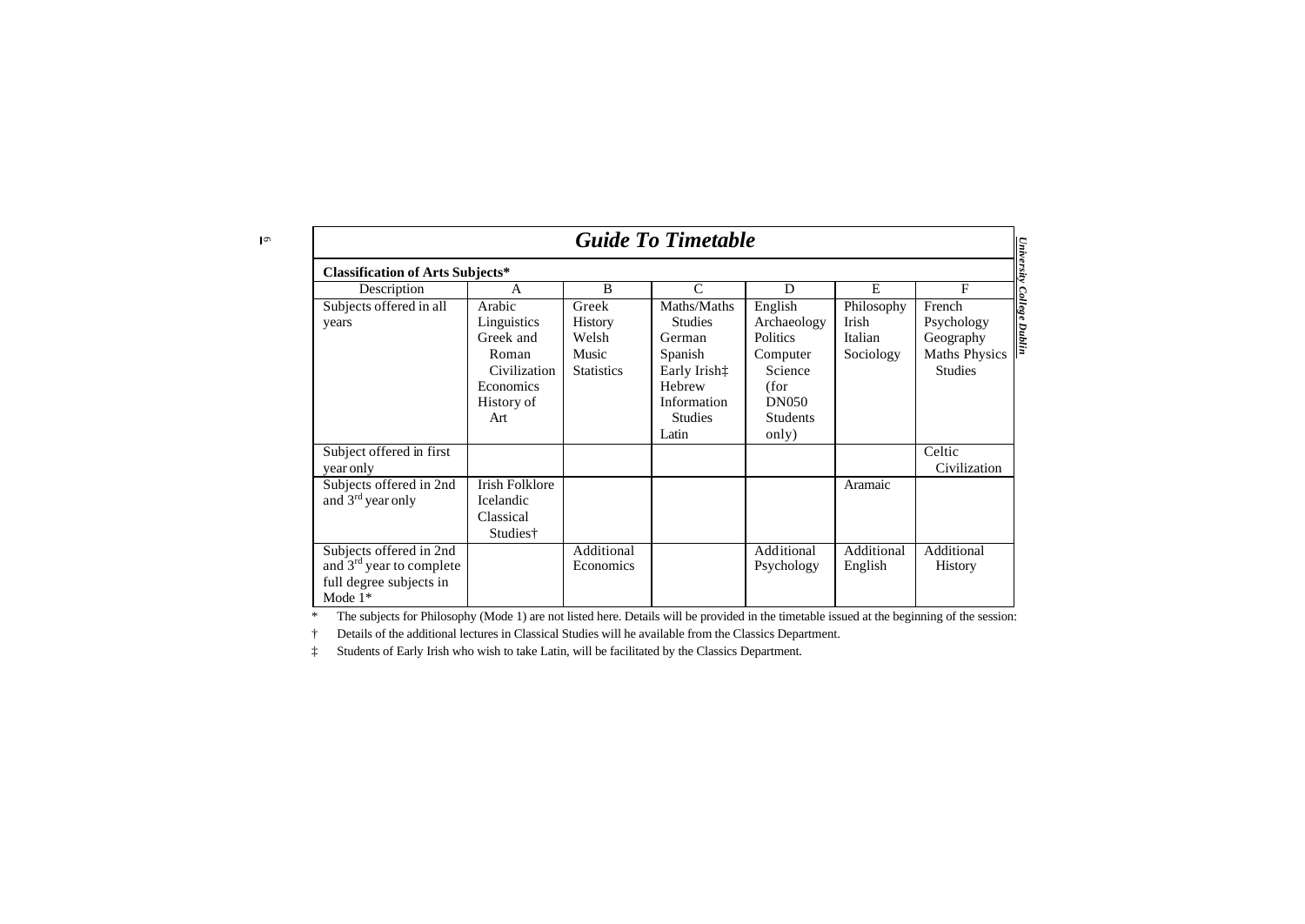**First Arts** 

| Time                                                                                                                                              | Monday | Tuesdav | Wednesdav | Thursday | Friday     | Saturday |
|---------------------------------------------------------------------------------------------------------------------------------------------------|--------|---------|-----------|----------|------------|----------|
| 09.00-10.00                                                                                                                                       |        |         |           |          |            |          |
| 10.00-11.00                                                                                                                                       |        |         |           |          |            |          |
| 11.00-12.00                                                                                                                                       |        |         |           |          |            |          |
| 12.00-13.00                                                                                                                                       |        |         |           |          |            |          |
| 13.00-14.00                                                                                                                                       |        |         |           |          | $(0^*)$ ** |          |
| 14.00-15.00                                                                                                                                       |        |         | ⌒∗        |          | (A)        |          |
| 15.00-16.00                                                                                                                                       |        |         |           | $\sim$   | $\sim$     |          |
| * Except Mathematics (H); † Except Economics and Linguistics;<br><sup>†</sup> Economics and Linguistics only; <sup>**</sup> Mathematics (H) only. |        |         |           |          |            |          |

**Second Arts** 

| Time                                                                                                                                                                                                                                                                                                                                                                                                                                                         | Monday | Tuesday | Wednesday | Thursday                 | Friday                   | Saturday                 |
|--------------------------------------------------------------------------------------------------------------------------------------------------------------------------------------------------------------------------------------------------------------------------------------------------------------------------------------------------------------------------------------------------------------------------------------------------------------|--------|---------|-----------|--------------------------|--------------------------|--------------------------|
| 09.00-10.00                                                                                                                                                                                                                                                                                                                                                                                                                                                  |        |         |           |                          |                          | $\sim$                   |
| 10.00-11.00                                                                                                                                                                                                                                                                                                                                                                                                                                                  |        |         |           |                          |                          | $\overline{\phantom{a}}$ |
| 11.00-12.00                                                                                                                                                                                                                                                                                                                                                                                                                                                  |        |         |           |                          |                          |                          |
| 12.00-13.00                                                                                                                                                                                                                                                                                                                                                                                                                                                  |        |         |           |                          |                          |                          |
| 13.00-14.00                                                                                                                                                                                                                                                                                                                                                                                                                                                  | -      | Γ*      | $\sim$    | $\sim$                   | $\overline{\phantom{a}}$ |                          |
| 14.00-15.00                                                                                                                                                                                                                                                                                                                                                                                                                                                  |        |         |           |                          |                          | $\overline{\phantom{a}}$ |
| 15.00-16.00                                                                                                                                                                                                                                                                                                                                                                                                                                                  |        |         |           |                          |                          |                          |
| 16.00-17.00                                                                                                                                                                                                                                                                                                                                                                                                                                                  |        |         |           |                          |                          | $\sim$                   |
| 17.00-18.00                                                                                                                                                                                                                                                                                                                                                                                                                                                  | -      |         |           | $\overline{\phantom{a}}$ |                          |                          |
| $\mathcal{L} = \mathcal{L} = \mathcal{L} = \mathcal{L} = \mathcal{L} = \mathcal{L} = \mathcal{L} = \mathcal{L} = \mathcal{L} = \mathcal{L} = \mathcal{L} = \mathcal{L} = \mathcal{L} = \mathcal{L} = \mathcal{L} = \mathcal{L} = \mathcal{L} = \mathcal{L} = \mathcal{L} = \mathcal{L} = \mathcal{L} = \mathcal{L} = \mathcal{L} = \mathcal{L} = \mathcal{L} = \mathcal{L} = \mathcal{L} = \mathcal{L} = \mathcal{L} = \mathcal{L} = \mathcal{L} = \mathcal$ |        |         |           |                          |                          |                          |

\* Except Mathematics (H); .

**Third Arts** 

| Time                                                                                                                                                                                                                                                                                                              | Monday | Tuesday | Wednesdav | Thursday | Friday | Saturday |  |
|-------------------------------------------------------------------------------------------------------------------------------------------------------------------------------------------------------------------------------------------------------------------------------------------------------------------|--------|---------|-----------|----------|--------|----------|--|
| 09.00-10.00                                                                                                                                                                                                                                                                                                       |        |         |           |          |        |          |  |
| 10.00-11.00                                                                                                                                                                                                                                                                                                       |        |         |           |          |        |          |  |
| 11.00-12.00                                                                                                                                                                                                                                                                                                       |        |         |           |          |        |          |  |
| 12.00-13.00                                                                                                                                                                                                                                                                                                       |        |         | B         |          |        |          |  |
| 13.00-14.00                                                                                                                                                                                                                                                                                                       | $E^*$  |         | $E^*$     | $E^*$    | F*     |          |  |
| 14.00-15.00                                                                                                                                                                                                                                                                                                       |        |         |           |          |        |          |  |
| 15.00-16.00                                                                                                                                                                                                                                                                                                       |        |         |           |          |        |          |  |
| 16.00-17.00                                                                                                                                                                                                                                                                                                       |        |         |           |          |        |          |  |
| 17.00-18.00                                                                                                                                                                                                                                                                                                       |        |         |           |          |        |          |  |
| * Philosophy only.                                                                                                                                                                                                                                                                                                |        |         |           |          |        |          |  |
| tes:                                                                                                                                                                                                                                                                                                              |        |         |           |          |        |          |  |
| n all years tutorials will be by arrangement.                                                                                                                                                                                                                                                                     |        |         |           |          |        |          |  |
| The above guide merely indicates the possible times for the main classes in specific subjects. For details, students should consult the timetables issued at the<br>ommencement of the session.<br>का सह समारा सामान करता है। इस सामान का सामान करता है। इस सामान के लिए समारा करने के लिए से सामान करने के लिए स |        |         |           |          |        |          |  |

**Notes:**

 $\overline{z}$ 

1 In all years tutorials will be by arrangement.

3 Mode 1 'additional subjects' or subjects with small numbers may be held, in special cases, at other times, if the timetable and accommodation requirements permit.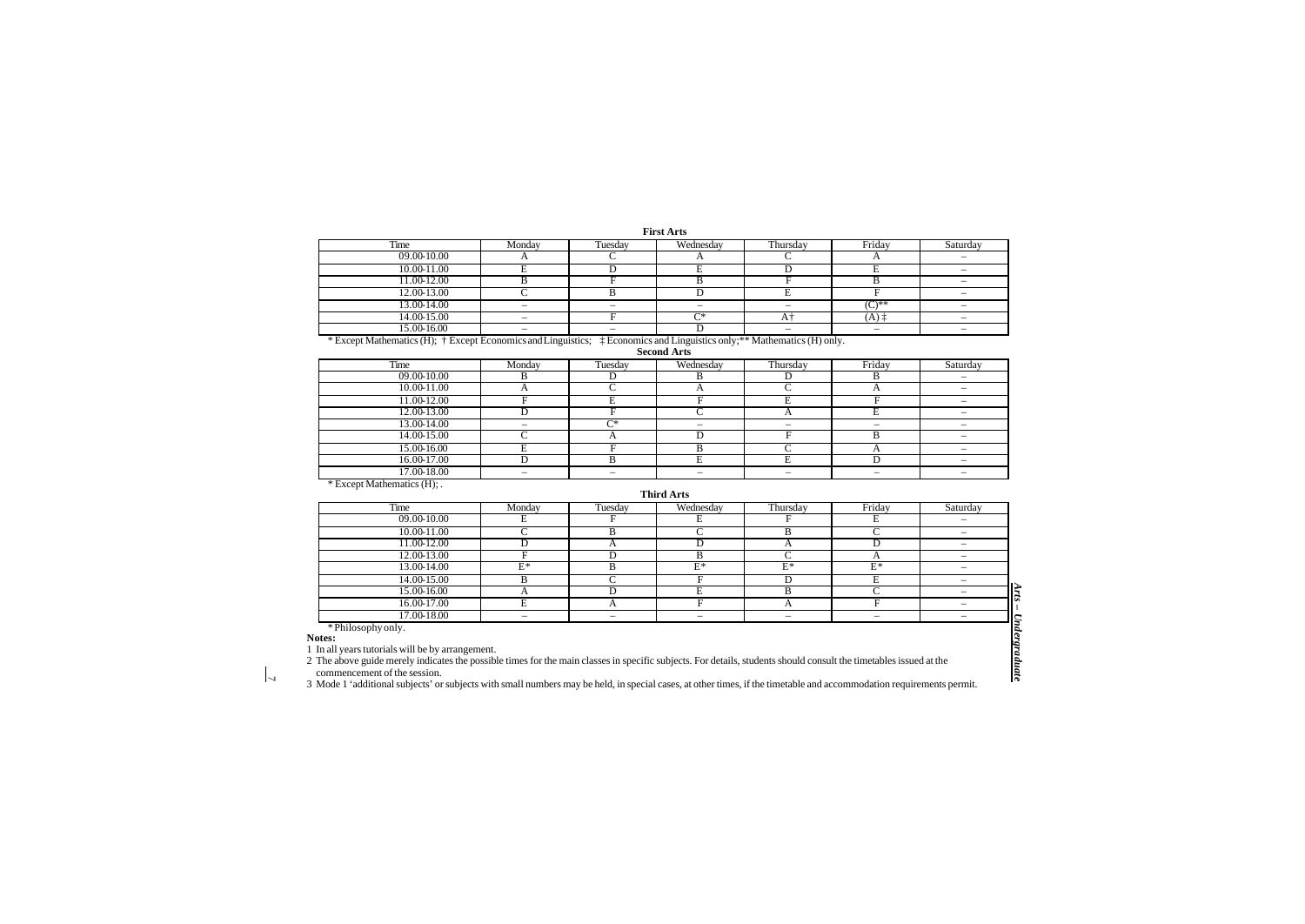## **Degree of Bachelor of Arts (Honours) Day Courses**

The Faculties of Arts, Celtic Studies and Human Sciences offer day courses, normally of three years' duration, leading to the Degree of Bachelor of Arts (Honours) of the National University of Ireland.

The dates of the academic terms for each year are published in the *Student Information Handbook*. In many departments in the Faculties of Arts, Celtic Studies and Human Sciences, the duration of courses is expressed as a *semester*, i.e. a twelve-week teaching period, usually from September to January or from January to May.

## **General Description**

*8*

Students reading for the BA Degree (Honours) by day take three subjects in the first year (as explained in the section on 'First Arts Day Courses') and one, two or three subjects in the second and final years (as explained in the sections on the different degree modes).

Students who have passed the First Arts Examination proceed to the Degree of Bachelor of Arts (Honours) by one of the degree modes which are entered at the beginning of second year. Eligibility to enter a particular degree mode is governed both by the course to which the student has been admitted, the level of attainment in the First Arts Examination and by the subject combination selected in First Arts. *In selecting first year subjects, therefore, students should pay particular attention to the details concerning admission to the degree mode for which they are aiming.*

Students are normally permitted a maximum of two years in First Year Arts from the date of entering the course. A similar regulation applies to Second Year Arts. In exceptional circumstances an extension to the two -year rules may be considered by the Faculty of Arts: for information on application procedures please contact the Faculty of Arts Office.

## **Course Requirements: Definition of the 'Unit'**

Day courses, except in first year, are given or deemed to have a unit value: A one-unit course consists of one lecture/tutorial per week for a twelve week period, or represents an equivalent proportion of the year's work. Courses of two or three units are *pro rata*. In the case of some subjects where courses are not described in unitised form, the year's work is deemed equivalent to a pre -determined number of units. The number of course units which must be accumulated and examined in the subject(s) studied in the second and final years is laid out in the sections describing the degree modes.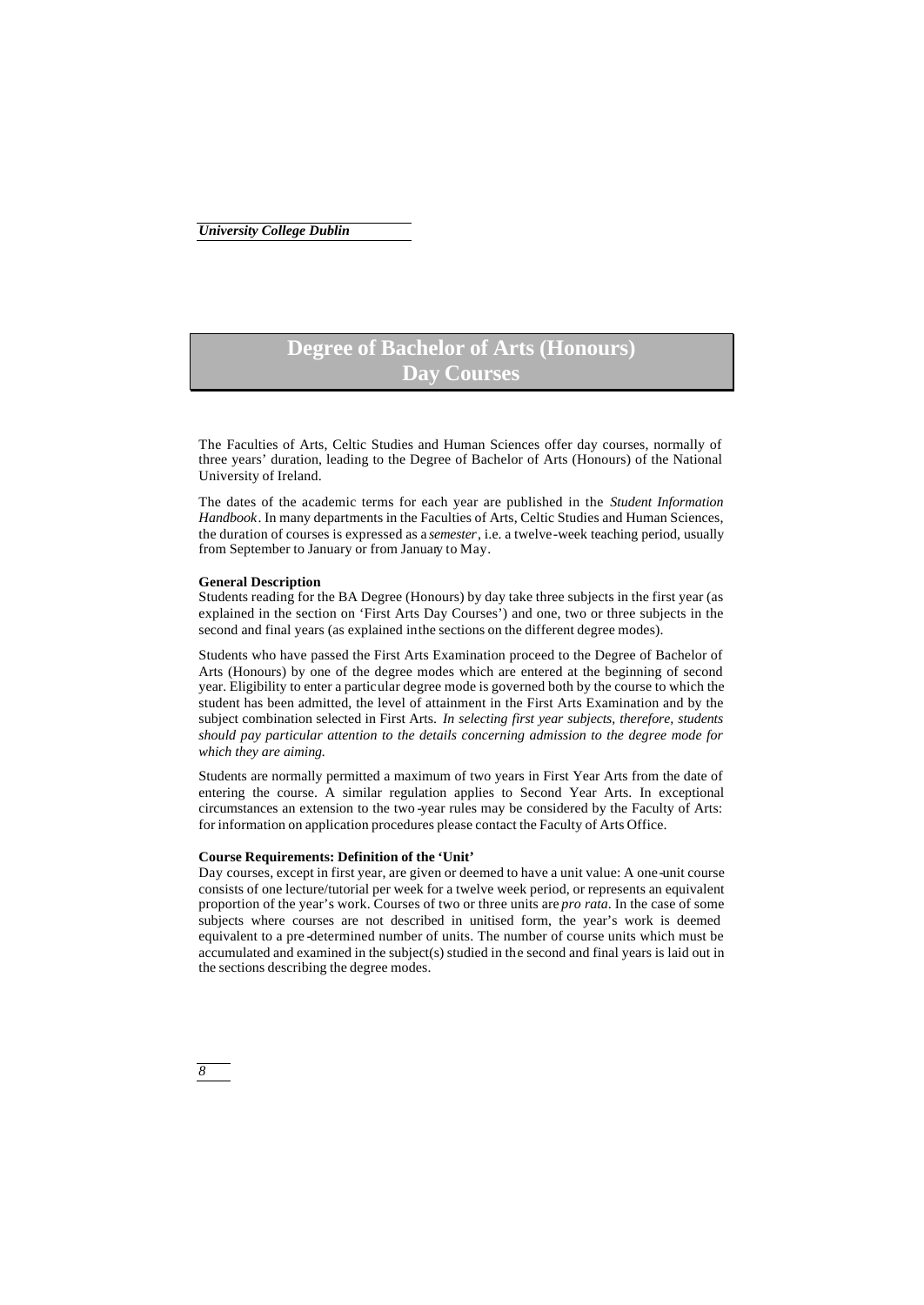#### **Examination Requirements**

Students proceeding to the Degree of Bachelor of Arts (Honours) by day must pass the examinations listed below:

(a) The *First University Examination in Arts* (taken at the end of the first year) which must be passed in three permissible subjects before a student may proceed to second year.

The examination is held in the Summer of each year; a repeat examination in individual subjects is held in the Autumn. The examination must be passed within two years of entering the course.

For further details, see the section 'First Arts Day: Examination Requirements'.

(b) The *Second University Examination in Arts (Honours)*† (taken at the end of the second year) wh ich must be passed in its entirety before a student may proceed to the final year.

The examination is held in the Summer of each year; a repeat examination is held in the Autumn. In the case of Mathematics and Mathematical Physics, there is no Autumn repeat examination at Honours level.

The examination must be passed within two years from the date of entering the second year course.

(c) The Final University Examination for the Degree of Bachelor of Arts (Honours)† (taken at the end of the final year).

The BA Degree (Honours) Examination is held in the Summer of each year. Honours will be awarded separately in each subject. Honours may only be awarded if the whole examination is passed at one sitting in the Summer examination.

j †

*or* 100% of the Final Year summer examination results, whichever is to the benefit of the student.



Introduction of Beneficial Aggregation (i.e. where aggregation operates to the benefit of the student)

*Not to apply to the BA (International) Degree*

From 2003 the grade of degree in a subject (when all subjects are passed at one sitting in the summer examinations of Second and Final Year) will be determined by:

*Either* aggregation of 30% of the Second Arts summer examination results with 70% of the Final Year summer examination results within each subject;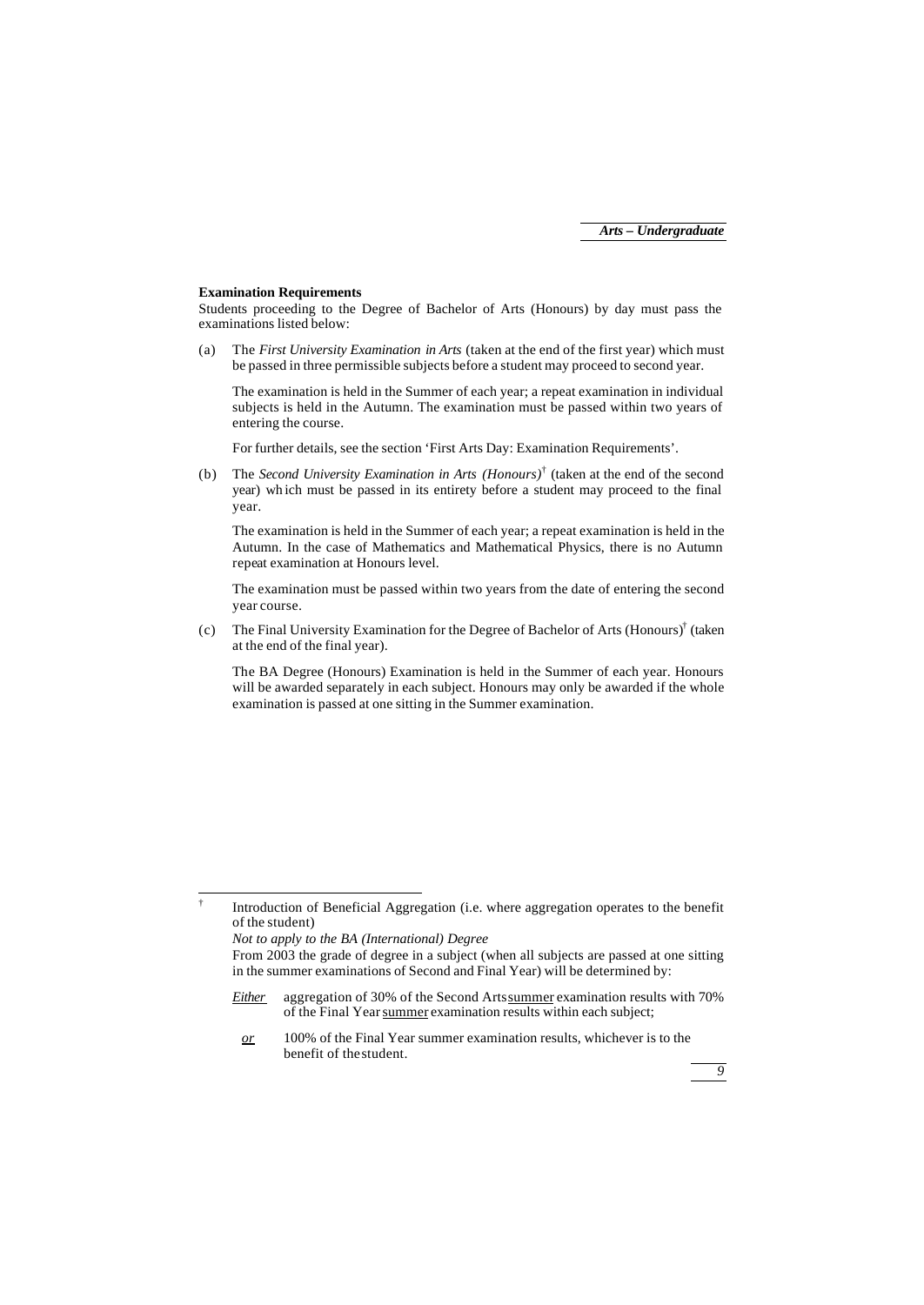## *First Arts Day Courses*

### **General Description**

First year students must follow courses in, and present for examination in, *three* subjects.

### **Subject Combinations**

The subjects available in First Arts (Day) are listed below.

*No two subjects may be taken from the same section of the list and not more than two subjects with asterisks may be chosen.*

Subjects taught and examined at Honours and Pass levels separately are marked '(H & P)' below.

| Section A: | Arabic, Economics*, Greek and Roman Civilization, History of Art,<br>Linguistics                                                               |
|------------|------------------------------------------------------------------------------------------------------------------------------------------------|
| Section B: | Greek, History*, Music <sup>1</sup> , Statistics <sup>2</sup> , Welsh                                                                          |
| Section C: | Early Irish <sup>3</sup> , German, Hebrew, Information Studies*, Latin, Logic <sup>4</sup> ,<br>Mathematical Studies, Mathematics (H), Spanish |
| Section D: | Archaeology, English*, Politics*                                                                                                               |
| Section E: | Irish, Italian, Philosophy, Socio logy*                                                                                                        |
| Section F: | Celtic Civilization <sup>5</sup> , French, Geography*, Mathematical Physics<br>Studies <sup>2</sup> , Psychology <sup>6</sup>                  |

(See pages 24 and 25 for details regarding BA (Computer Science) for students entering under DN050).

## **Notes**

- 1. Special conditions may apply to entry to Music; students should enquire from the department.
- 2. Students wishing to proceed to second year in Mathematical Physics Studies and Statistics must also have passed First Arts Mathematical Studies or Mathematics. The combination Statistics and Psychology is only permitted in first year if Mathematical Studies or Mathematics is taken as the third subject.
- 3. Students of Early Irish who wish to take Latin will be facilitated by the Classics Department.
- 4. Logic will not be available as a First Arts subject in the 2003/ 2004 session.
- 5. Celtic Civilization is available as a First Arts subject *only.*
- 6. Students currently entering through DN012 should note that Psychology may only be taken beyond First Arts as a Single Honours subject (Mode I: 35 places).

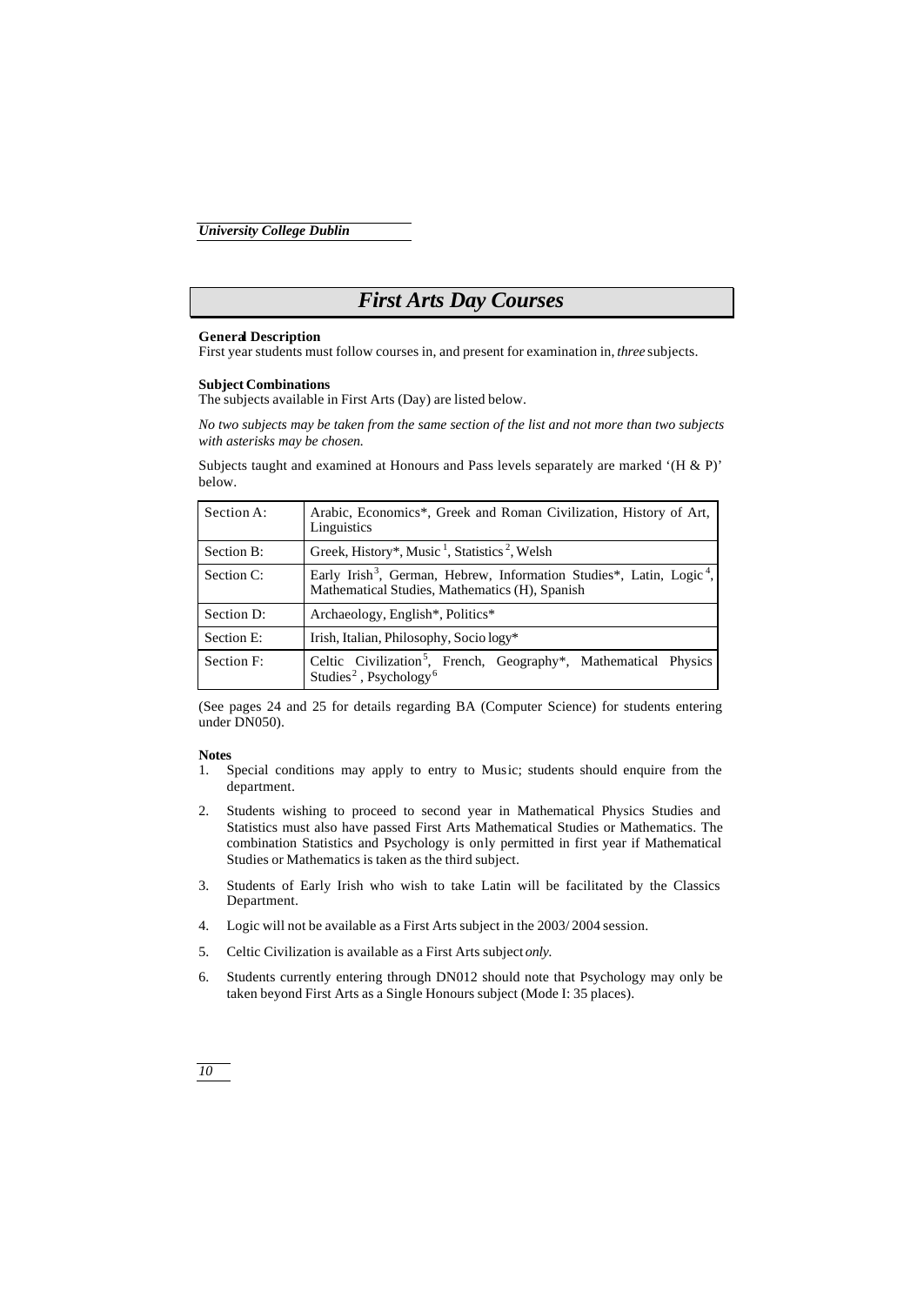## **Examination Requirements**

The First University Examination in Arts, taken at the end of first year, must be passed in three subjects within two years of entering the course. It is held in the Summer of each year; a repeat examination is held in the Autumn.

A subject passed need not be taken again; students may combine results in different subjects obtained at different examining sessions but no two subjects may be taken from the same section of the list and not more than two subjects with asterisks may be chosen.

## **Awards**

The awards on First Arts Examinations are: First Class Honours, Second Class Honours, Pass, Fail.

Honours may be awarded in individual subjects only at the Summer examinations and only to candidates who pass all three subjects at one sitting.

The awards on Pass examinations are: Pass, Fail.

## **Qualifying Mark**

A mark of 50% obtained in Honours Mathematics (Summer or Autumn) is deemed adequate for a student to proceed into second year at Honours level in the subject concerned, provided a suitable subject combination has been passed. In all other subjects, a mark of 40% entitles a student to proceed to second year in that subject, provided a suitable subject combination has been passed.

## **Note:**

For regulations concerning entry to Mode I (Single Subject) English, History, Philosophy or Psychology, see pages 12-14.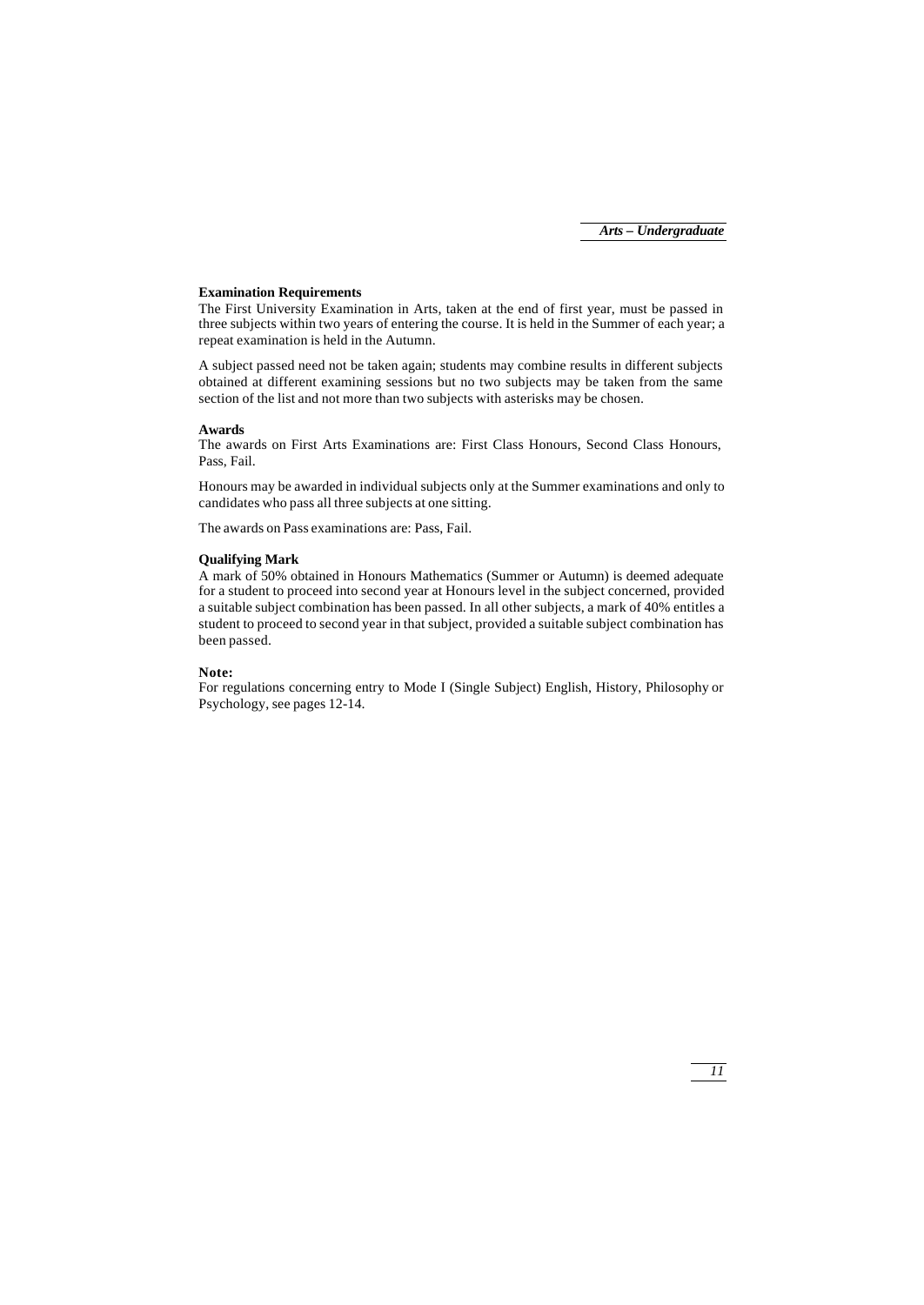## *Mode I: BA (Honours) Single Subject*

A specified number of places are available through the denominated entry CAO First Year application system as follows: Economics (20); History (12); Philosophy (5); Psychology (35). A number of places in these subjects, as indicated on the following pages, are also available on the results of the First Arts examination for students who have entered through DN012 (omnibus entry).

*(N.B. From September 2005, entry to Second Year Mode I Psychology will only be available to students who enter First Arts through the CAO denominated entry DN054).*

#### **General Description**

In Mode I, students study for the Degree of BA (Honours) in a single subject.

## **Admission Requirements**

For admission to Mode I, the First Arts Examination must have been passed. The precise subject requirements, number of places and criteria for entry to the various subjects in Mode I are laid out on the following pages.

## **Course Requirements**

Students must attend, and be examined in, twenty-four course units (or equivalent) in second year, and the same number in the final year. Choice of courses is subject to the requirements of the department(s) concerned. Second year students interested in the BA (International) option should see pages 22 and 23 for details.

#### **Examination Requirements**

The Second Arts Examination (Honours) (twenty-four units or equivalent) must be taken after completion of the appropriate courses. This examination must be passed in its entirety, within two years of entering the second year course, before the student may proceed to final year courses. The BA Degree (Honours) Examination (twenty-four units or equivalent) is taken at the end of the final year.

#### **Awards**

The awards on the Second Arts (Honours) and BA (Honours) Examinations in Mode I are: First Class Honours; Second Class Honours, Grade I; Second Class Honours, Grade II; Third Class Honours; Pass; Fail. The result in each year is calculated on the basis of the marks obtained in the twenty-four units (or equivalent) examined. Honours may only be awarded if the whole examination is passed at one sitting in the Summer examination.

## **Beneficial Aggregation:**

*(not to apply to the BA (International) Degree)*

From 2003 the grade of degree in a subject (when all subjects are passed at one sitting, in the summer examinations of Second and Final Year) will be determined by:

*either* aggregation of 30% of the Second Arts summer examination results with 70% of the Final Year summer examination results within each subject;

*or* 100% of the Final Year summer examination results, whichever is to the benefit of the student.

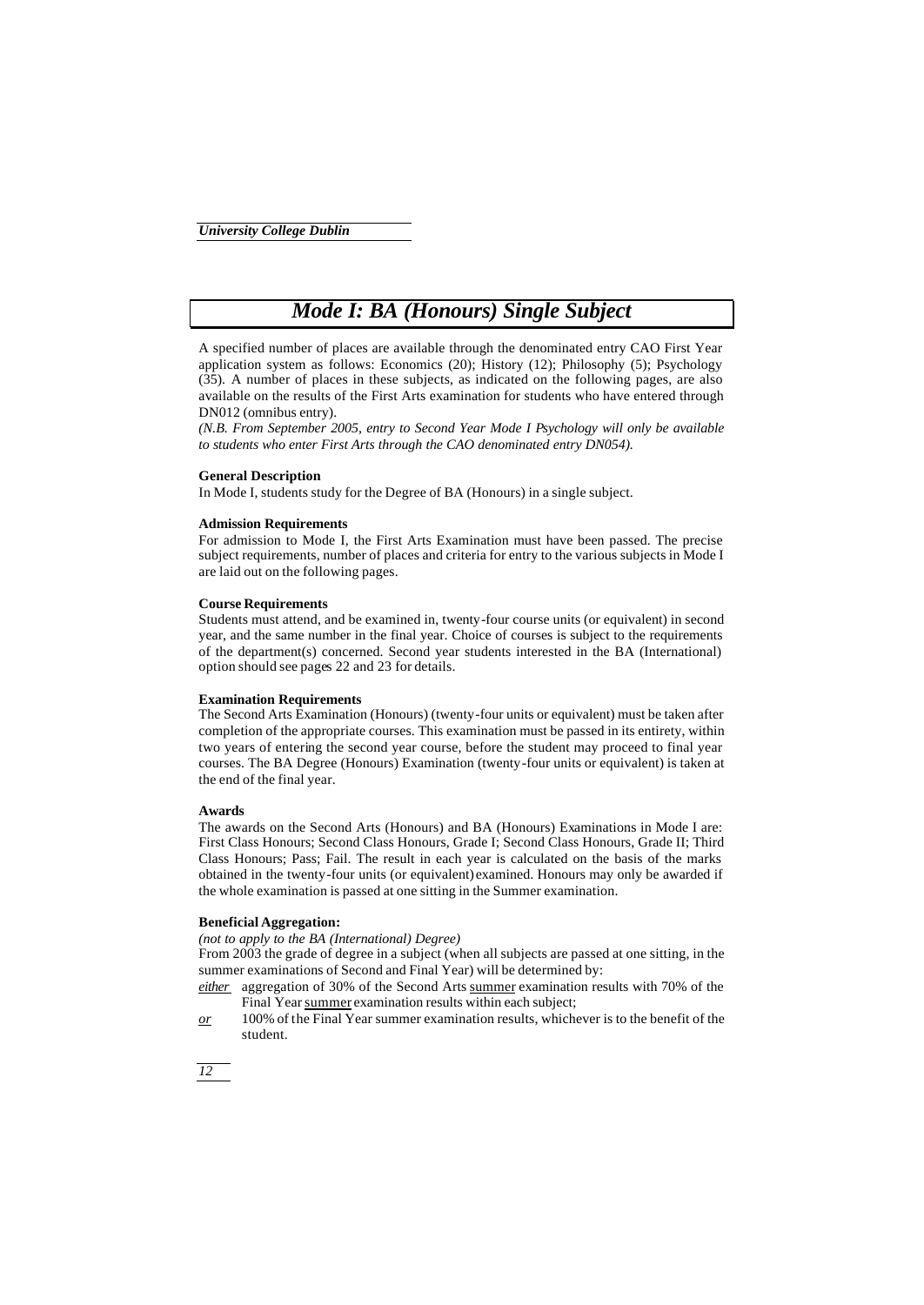## **Table of Subjects Available in Mode I (Day) and Conditions for Entry**

| <b>Second And Final Year</b><br><b>Subjects</b>                                                                          | <b>First Year Subjects Required For Entry</b><br>Note: No two first year subjects may be taken from the same section of<br>the list of subjects available in first year. (See regulations page 10)                                                                                                       |  |  |
|--------------------------------------------------------------------------------------------------------------------------|----------------------------------------------------------------------------------------------------------------------------------------------------------------------------------------------------------------------------------------------------------------------------------------------------------|--|--|
| <b>Classical Studies</b>                                                                                                 | Greek and Roman Civilization;<br>(a)<br>Any other subject (not including Greek);<br>(b)<br>Any other subject (not including Latin).<br>(c)                                                                                                                                                               |  |  |
| <b>Classics</b>                                                                                                          | Greek:<br>(a)<br>Latin;<br>(b)<br>Any other subject.<br>(c)                                                                                                                                                                                                                                              |  |  |
| <b>Economics</b><br>† Limit of 20 places on<br>First Arts examination 2004<br>for students entering<br>through DN012     | Economics:<br>(a)<br>Any other subject;<br>(b)<br>Any other subject.<br>(c)                                                                                                                                                                                                                              |  |  |
| English<br>† Limit of 20 places on<br>First Arts examination 2004<br>for students entering<br>through DN012              | English;<br>(a)<br>One of the following: Economics, French, German, Greek,<br>(b)<br>Greek and Roman Civilization, History, Irish, Italian, Latin,<br>Linguistics, Philosophy, Psychology, Spanish, Welsh;<br>(c)<br>Any other subject including any subject not already chosen<br>from the list in (b). |  |  |
| <b>History</b><br>† Limit of 6 places on First<br>Arts examination 2004 for<br>students entering through<br><b>DN012</b> | (a)<br>History;<br>Any other subject;<br>(b)<br>Any other subject.<br>(c)                                                                                                                                                                                                                                |  |  |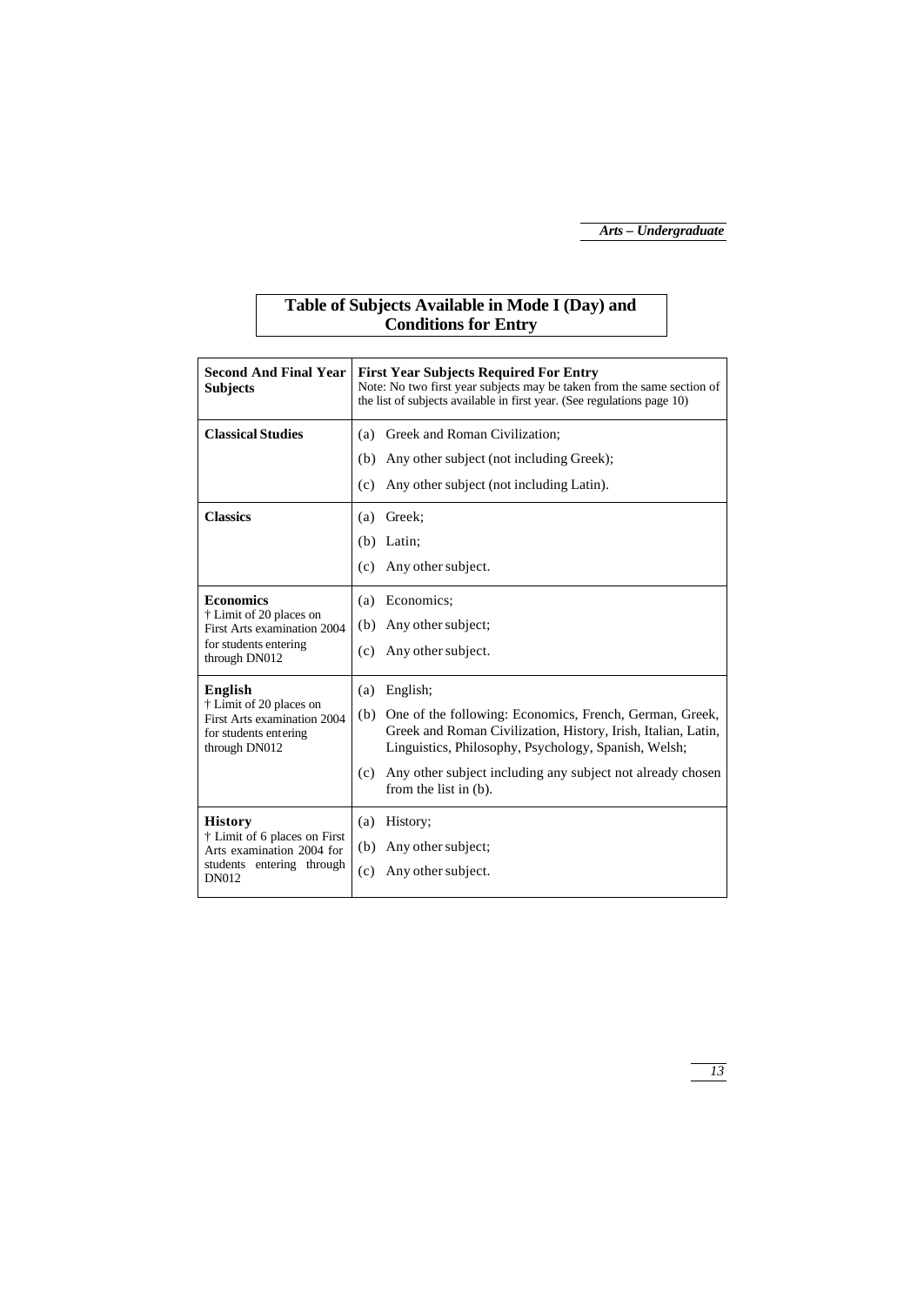| <b>Second And Final Year</b><br><b>Subjects</b>                                                                                                                                                                                               | <b>First Year Subjects Required For Entry</b><br>Note: No two first year subjects may be taken from the same section of<br>the list of subjects available in first year. (See regulations page 10)                                                                                                                                                              |  |  |
|-----------------------------------------------------------------------------------------------------------------------------------------------------------------------------------------------------------------------------------------------|-----------------------------------------------------------------------------------------------------------------------------------------------------------------------------------------------------------------------------------------------------------------------------------------------------------------------------------------------------------------|--|--|
| Irish                                                                                                                                                                                                                                         | (a)<br>Irish:<br>Early Irish;<br>(b)<br>Any other subject.<br>(c)                                                                                                                                                                                                                                                                                               |  |  |
| <b>Mathematical Physics</b><br><b>Studies</b>                                                                                                                                                                                                 | <b>Mathematical Physics Studies;</b><br>(a)<br>(b) Mathematical Studies or Mathematics;<br>Any other subject.<br>(c)                                                                                                                                                                                                                                            |  |  |
| <b>Philosophy</b><br>† Limit of 5 places on First<br>Arts examination 2004 for<br>students entering through<br>DN012.                                                                                                                         | Philosophy or Logic;<br>(a)<br>Any other subject;<br>(b)<br>Any other subject.<br>(c)                                                                                                                                                                                                                                                                           |  |  |
| Psychology<br>(Some courses will also<br>be taken in Philosophy).<br>† Limit of 35 places on<br>First Arts examination 2004<br>for students entering<br>through DN012. (From<br>September 2005 these<br>places will no longer be<br>offered). | Psychology;<br>(a)<br>Any other subject;<br>(b)<br>Any other subject.<br>(c)<br>(The combination Psychology and Statistics is only permitted if<br>Mathematical Studies is taken as the third subject).<br>Repeat First Year Psychology students are required to reach at least 65%<br>in Psychology to be eligible for one of the places in Mode I Psychology. |  |  |

† In Mode I Economics, English, History, Philosophy and Psychology, the places available to students who have entered through DN012 are allocated on the basis of First Arts marks in the subject concerned in the year of application, provided applicants have passed the First Arts Examination as a whole. (Autumn results may be considered if places are still available). No deferral is allowed.

**Such students (DN012) wishing to be considered for a place in Mode I Economics, English, History, Philosophy or Psychology** *must* **contact the department concerned and fill in an application form before 15 February 2004.**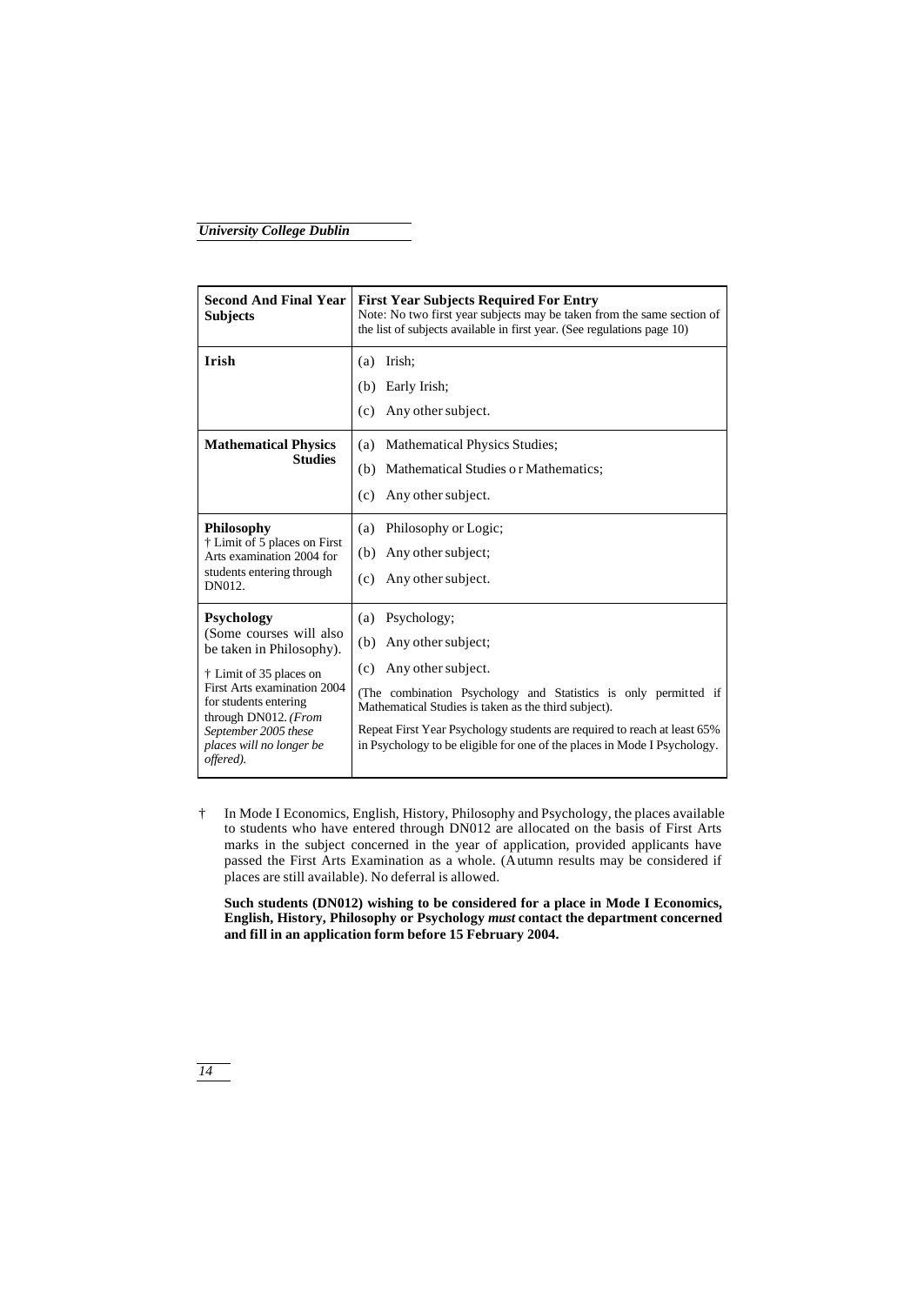## *Mode II: BA (Honours) Two Subjects*

## **General Description**

In Mode II, students study for the Degree of BA (Honours) in two of the subjects studied in First Arts. The two subjects must be taken from different sections of the list of subjects available in First Arts, with the exception of Psychology which is not offered in Mode II and Celtic Civilization which is only offered in first year.

## **Admission Requirements**

*(All subjects except Mathematics (Honours)†* For admission to Mode II, the First Arts Examination must have been passed in three subjects.

Students wishing to take Statistics in second year must include Mathematical Studies or Mathematics among the subjects passed in First Arts.

### **Course Requirements**

Students must attend and be examined in twenty-four course units, twelve units (or equivalent) in each of their two subjects in second year; the same requirement exists in the final year. Second year students interested in the BA (Honours) (International) option should see page 22 and 23 for details.

#### **Examination Requirements**

The Second Arts (Honours) Examination must be taken in twenty-four units or equivalent (twelve units per subject) after the completion of the appropriate courses. This examination must be passed in both subjects, within two years of entering the second year course, before the student may proceed to the final year. The BA Degree (Honours) Examination (twentyfour units – twelve units per subject) is taken at the end of the final year.

#### **Awards**

j

Honours will be awarded separately in each subject. Honours may only be awarded if both subjects are passed at one sitting in the Summer Examination.

The awards on the Second Arts (Honours) and BA (Honours) Examinations in Mode II are: First Class Honours; Second Class Honours, Grade I; Second Class Honours, Grade II; Third Class Honours; Pass; Fail.

For admission to Second Year Mathematics (Honours), the First Arts Examination must have been passed in three subjects with a mark of at least 50% in Mathematics (Honours). Students who obtain a mark of between 40% and 50% in Mathematics (Honours) may proceed to Second Year Mathematical Studies.



**<sup>†</sup> Special Regulations Applicable to Mathematics (Honours)**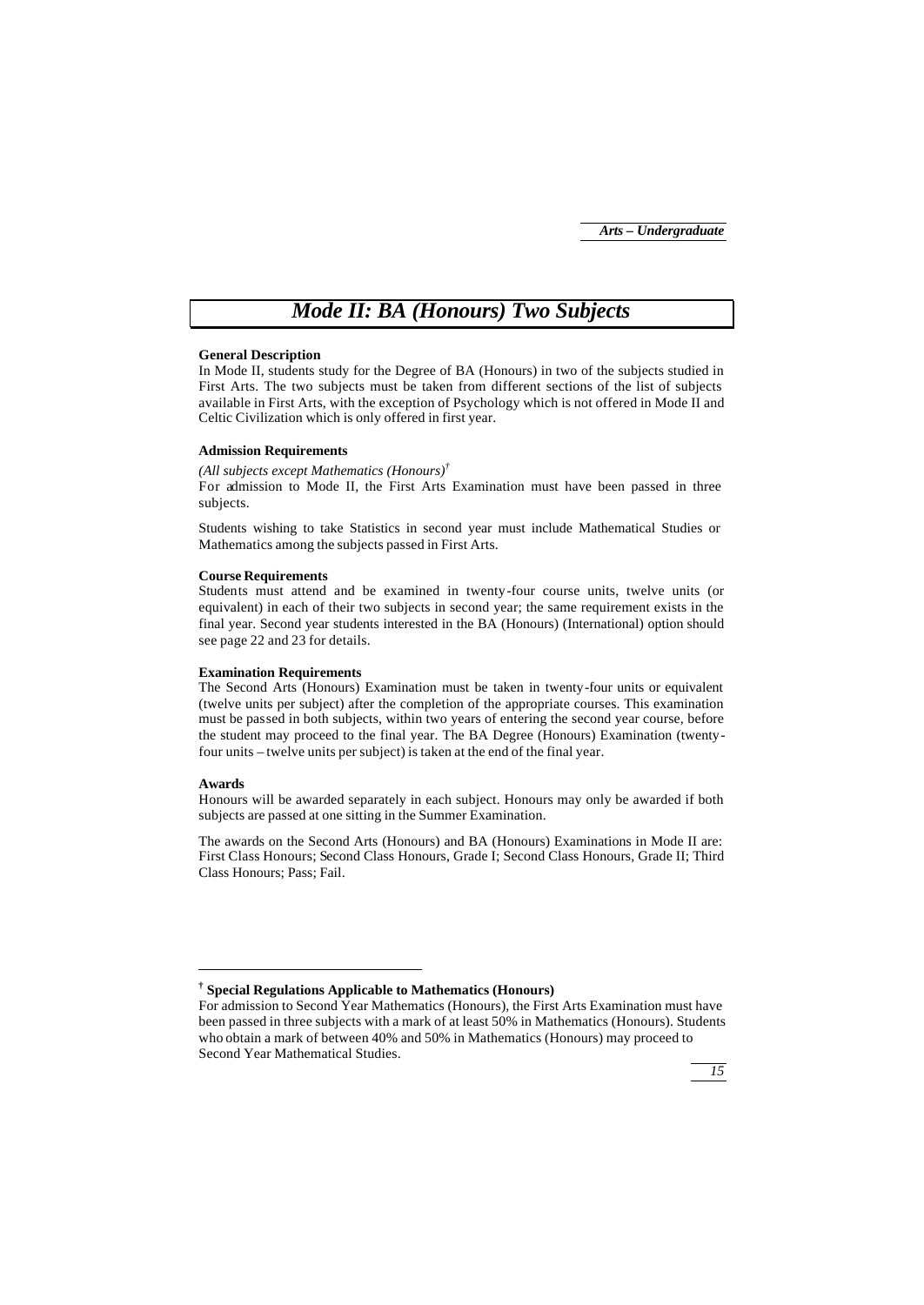## **Beneficial Aggregation**

*(not to apply to the BA (International) Degree)* From 2003 the grade of degree in a subject (when all subjects are passed at one sitting, in the summer examinations of Second and Final Year) will be determined by:

- *either* aggregation of 30% of the Second Arts summer examination results with 70% of the Final Year summer examination results within each subject;
- *or* 100% of the Final Year summer e xamination results, whichever is to the benefit of the student.

## *Mode IIA: BA (Honours) Two Associated Subjects*

## **General Description**

In Mode IIA, students study for the Degree of BA (Honours) in two subjects; at least one of these subjects studied is not available in First Arts (e.g. Irish Folklore) or is a specialisation not available as a *separate* subject in First Arts (e.g. Old and Middle English).

## **Admission Requirements**

For admission to Mode IIA, the First Arts Examination must have been passed. The precise entry requirements for the different subject pairs in Mode IIA are laid out in the table overleaf.

## **Course Requirements**

As for Mode II.

## **Subject Combinations**

A table showing possible subject combinations in Mode IIA may be seen on the next page.

## **Examination Requirements**

As for Mode II.

**Awards** As for Mode II.

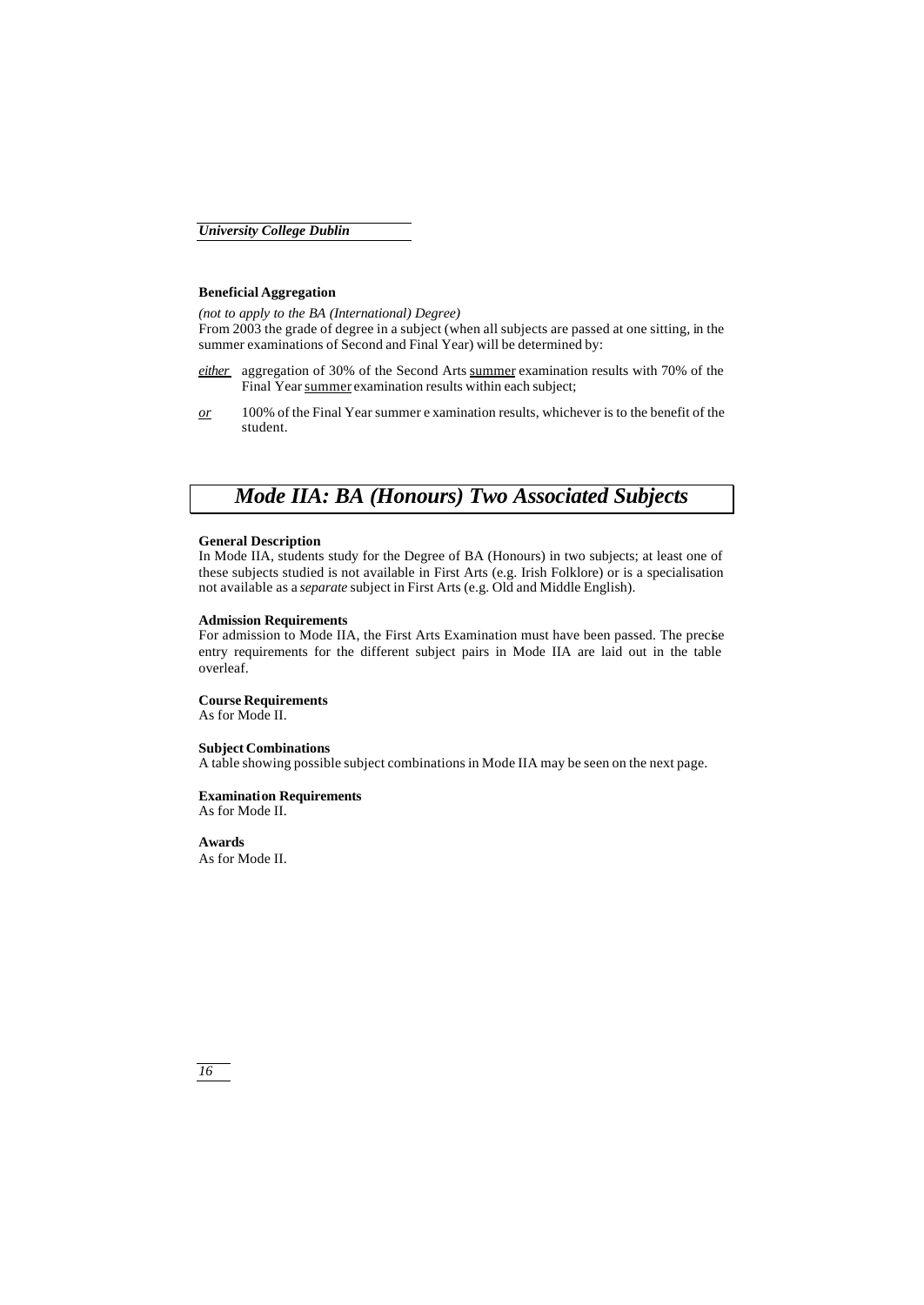## **Table of Subjects Available in Mode IIA (Day) and Conditions for Entry**

| <b>Second And Final Year</b><br><b>Subjects</b>                                                                                                                                                                                                       | <b>First Year Subjects Required For Entry</b><br>Note: No two first year subjects may be taken from the same section of<br>the list of subjects available in first year. (See regulations page 10)                                                          |
|-------------------------------------------------------------------------------------------------------------------------------------------------------------------------------------------------------------------------------------------------------|-------------------------------------------------------------------------------------------------------------------------------------------------------------------------------------------------------------------------------------------------------------|
| <b>Early Irish History and</b><br><b>Another Subject</b><br>Early Irish History;<br>One of the following:<br>Archaeology<br>Early Irish<br>Geography<br><b>Irish</b><br>Latin<br>Medieval History<br>Old and Middle<br>English                        | (a) History;<br>(b)<br>The second subject to be taken in Mode IIA;<br>(for <i>Old and Middle English</i> , the requirement is First Arts<br>English:<br>for <i>Medieval History</i> any First Arts subject may be<br>offered);<br>Any other subject.<br>(c) |
| <b>Irish Folklore and</b><br><b>Another Subject</b><br>Irish Folklore:<br>One of the following:<br>Archaeology<br>Early Irish<br>Early Irish History<br>English<br>Geography<br>History<br>Irish<br>Medieval History<br>Modern Irish History<br>Welsh | (a)<br>Any subject;<br>(b)<br>subject<br>to be taken in<br>Mode<br>The<br>second<br>IIA:<br>(for Early Irish History, Medieval History or Modern Irish<br>History, the requirement is First Arts History);<br>Any other subject.<br>(c)                     |
| <b>Old and Middle</b><br><b>English and Another</b><br>Subject<br>Old and Middle English;<br>One of the following:<br>Early Irish<br>Linguistics<br>Medieval History                                                                                  | English:<br>(a)<br>The second subject to be taken in Mode IIA; (for Medieval<br>(b)<br><i>History</i> , the requirement is First Arts History);<br>(c)<br>Any other subject.                                                                                |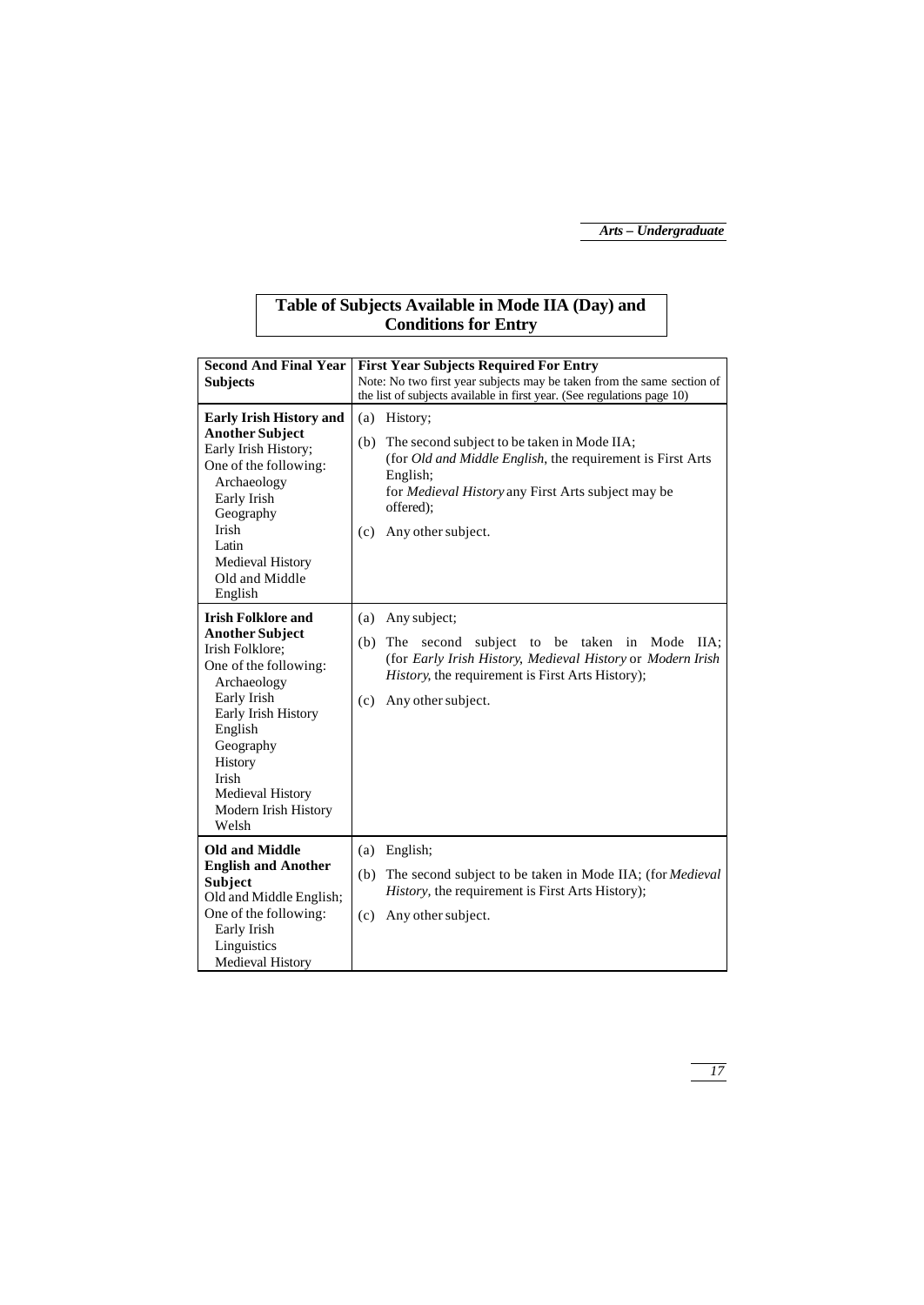## *Mode III: BA (Honours) Related Subjects*

## **General Description**

In Mode III, students study for the Degree of BA (Honours) in a group of closely related subjects.

#### **Admission Requirements**

Students must have passed the First Arts Examination. The precise entry requirements for the various groups in Mode III are laid out in the table opposite.

## **Course Requirements**

Students must attend, and be examined in, twenty-four course units (or equivalent) in second year and the same number in the final year. Second year students interested in the BA (International) option should see pages 22 and 23 for details.

## **Examination Requirements**

The Second Arts (Honours) Examination (twenty-four units or equivalent) must be taken after completion of the appropriate courses. This examination must be passed in its entirety, within two years of entering the second year course, before the student may proceed to the final year. The BA Degree (Honours) Examination (twenty-four units or equivalent) is taken at the end of the final year.

## **Awards**

The awards on the Second Arts (Honours) and BA (Honours) Examinations in Mode III are: First Class Honours; Second Class Honours, Grade I; Second Class Honours, Grade II; Third Class Honours; Pass; Fail. Honours may only be awarded if the whole examination is passed at one sitting in the Summer examination.

## **Beneficial Aggregation**

*(not to apply to the BA (International) Degree)*

From 2003 the grade of degree in a subject (when all subjects are passed at one sitting, in the summer examinations of Second and Final Year) will be determined by:

- *either* aggregation of 30% of the Second Arts summer examination results with 70% of the Final Year summer examination results within each subject;
- *or* 100% of the Final Year summer examination results, whichever is to the benefit of the student.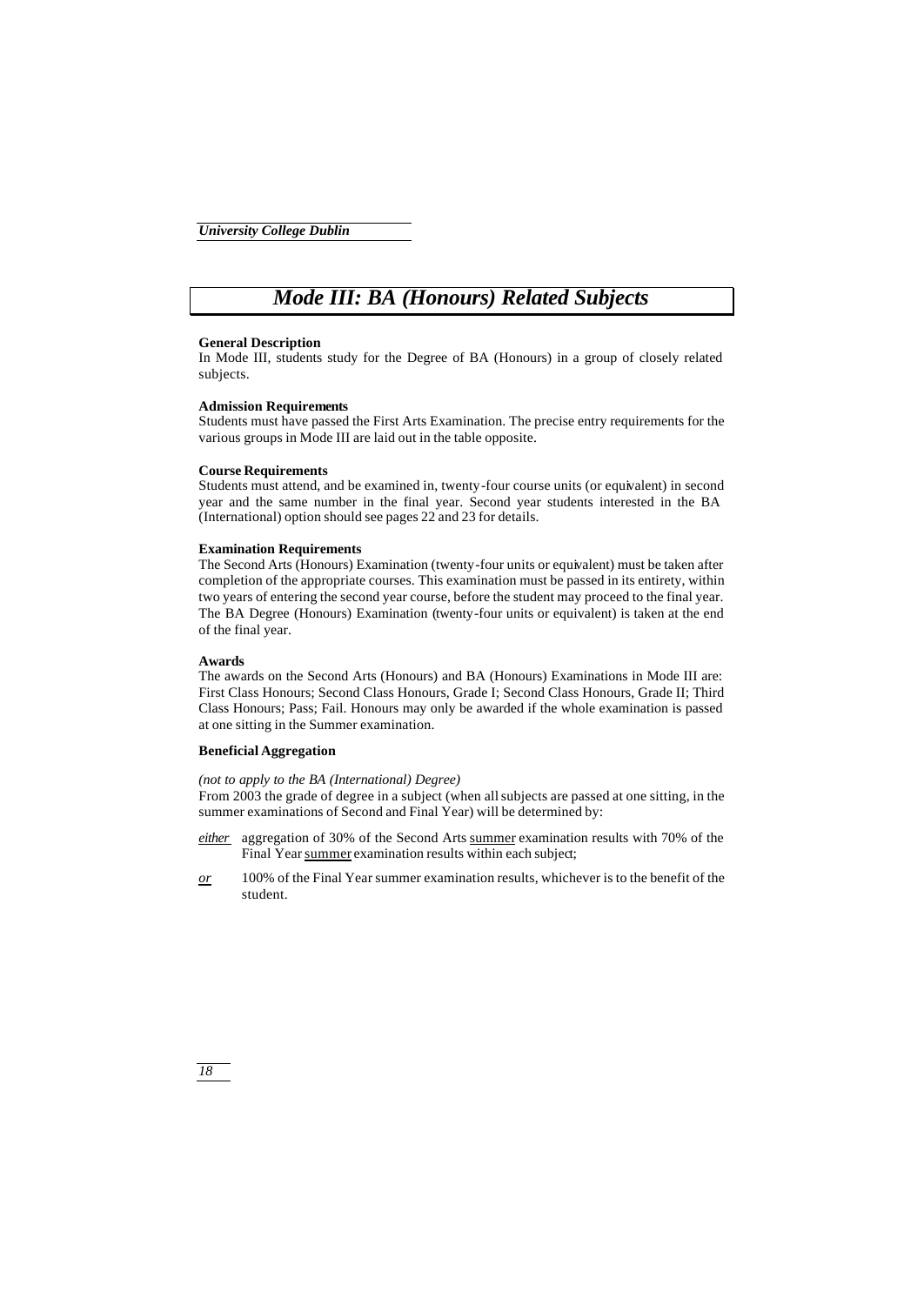## **Table of Subject Groups in Mode III (Day) and Conditions for Entry**

| <b>Second And Final Year Subjects</b>                                                                                                                                                                                                                                                                                                                                                                                                                                                                                                                                                                          | <b>First Year Subjects Required For Entry</b><br>Note: No two first year subjects may be taken from<br>the same section of the list of subjects available in<br>first year. (See regulations page 10)                                                                                                                         |
|----------------------------------------------------------------------------------------------------------------------------------------------------------------------------------------------------------------------------------------------------------------------------------------------------------------------------------------------------------------------------------------------------------------------------------------------------------------------------------------------------------------------------------------------------------------------------------------------------------------|-------------------------------------------------------------------------------------------------------------------------------------------------------------------------------------------------------------------------------------------------------------------------------------------------------------------------------|
| <b>Celtic Studies</b><br>Δ.<br>One of the following as major subject:<br>Early Irish<br>Modern Irish<br>Welsh*<br>And the other two languages as minor<br>subjects.<br>В.<br>Early Irish as major subject;<br>two of the following as minor subjects:<br>Welsh<br>Early Irish History<br>Archaeology.<br>$\mathcal{C}$ .<br>Welsh* and Modern Irish or Scottish<br>Gaelic (with Modern Irish).<br><u>D.</u><br>Irish Folklore as major subject;<br>two of the following as minor subjects:<br>Modern Irish<br>Early Irish<br>Welsh<br>Archaeology and<br>Early Irish History.<br>* Major Welsh includes Breton | (a) Modern Irish:<br>(b) Early Irish or Welsh;<br>(c) Early Irish or Welsh or Latin or Greek or<br>French<br>Archaeology<br>Celtic<br><sub>or</sub><br><sub>or</sub><br>Civilization.<br>If students plan to take either Early Irish or<br>Welsh as a major subject, they must have<br>passed that subject in the first year. |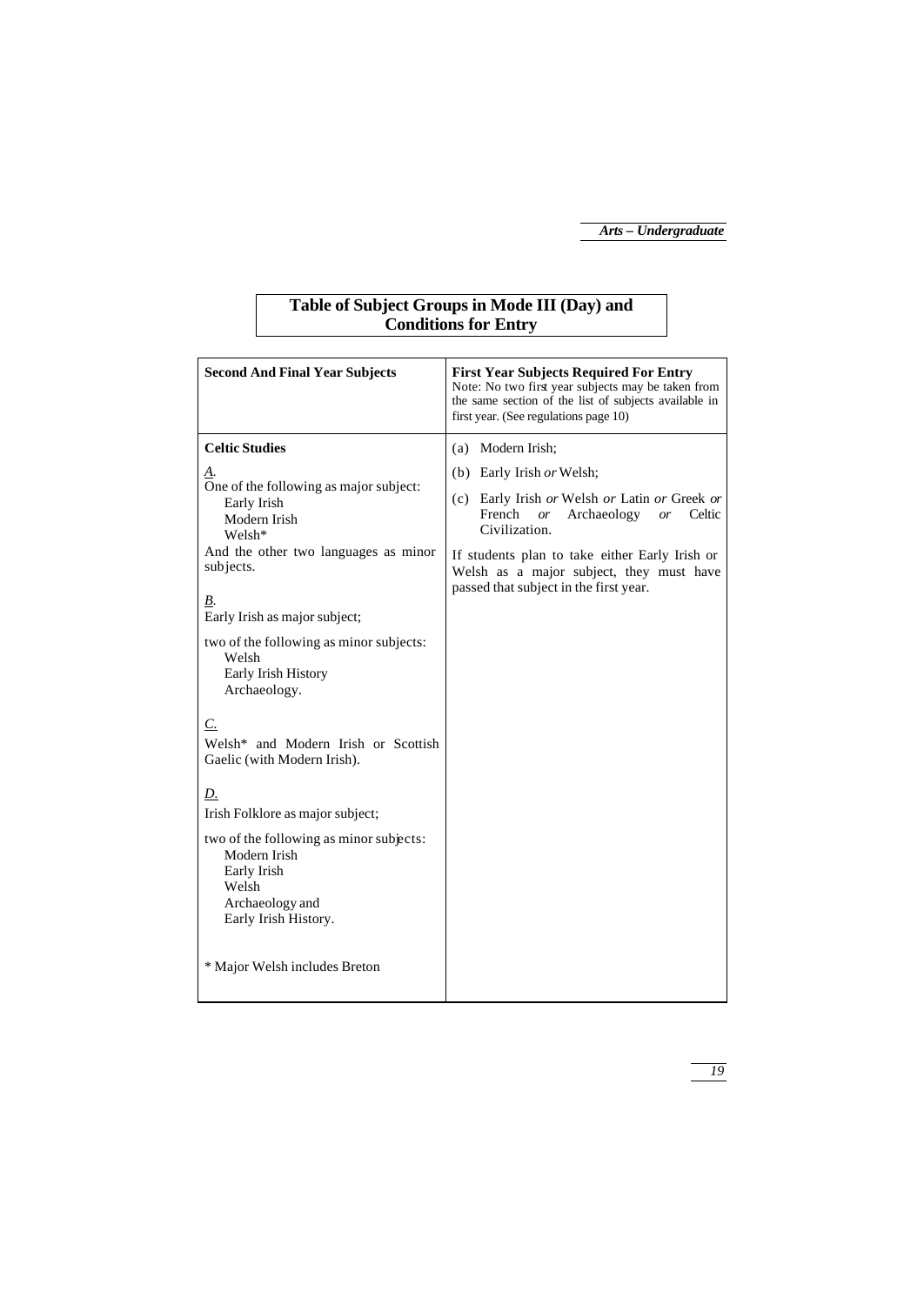| <b>Second And Final Year Subjects</b>                                                                                                                                                                                                                                                                                                                                                                    | <b>First Year Subjects Required For Entry</b><br>Note: No two first year subjects may be taken from<br>the same section of the list of subjects available in<br>first year. (See regulations page 10)                                                                                                                            |
|----------------------------------------------------------------------------------------------------------------------------------------------------------------------------------------------------------------------------------------------------------------------------------------------------------------------------------------------------------------------------------------------------------|----------------------------------------------------------------------------------------------------------------------------------------------------------------------------------------------------------------------------------------------------------------------------------------------------------------------------------|
| <b>Celtic Studies (Contd.)</b><br>E.<br>One of the following as major subject:<br>Archaeology<br>Early Irish History<br>Early Irish Language and Literature<br>Welsh<br>Two minor subjects:<br>Two subjects from above not chosen as<br>the major subject or one of these and<br>Medieval Welsh.<br>If Welsh is chosen as major subject<br>Medieval Welsh may <b>not</b> be chosen as a<br>minor subject | (a) Modern Irish or Early Irish Language and<br>Literature:<br>Archaeology:<br>(b)<br>(c) History (including Early Irish History) or<br>Latin or Welsh or Celtic Civilization.<br>If either Archaeology or Early Irish Language<br>and Literature or Welsh is chosen as a major<br>subject, it must be passed in the first year. |
| <b>Near Eastern Languages</b><br>Major subject: Hebrew;<br>Two minor subjects:<br>Aramaic<br>Hellenistic Greek                                                                                                                                                                                                                                                                                           | The major subject to be offered in the BA;<br>(a)<br>Any other subject;<br>(b)<br>Any other subject.<br>(c)                                                                                                                                                                                                                      |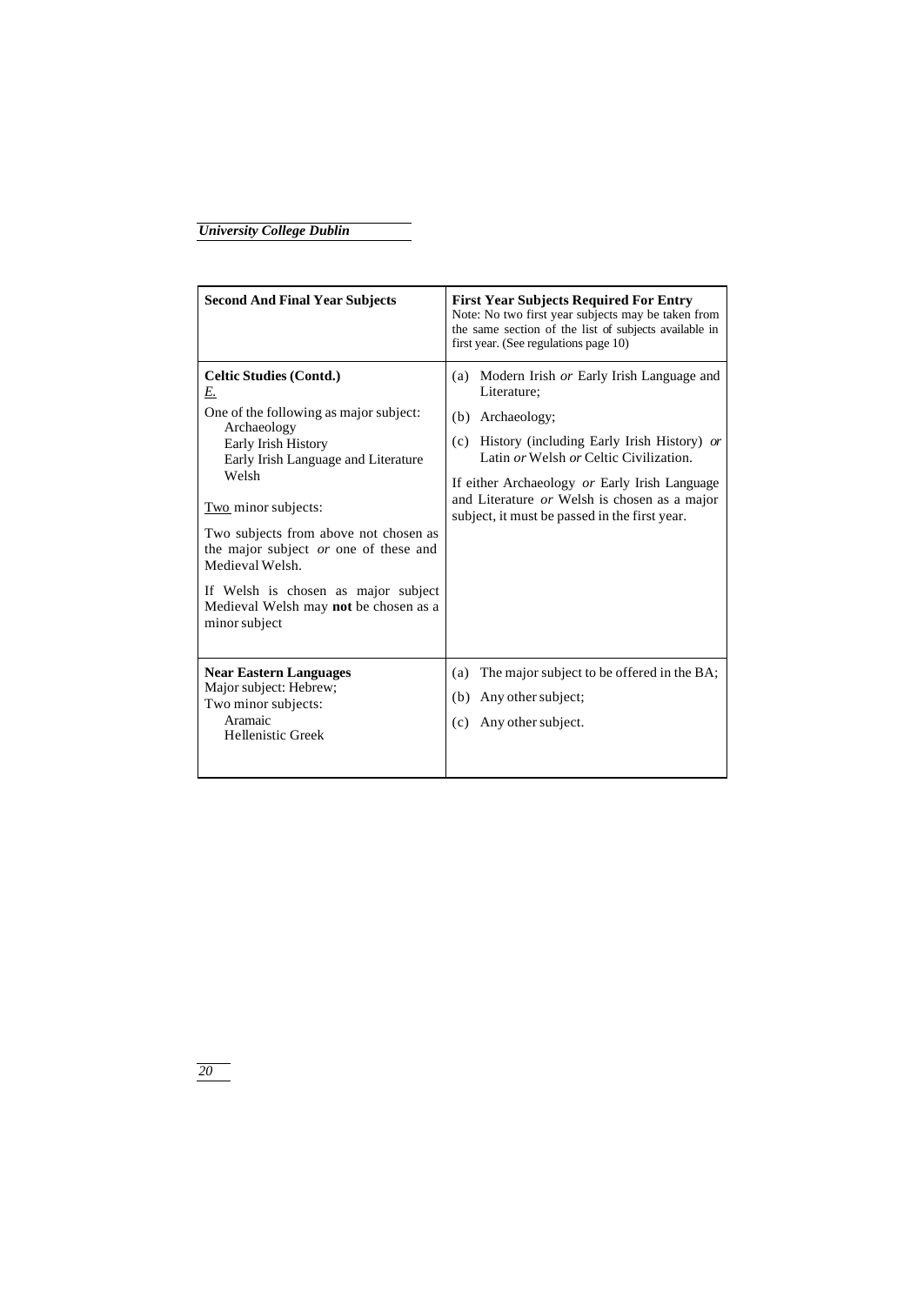## *BA (Honours) (International) Programme*

## **General Description**

The BA (Honours) (International) is a four-year programme which incorporates a year's university study abroad as an integral element in the degree programme. Second year students may apply to enter the programme and, if accepted, are required to attend approved foreign university courses during the following year.

All arrangements in connection with the BA (Honours) (International) programme are made through the department(s) in which the students are registered. Intending applicants should note that: (a) since only those who can be assigned full-time places in approved foreign universities are accepted, *the number of students who can take part is strictly limited*; and (b) that not all departments are involved in the programme.

Permission to travel abroad on the BA (Honours) (International) programme is conditional upon (a) written approval of the Head of Department of at least one of the departments in which the student is registered (including details of courses to be followed and UCD equivalence allowed); and (b) the student's passing the Second University Examination (Honours) in Arts in the session in which permission is sought. No deferral is allowed.

Students must retain all documentation obtained abroad for departmental approval. Final decisions on all aspects of the programme rest with the Head of the UCD Department(s) concerned. Subject to approval, students may attend courses in more than one university during the year abroad.

Students in the BA (International) programme must normally take courses to the value of 45 ECTS credits in an approved partner institution under the direction of their Erasmus Co ordinator in University College Dublin. They must obtain an overall pass in these courses in the academic year that they are abroad in order to continue into the final year of the BA (International) degree. In exceptional circumstances, and only with the prior permission of the relevant Head of Department, students may submit an extended essay on their return in fulfilment of some of their credit requirements. Students who fail to acquire the required credits at pass level will not be eligible for the BA (International) degree but will be permitted to take courses leading to the BA degree.

### **Regulation applying to students commencing their year abroad as of September 2002**

*Students in the BA (International) programme will be required to take appropriate courses during their year abroad deemed by the sending department to be the equivalent of 45 ECTS credits and to achieve an overall pass. At its sole discretion, up to 15 of these credits may be obtained by project work set by the home department.*

### **Admission Procedures**

Students (who have been admitted under DN012) intending to apply for entry into the programme are advised to contact the departments in which they are registered early in their second year. Application forms are available from those departments which are involved in the programme. Completed application forms must be returned to individual departments by their designated closing date.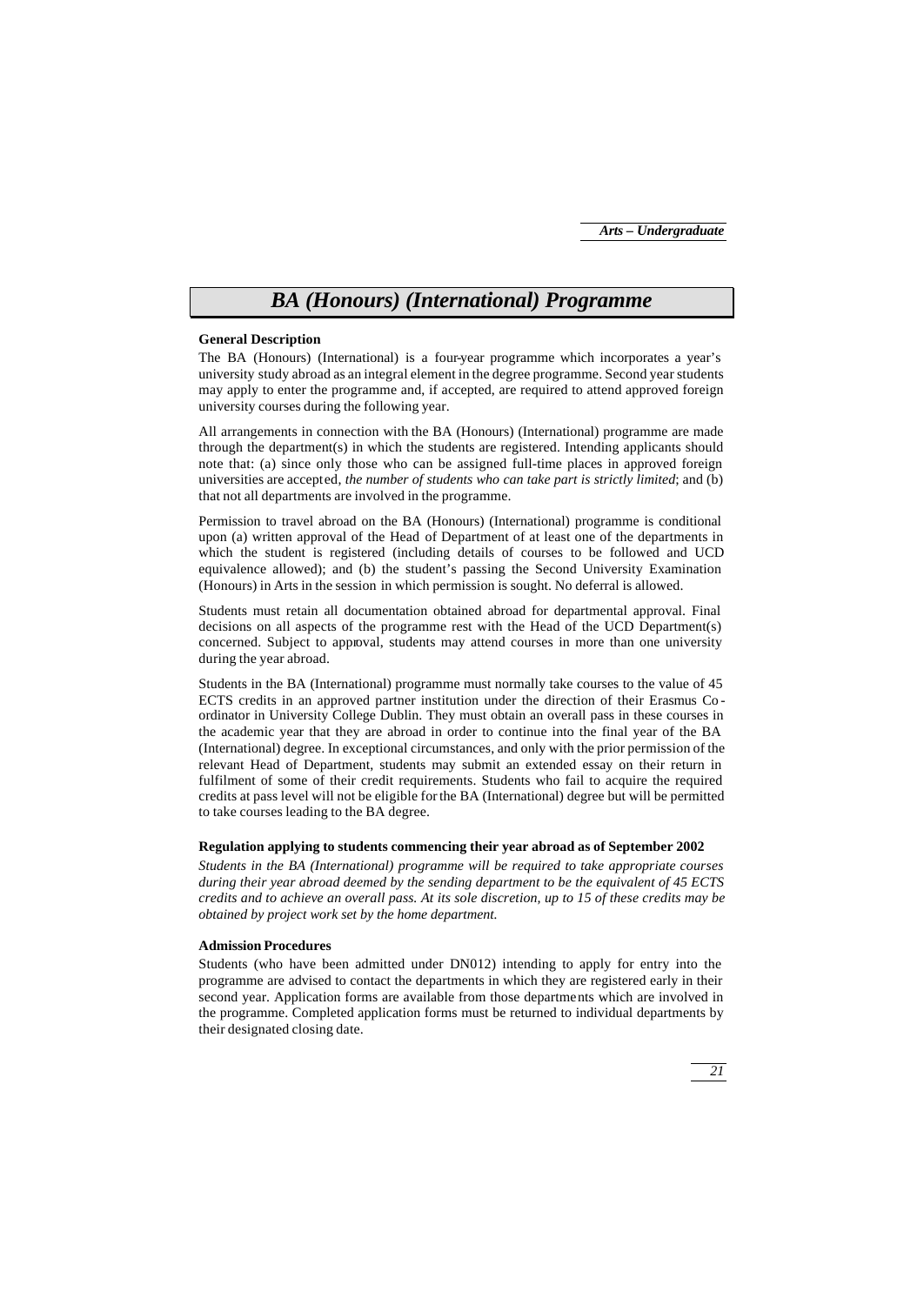A specified number of places are available through the denominated entry CAO First Year application system as follows: French (20); German (20); Spanish (6). A number of places in these subjects are also available on the results of examinations and departmental appraisal for students who have entered through DN012 (omnibus entry). Details on application procedures are available from individual departments.

## *BA (Honours) Computer Science*

The BA (Honours) Computer Science degree is a four-year programme.

### **General Description**

The degree allows students to combine a variety of Arts subjects with Computer Science. The course has two aims: firstly to give students with a talent for Arts subjects the chance to exercise their abilities in a Computer Science context: secondly to allow students to become fully qualified Computer Scientists within the context of an Arts degree. From a computing perspective, students should acquire thinking and problem solving skills, fundamental programming skills, a knowledge of the potential of and current limits on information technology, and an appreciation of the notion of computation.

## **Admissions procedure**

Entry to the programme is by designated entry through the CAO application system.

## **Course syllabus**

## **First Year**

Students choose Computer Science (which is a group D subject) and two Arts subjects from Groups A, B, C and F below. No two subjects may be taken from the same section of the list.

| Section A: | Arabic, Economics, Greek and Roman Civilization, History of Art,<br>Linguistics                                                                |
|------------|------------------------------------------------------------------------------------------------------------------------------------------------|
| Section B: | Greek, History, Music <sup>1</sup> , Statistics <sup>2</sup> , Welsh                                                                           |
| Section C: | Early Irish <sup>3</sup> , German, Hebrew, Information Studies*, Latin, Logic <sup>4</sup> ,<br>Mathematical Studies, Mathematics (H), Spanish |
| Section F: | Celtic Civilization <sup>5</sup> , French, Geography <sup>*</sup> , Mathematical Physics<br>Studies <sup>2</sup> , Psychology <sup>6</sup>     |

*For subject restrictions 1-6, see Notes for First Arts Day subjects (page 10).*

## **Second Year**

Students continue with Computer Science (12 units) and one Arts subject (12 units) studied in First Year provided the First Arts examination has been passed in three permissible subjects.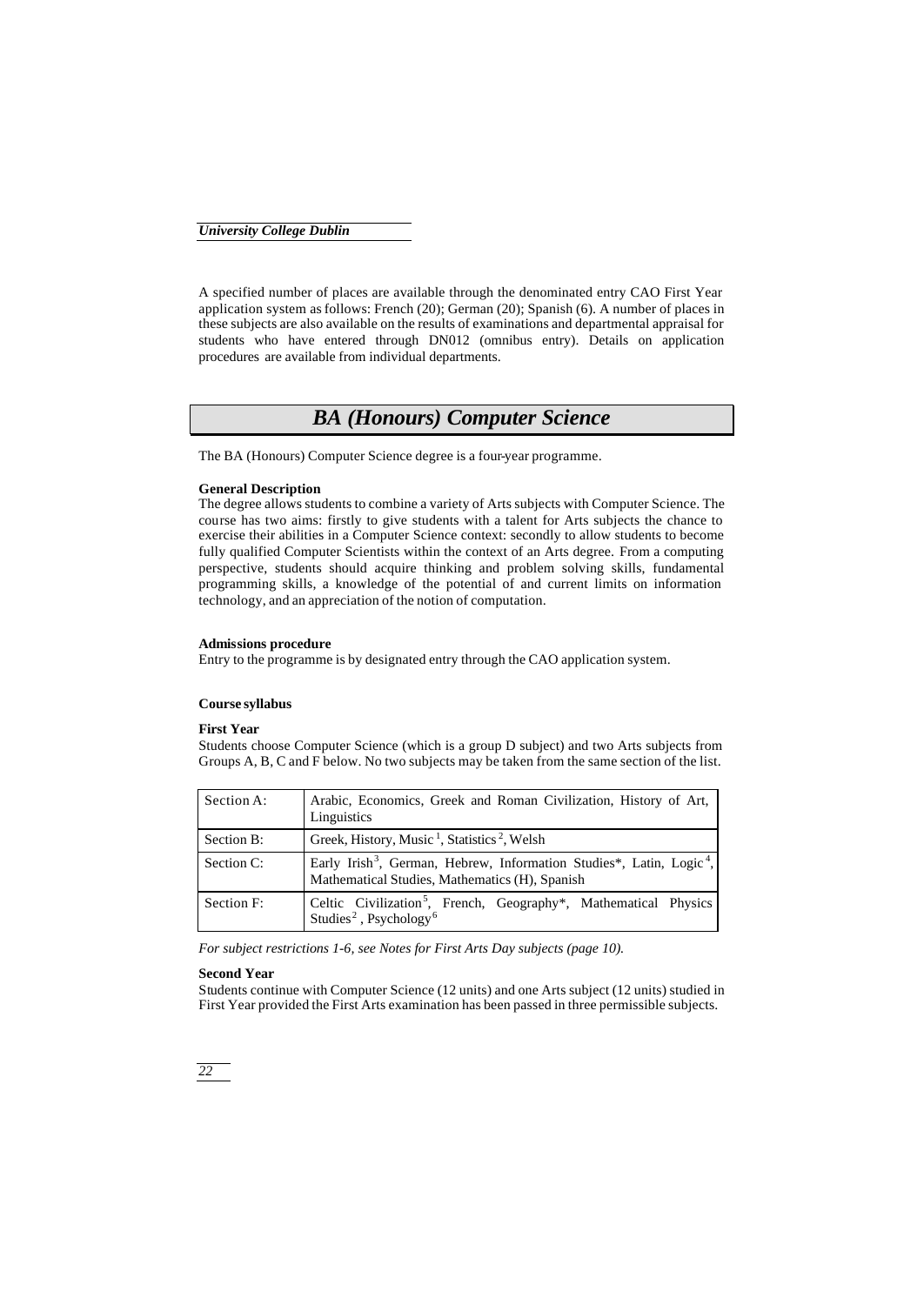## **Third Year**

Students continue with Computer Science (12 units) and the Arts subject (12 units) studied in Second Year provided the Second Arts examination has been passed in the two subjects. The Arts subject is completed in this year and a grade awarded for it.

*N.B. Provided students have passed the Third Arts examination and attained at least 45% in Computer Science, they will then proceed to Fourth Year; where they pass both subjects in Third Year with a mark of under 45% in Computer Science, students will be awarded a BA degree with a pass in Computer Science.*

## **Fourth Year**

This course comprises Computer Science (16 units) and a major BA thesis (8 units).

| <b>Examination and Course Requirements</b> |                                         |
|--------------------------------------------|-----------------------------------------|
| First Year:                                | As for First Arts (see page 10)         |
| Second and subsequent Years:               | As for BA Mode II (see pages 15 and 16) |

*N.B. Beneficial aggregation does not apply to the subject Computer Science.*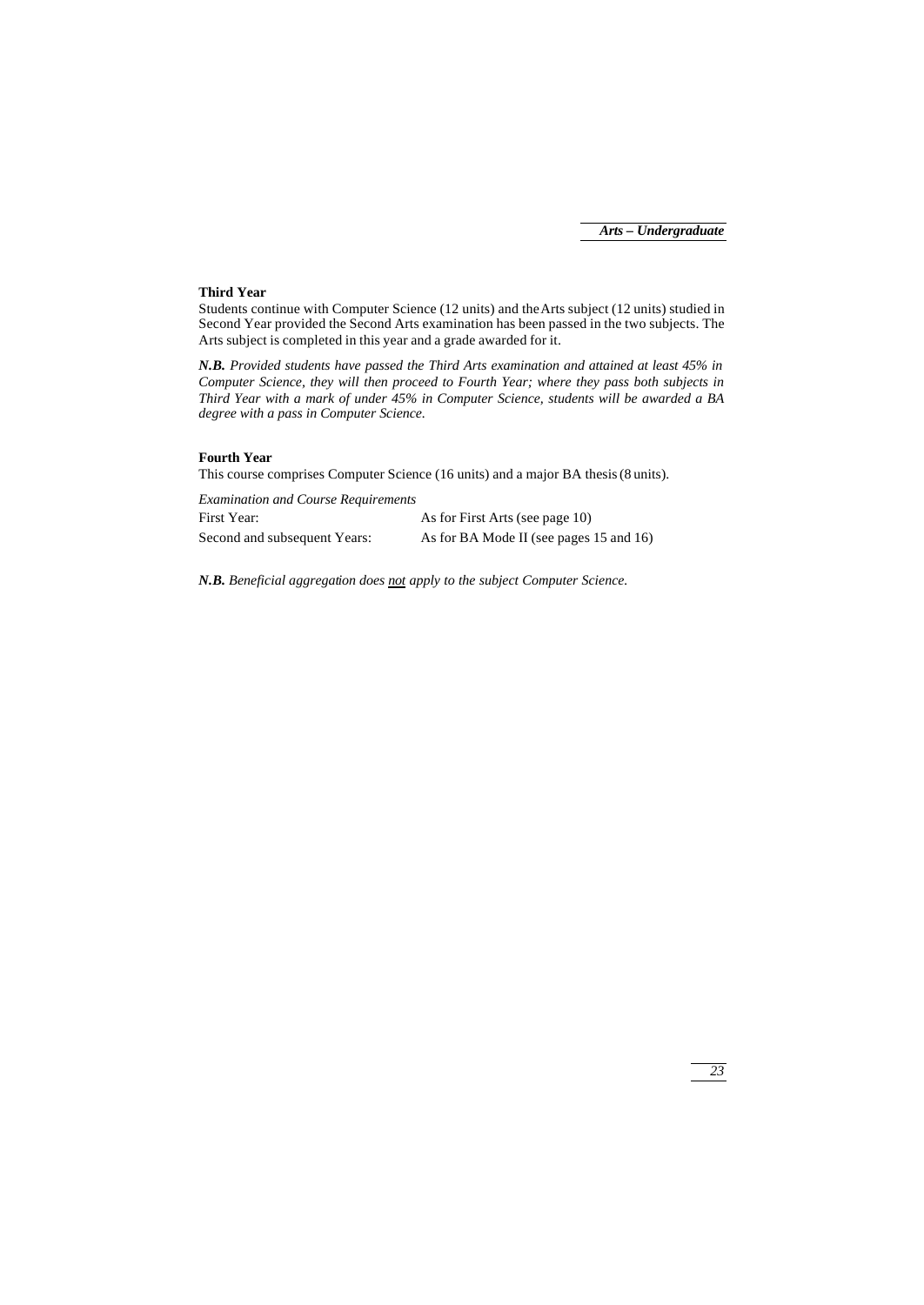**Syllabus of Courses**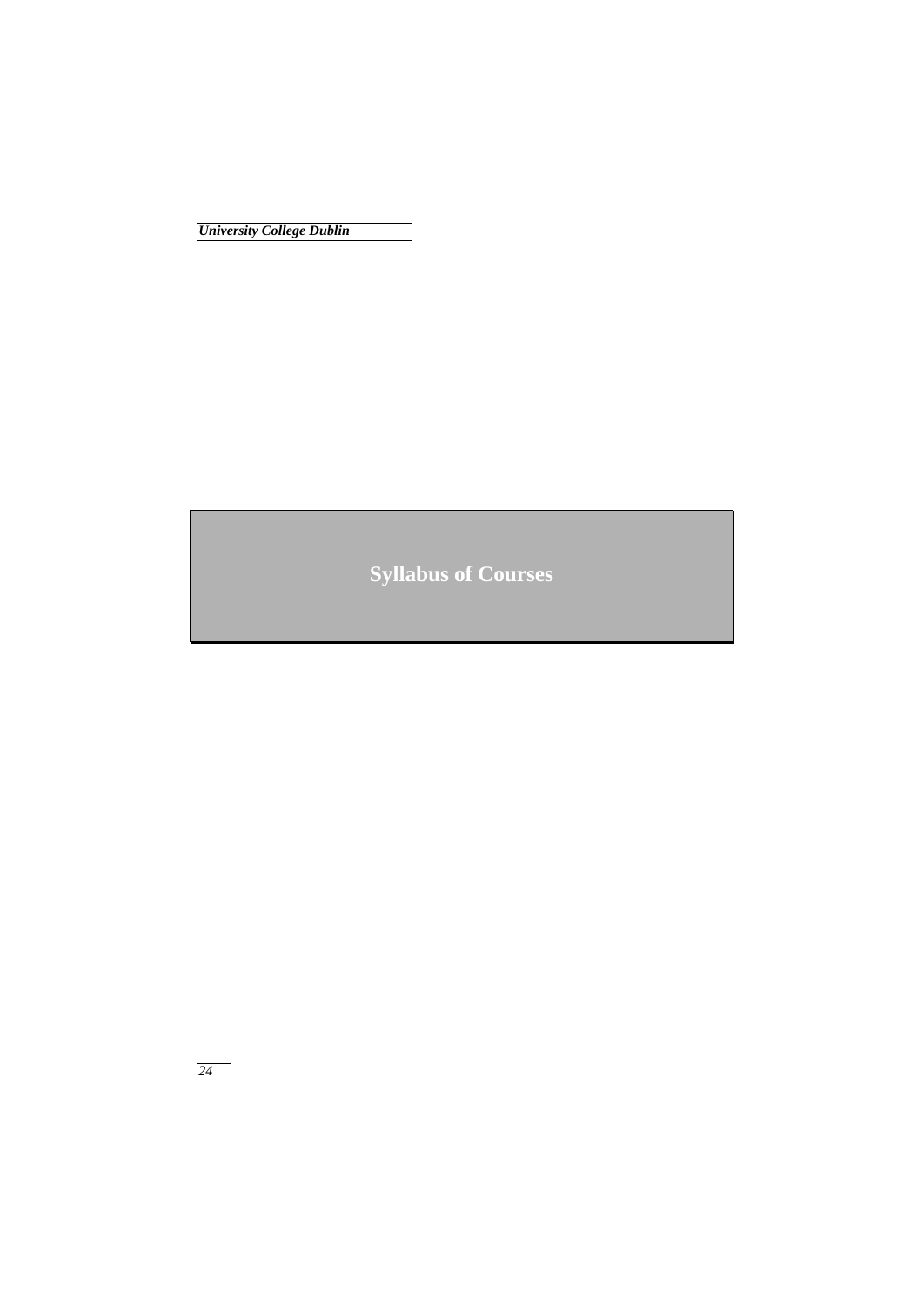## *Arabic*

## **FIRST YEAR (ARAB 1000)**

- ARAB 1001 Principles of Arabic grammar. Course book: David Cowan, *An Introduction to Modern Literary Arabic* (Cambridge University Press).
- ARAB 1002 Elementary Arabic reading and comprehension.
- ARAB 1003 Beginners' level translation from Arabic into English and from English into Arabic.
- ARAB 1004 Introduction to Islam.

No prior knowledge of the language is required. The course is intended to prepare the student to tackle a variety of Classical Arabic texts, as well as material in Modern Standard Arabic, which is the written language of the contemporary Arabic -speaking world. The student is also introduced to the principles and early history of Islam.

## **SECOND YEAR (ARAB 2000)**

*(deemed equivalent to twelve units)* ARAB 2001 *Arabic-English Translation* Translation of unseen passages from Arabic into English. ARAB 2002 *English-Arabic Translation*

## Translation of unseen passages from English into Arabic.

ARAB 2003 *Arabic Religious and Secular Texts* Prepared translation and study of selected *surahs* of the Koran, and sections of the *hadith* of the Prophet Muhammad. Prepared translation and study of excerpts from medieval and later Arabic topographical works.

ARAB 2004 *Modern Arabic Literature* Prepared translation and discussion of a variety of modern Arabic writers and their work.

*Note for Second Year Students:*

There will be an Arabic conversation class.

## **FINAL YEAR (ARAB 3000)**

## *(deemed equivalent to twelve units)* ARAB 3001 *Arabic-English Translation* Translation of unseen passages from Arabic into English. ARAB 3002 *English-Arabic Translation*

Translation of unseen passages from English into Arabic.

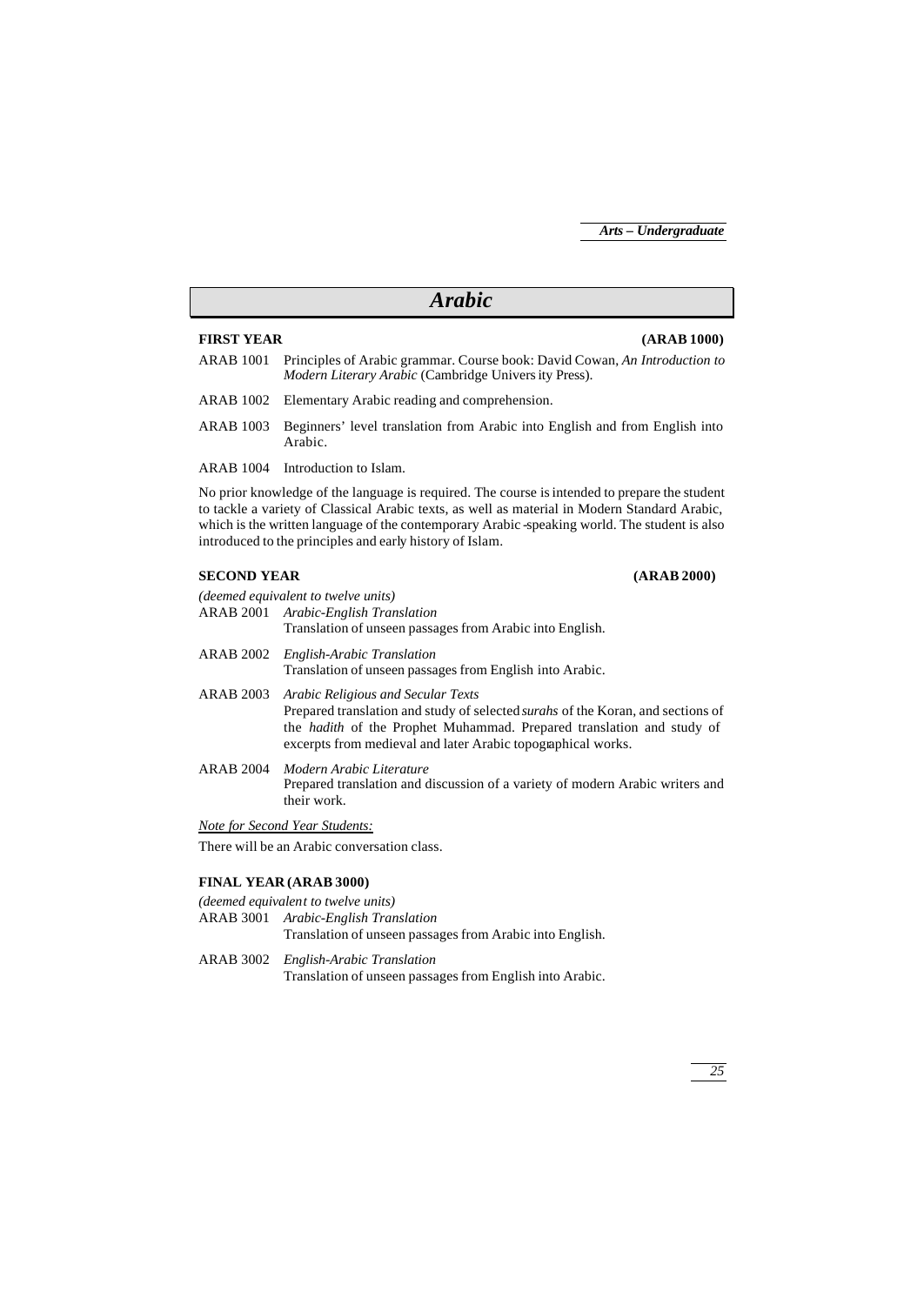ARAB 3003 *Islamic History and Aspects of Arabic Historiography* Study of the history of principally the Arabic -speaking Near and Middle East, from the rise of Islam until the eve of the Crusades, and how it was recorded by a variety of historians writing in Arabic. Prepared translation and study of primary sources.

ARAB 3004 *Modern Arabic Literature* Prepared translation and discussion of a variety of modern Arabic writers and their work.

*Note for Final Year Students:*

There will be an Arabic conversation class.

## *Aramaic (Minor Subject in Mode III Near Eastern Languages)*

## **FIRST YEAR**

Courses not offered.

#### **SECOND YEAR (ARAM 2000)** *Mode III*

| тоие ни          |                                                                                                                               |
|------------------|-------------------------------------------------------------------------------------------------------------------------------|
| <b>ARAM 2001</b> | Syriac Grammar. Text: J.F. Healey, First Steps in Syriac.                                                                     |
| ARAM 2002        | Grammar of Biblical Aramaic. Text: F. Rosenthal, A Grammar of Biblical<br>Aramaic.                                            |
| ARAM 2003        | <i>Prescribed texts:</i> Selections from Brockelmann's <i>Chrestomathie</i> , and<br>F. Rosenthal (ed.), An Aramaic Handbook. |
| ARAM 2004        | History of the Aramaeans.                                                                                                     |
|                  |                                                                                                                               |

## **FINAL YEAR (ARAM 3000)**

*Mode III*

ARAM 3001 *Prescribed texts*: Selections from Brockelmann's *Chrestomathie*, F. Rosenthal (ed.), An Aramaic Handbook, and J. Gibson, Syrian Semitic Inscriptions, Vol. 2.

ARAM 3002 *Translation of Unseen Passages*.

ARAM 3003 *History of the Targums and Syriac literature*.

*Note:* For unit values of courses in Aramaic, please consult the Department of Near Eastern Languages.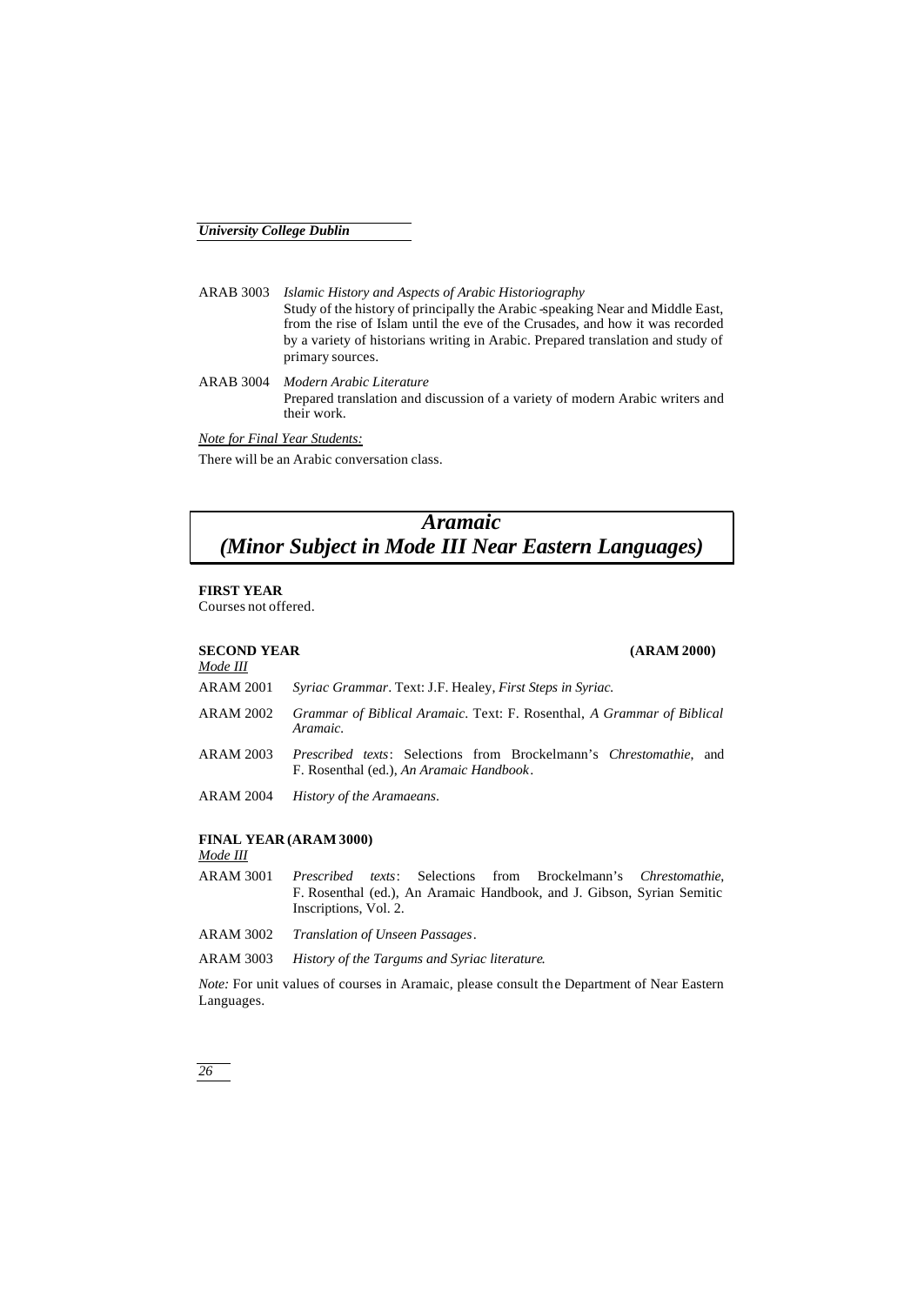## *Archaeology*

## **FIRST YEAR (ARCH 1000)**

While the topics studied serve as a foundation for students proceeding to second and final years, they also form a complete programme for those taking Archaeology for one year. The course comprises eight 12-lecture modules.

Up to twenty-five percent of the overall end of year mark will be awarded for continuously assessed coursework (including essays and worksheets). These will be submitted on a regular basis throughout the year.

ARCH 1006 *What is Archaeology?* What is Archaeology? How do we know what happened in the past? How do we date past events? These questions are addressed in this course of 12 lectures.

ARCH 1007 *The Palaeolithic and Mesolithic periods* This course will examine the evidence for the earliest humans in Africa, looking at the evolution of humanity through more than four million years and the dispersal of early hominids across the globe. The cave art of Ice Age hunters will be discussed as will the societies of the early postglacial period, a time when people developed complex hunting, gathering and fishing techniques in adaptation to their new environment.

ARCH 1008 *The Neolithic in Ireland and Europe* The Neolithic period is when farming societies became established in Europe. These lectures will look at the origins and spread of the farming lifestyle. They will explore the character of Neolithic settlement and the role played by the dead and the ancestors, using this information as a means of understanding the complexity of Neolithic societies.

- ARCH 1009 *Life and Death in Bronze Age Europe* During the Bronze Age, we see the first use of metals, the emergence of social stratification and the development of complex trade networks linking societies in distant parts of the European continent. These 12 lectures will discuss some of the evidence archaeologists have used to reconstruct social, political, economic and religious life during this period.
- ARCH 1010 *Iron Age Europe and Ireland* Conventional dating for the beginning of the Iron Age in Europe is about 750 BC. By about 600 BC, iron-working, on a limited scale, had reached Ireland. The period is associated with those people historically referred to as Celts, a people with distinctive burial rites, with advanced metal technology and, above all, with an art style which has been described as "the first great nonclassical art of Europe". In the course of the last century BC, the expansion of Roman power brought an end to Celtic independence. Only in Ireland did Celtic culture survive.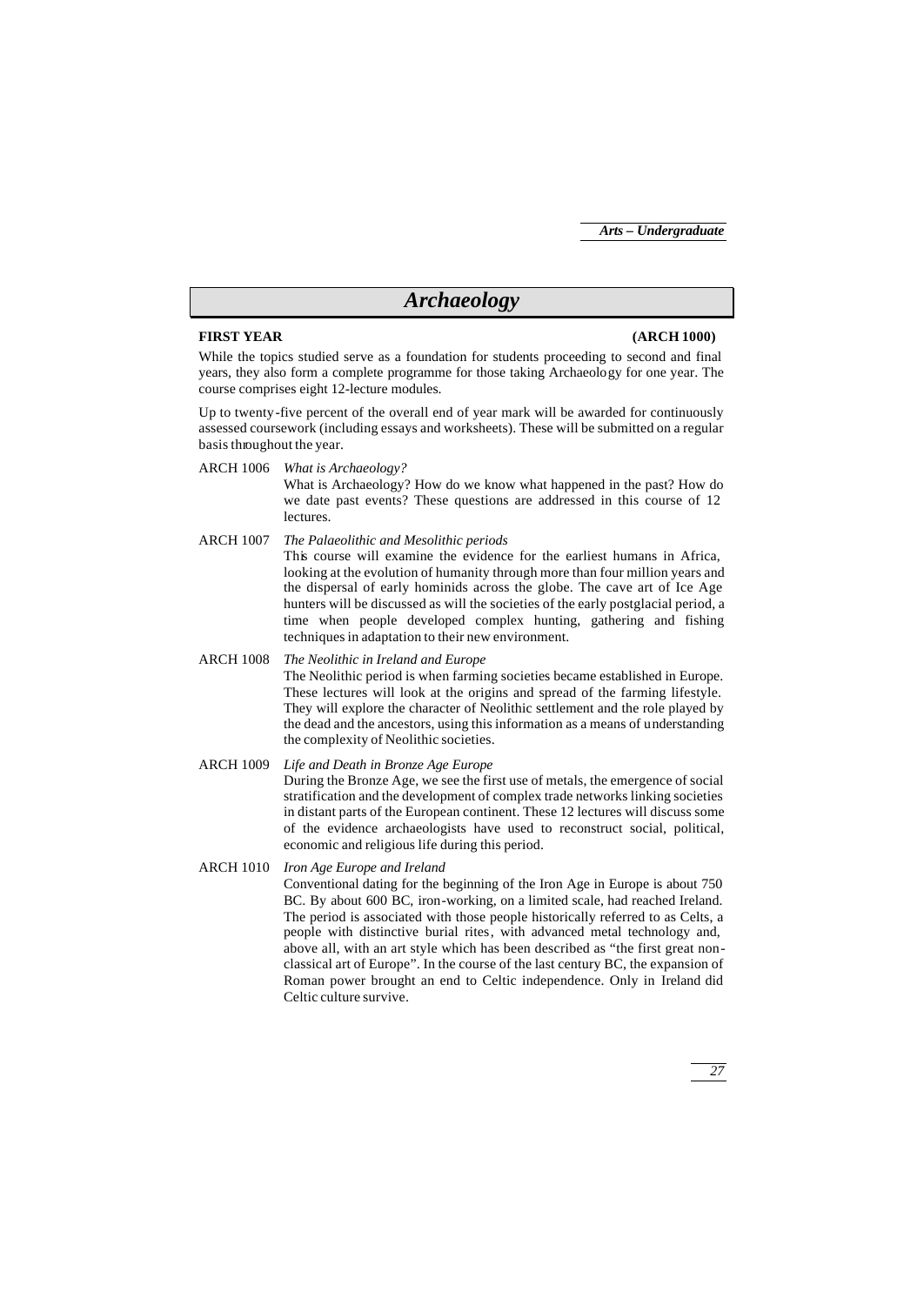ARCH 1011 *Ireland and Europe in the Early Middle Ages* This course is an examination of the archaeology of Ireland and Europe between the fifth and tenth centuries AD. The topics discussed will include the 'barbarian invasions', the Viking diaspora, and the art of the Church in Ireland.

- ARCH 1012 *Later Medieval Ireland and Europe* The archaeology of Ireland and Europe in the first half of the second millennium AD is discussed here. We will examine specifically the rise of high medieval European culture and the effects of the Anglo -Norman invasion of Ireland.
- ARCH 1013 *The Archaeology of World Societies* In this course of 12 lectures students are introduced to both ancient civilisations, such as the Scythians, and modern societies such as the Australian Aborigines, Amazonian Indians and the Inuit of the Arctic Circle.

## **SECOND YEAR (ARCH 2000)**

*(deemed equivalent to twelve units***)**

This comprises ten 12 lecture courses and one 24 lecture course. The Irish and British material is treated in greater depth, corresponding developments elsewhere in Europe are addressed more specifically and students are introduced to relevant debates about the evidence and its interpretation. Other features include a major course on the theory and philosophy of Archaeology, a course on scientific techniques in Archaeology and a course on ancient craftsmanship in various materials. Reading lists for the courses will be provided. Up to twenty-five percent of the overall end of year mark will be awarded for continuously assessed coursework (including five essays). These will be submitted on a regular basis throughout the year.

| <b>ARCH 2006</b> | From hunter-gatherers to first farmers.                                 |
|------------------|-------------------------------------------------------------------------|
| <b>ARCH 2007</b> | Contemporary problems in the interpretation of the Neolithic.           |
| <b>ARCH 2008</b> | The emergence of hierarchy: the Bronze Age of north-western and central |
|                  | Europe.                                                                 |
| <b>ARCH 2009</b> | The Irish Iron Age: problems of Celticity.                              |
| <b>ARCH 2010</b> | Early medieval landscape, settlement and society in Ireland.            |
| <b>ARCH 2011</b> | Early medieval art.                                                     |
| <b>ARCH 2012</b> | Viking-age Ireland, later Anglo-Saxon England, and Carolingian Europe.  |
| <b>ARCH 2013</b> | The archaeology of feudal society: Ireland and Europe AD 1100-1500.     |
| <b>ARCH 2014</b> | Methods and techniques in landscape archaeology.                        |
| <b>ARCH 2015</b> | A practical introduction to materials in archaeology.                   |
| <b>ARCH 2016</b> | Theory and philosophy of archaeology (24 Lectures).                     |
|                  |                                                                         |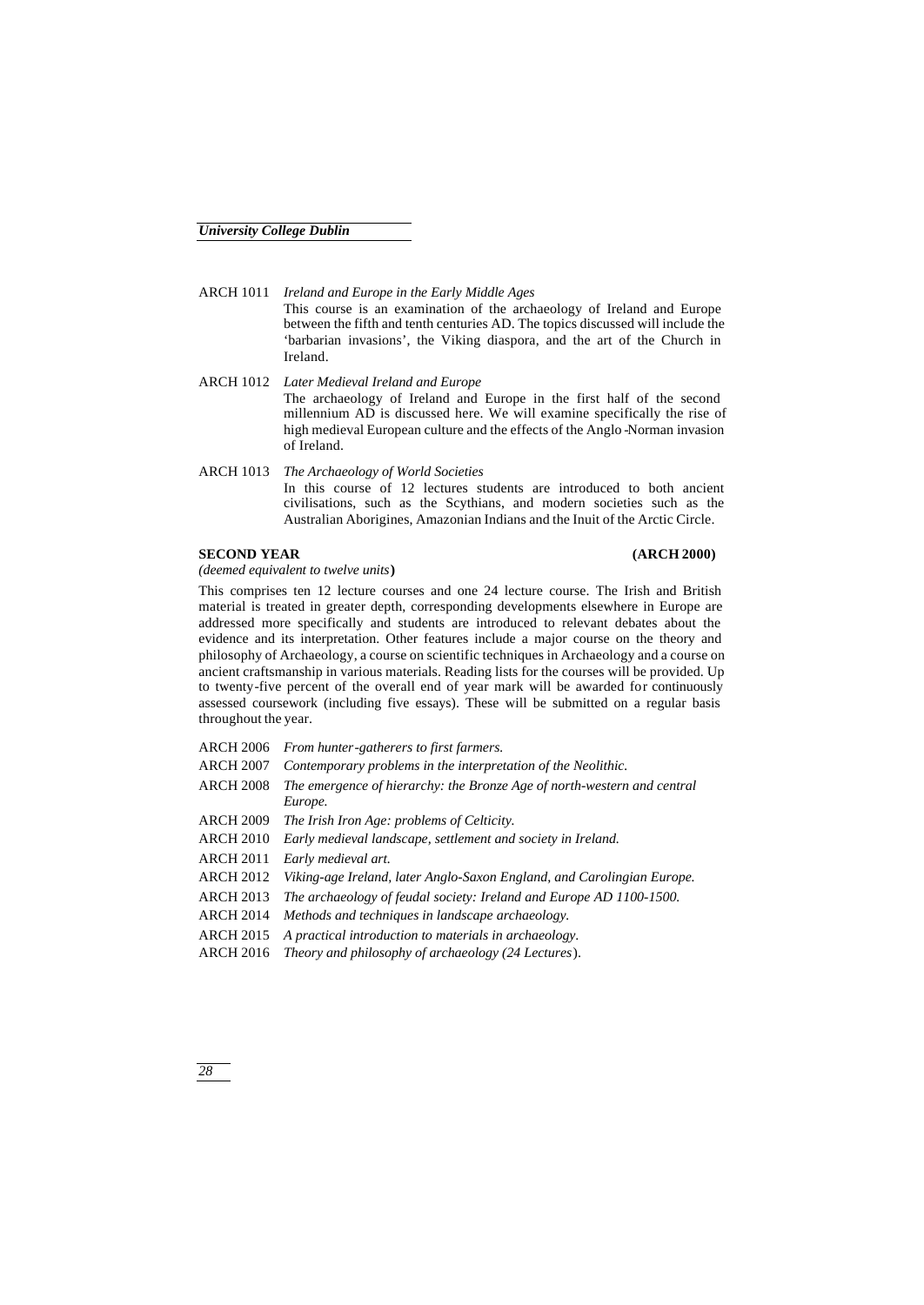## **FINAL YEAR (ARCH 3000)**

## *(deemed equivalent to twelve units)*

The course will consist of ten core courses (each course counting as one unit) and two optional courses (each counting as one unit) chosen from a range of at least five options. The courses will be thematic and will develop concepts and issues introduced in the First and Second Year programmes.

The selection of courses available in any academic year will depend on staffing and logistical resources. Minimum and maximum limits will be placed on numbers attending optional courses. Courses additional to the list below may also be offered. The list of courses on offer in any academic year will be available immediately before the beginning o f the academic year in September.

A one-week field course will be offered as an option in early September *prior* to the commencement of the lecture programme. Students interested in this option should enquire in the Department for details.

Up to twenty-five percent of the overall end of year mark will be awarded for continuously assessed coursework (including four extended essays). These will be submitted on a regular basis throughout the year.

Courses to be offered will be selected from the following:

## *C: Core Course; O: Optional Course*

| <b>ARCH 3001</b> | The Mesolithic/Neolithic transition $(0)$                         |
|------------------|-------------------------------------------------------------------|
| <b>ARCH 3002</b> | Stone tools in a social context $(0)$                             |
| <b>ARCH 3003</b> | Regionality in the Neolithic of Ireland and Britain $(O)$         |
| <b>ARCH 3004</b> | Settlement and landscape $(C)$                                    |
| <b>ARCH 3005</b> | Ritual and ideology $(O)$                                         |
| <b>ARCH 3006</b> | Funerary archaeology $(C)$                                        |
| <b>ARCH 3007</b> | Material culture $(C)$                                            |
| <b>ARCH 3008</b> | Art in prehistory $(O)$                                           |
| <b>ARCH 3009</b> | Practice and theory in Irish archaeology (C)                      |
| <b>ARCH 3010</b> | Wetland archaeology $(O)$                                         |
| <b>ARCH 3011</b> | Religion and ritual in Celtic Europe $(0)$                        |
| <b>ARCH 3012</b> | The Celts at war: history, archaeology and myth $(C)$             |
| <b>ARCH 3013</b> | Ireland's Golden Age $(O)$                                        |
| <b>ARCH 3014</b> | People of the Isles: Ireland and Britain, AD 400-1000 $(C)$       |
| <b>ARCH 3015</b> | The archaeology of architecture $(0)$                             |
| <b>ARCH 3016</b> | Sculptors and stonemasons in the first Christian Millennium $(O)$ |
| <b>ARCH 3017</b> | The Viking world $(C)$                                            |
| <b>ARCH 3018</b> | Field courses $(O)$                                               |
| <b>ARCH 3019</b> | European lake dwellings $(C)$                                     |
| <b>ARCH 3020</b> | Art interaction in early Christian Europe $(C)$                   |
| <b>ARCH 3021</b> | Answers from the grave $(C)$                                      |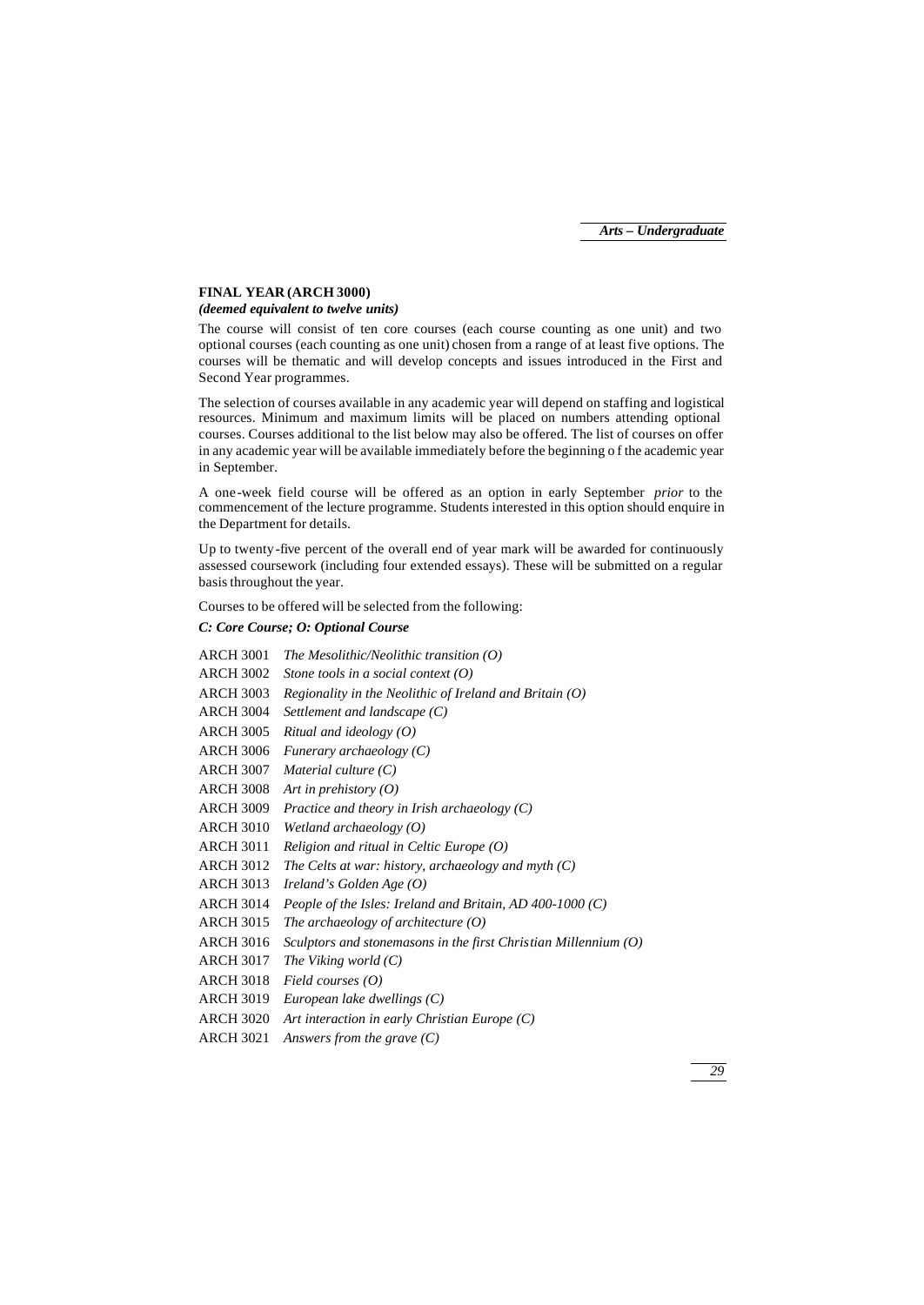| ARCH 3022 | Histories in stone: medieval Europe $(0)$                            |
|-----------|----------------------------------------------------------------------|
| ARCH 3023 | The Archaeology of Race and Ethnicity $(0)$                          |
| ARCH 3024 | Understanding Mesolithic/Neolithic $(0)$                             |
| ARCH 3025 | A new archaeology of castles $(O)$                                   |
| ARCH 3026 | Artistic interactions in the first millennium $AD(C)$                |
| ARCH 3027 | From the tree to the artefact – wood in archaeology $(0)$            |
| ARCH 3028 | Making sense of the Mesolithic $(C)$                                 |
| ARCH 3029 | The archaeology of human and animal bone $(O)$                       |
| ARCH 3030 | Historical archaeology and the making of modern Irish identity $(0)$ |
| ARCH 3031 | Sentient stones: interpreting lithics $(0)$                          |
| ARCH 3032 | The archaeology and history of medieval Dublin $(O)$                 |
| ARCH 3033 | Histories in stone from early medieval Europe $(O)$                  |
| ARCH 3034 | Perspectives on Canadian archaeology $(0)$                           |
| ARCH 3035 | An introduction to conservation $(O)$                                |

## *Notes for Final Year Students*

Questions on the BA papers will also require knowledge of the framework and general principles encountered in Second Year

The Celtic Studies course in Archaeology and Early Irish History (Mode III) will consist of approximately forty lectures in each subject spread over a two year period. These will cover the Celtic Iron Age (Ireland, Britain and the Continent) and early Christian Ireland. For the course in Early Irish History, consult the department.

The Celtic Studies course in Archaeology as a full minor subject (Mode III) will cover the Archaeology of Ireland and Britain and the continental background from the early Iron Age to the Vikings: monuments and settlement; art and its context.

## *Celtic Civilization*

## **FIRST YEAR (CCIV 1000)**

This course of lectures, a comprehensive survey of the Celtic peoples in the ancient and medieval worlds, will enable the student to understand and appreciate Celtic literary, intellectual and artistic achievements.

The history and culture of the Celts will be traced from their prehistoric continental origins to their ultimate homelands in Ireland, Britain and Brittany. Included will be a study of institutions, religion and mythology, law and art. The evidence of archaeology will be examined and discussed in conjunction with the written sources.

The varied and important medieval literature of Ireland and Wales, read in translation, complements the broader study of Celtic culture. Texts will include the Táin and early Irish sagas, lyric poetry, the Mabinogion, Arthurian romance and medieval Welsh poetry. A general overview of the Celtic languages will also be presented.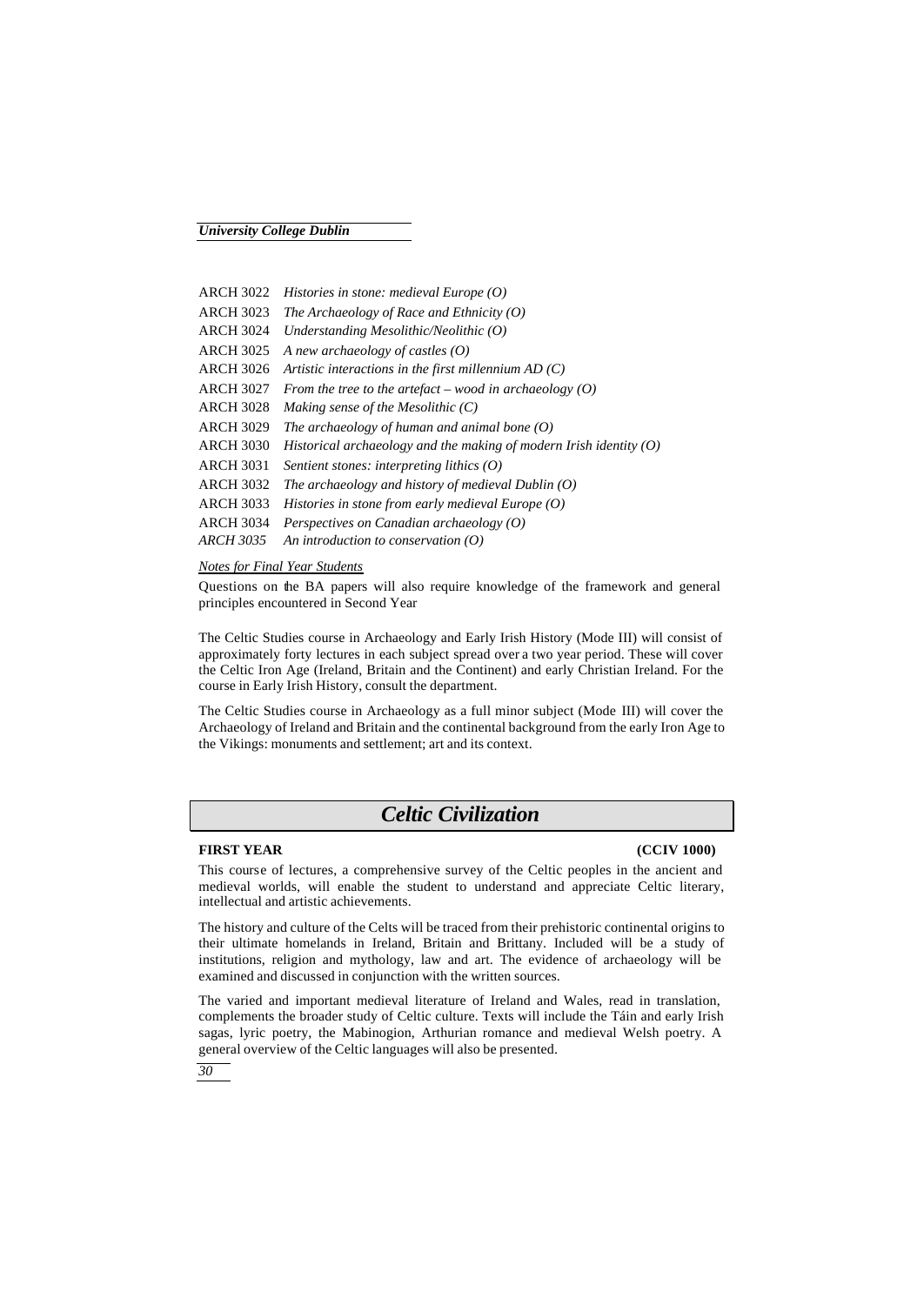CCIV 1001 *Insular Celtic Archaeology and Art* CCIV 1002 *Ancient Celtic Peoples* CCIV 1003 *Celtic Mythology* CCIV 1004 *Romano-Celtic Britain* CCIV 1005 *Early/Medieval Welsh Literature* CCIV 1006 *Celtic Ireland* CCIV 1007 *Early Irish Literature* CCIV 1008 *Celtic History and Ethnography*

A reading list will be available at the beginning of term.

*Please note that Celtic Civilization is currently offered as a first year subject only*. Students taking this subject in combination with certain other first year subjects may proceed to the BA (Honours) in Mode IIA or to the BA (Honours) in Celtic Studies in Mode III.

## *Classical Studies*

## **FIRST YEAR**

To qualify to enter Classical Studies, which is a Mode I degree subject, students must take Greek and Roman Civilization as one of their first year subjects.

## **SECOND YEAR (CS 2100)**

*(deemed equivalent to 24 units)*

- CS 2001 *Greek History:* The Rise of Macedon*.*
- CS 2002 *Greek Art and Archaeology:* The Archaeology of Greek Society. This course builds on the First Year Greek Archaeology course. It covers the same periods and material, but they are approached as a method for understanding Greek society. Themes covered include: mythology and art as propaganda, sport and welfare, burial customs, the symposium and prostitution, gender relations. Students are thus introduced to archaeology as a method for social interpretation and understanding.

CS 2003 *Greek Philosophy:* Plato*, Phaedo.* The prescribed text for this course is Plato's *Phaedo*. In this dialogue Plato portrays Socrates at his death arguing for the immortality of the soul. Lectures deal with the personal and philosophical presentation of Socrates, the arguments for the soul's immortality, with special reference to Plato's Forms, and the myth near the end.

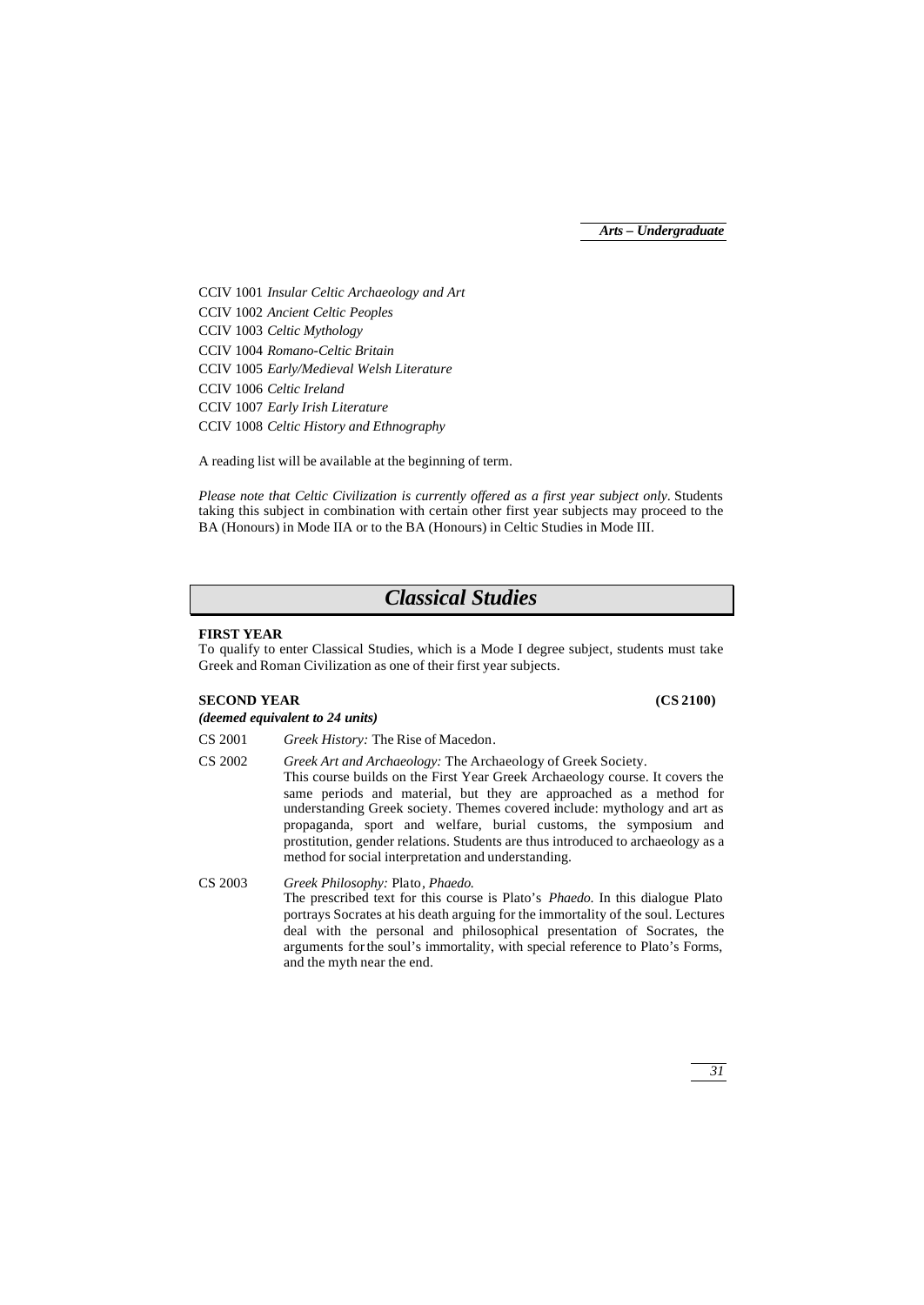CS 2004 *Greek Literature*: Greek Tragedy: Aeschylus, *Prometheus Bound and Other Plays*; Sophocles, *Electra and Other Plays*; Euripides, *Medea and Other Plays* (all in Penguin Classics).

> The prescribed texts for this course are Aeschylus', *The Persians* and *Prometheus Bound*, Sophocles', *Ajax* and *Women of Trachis*; Euripides', *Medea, Hecabe* and *Heracles*. The lectures will deal with the social and theatrical context of Greek Tragedy, and with the structure and themes of the seven plays. The course focuses in particular on the justice of the gods, on the nature of heroism (both male and female), and on the problem of revenge.

- CS 2005 *Roman History*: The Early Roman Empire*.* The Roman Empire from the assassination of Caesar to the natural death of Hadrian with particular emphasis on the role of Augustus in the establishment of the imperial system. The course explores the empire through a series of themes, such as the Senate, the Army, the People, Italy, Rome's subjects, and the Imperial Cult. Among the evidence used will be Tacitus' *Annals*, Suetonius' *Lives of the Caesars*, and selected inscriptions.
- CS 2006 *Roman Art and Archaeology:* Imperial Art and Architecture*.* Official art in the Roman empire was more than just decoration for the towns of the Roman empire. It fulfilled a vital political role. During the course we will look at the "language" of Roman art and learn how to read the political messages in some of the big monuments in Rome and elsewhere, and how the "language" survived into European culture. The period covered is the first to fifth century.

CS 2007 *Roman Literature: The Satires* of Horace *Persius;* Juvenal*, The Satires* (World's Classics, trans. N. Rudd). Satire was the only literary form which the Romans invented. The three authors covered – Horace with his urbane moralising, Persius with his doctrinaire preaching and Juvenal with his bitter tirades – give us an insight into the realities of life in Rome.

CS 2008 *Ancient Society:* Stoics and Epicureans*.* The Stoics and Epicureans were the two philosophical movements which had the greatest direct influence on the everyday lives of ancient Greeks and Romans. They held that a moral code could be based on reasoned argument in the context of an understanding of our physical environment. This course examines how they justified their moral code and the kind of physical universe which they claimed we inhabit. As far as possible this will be done through the words of the philosophers themselves, in the case of the Epicureans through Lucretius' poem *On the Nature of the Universe*.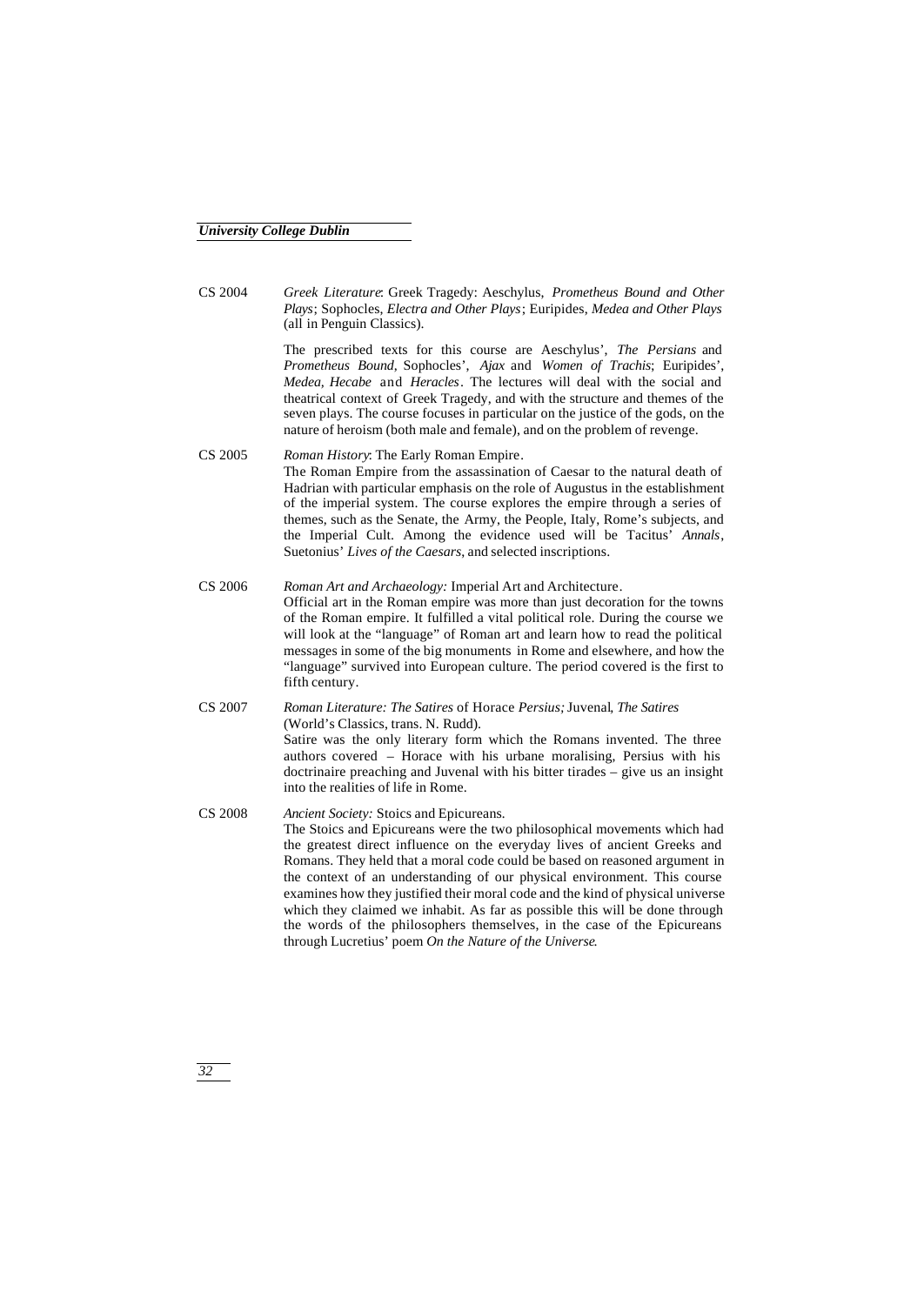## **Either** CS 2009 *Greek Language* The course is designed for beginners and aims to offer a comprehensive knowledge and understanding of the Greek language. Students will have four classes per week throughout the year. By the end of the year students should be able to read Greek prose and verse texts. The textbook is Wilding, *Greek for Beginners.* **or** CS 2010 *Latin Language*

The course is designed for beginners and aims to offer a comprehensive knowledge and understanding of the Latin language. Students will have four classes per week throughout the year. By the end of the year students should be able to read Latin prose and verse texts. The textbook is *Wheelock's Latin*.

Students will be expected to attend tutorials and to maintain a satisfactory standard in essay work connected with them.

## **FINAL YEAR (CS 3100)**

#### *(deemed equivalent to 24 units)*

**I** Subject to certain restrictions in choice, students will be required to choose four courses from a list of courses which will be offered each year. Subject to approval by the Head of Department, a student may substitute an extended essay of approximately 12,000 words for one of these courses.

Courses offered in the session 2003/2004 may include:<br>CS 3001 The Archaeology of Minoan Crete

- *CS 3001 The Archaeology of Minoan Crete*
- *CS 3003 The Oedipus Myth*
- *CS 3004 Roman History 60-50 BC*
- *CS 3008 Introduction to Neoplatonism: Plotinus*
- *CS 3014 Slavery*

## **II Either**

CS 3010 *Greek*

A. *Greek Literature* (each of the following courses is taught by weekly reading classes throughout one semester):

*(a) Socrates on trial and in prison*

In Plato's *Apology*, Socrates defends his philosophical life and then responds to the verdict and the sentence. In Plato's *Crito*, Socrates tells his old est friend that an escape would defy Athenian law and Socratic morality. Students will study both texts for this course.

*(b)* Euripides, *Medea*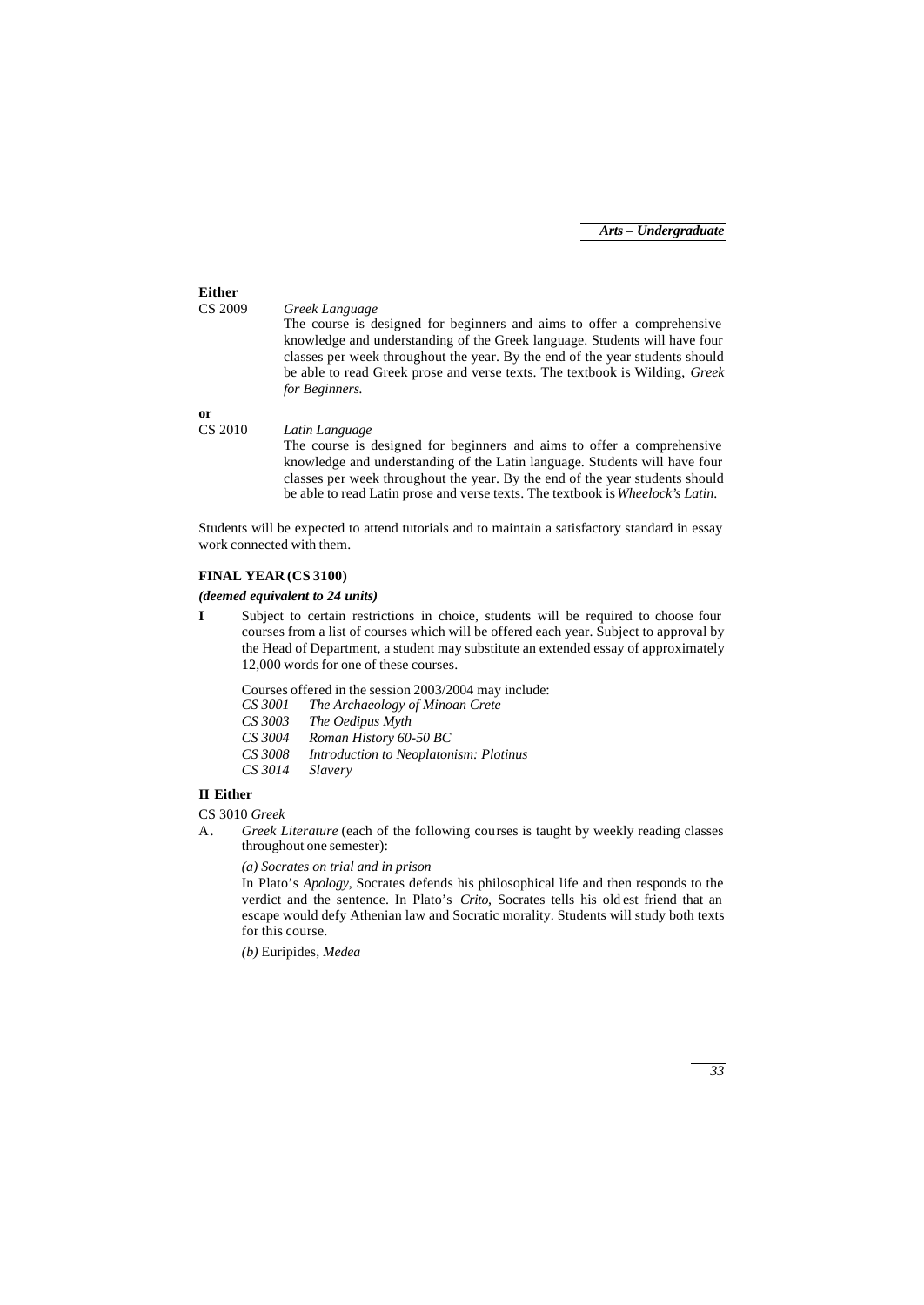*(c) Archaic Greek Epic:* Homer's *Iliad*

Homer's *Iliad* stands at the apex of the Western literary tradition, as well as marking the point of progression from oral to written poetic forms. In this course we will read *Iliad 9* (the embassy to Achilles) with an eye on both 'oral' and 'literate' poetics: familiarising ourselves with the formulaic style which is characteristic of the oral tradition, as well as considering the literary purposes to which the epic language is put.

In addition to these courses students will read Lysias I.

B. *Translation skills*

The aim of this course is to help students to become proficient in translating Greek. The course begins with a revision of basic Greek grammar; two classes per week throughout both semesters are devoted to the translation and discussion of Greek prose/verse passages. In the third year examination there will be two prose and two verse passages for translation into English. The verse will be taken from the work of Euripides; one prose passage will be taken from either Xenophon's or Arrian's *Anabasis*, the other from Lysias.

## **Or**

CS 3011 *Latin*

*A. Latin Literature: from Republic to Empire* (each of the following courses is taught by weekly reading classes throughout one semester):

## *(a) Introduction to Augustan Poetry*

The course aims to explore the language and the poetic technique of the most representative writer of Roman epic poetry : Virgil, *Aeneid 8* (the future site of Rome) will form the core of the course. In addition students will read a selection of Horace's *Odes* from *Wheelock.*

## *(b) Poetry of Passion*

Catullus, a minor Roman nobleman of the first century BC, rejected a life of political service for the life of leisure and poetry. His works provide the first example in Latin literature of the personal love poem. The course text is *Catullus: the Shorter Poems* (ed. Godwin, Aris & Phillips). In addition students will read selections from Martial taken from *Wheelock's Latin*.

## *(c) Foundations of Rome: Livy and Augustus*

Livy Book I (ed. Goold & Whiteley, BCP). In addition students will read the *Res Gestae Divi Augusti*.

*B. Translation skills*

The aim of this course is to help students to become proficient in translating Latin. The course begins with a revision of basic Latin grammar; two classes per week throughout both semesters are devoted to the translation and discussion of Latin prose/verse passages.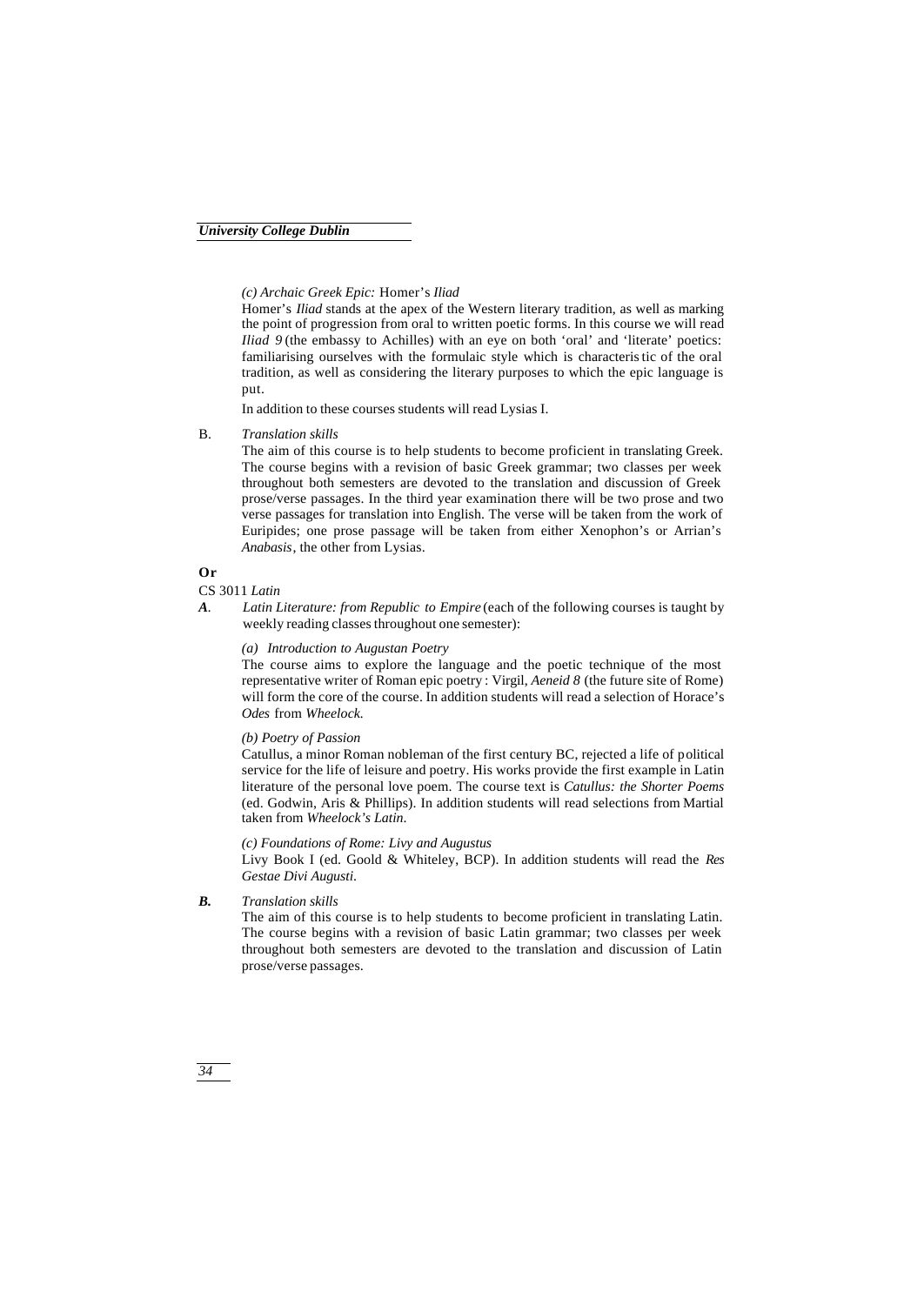## *General Notes:*

Details of courses may have to be altered at short notice because books are not available or for other urgent reasons.

Students will be expected to maintain a satisfactory standard in essay and language work connected with their courses.

*Classics*

## **FIRST YEAR**

To qualify to enter Classics, which is a Mode I degree subject, students must take Greek and Latin (either Mode A or B) as first year subjects.

**SECOND YEAR (CLAS 2100)**

**and**

## **FINAL YEAR (CLAS 3100)**

For their second and final years students follow the courses prescribed for the subjects Latin and Greek.

## *Computer Science*

## **Available only to students who entered through DN050**

## **FIRST YEAR (COMP 1600)**

There are three lectures a week plus programming practicals and tutorials.

## *1. Introduction to Computing Programming*

Nature of computation; algorithms; correctness and efficiency of algorithms; basic complexity measures; sequence, selection and iteration constructs; program construction using these constructs; reasoning about programs; various methods of problem decomposition; reuse of existing software components.

## *2. Introduction to Information Technology*

Basic computer hardware; practical usage of current software applications and operating systems; the Internet and World -Wide Web.

## **SECOND YEAR (COMP 2600)**

COMP 2601 *Datastructures & Algorithms 1*

Software design principles; data abstraction; dynamic data types; lists, queues, stacks, trees, graphs and operations on them; hashing.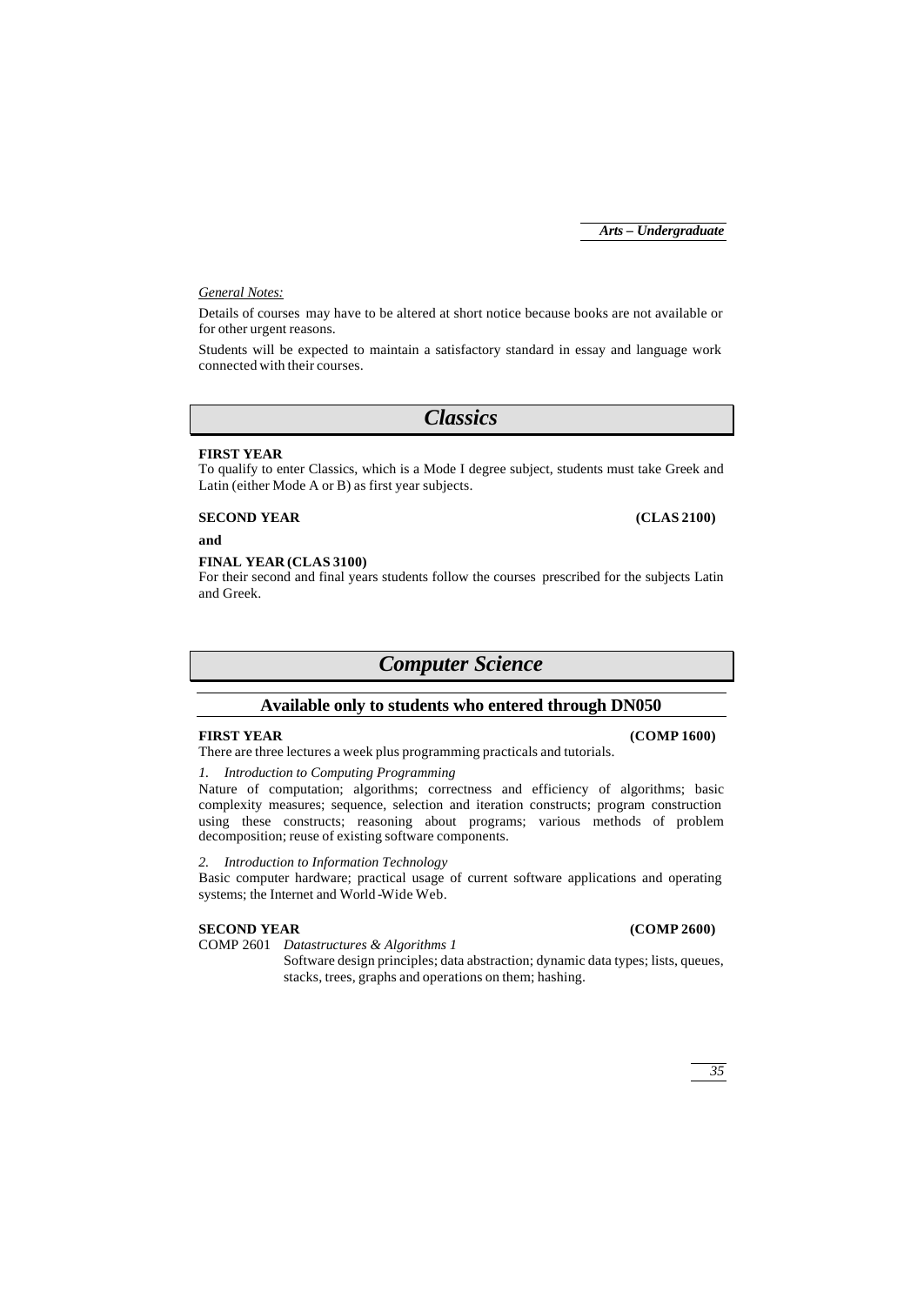- COMP 2603 *Functional Programming* Expression Evaluation; Notation; Types; Conditionals; Lists & primitive functions; DEFUN; Applicative functions; Iteration; Declarations; Macros; EVAL; Compilation; Association lists; Assignment; Structures; I/O; CLOS; Garbage Collection; Other functional languages.
- COMP 2607 *Formal Foundations* The role of mathematics and logic in Computer Science; Logic fundamentals; propositional and predicate logic and proof techniques.
- COMP 2606 *Databases & Information Systems* Types of information system; database organisation; introduction to relational, hierarchical and network data models; data definition and manipulation languages; information retrieval systems; retrieval strategies; intelligent knowledge based systems.
- COMP 2608 *Operating Systems I* Introduction to Oss. Processes: Memory Management; File Management; Introduction to Security and Protection; Case Studies; Unix, Win NT.
- COMP 2609 *Datastructures & Algorithms II* Trees; graphs; pattern matching; sorting; specification techniques; complexity analysis; applications.
- MATH 2007 *Mathematical Foundations* Language and mathematics, logic and truth tables, proof and counter-example, sets, relations and functions, binary operations, semigroups, monoids and groups, graphs and trees.

#### **THIRD YEAR (COMP 3600)**

Students will be required to take five of the following units based on the set of units offered in a given year.

COMP 3617 *Foundations of Computing*

Mathematical notation and terminology; finite automata and regular languages; definitions and properties, regular expressions; universal models and computability theory; Turing machines, primitive recursive functions; complexity of algorithms: efficiency of algorithms, complexity classes, complexity analysis in practice.

COMP 3604 *Software Design and Development I* Information systems; Users, the technology, the value of information, systems development life cycle (overview); analysis and design methodologies; structured methods; selected system analysis and design techniques; designing structured programs; data environments; programming; software development tools, project management (overview); systems justification.

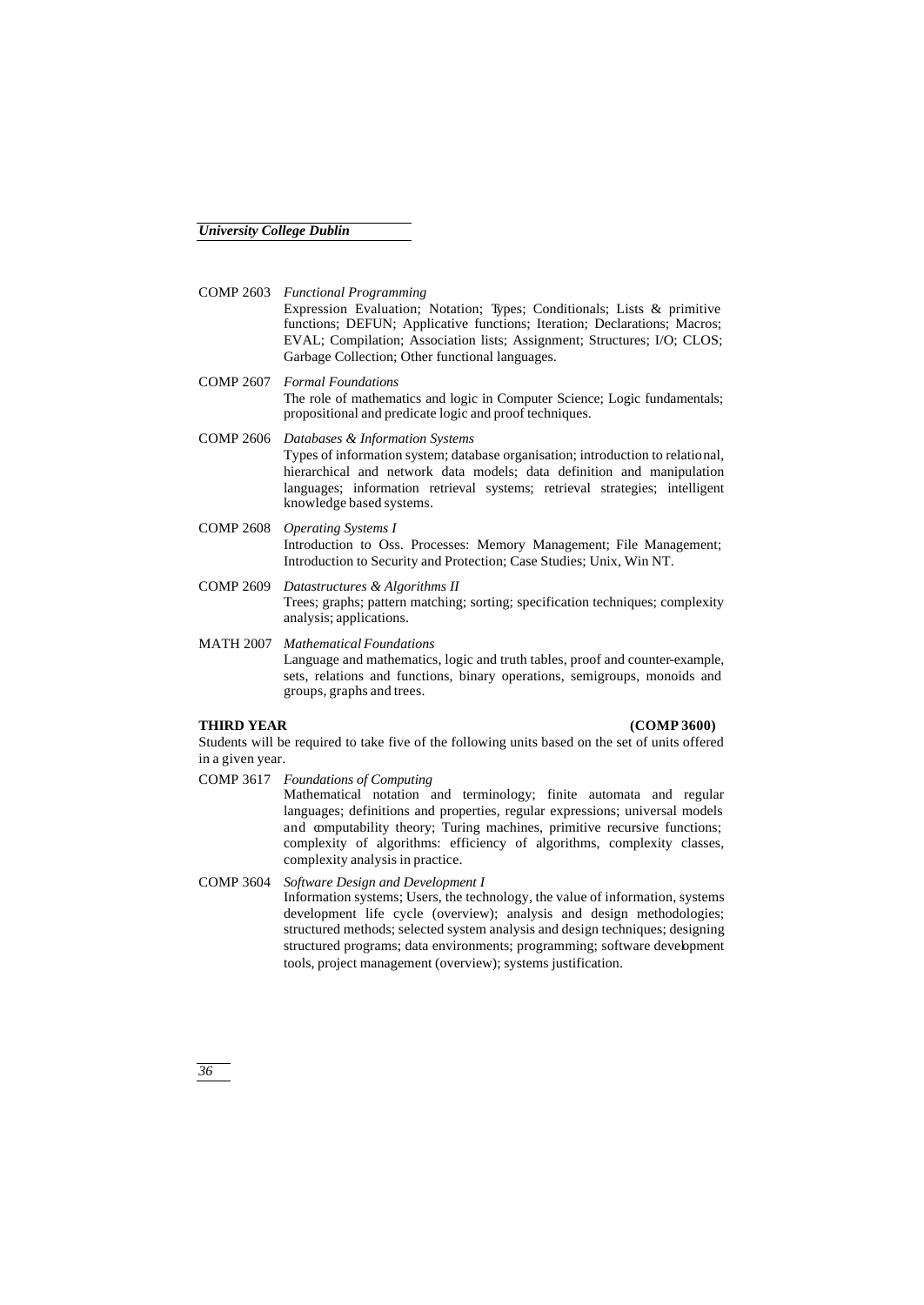COMP 3606 *Introduction to Artificial Intelligence*

Problem solving & search; Introduction to knowledge representation: search techniques; expert systems. Introduction to Machine Learning; Inductive learning; learning from mistakes; case-based reasoning. Connectionist Computing; Basic neurobiology; history of connectionism; Connectionist models. Applications of Artificial Intelligence; studies; recommender systems & the World Wide Web.

- COMP 3607 *Program Design & Verification I* Review of predicate logic; use of predicates to specify programs. WP-Calculus, backward derivation, refinement calculus, Calculation of programs. Efficiency considerations; strengthening invariants, choosing variants.
- COMP 3611 *Object-Oriented Programming* Fundamental object-oriented concepts: classes, objects, messages, encapsulation, inheritance, polymorphism, dynamic binding. Elementary object-oriented design. Quality issues in object-oriented programs. Practical programming in an object oriented language, for example in C++.
- COMP 3616 *Networks & Internet Systems*

Network types, functions, topologies, transmission, switching, routing, management, reference models, architectures, protocols and standards; network user applications; flow and congestion control strategies; design and implementation considerations; use in internet systems.

COMP 3618 *Multimedia Systems* Introduction to the World Wide Web, web design and authoring tools; web servers; HTML; typography; page and graphic design; graphic formats; dynamic HTML; cascading style sheets; java script; forms processing; introduction to intelligent multimedia.

#### **FOURTH YEAR (COMP 4600)**

Students will be required to take a total of eight units. Not all of the following units will be offered in a given year and certain restrictions may also apply. Students are also required to undertake a significant project, details of which will be provided by the department.

- COMP 4602 *Information Systems II* Databases; recovery; concurrency; security; integrity; distributed databases; extended relational data model; object oriented data model. *Prerequisite: COMP 2606*
- COMP 4603 *Systems Design & Development* Systems development life cycle (issues/problems); Tools and techniques for analysis and design; implementation approaches, soft methodologies; CASE tools; analysis, design, code generation; distributed system issues; evaluation; usability; quality assurance; security; project management tools and techniques. *Prerequisite: COMP 3604*

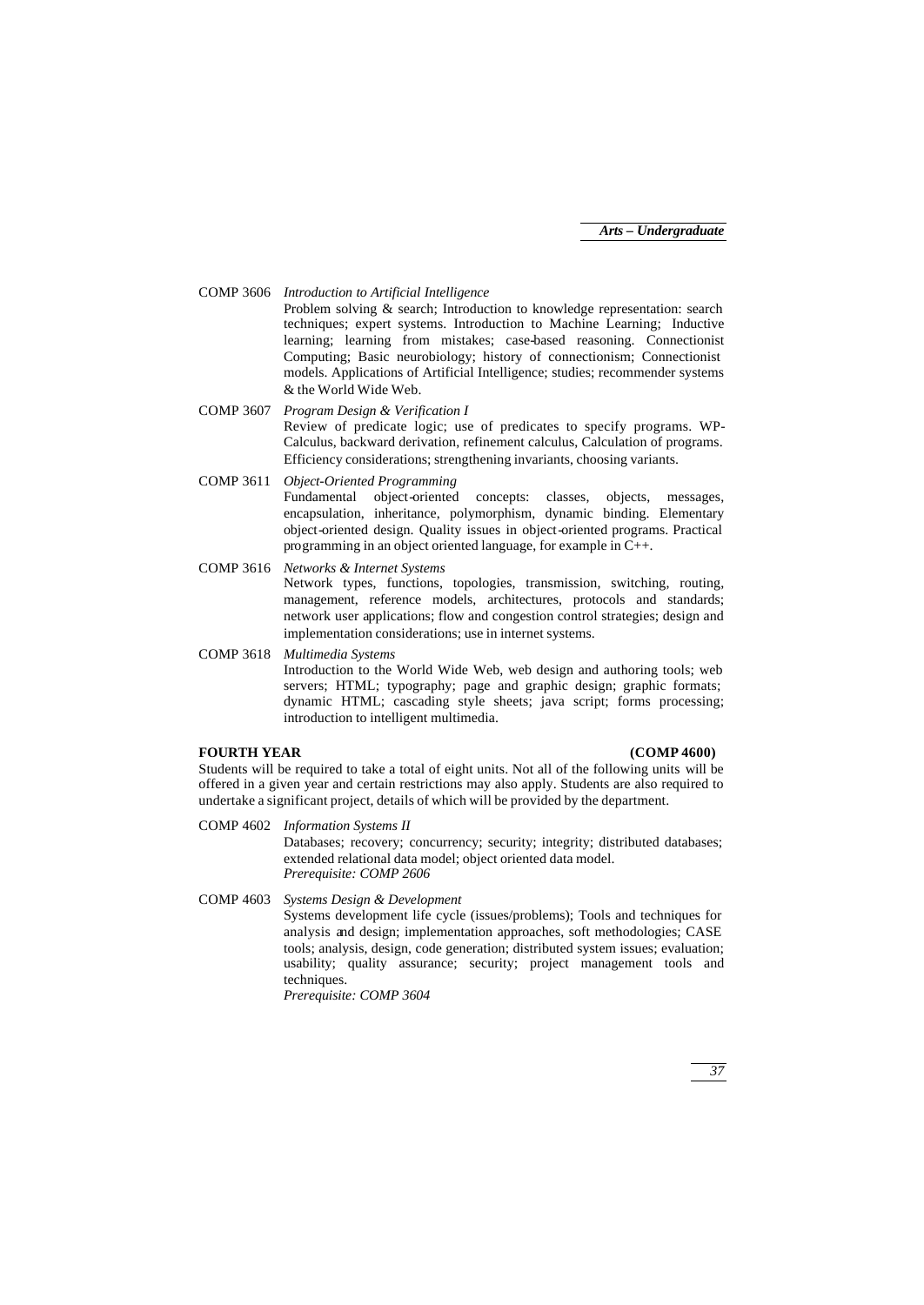COMP 4604 *Interactive Computer Graphics*

The rendering pipeline; visible surface determination; local illumination and shading models; curve and curved surface generation; solid modelling, texture mapping; global illumination; ray tracing radiosity and monte carlo methods; computer animation; scientific visualization.

COMP 4605 *Image Processing* Geometric operations; linear system theory; convolution and correlation; continuous Fourier transform; Fast Fourier Transform; frequency filtering; segmentation; image encoding; applications.

COMP 4606 *Computability*

Effective procedures; the spectrum of computability, from simple problems to undecidable ones; what is and is not computable; models of computability; turing machines, partial recursive functions; markov algorithms; what is and is not tractable; complexity classes, P, NP, co-NP and NPC; coping with NCP problems; problem restriction, approximation algorithms.

#### COMP 4607 *Formal Semantics* Formal semantics; needs and uses; semantics; recursive programs; fixed point theory; structural induction; computational induction; denotational semantics; algebraic semantics; axiomatic semantics.

COMP 4608 *Object-Oriented Design* Object-oriented methods in the software development cycle; practical design techniques using e.g. Un ified Modelling Language technique; alternative approaches to object-oriented design; frameworks and design patterns.

# COMP 4609 *Design Patterns* Introduction to Patterns. Use of patterns in the design process. Documentation

of new patterns. Creational patterns. Structural patterns. Behavioural patterns. Introduction to Frameworks. Data-driven and architecture -driven approaches. Synergy between patterns and frameworks. Case Studies. *Prerequisite: COMP 3611*

#### COMP 4610 *Concurrent Programming* Nature of concurrent programming; shared memory; message passage; interference; synchronisation; mutual exclusion; semaphores; deadlock; fairness; high level constructs for concurrency; communication sequential processes; applications to operating systems; formal verification.

COMP 4611 *Formal Specifications* Need for formal specifications; specification methods e.g. VDM, algebraic specifications; techniques for specifying complex systems; developings systems for specifications; case studies.

COMP 4612 *Operating Systems II* Introduction, Process synchronisation, Language mechanisms for concurrency, Deadlock, Computer security – formal models (access matrix, BLP, lattice, take grant models). Scheduling Algorithms. Distributed Operating Systems – design and implementation, Synchronisation in Distributed OS, Distributed Process Scheduling, Distributed Concurrency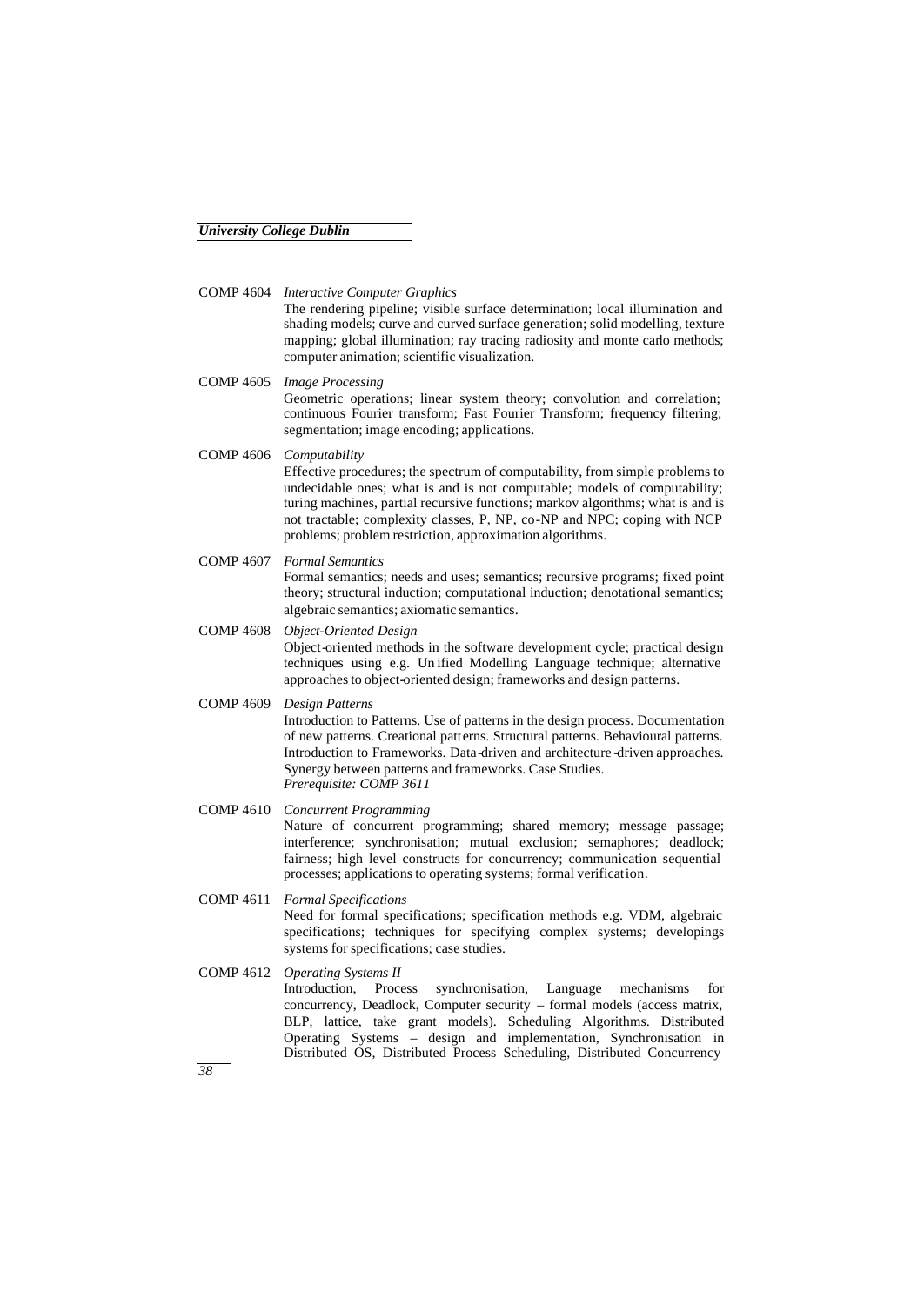control (deadlock and recovery), Distributed File Systems, Distributed Shared Memory, Distributed Computer Security. Case Studies: CHORUS, MACH, AMOEBA. *Prerequisite: COMP 2608*

COMP 4613 *Language Engineering* Fundamentals of natural language processing; formal models and corpusbased methods in speech and language; resources, standards and evaluation methodology; applications of human language technology. *Prerequisite: COMP 3606*

COMP 4614 *Distributed Systems*

Distributed systems processing and interconnection architectural/reference models and concepts; open and closed systems; distributed operating system kernels, decomposition and consequences of distribution; security and management of distributed systems; transparency, remote operations, coordination replication, shared transactions, concurrency control, recovery and fault tolerance. *Prerequisite: COMP 3616*

COMP 4615 *Exploring Computer Science* Special topics related to current research and state of art applications not covered in other units.

COMP 4616 *The Intelligent Internet* Applications of Artificial Intelligence techniques to the Internet: information integration, information extraction, information retrieval, clustering, recommender systems, and semistructured information. *Prerequisite: COMP 3606*

- COMP 4617 *Foundations of Artificial Intelligence* The importance of representation, First Order Logic, Predicate Calculus, Normalised FOPL forms, Skolemisation, Conversion to Clausal Form, Resolution, Logic Programming, Prolog, Extra Logical Features of Prolog. *Prerequisite: COMP 3606*
- COMP 4618 *Connectionist Computing* Basic neurobiology: cortical and sub-cortical structure and function. History of connectionism; the McCulloch and Pitts neuron, Hebbian learning, the Perceptron. Modern connectionist learning: simple associators, the Boltzmann machine, Hopfield networks, Kohonen networks, error backpropagation. Connnectionist natural language processing. Connectionist v isual processing. *Prerequisite: COMP 3606*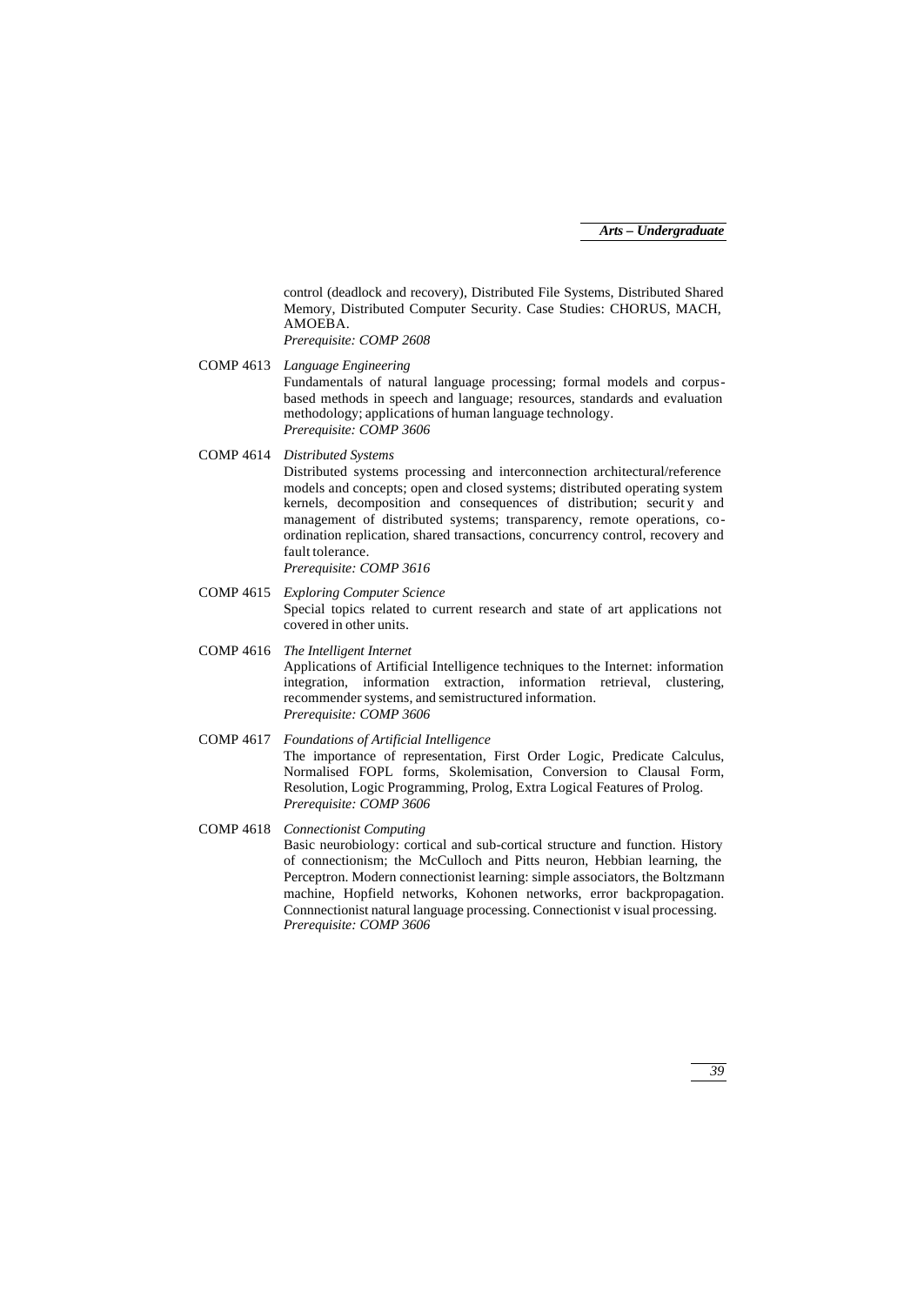COMP 4619 *Multi-Agent Systems (MAS)*

Definition of Distributed Artificial Intelligence (DAI). Motivations for MAS. Strong versus weak notions of agency. Intentional agent systems. Agent communication. Speech act theory. Collaboration, planning, belief desire intention (BDI) architectures. Agent oriented design, agent-oriented programming and languages (Agent0, Agentalk), Multi-agent systems prototyping environment, industrial and commercial applications. *Prerequisite: COMP 3606*

- COMP 4625 *Spatial Information Systems* Databases issues in information systems storing and handling spatial data: representation and manipulation of spatial data; models; relations; indexing methods for spatial data; geometric problems and algorithms; query processing in spatial databases; geographic applications; emerging research directions. *Prerequisite: COMP 2606*
- COMP 4626 *Knowledge Based Computation* Knowledge-based methods for artificial intelligence systems. Knowledge representation, organisation, application and maintenance. Principles of memory organisation, indexing and retrieval. Memory -based, analogical and case-based reasoning. Applications to understanding, explanation, planning and advisory systems. *Prerequisite: COMP 3606*
- COMP 4627 *Problem Design & Verification II* Calculating programs; advanced derivational techniques; refinement calculus; reifying abstract data types; the use of simple algebras in program construction. *Prerequisite: COMP 3606*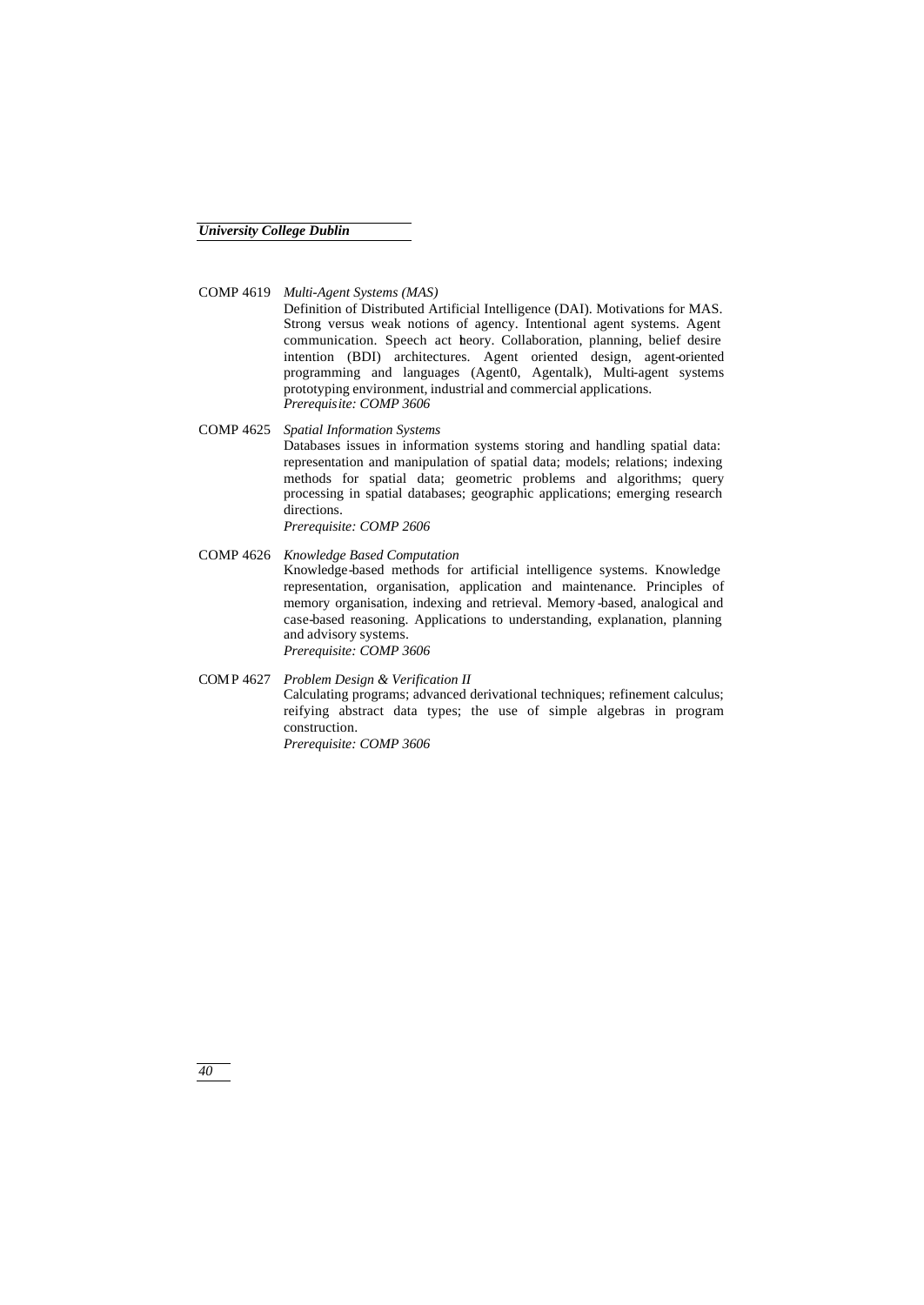# *Economics*

#### **FIRST YEAR (ECON 1000)**

A general introduction to economics and its methodology:

- ECON 1001 *Microeconomics*: The price system, theory of the firm, factors of production and their markets; microeconomic policy.
- ECON 1002 *Macroeconomics*: National income accounting, introduction to models of income determination, money, banking and credit, international economic relations, monetary and fiscal policy.

### **SECOND YEAR (ECON 2000 – MODE II) (ECON 2100 – MODE I)**

| <b>ECON 2001</b> | Macroeconomics (2)<br>Intermediate level course in macroeconomics.                                                                                                   |
|------------------|----------------------------------------------------------------------------------------------------------------------------------------------------------------------|
| <b>ECON 2002</b> | Microeconomics (2)<br>Intermediate level course in microeconomics.                                                                                                   |
| <b>ECON 2005</b> | History of Economic Thought (2)<br>The development of economic theory over the years.                                                                                |
| <b>ECON 2006</b> | Statistics/Econometrics (2)<br>Introduction to statistics as applied to the estimation of economic models.                                                           |
| <b>ECON 2010</b> | Economic History (2)<br>Introduction to the main topics in Irish and Western economic history.                                                                       |
| <b>ECON 2011</b> | The Irish Economy (2)<br>Study of the Irish economy, its development and recent economic history.                                                                    |
| <b>ECON 2012</b> | Quantitative Techniques (2)<br>Introduction to the use of mathematical techniques in economics.                                                                      |
| <b>ECON 2017</b> | Labour Economics (2)<br>The economics of investment in human capital. Labour supply, employment,<br>unemployment and wage rigidity.                                  |
| <b>ECON 2025</b> | <b>Environmental Economics (2)</b><br>Externalities and the environment; optimal policies to combat pollution; cost-<br>benefit analysis of resource-based projects. |
| <b>ECON 2028</b> | Managerial Accounting (2)<br>Introduction to principles of managerial accounting and financial control.                                                              |
| <b>ECON 2030</b> | Tutorials (2)<br>Weekly tutorial on general aspects of theoretical and applied economics.                                                                            |
| <b>ECON 2031</b> | Applied Economics (2)<br>Study of the determinants of market structure and their implications for<br>resource allocation.                                            |

The list of optional subjects may vary from year to year.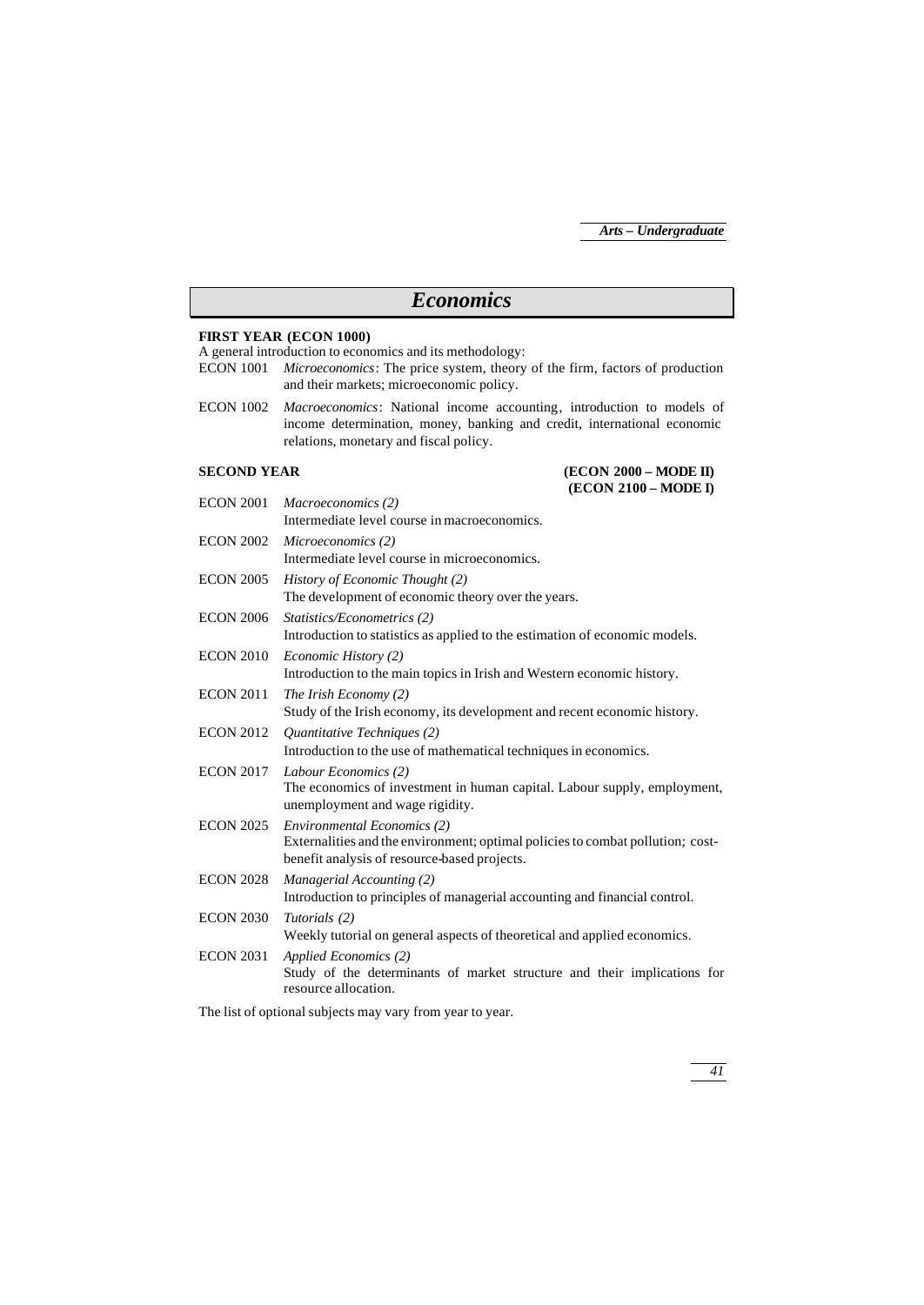| Mode I Other Modes<br>Schedule of Courses for Second Arts Mode I and Other Modes |                                    |          |                  |
|----------------------------------------------------------------------------------|------------------------------------|----------|------------------|
| <b>ECON 2001</b>                                                                 | <i>Macroeconomics</i>              | R        | R                |
| <b>ECON 2002</b>                                                                 | <i>Microeconomics</i>              | R        | R                |
| <b>ECON 2005</b>                                                                 | <b>History of Economic Thought</b> | Ω        | $\Omega$         |
| <b>ECON 2006</b>                                                                 | <i>Statistics/Econometrics</i>     | R        | R                |
| <b>ECON 2010</b>                                                                 | <i>Economic History</i>            | Ω        | O                |
| <b>ECON 2011</b>                                                                 | The Irish Economy                  | R        | R                |
| <b>ECON 2012</b>                                                                 | Quantitative Techniques            | R        | R                |
| <b>ECON 2017</b>                                                                 | Labour Economics                   | $\Omega$ | O                |
| <b>ECON 2025</b>                                                                 | <b>Environmental Economics</b>     | Ω        | O                |
| <b>ECON 2028</b>                                                                 | Managerial Accounting              | Ω        | *                |
| <b>ECON 2030</b>                                                                 | <i>Tutorials</i>                   | R        | R                |
| <b>ECON 2031</b>                                                                 | <b>Applied Economics</b>           | Ω        | $\left( \right)$ |
| $R =$ Required Course; O = Option Course; * Not an option for 'Other Modes'      |                                    |          |                  |

#### *Notes for Second Year Students*

- Mode I students must do eleven courses (six required and five options) and attend tutorials.
- Other students must do the *five* required courses and attend tutorials.

#### **FINAL YEAR (ECON 3000 – Mode II) (ECON 3100 – Mode I)**

|                  | $[ECO11 J100 - M00C1]$                                                                                                                                                                                                                 |
|------------------|----------------------------------------------------------------------------------------------------------------------------------------------------------------------------------------------------------------------------------------|
| <b>ECON 3001</b> | Macroeconomics (2)<br>Macroeconomic theory; growth inflation and unemployment, fiscal, monetary<br>and exchange-rate policy.                                                                                                           |
| <b>ECON 3002</b> | Microeconomics (2)<br>Applications of price theory to contemporary problems; introduction to<br>welfare economics and general equilibrium.                                                                                             |
| <b>ECON 3003</b> | Economic Theory I: Macroeconomics (4) (Mode I students only)<br>Macroeconomic theory; growth inflation and unemployment, fiscal, monetary<br>and exchange-rate policy.                                                                 |
| <b>ECON 3004</b> | <i>Economic Theory II: Microeconomics (4) (Mode I students only)</i><br>Applications of price theory to contemporary problems; introduction to<br>welfare economics and general equilibrium.                                           |
| <b>ECON 3006</b> | Econometrics $I(2)$<br>Estimation and inference in the general linear model; departures from<br>Classical assumptions; simultaneous equation systems.                                                                                  |
| <b>ECON 3009</b> | <b>Transport Economics (2)</b><br>Applied economic analysis of (i) the provision of transport infrastructure;<br>(ii) transport providers; and (iii) transport users, the role and influence of<br>government on the transport sector. |
| <b>ECON 3010</b> | <i>Economic History (2)</i><br>Issues in Irish and European economic history.                                                                                                                                                          |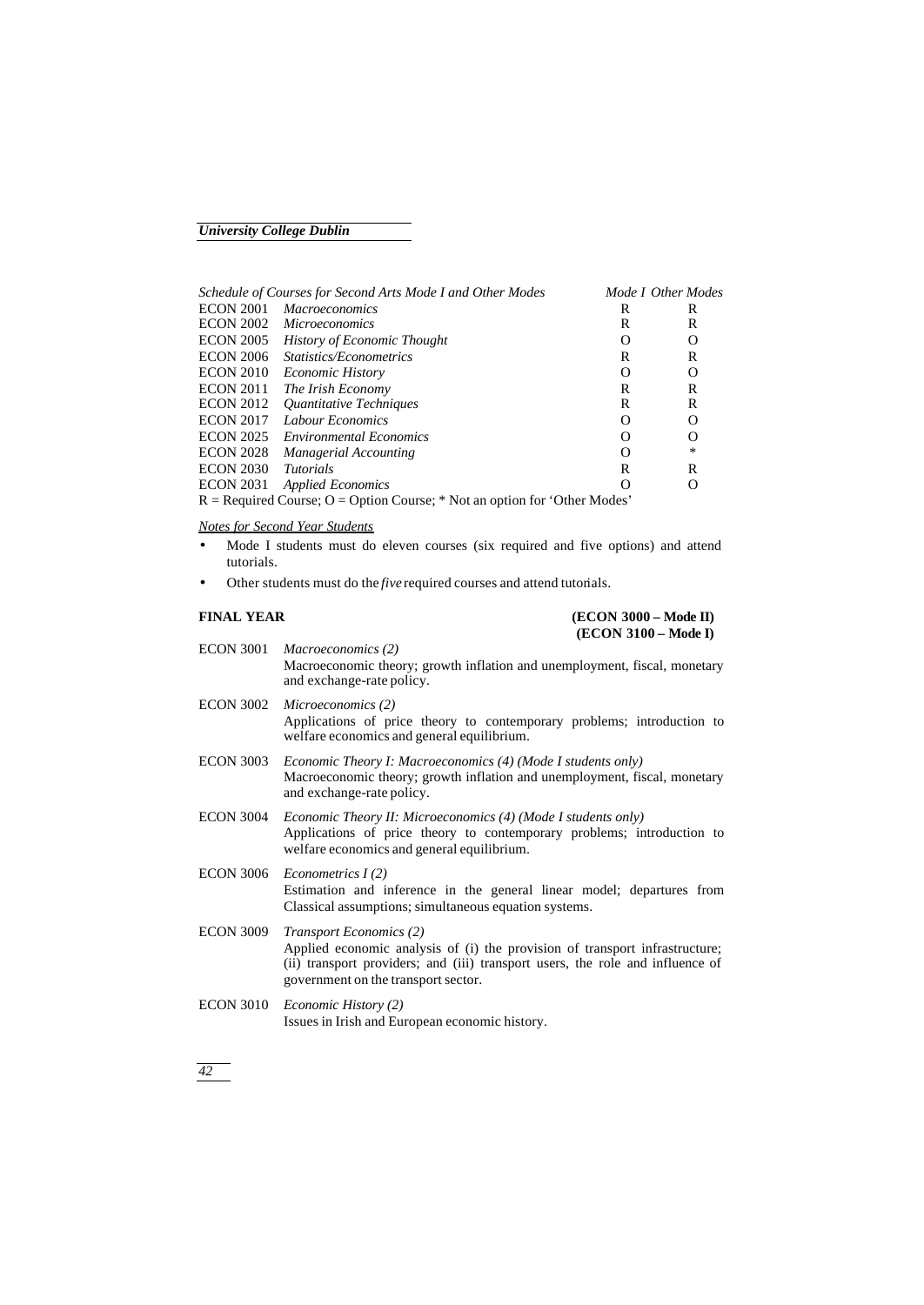| <b>ECON 3012</b> | Quantitative Techniques (2)<br>Classical optimisation with and without constraints; linear and non-linear<br>programming; economic applications.                              |
|------------------|-------------------------------------------------------------------------------------------------------------------------------------------------------------------------------|
| <b>ECON 3014</b> | Finance (2)<br>Supply and demand for money; the optimal quantity of money; monetary<br>policy.                                                                                |
| <b>ECON 3018</b> | Health Economics (2)<br>Demand for health; payment systems for doctors; casemix analysis; health<br>insurance; health and labour market outcomes.                             |
| <b>ECON 3019</b> | Econometrics $II(2)$<br>Theoretical aspects of the linear model and its associated problems:<br>interrelation to simultaneous equations models.                               |
| <b>ECON 3020</b> | Industrial Organisation (2)<br>The analysis of modern industry, particularly the competitive and growth<br>strategies of firms under uncertainty; the functioning of markets. |
| <b>ECON 3021</b> | Introduction to Game Theory (2)<br>Introduction to the Theory of games with applications to finance, auctions and<br>industrial organisation.                                 |
| <b>ECON 3023</b> | International Economics (2)<br>International trade theory; balance of payments adjustment.                                                                                    |
| <b>ECON 3024</b> | Economic Development (2)<br>Application of economic theory to the study of the problems facing the less<br>developed countries.                                               |
| <b>ECON 3028</b> | Managerial Accounting (2)<br>Introduction to principles of managerial accounting and financial control.                                                                       |
| <b>ECON 3029</b> | <b>Public Sector Economics (2)</b><br>Demand and supply for public goods; criteria for public intervention;<br>inequality and poverty.                                        |
| <b>ECON 3030</b> | Tutorials (2)<br>Weekly tutorial on general aspects of theoretical and applied economics.                                                                                     |
| <b>ECON 3033</b> | Labour Economics (2)<br>Microeconomic models of unemployment and evidence for OECD countries,<br>human capital, labour supply.                                                |
| <b>ECON 3034</b> | The European Economy (2)<br>The economic rationale for European integration, focussing on the single<br>market and the Euro.                                                  |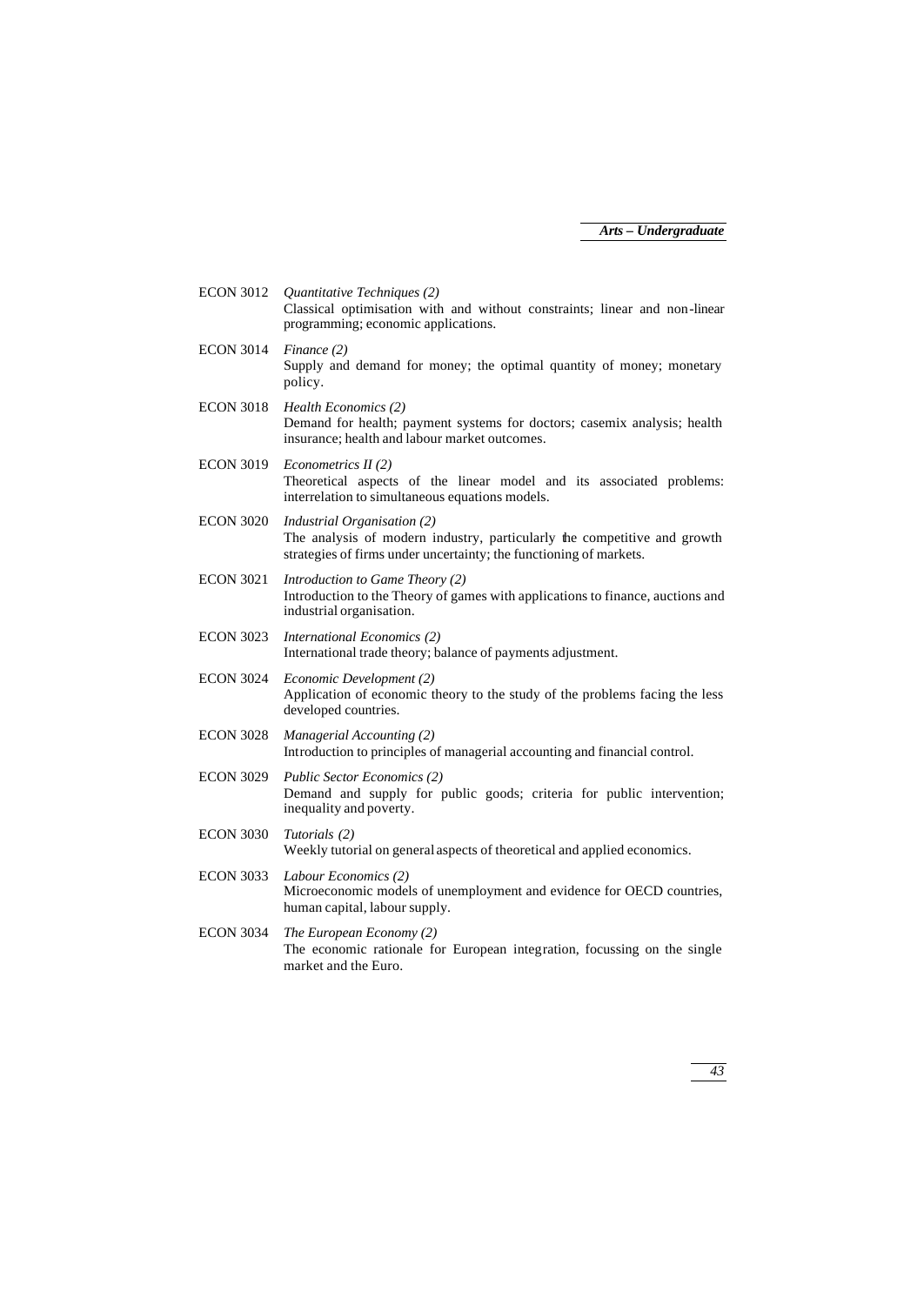#### **Provisional Schedule of Courses for BA Degree**

*Notes for Final Year Students:* ECON 3100 Mode I *Mode I students must:* (a) Take the following five required courses: ECON 3003 *Economic Theory I* ECON 3004 *Economic Theory II* ECON 3006 *Econometrics I* ECON 3019 *Econometrics II* ECON 3034 *The European Economy*

(b) Attend tutorials (ECON 3030)

(c) Take four options from the list of final year courses excluding ECON 3001 *Macroeconomics* and ECON 3002 *Microeconomics*.

ECON 3000 Mode II

*Mode II students must:*

- (a) Take the following three required courses: ECON 3001 *Macroeconomics* ECON 3002 *Microeconomics* ECON 3034 *The European Economy*
- (b) Attend tutorials (ECON 3030)
- (c) Take two options from the list of final year courses excluding ECON 3003 *Economic Theory I* and ECON 3004 *Economic Theory II*.

## *English*

#### **FIRST YEAR (ENG 1000)**

The principal aim of First Year English is to equip you with the literary, theoretical and linguistic expertise needed to understand how texts are constructed and operate. The texts studied range widely in time (from medieval to modern), in place (Ireland, America, England) and in genre (from conventional, 'literary' categories like 'short story' or 'novel' to 'nonliterary' ones like the language of the tabloid press or the phonetics of rap poetry). This wide scope affords rich opportunity to investigate how particular historical moments and cultural formations shape texts.

*44* Courses in the English Department are organised under two broad headings: Old and Middle English and Modern. First semester Old and Middle English courses heighten linguistic awareness of how English works, especially today but also in the past. This awareness will enrich your encounter with any text studied in the Department. Old and Middle English courses of the second semester introduce some of the earliest English texts written. Together, the two Old and Middle English semesters are designed to extend your acquaintance with English in all its diversity and at both extremes of its chronological range. First semester Modern courses concentrate on the formal aspects of three literary genres: the short story, the novel and poetry. During these courses you will become aware that there are many different ways of reading the same text, and you will also develop some of the technical and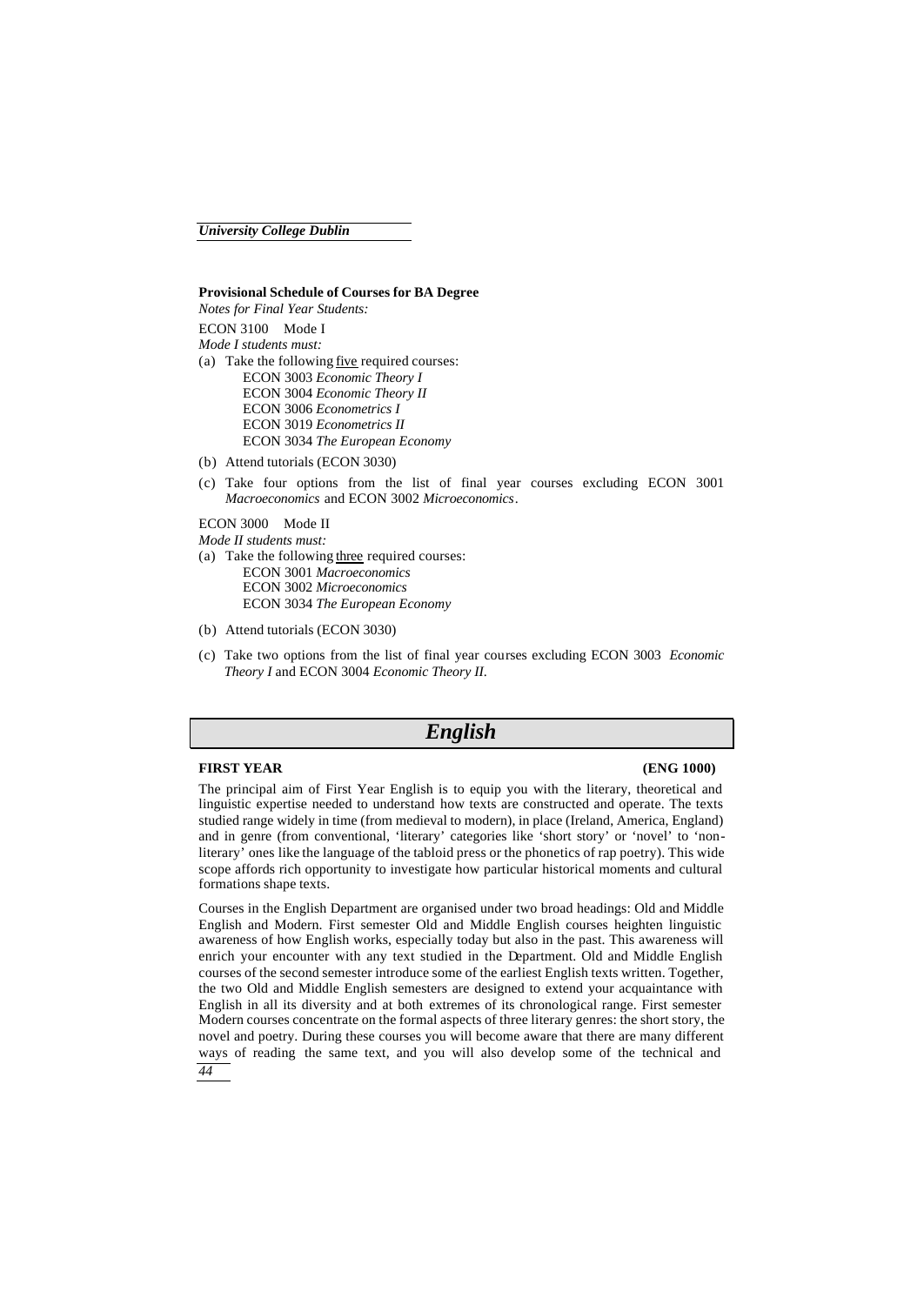conceptual skills needed for textual discussion. Modern courses of the second semester build on knowledge acquired in the first by considering texts in a more inter-related fashion and in broader cultural contexts. The focus here will be on texts produced in specific periods of literary and cultural Renaissance.

You will write six course-related essays in First Year, two for the Old and Middle English side of the Department and four for the Modern.

Overall, the aims of First Year are:

- To master the writing of a well-structured, properly documented essay.
- To improve analytical reading skills.
- To acquire some critical vocabulary and theoretical perspectives.
- To situate texts in literary and cultural contexts.

#### *Courses*

| <b>ENG 1001</b> | Poetic Form (1)                                 |
|-----------------|-------------------------------------------------|
| <b>ENG 1002</b> | Narrative $(1)$                                 |
| <b>ENG 1003</b> | Dramaturgy and Performance (1)                  |
| <b>ENG 1004</b> | Introduction to English Language Studies (1)    |
| <b>ENG 1005</b> | The American Literary Renaissance (1)           |
| <b>ENG 1006</b> | The Irish Literary Renaissance (1)              |
| <b>ENG 1007</b> | The English Literary Renaissance (1)            |
| <b>ENG 1008</b> | Introduction to Medieval English Literature (1) |
|                 |                                                 |

#### **SECOND YEAR (ENG 2000 – Mode II) (ENG 2100 – Mode I)**

Students take a total of six core courses: three in each semester

| Core Courses |  |
|--------------|--|
|              |  |

| <b>ENG 2001</b> | The Canterbury Tales<br>Taught by weekly lectures and tutorials. Lectures will run for one semester.                          | $(1.5 \text{ units})$ |
|-----------------|-------------------------------------------------------------------------------------------------------------------------------|-----------------------|
| <b>ENG 2002</b> | An Introduction to Old English<br>Taught by weekly lectures and tutorials. Lectures will run for one semester.                | $(1.5 \text{ units})$ |
| <b>ENG 2003</b> | Early Modern English<br>A literature course taught by weekly lectures and tutorials. Lectures will run<br>for one semester.   | $(1.5 \text{ units})$ |
| <b>ENG 2004</b> | Modern English<br>A literature course taught by weekly lectures and tutorials. Lectures will run<br>for one semester.         | $(1.5 \text{ units})$ |
| <b>ENG 2005</b> | American Literature<br>A literature course taught by weekly lectures and tutorials. Lectures will run<br>for one semester.    | $(1.5 \text{ units})$ |
| <b>ENG 2006</b> | Anglo-Irish Literature<br>A literature course taught by weekly lectures and tutorials. Lectures will run<br>for one semester. | $(1.5 \text{ units})$ |
| <b>ENG 2013</b> | Tutorial                                                                                                                      | $(1 \text{ unit})$    |
|                 |                                                                                                                               | 45                    |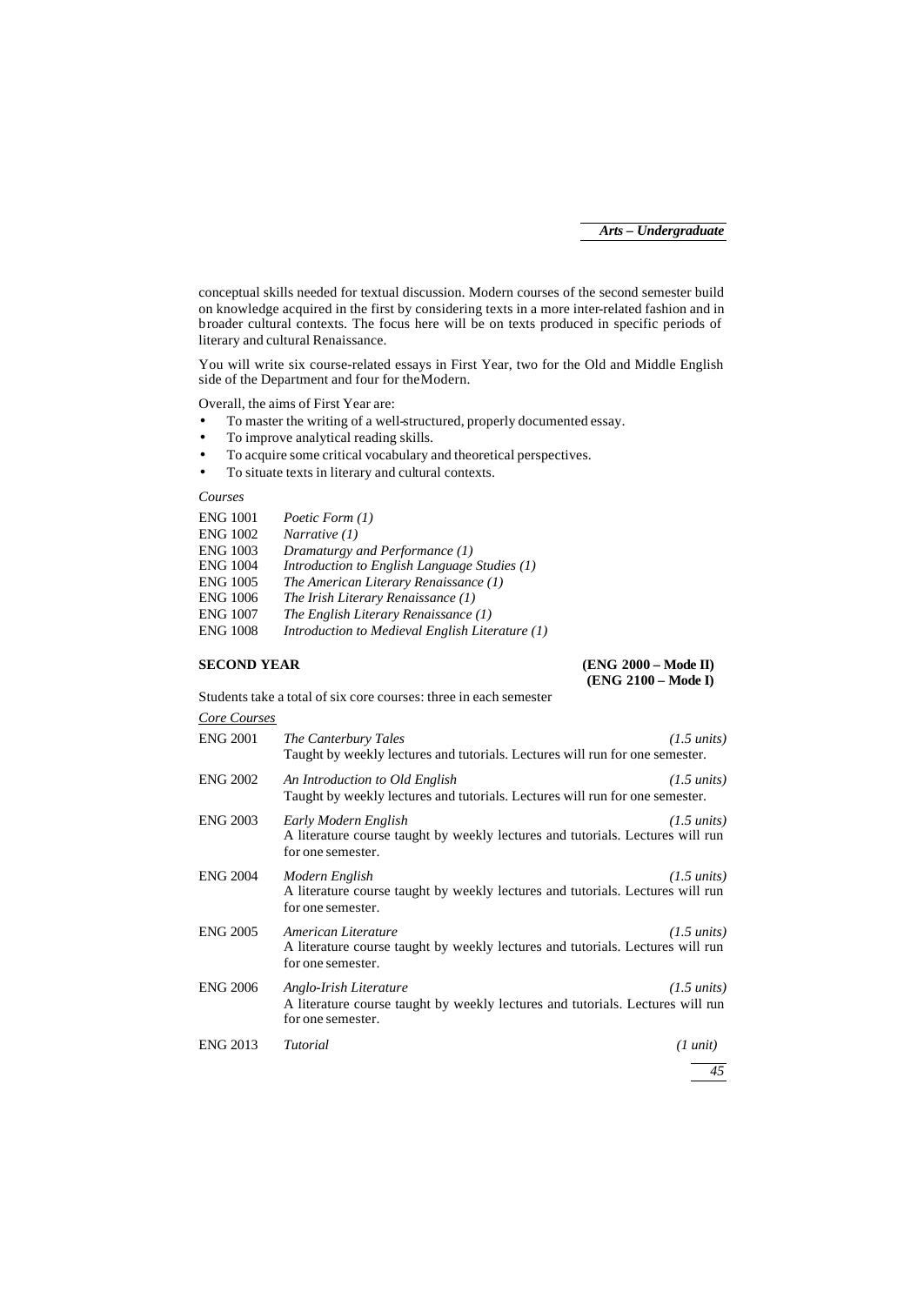#### *Mode II Options*

Students also take two seminar classes: *choices available vary from year to year*.

ENG 2007/2008 *Second Year Seminar Options*

#### The following indicate what may be offered*:*

Brendan Behan Old English Poetry for Beginners Early American Writing Readings in 17th Century English Poetry Hamlet and Revenge Tragedy The Arthurian Tradition Contemporary Women Writers Humour: Medieval to Modern Gothic Fiction Walt Whitman Medieval Fabliaux Joyce's Ulysses Children's Literature Gender Roles in Contemporary Film William Blake Monstrous Speculations Shakespeare, Comedy and Film Gulliver's Travels Romance and Lai Emily Dickinson Fight for the Right to be Black: The Struggle for African American Identity Gothic & Gothick Poetry in English –  $17<sup>th</sup>$  Century until the Present

### All of the above are one unit.

Mode II students must accumulate twelve units over two semesters. *All core courses are compulsory.*

#### *Mode I Core Courses*

| <b>ENG 2020</b> | An Old English Language Laboratory Course | $(1 \text{ unit})$  |
|-----------------|-------------------------------------------|---------------------|
| <b>ENG 2021</b> | The English Language                      | $(2 \text{ units})$ |
| <b>ENG 2022</b> | Medieval Texts: from Manuscript to Print  | $(2 \text{ units})$ |
| <b>ENG 2024</b> | A Modern English course                   | $(2 \text{ units})$ |
| <b>ENG 2025</b> | A Modern English course                   | $(2 \text{ units})$ |
| <b>ENG 2029</b> | Reading Old English                       | $(2 \text{ units})$ |

### *Mode I Options*

*ENG 2026/2027/2028* Options taught in weekly seminars. See seminars listed under ENG 2007/2008. All options are one unit.

Mode I students must accumulate twenty-four units over two semesters. All core courses are compulsory. In addition to fulfilling the course requirements for Mode II, Mode I students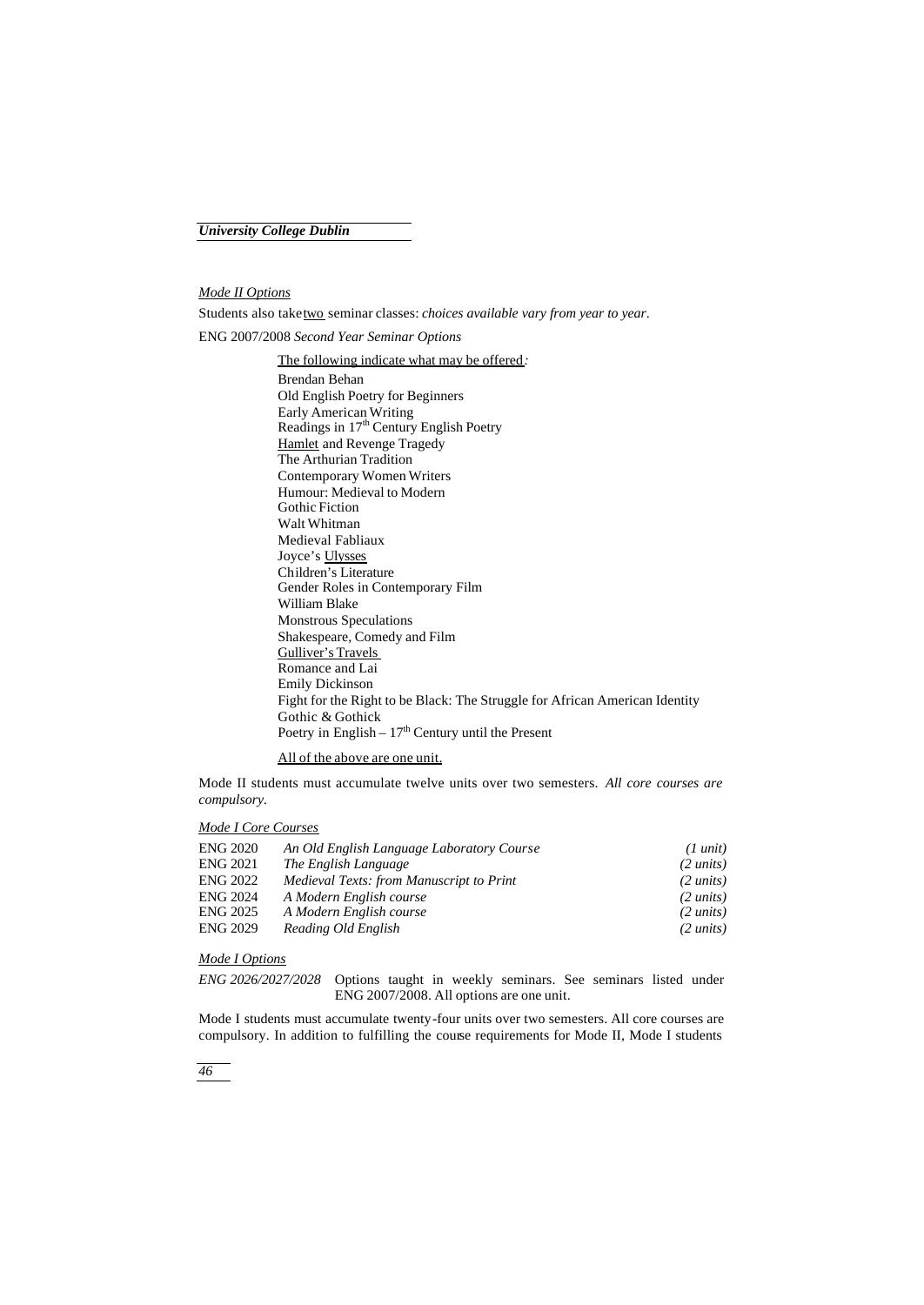must take Mode I core courses and three extra seminars (i.e. five seminars in all). No student may take the same option twice.

#### **FINAL YEAR (ENG 3000 – Mode II) (ENG 3100 – Mode I)**

Students take a total of six core courses: three in each semester.

| Core Courses    |                                                                                                                                                              |                       |
|-----------------|--------------------------------------------------------------------------------------------------------------------------------------------------------------|-----------------------|
| <b>ENG 3011</b> | Epic and Romance<br>An Old and Middle English literature course taught by weekly lectures and<br>tutorials. Lectures will run for one semester.              | $(1.5 \text{ units})$ |
| <b>ENG 3012</b> | <i>Medieval Dream Visions</i><br>An Old and Middle English literature course taught by weekly lectures and<br>tutorials. Lectures will run for one semester. | $(1.5 \text{ units})$ |
| <b>ENG 3013</b> | <b>Tradition and Experiment</b><br>A literature course taught by weekly lectures and tutorials. Lectures will run<br>for one semester.                       | $(1.5 \text{ units})$ |
| <b>ENG 3014</b> | Literature of Nations<br>A literature course taught by weekly lectures and tutorials. Lectures will run<br>for one semester.                                 | $(1.5 \text{ units})$ |
| <b>ENG 3015</b> | Gender and Writing<br>A literature course taught by weekly lectures and tutorials. Lectures will run<br>for one semester.                                    | $(1.5 \text{ units})$ |
| <b>ENG 3016</b> | The Formation of Canons<br>A literature course taught by weekly lectures and tutorials. Lectures will run<br>for one semester.                               | $(1.5 \text{ units})$ |
| <b>ENG 3036</b> | Tutorial                                                                                                                                                     | $(1 \text{ unit})$    |

#### *Mode II Options*

Students also take two seminar courses; *choices available vary from year to year.*

# ENG 3017/3018 Third Year Seminar Options

The following is a sample list*:* Allegories and Aesthetics of Irish Literature Contemporary English Fiction Canadian Fiction in English King Lear Shakespeare and Jacobean Theatre City Comedy to Sims: Representing the Urban Wise Virgins Medieval Celluloid Discourses of Desire in Early Modern Writing: Edmund Spenser and Mary Wroth Victorian Poetry Old English Literature in an Irish Context J.M. Synge Oscar Wilde

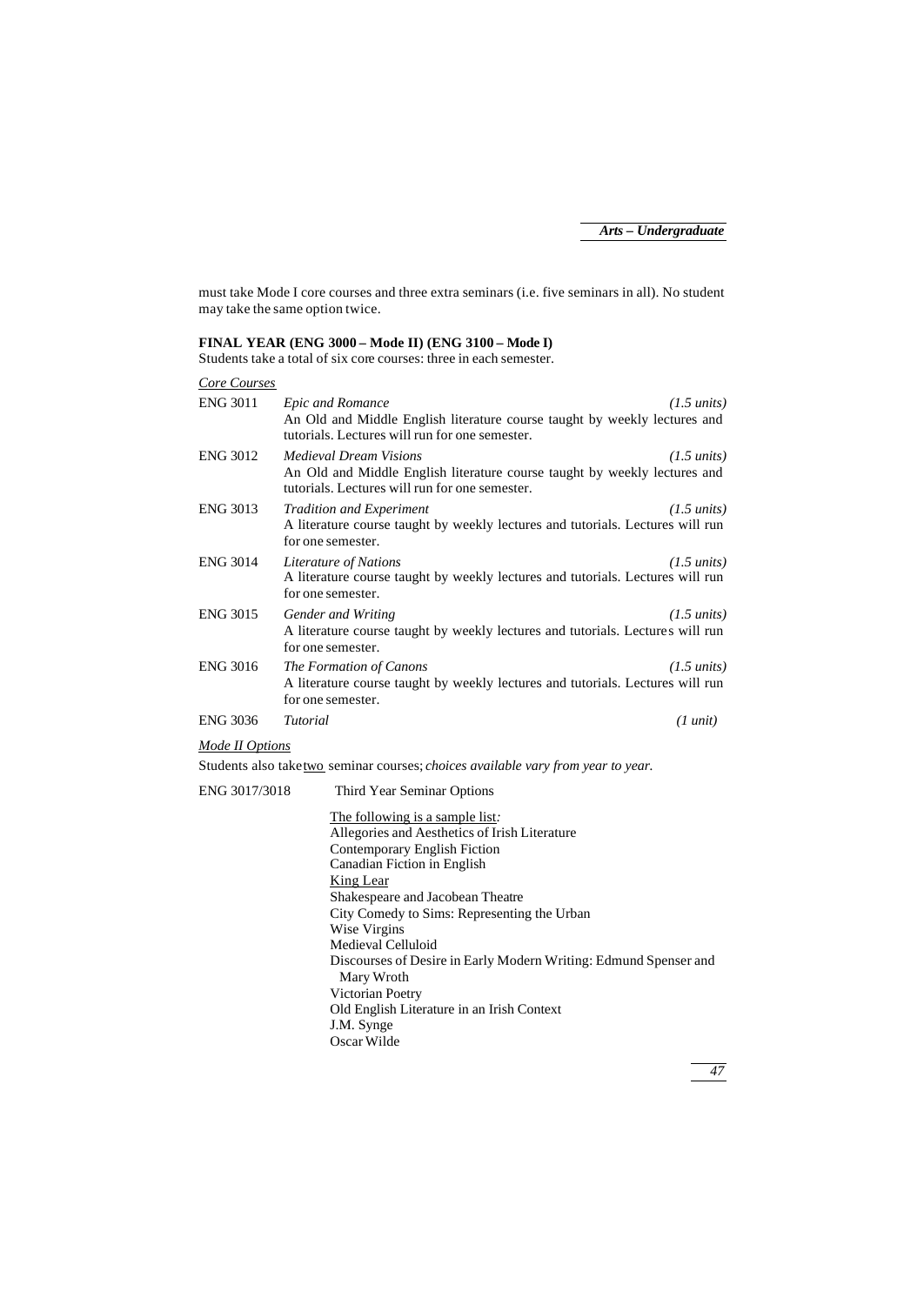"Reservations o f the Mind": Contemporary Native American Literatures Art and Horror in Nineteenth-Century Fiction **Judith** The Art and Practice of Stage-Craft Lyrical Ballads Henry James and Queer Sexuality Magic and Miracle Brian Friel Shakespearan Tragedy and Film The Age of Immigrants English Poetry in the Eighteenth Century Recent Irish Women's Poetry Making England James Joyce Adventures in Ideology: Egypt in Popular Culture Jane Austen Queer Gothic Fiction Medieval Women African-American Writing

#### All of the above are 1 unit.

Mode II students must accumulate twelve units over two semesters. *All core courses are compulsory.*

#### *Mode I Courses*

| <b>ENG 3024</b> | Reading Old English              | $(2 \text{ units})$ |
|-----------------|----------------------------------|---------------------|
| <b>ENG 3025</b> | Language in Ireland              | $(2 \text{ units})$ |
| <b>ENG 3036</b> | An Old and Middle English course | $(1 \text{ unit})$  |
| ENG 3027        | A Modern English course          | $(2 \text{ units})$ |
| <b>ENG 3028</b> | A Modern English course          | $(2 \text{ units})$ |

#### *Mode I Options*

ENG 3029/3030/3031/3032

Options taught in weekly seminars. See seminars listed under ENG 3017/3018.

| ENG 3035                                       | (a) Medieval Welsh               | $(2 \text{ units})$ |
|------------------------------------------------|----------------------------------|---------------------|
| (subject to availability) (b) Alfred the Great |                                  | $(2 \text{ units})$ |
|                                                | (c) Second Language Acquisition  | $(2 \text{ units})$ |
|                                                | (d) English as a Global Language | $(2 \text{ units})$ |
|                                                | (e) Language, Power and Identity | $(2 \text{ units})$ |

The options listed under ENG 3035 here may, but need not be, taken in place of two of our internal options – see list under ENG 3017/3018.

Mode I students must accumulate twenty-four units over two semesters. All core courses are compulsory. In addition to fulfilling the course requirements for Mode II students, Mode I students must take Mode I core courses and accumulate four further units from options. No student may take the same option twice.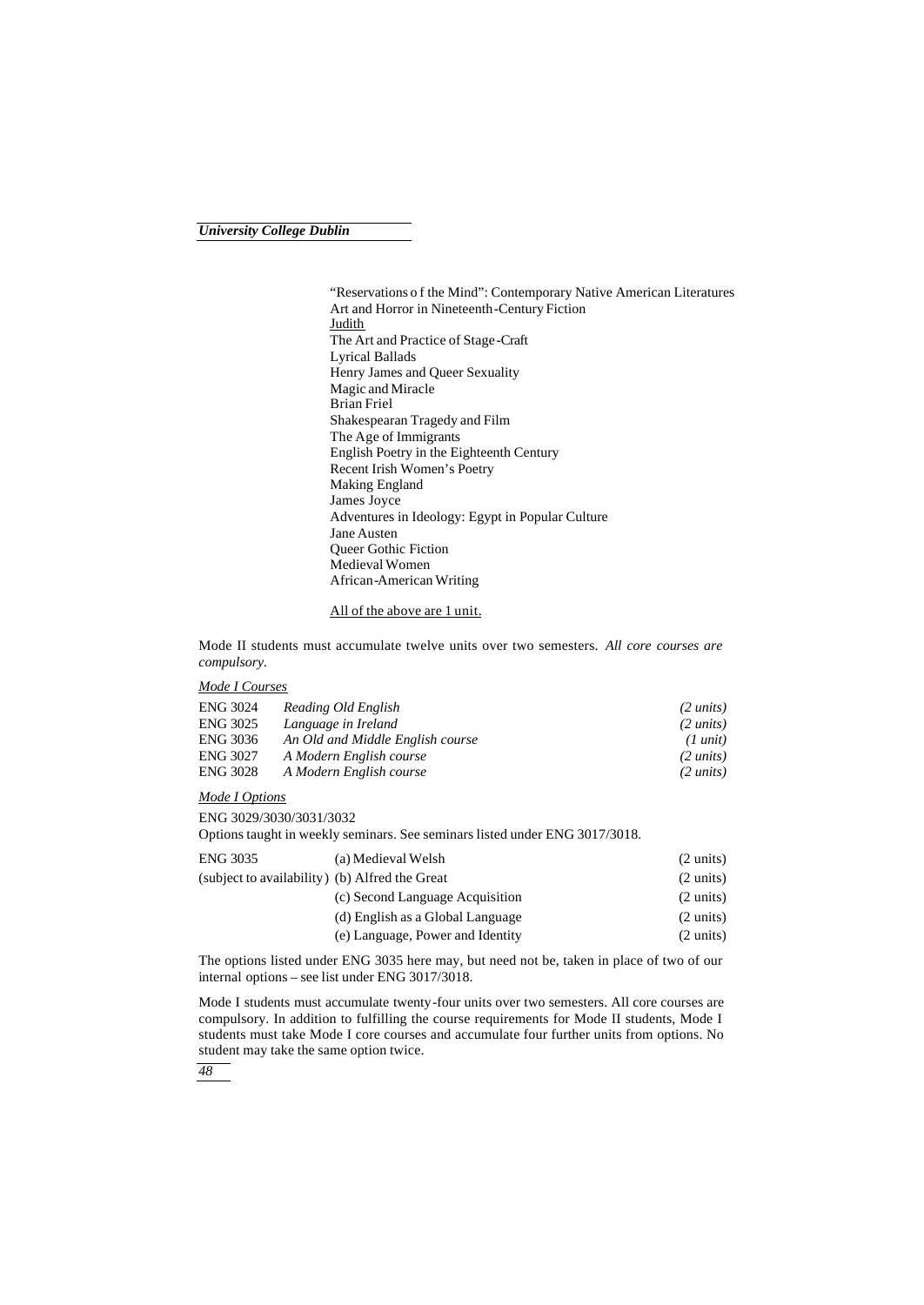# *Old and Middle English*

#### **FIRST YEAR**

All students of English take courses as described under **English**. These will include (1) Introduction to English Language Studies and (2) Introduction to Medieval English Literature.

#### **SECOND YEAR**

Mode I English courses are described under **English**. For details of courses for Mode IIA Old and Middle English, contact the Department.

#### **FINAL YEAR**

Mode I English courses are described under **English**. For details of courses for Mode IIA Old and Middle English, contact the Department.

## *Experimental Physics*

See separate booklet, Science.

## *French*

*Note:* Day students of French are normally required to spend a total period of at least three months in a French-speaking country in the course of their undergraduate studies. Exceptions may be made in special circumstances.

#### **FIRST YEAR (FR 1000)**

A student who has not the equivalent of at least Grade C3 at Honours Leaving Certificate should think carefully before deciding to take French as a subject.

Admission to degree programmes is decided on the results of the First University Examination in Arts. There is a 'language barrier' at this examination; in order to qualify for the second year courses in French, students are required to obtain certain specified standards in the language components of the examination, in addition to adequate marks in other papers. Details of the required standards will be provided by the Department.

The first year programme consists of two courses, all taught over both semesters, largely through French, each covering a key aspect of French studies.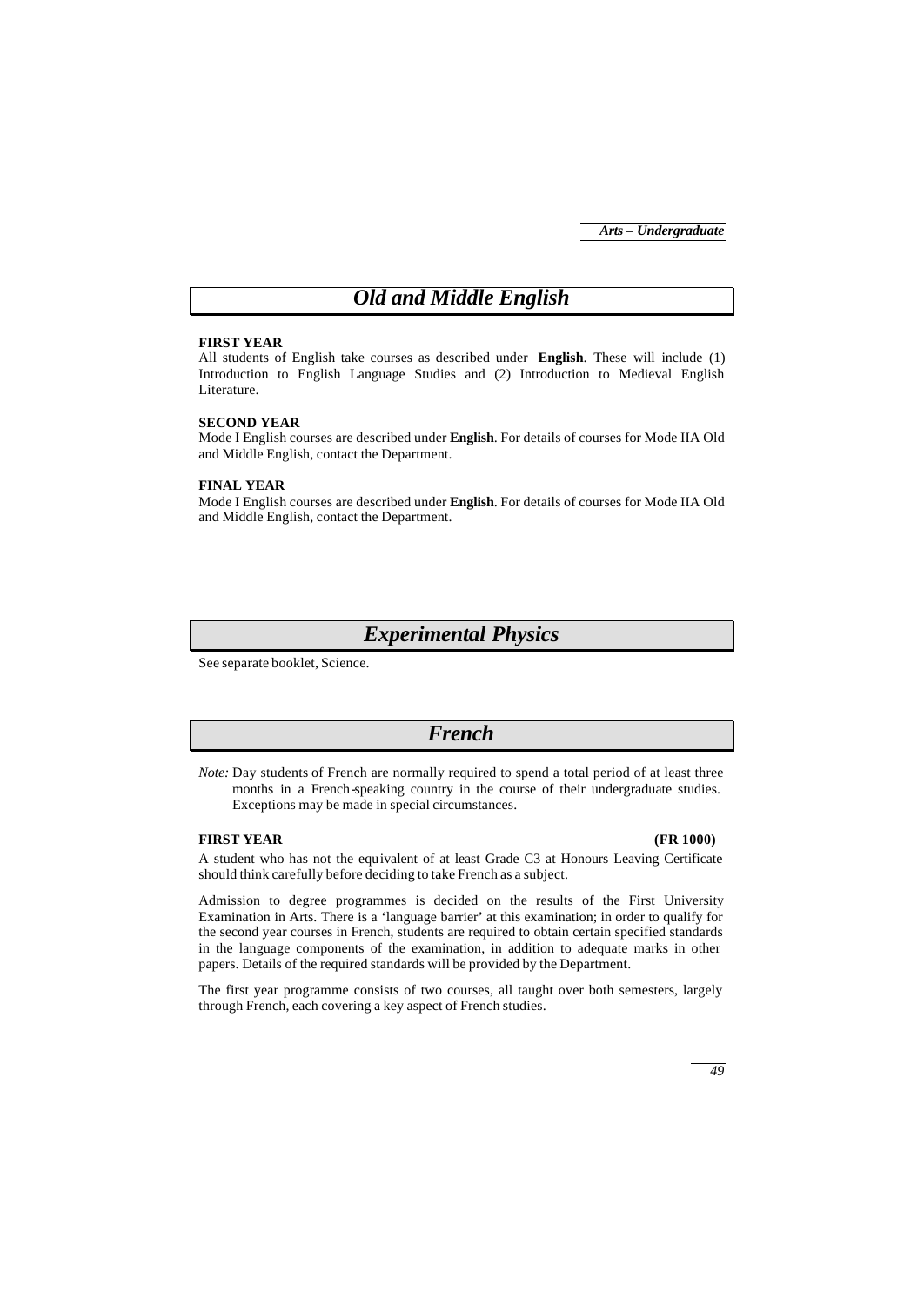#### FR 1005 *French Language*

The overall course aim is to consolidate and extend the skills learned at secondary level by focusing on essential grammatical structures and accuracy in written French as well as developing confidence in spoken French and listening comprehension. The syllabus is organised around fo rmal grammatical exercises, structured writing *(rédaction*), written comprehension *(analyse de texte)*, listening comprehension, and practice in spoken French, all based on contemporary written and audio-visual resources. Oral and listening comprehension courses are taken by native French speakers. The course includes four components:

- Written Language Tutorial (1 hour per week);
- Spoken Language Tutorial (1 hour per week);
- Written and Spoken Language Lecture (1 hour per week);
- France-Midi Lecture (listening comprehension) (1 hour per week).

Students will be expected to do four pieces of written work during the year.

#### FR 1003 *Introduction to French Literature* This course will introduce students to French literature past and present. Drawing on examples of fiction, poetry and drama, it aims to foster literary critical skills through close textual analysis and the broader exploration of themes and structures. The course is taught by weekly lectures and tutorials.

#### *Notes for First Year Students*

- All courses are subject to revision from year to year.
- Arrangements for tutorial groups are made in the first few days of term. Information is posted on the French Department Notice board outside the French Department Seminar (Room A318, stairs A-D,  $3<sup>rd</sup>$  floor).
- Details of prescribed texts and examination formats are available in the brochure presenting First Year French courses, which may be obtained from the Secretary of the French Department (A314).

#### **SECOND YEAR (FR 2000)** *First Semester*

| FR 2001 | Français parlé et écrit (3)<br>This course is intended for students who wish to develop their language skills<br>to a high level of competence, to use French as a means of access to different<br>areas of French Studies at third level, and to develop their awareness and<br>knowledge of French society and culture. The study of French and<br>francophone civilisation forms an integral element of this course. |
|---------|-------------------------------------------------------------------------------------------------------------------------------------------------------------------------------------------------------------------------------------------------------------------------------------------------------------------------------------------------------------------------------------------------------------------------|
| FR 2014 | Core Course (2)<br>Reading the Nineteenth-century. A literature course taught by weekly lectures<br>and tutorials. It provides students with an integrated introduction to<br>nineteenth-century French culture, focusing on the study of literature, but<br>encompassing aspects of history, politics, history of ideas and art history.                                                                               |
| FR 2011 | French Theatre (2)<br>A literature/non-language option taught by weekly lectures and tutorials.                                                                                                                                                                                                                                                                                                                         |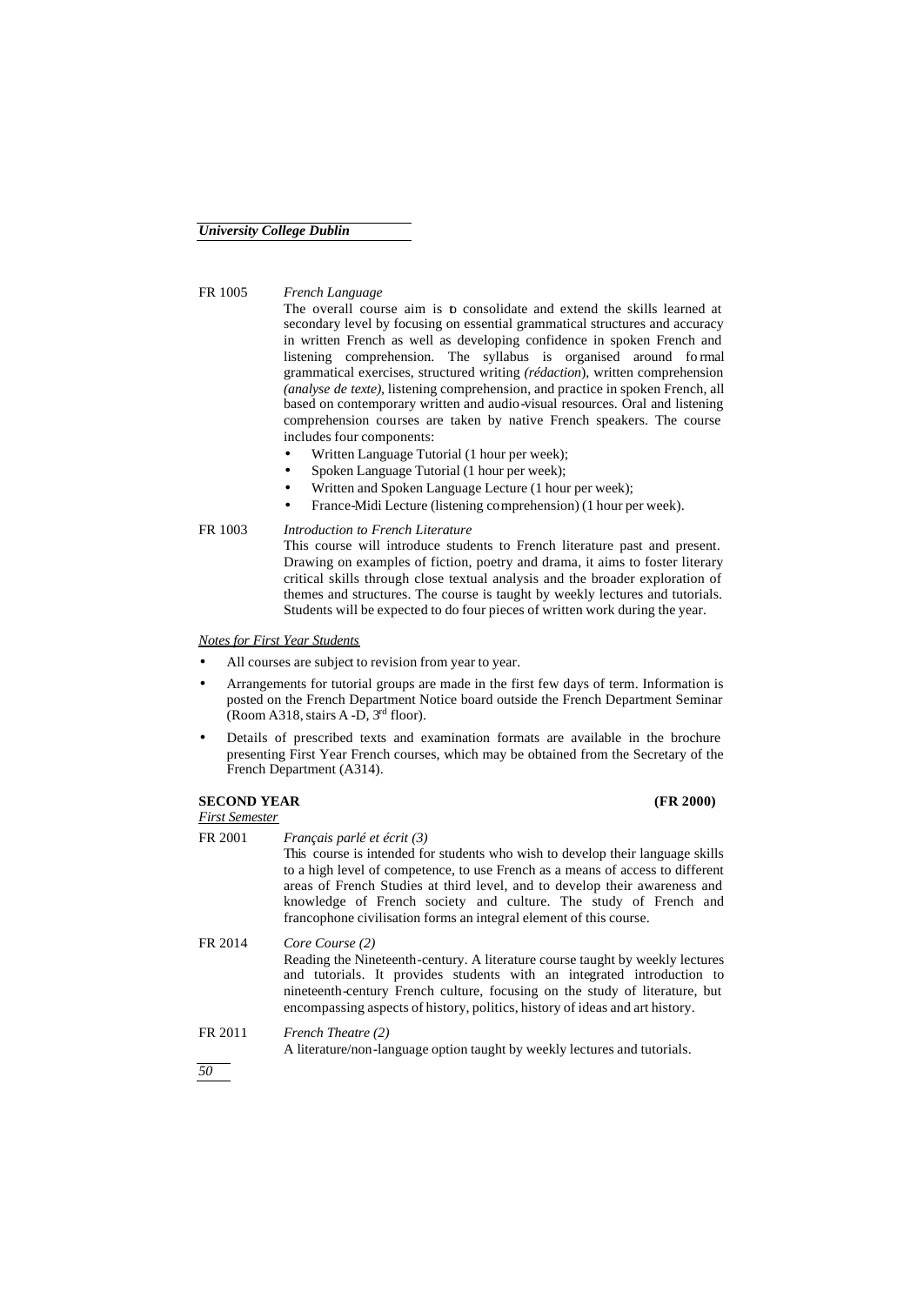| FR 2070         | Option $4(2)$<br>Introduction à la sociolinguistique. A literature/non-language option taught by<br>weekly lectures and tutorials. |
|-----------------|------------------------------------------------------------------------------------------------------------------------------------|
| Second Semester |                                                                                                                                    |
| FR 2051         | <i>Français parlé et écrit (3)</i><br>Language Course. Prerequisite: FR 2001                                                       |
| FR 2064         | Core Course (2)<br>Reading the Nineteenth-century. Prerequisite: FR 2014.                                                          |
| FR 2080         | Option $3(2)$<br>Introduction à l'âge des Lumières. A literature/non-language option taught by<br>weekly lectures and tutorials.   |
| FR 2061         | Medieval French Literature (2)<br>A literature/non-language option taught by weekly lectures and tutorials.                        |

#### *Notes for Second Year Students:*

- All courses are subject to revision from year to year. Details of courses and options available in 2003/2004 may be obtained from the Secretary of the French Depart ment (Room A314) from the end of May 2003.
- All language and core courses are compulsory.
- In addition, students select one option in each semester.

### **FINAL YEAR (FR 3000)**

#### *First Semester:*

| Français parlé et écrit (2)                                                                                                                                                                                                                                                                                                                                                                                                                          |
|------------------------------------------------------------------------------------------------------------------------------------------------------------------------------------------------------------------------------------------------------------------------------------------------------------------------------------------------------------------------------------------------------------------------------------------------------|
| The third year course is the final stage of a three-year language programme. It<br>progresses from the study of grammar, syntax and register of language<br>pursued in the second year, concentrating on techniques of translation, written<br>expression, and the comparative stylistics of English and French. The study of<br>French and francophone civilisation forms an integral element of this course.<br>Prerequisites: FR 2001 and FR 2051 |
| Option $1(2)$<br>Medieval French Literature. A literature/non-language option taught by<br>weekly lectures and tutorials.                                                                                                                                                                                                                                                                                                                            |
| Option $2(2)$<br>Proust. A literature/non-language option taught by weekly lectures and<br>tutorials.                                                                                                                                                                                                                                                                                                                                                |
| Texte et Image (2)<br>A literature/non-language option taught by weekly lectures and tutorials.                                                                                                                                                                                                                                                                                                                                                      |
| Option $3(2)$<br>Cinéma français. A literature/non-language option taught by weekly lectures<br>and tutorials.                                                                                                                                                                                                                                                                                                                                       |
|                                                                                                                                                                                                                                                                                                                                                                                                                                                      |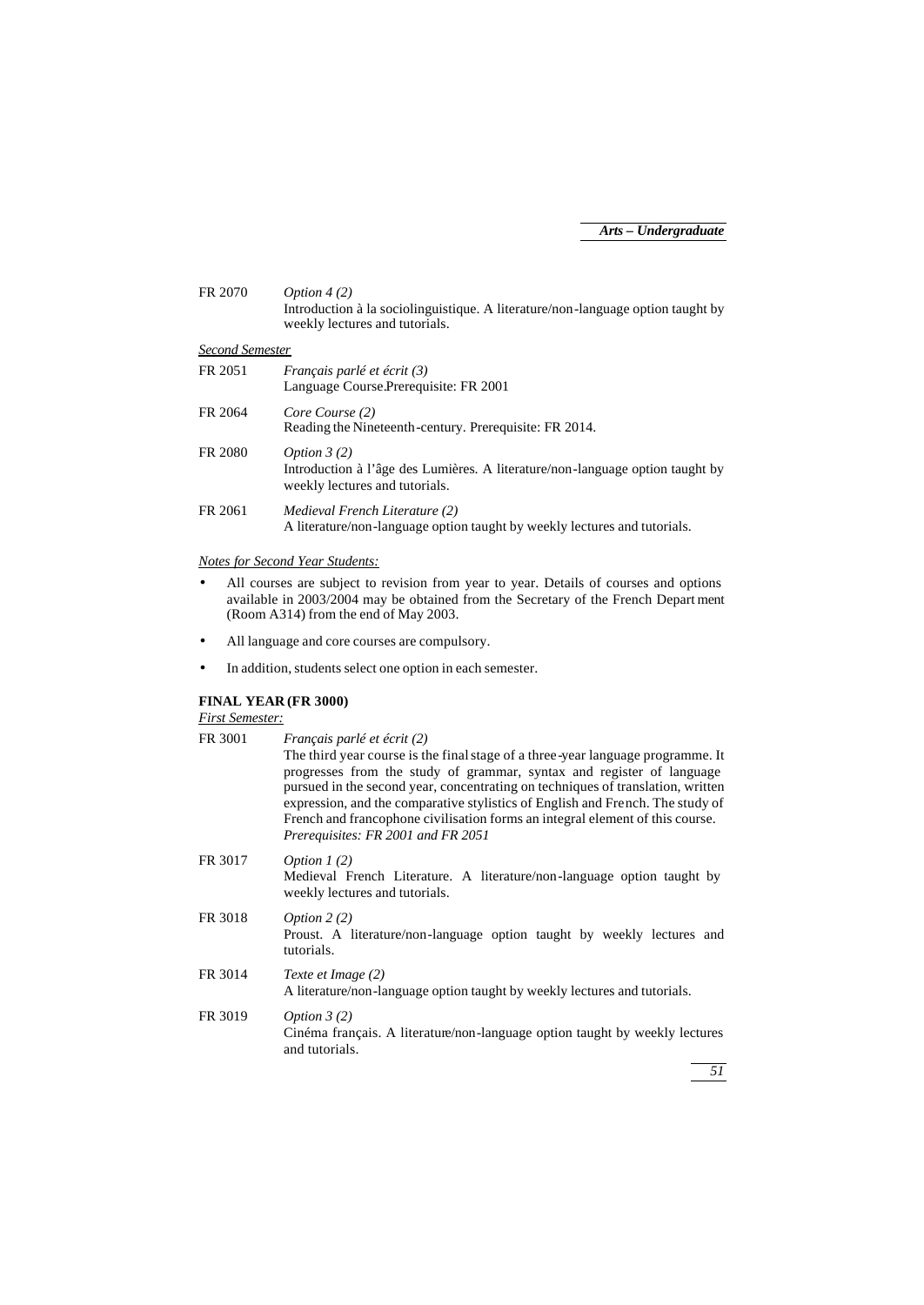#### *Second Semester:*

| FR 3051 | Français parlé et écrit (3)<br>Language course. Prerequisite: FR 3001                                                                       |
|---------|---------------------------------------------------------------------------------------------------------------------------------------------|
| FR 3070 | Option $1(2)$<br>Marginality in contemporary fiction and film. A literature/non-language<br>course taught by weekly lectures and tutorials. |
| FR 3071 | Option $2(2)$<br>The literature of Quebec. A literature/non-language option taught by weekly<br>lectures and tutorials.                     |
| FR 3069 | From Modernity to Postmodernity (2)<br>A literature/non-language option taught by weekly lectures and tutorials.                            |

*Notes for Final Year Students*

- All courses are subject to revision from year to year. Details of courses and options available in 2003/2004 may be obtained from the Secretary of the French Department (Room A314) from the end of May 2003.
- Courses FR 3001 and FR 3051 are compulsory for all students.
- Students select two option courses in each semester.

# *Gaeilge*

# *An Nua-Ghaeilge*

Cúrsa cuimsitheach acadúil é siollabas na Nua-Ghaeilge a bhfuil mar aidhm leis eolas domhain a thabhairt ar an nGaeilge agus ar an oidhreacht liteartha agus chultúrtha a bhaineann léi. Sa chéad bhliain déantar staidéar téacsúil ar an scríbhneoireacht chomhaimseartha. Sa dara agus sa tríú bliain déantar cúrsa leanúnach céime i léann na Gaeilge idir theanga is litríocht. Cuirtear rogha an-fhairsing ar fáil.

Is í an Ghaeilge gnáth-theanga na Roinne agus is trí Ghaeilge a dhéantar an cúrsa iomlán. Éilítear caighdeán ard i labhairt agus i scríobh na teanga agus, mar sin déantar cúram faoi leith de labhairt, scríobh agus ghramadach na Gaeilge sa chúrsa trí chéile. Cuireann an Roinn cabhair airgid ar fáil do mhic léinn chun tréimhse a chaitheamh sa Ghaeltacht. Tá cnuasach cuimsitheach ábhair sa Teanglann idir sheanchas, cheol is amhránaíocht ón uile cheantar Gaeltachta.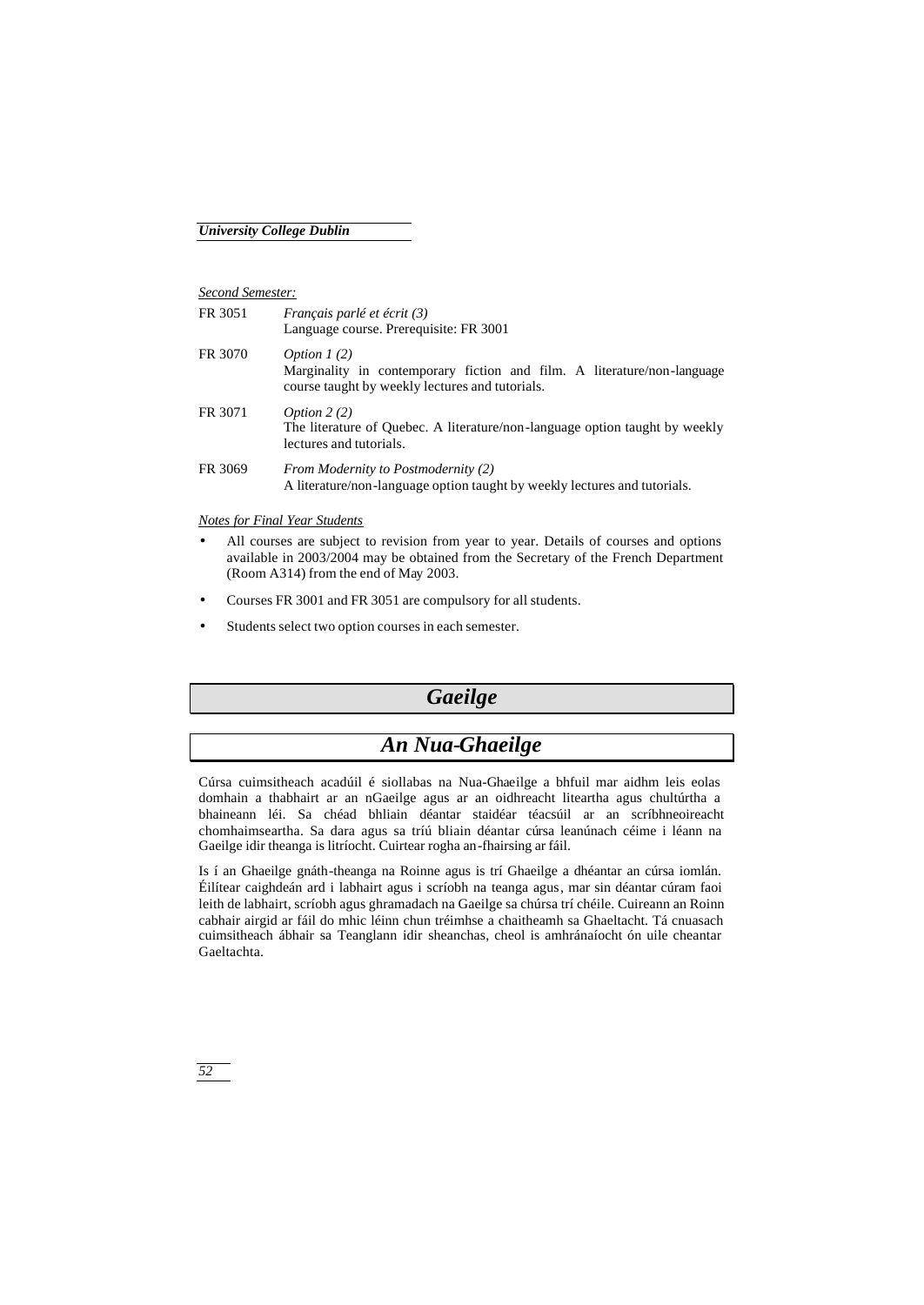Sa Chéad Bhliain is féidir an Nua-Ghaeilge a thógáil i dteannta aon ábhair eile ach amháin *Iodáilis* nó *Fealsúnacht*. Sa Dara agus sa Tríú Bliain is féidir an Nua-Ghaeilge a thógáil (a)i dteannta aon ábhair eile (ach amháin *Iodáilis* nó *Fealsúnacht*).

(b)mar ábhar sa Léann Ceilteach (Modh III).

(c)mar ábhar leis an Sean-Ghaeilge (Modh I).

#### **AN CHÉAD BHLIAIN (IR 1000)** *An Chéad Seimeastar*

| IR 1001 | Scríbhneoireacht an lae inniu I |
|---------|---------------------------------|
| IR 1004 | Labhairt na Gaeilge             |
| IR 1005 | Léamh agus scríobh na Gaeilge   |

### *An Dara Seimeastar*

| IR 1002        | Oidhreacht na Gaeilge I          |
|----------------|----------------------------------|
| IR 1003        | Cúlra na nualitríochta           |
| IR 1006        | Scríbhneoireacht an lae inniu II |
| IR 1007        | Oidreacht na Gaeilge III         |
| IR 1009        | Labhairt na Gaeilge              |
| <b>IR</b> 1010 | Léamh agus scríobh na Gaeilge    |
| IR 1011        | Oidhreacht na Gaeilge II         |

#### **AN DARA BLIAIN (IR 2000 - Mode II)**

**(IR 2100 - Mode I)**

#### *An Chéad Seimeastar*

| <b>IR 2001</b> | Labhairt agus scríobh na Gaeilge $I(1)$ |
|----------------|-----------------------------------------|
| IR 2002        | An Nualitríocht $I(1)$                  |
| IR 2003        | Teangeolaíocht na Gaeilge I (1)         |
| <b>IR 2004</b> | Litríocht na Gaeilge 1600-1900 I (1)    |
| IR 2005        | An Litríocht Bhéil I (1)                |
| <b>IR 2006</b> | An Ghaeilge Chlasaiceach $I(1)$         |
|                |                                         |

#### *An Dara Seimeastar*

| <b>IR 2007</b> | Labhairt agus scríobh na Gaeilge II $(1)$ |
|----------------|-------------------------------------------|
| <b>IR 2008</b> | Litríocht na Gaeilge $1600-1900$ II (1)   |
| <b>IR 2009</b> | An Ghaeilge Chlasaiceach II (1)           |
| IR 2011        | An Nualitríocht II (1)                    |
| IR 2013        | An Nualitríocht III (1)                   |
| <b>IR 2014</b> | An Litríocht Bhéil II (1)                 |
| IR 2015        | Gaeilge na hAlban $I(1)$                  |
| IR 2016        | An tSean-Ghaeilge $I(1)$                  |
| IR 2017        | Scríbhneorí Próis an 17ú haois (1) (1)    |
| <b>IR 2018</b> | Oidhreacht na Gaeilge I(1)                |
| IR 2019        | An Ghaeilge chomhaimsireach $I(1)$        |
|                |                                           |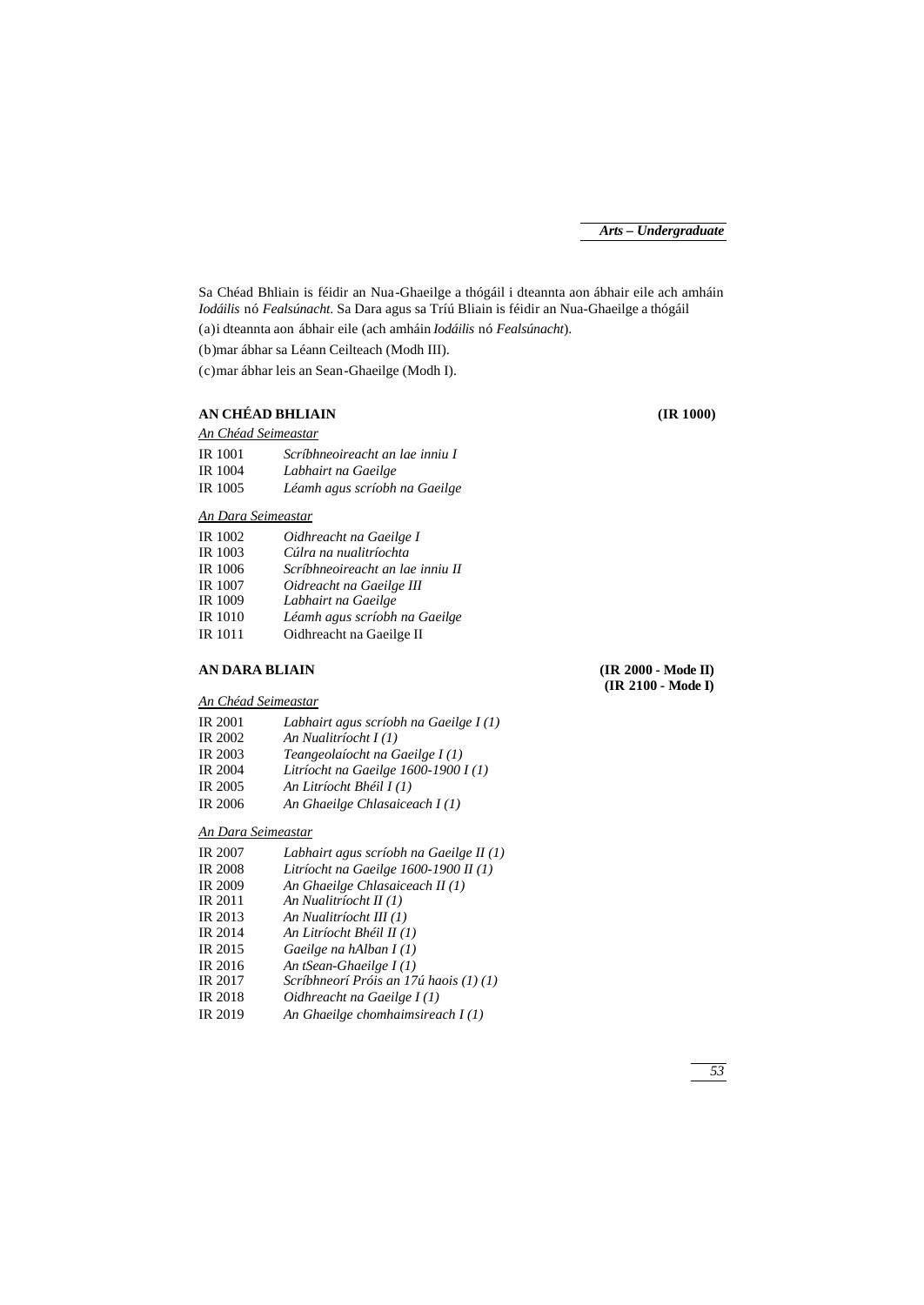### **AN TRÍÚ BLIAIN (IR 3000 - Mode II)**

#### *An Chéad Seimeastar*

IR 3001 *Labhairt, scríobh is gramadach na Gaeilge I (1)* IR 3002 *An Nualitríocht I (1)* IR 3003 *Litríocht na Gaeilge Clasaicí I (1)* IR 3004 *An Nualitríocht II (1)* Litríocht na Gaeilge 1600-1900 I (1) IR 3007 *An Ghaeilge Chlasaiceach I (1)* IR 3008 *Teangeolaíocht na Gaeilge I (1)* Gaeilge na hAlban I(1) IR 3010 *An tSean-Ghaeilge I (1)* IR 3025 *Litríocht na Gaeilge 1600-1900 III (1)*

### *An Dara Seimeastar*

| IR 3011 | Labhairt, scríobh is gramadach na Gaeilge II $(1)$ |
|---------|----------------------------------------------------|
| IR 3013 | Litríocht na Gaeilge Clasaicí II (1)               |
| IR 3014 | An Nualitríocht III (1)                            |
| IR 3015 | Litríocht na Gaeilge 1600-1900 II (1)              |
| IR 3016 | Gaeilge na hAlban II $(1)$                         |
| IR 3017 | An Ghaeilge Chlasaiceach II (1)                    |
| IR 3019 | Prós an 17ú haois (1)                              |
| IR 3021 | An tSean-Ghaeilge II $(1)$                         |
| IR 3023 | An Nualitríocht V(1)                               |
| IR 3026 | An Ghaeilge Chlasaiceach III (1)                   |
| IR 3027 | An Ghaeilge chomhaimsireach $II(1)$                |
| IR 3028 | Prós na Gaeilge Clasaicí I (1)                     |
|         |                                                    |

# *Gaeilge na hAlban – Cúrsa an Léinn Cheiltigh*

#### **AN CHÉAD BHLIAIN**

Níl aon chúrsa ann.

#### **AN DARA BLIAIN**

Mar atá faoi *An Nua-Gaeilge*: IR 2015.

### **AN TRIÚ BLIAIN**

Mar atá faoi *An Nua-Gaeilge*: IR 3009/3016.

**(IR 3100 - Mode I)**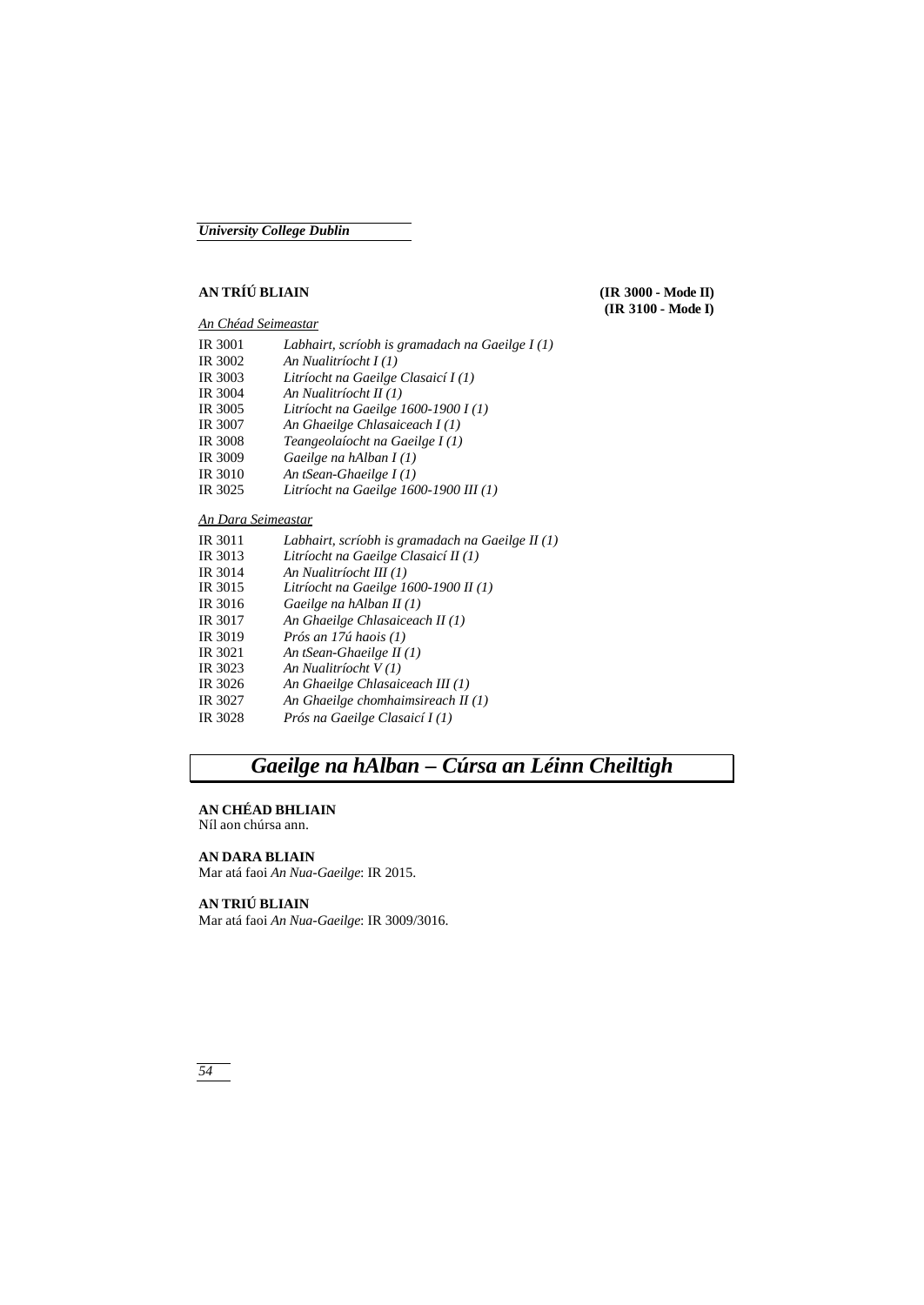## *Geography*

The undergraduate course in Geography is intended to provide an appreciation of the scope of, and techniques relevant to, modern Geography. Integral to the programme are practical classes, laboratory work, project work and fieldwork as well as the normal lectures and tutorials. Fieldwork for on-site instruction and training in techniques is also an essential component of the Geography syllabus. During the three-year degree programme, all students are required to complete a minimum of 14 field classes from the programme of residential and non-residential classes organised by the Department. This programme will vary from year to year and students should consult the Department for further information. Students wishing to take a much wider and deeper range of Geography courses may pursue a Mode I (Single Subject) Honours degree programme. Information on the Geography Department and the courses it offers is also available on the UCD World Wide Web Server at www.ucd.ie.

*Note*: Although some school or other previous study experience of Geography is of course desirable , this is not an essential pre -requisite for entry to Geography at UCD.

#### **FIRST YEAR (GEOG 1000)**

The First Year syllabus comprises lecture courses, tutorials and a field trip programme.

Each student must take seven lecture courses, each of twelve lectures o r equivalent. The exact programme of courses will vary from year to year but the following provides a good indication of the likely range of courses available.

- GEOG 1010 *The Human Geography of Global Contrasts* A perspective is offered on how geographers study the great contrasts in population growth and economic development which divide the modern world into regions of surplus and regions of scarcity.
- GEOG 1021 *Society and Space within the city* An examination of the residential segregation, social activity patterns and human territoriality.
- GEOG 1022 *Geomorphology* This course will include a review of geomorphology at the global scale. Topics to be discussed will include global relief features in relation to lithospheric plate motions and geomorphic process systems.
- GEOG 1023 *The Shaping of the Irish Landscape* This course examines how physical, social, cultural and political systems have combined over time to produce the complex and dynamic Irish landscape.
- GEOG 1024 *Global Environmental Issues* An examination of selected global issues particularly those concerning the earth's climate and human well-being.
- GEOG 1025 *The Form of the European City* An analysis of the characteristics of cities, mainly in Western Europe, from both an historical and contemporary perspective. The development of Dublin will be placed in this European context.

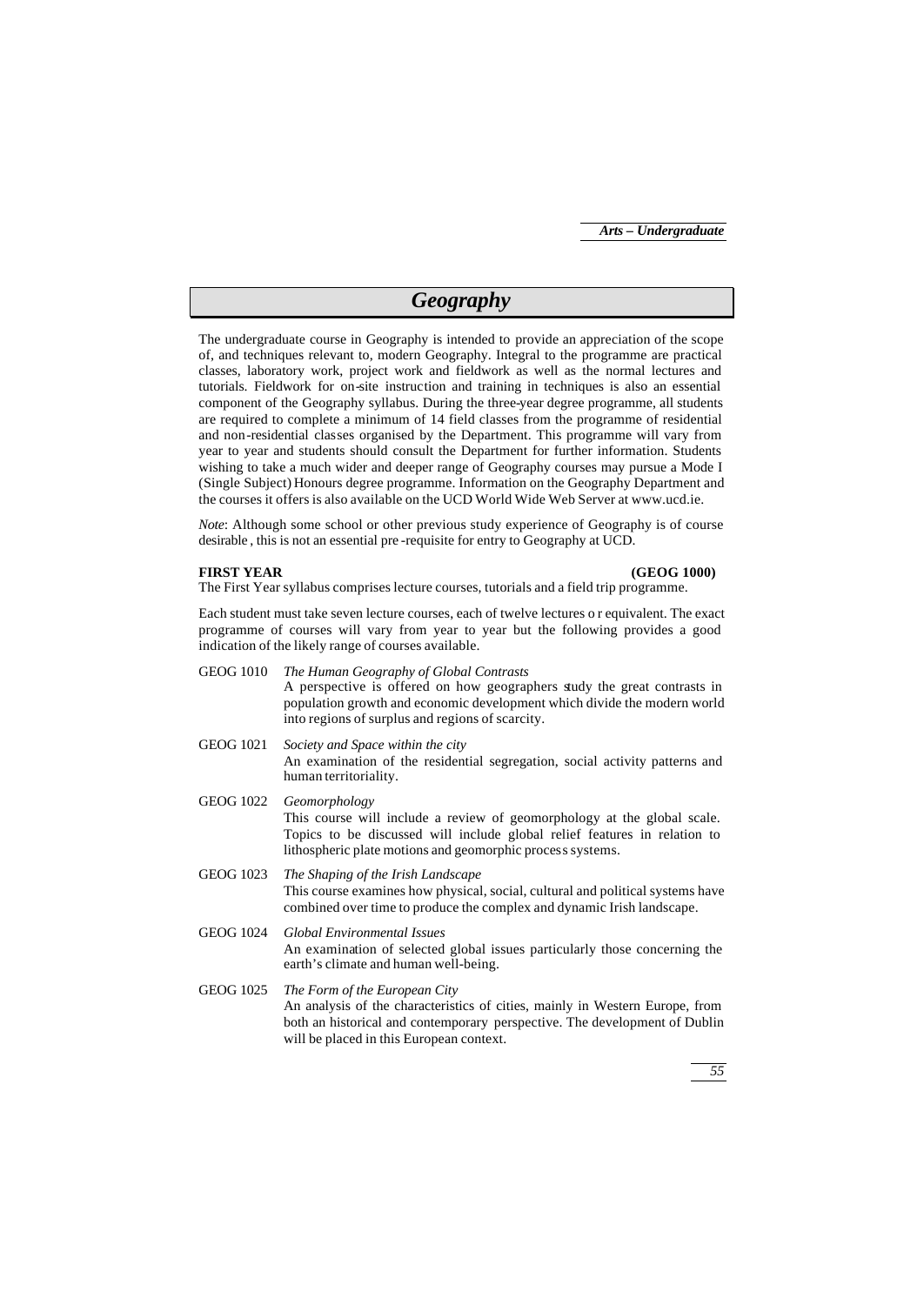GEOG 1027 *Introduction to Urban Geography and Planning* An introduction to the structure of urban systems and the issues that affect urban planning set within the context of increasing urbanisation.

In addition, first year students must participate in tutorials. They must also attend at least two one-day field classes and complete the required assignments.

#### **SECOND YEAR (GEOG 2000)**

The programme of courses offered by the Geography department is dynamic and constantly revised. The lists of courses on offer may change from year to year and the programme for any academic year is finalised only in September. What follows is based on the current syllabus and gives a good indication of the likely syllabus for the coming year but it may be changed as circumstances require.

*Second Year students take the following list of courses, each of two units.*

GEOG 2001 *Cultural Geography*

This course provides an introduction to cultural geography. It focuses on the historical and contemporary development of cultural geography; on alternative approaches to understanding the concept of landscape, and on the ways in which aspects of contemporary culture, such as identity and consumption, can be understood from a geographical perspective.

GEOG 2012 *Europe* Geographical perspectives on the territorial organisation of Europe, with particular attention to the changing political, economic and cultural geography of the twentieth century. Several broad 'macro -views' of Europe will provide a framework for an exploration of current issues relevant regional development and territorial organisation.

#### GEOG 2021 *Geomorphology*

An introduction to (a) Quaternary geoscience, including the topics of oxygen isotope stratigraphy, terrestrial stratigraphy and correlation, geochronology, Quaternary climate change, glacial geomorphological processes, landforms and sediment systems as process and environmental surrogates and (b) the landforms, materials and processes associated with weathering, mass wasting, slopes and river systems.

#### GEOG 2022 *Climatology*

This course will focus on understanding the processes responsible for climate. Lectures will introduce students to concepts of energy and mass exchanges within the climate system which give rise to circulation systems.

#### GEOG 2026 *Biogeography*

*An introduction to the distribution patterns of species and ecosystems* across the surface of the Earth and the factors that determine these patterns. Part of the course will examine aspects of the biogeography and conservation of biological diversity in two vastly different realms: Ireland and Australia.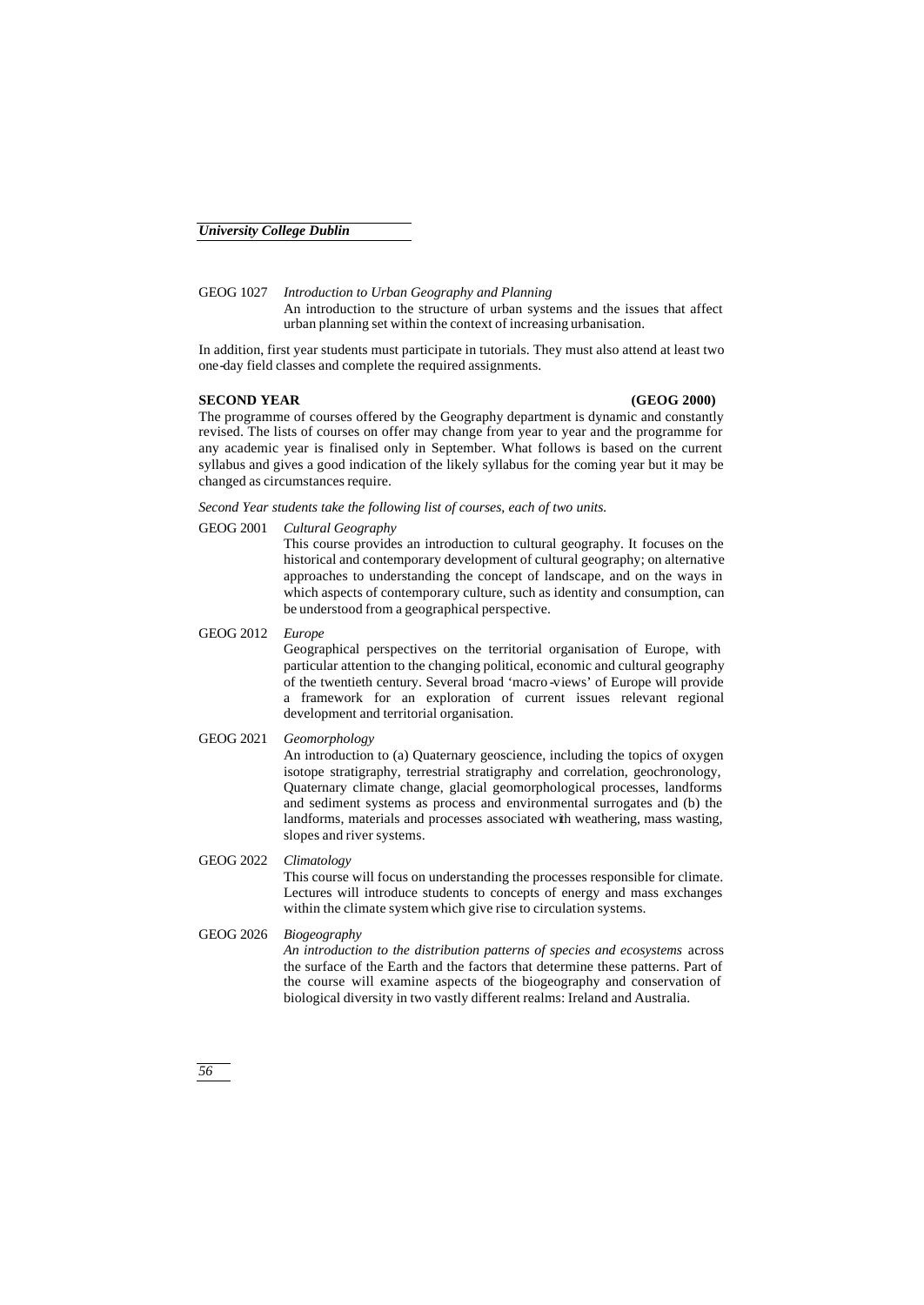GEOG 2060 *Geographic Techniques – Practical Course* All students will take a two -unit practical and techniques course. The syllabus of this course will vary from year to year and will depend on available resources. Details will be made available at the beginning of the academic year.

Fieldwork is an essential component of the geography programme. The department organises a field course (GEOG 3050) abroad each year. While preference is given to final year students, second year students may participate in this course if space permits. However it is not possible to take this course for credit.

#### *Notes for Second Year students*

- The selection of practical and techniques courses on offer in any year is dependent on the availability of the necessary resources. Limits will be placed on numbers in particular practical and techniques courses. A significant proportion of the programme is examined by continuous assessment and/or projects.
- Not all the courses listed above may be available in any one academic year. Courses additional to the list above may also be offered. The list of courses on offer in any academic year will be available in September.
- Students should note that where a choice of courses is offered, the choice made may influence the range of courses available in the final year. Students will be required to make binding course choices early in the first semester.

#### **FINAL YEAR (GEOG 3000)**

The programme of courses offered by the Geography department is dynamic and is constantly revised. The lists of courses on offer may change from year to year and the programme for any academic year is finalised in September. What follows is based on the current year's syllabus and gives a good indication of the likely syllabus for the coming year but it may be changed as circumstances require. The department aims to offer the maximum amount of choice in courses to final year students within the context of a balanced overall geographical content. However, the limitations of the timetable may require that some courses run at the same time.

Final Year students must complete 12 units of coursework during the academic year. They choose 5 from the following group of two -unit courses.

#### GEOG 3011 *Historical Geography of Ireland in the Nineteenth Century* This course will consider methodology, practitioners, estates, tenants, famine, regional literature and land reform. Society and settlement will be the main focus.

#### GEOG 3030 *Urban Geography and Planning* This course provides a systematic introduction to the study of the urban region and its planning processes. Attention is concentrated upon the western world, with the planning issues that confront urban areas in the latter part of the twentieth century providing the central theme of the course.

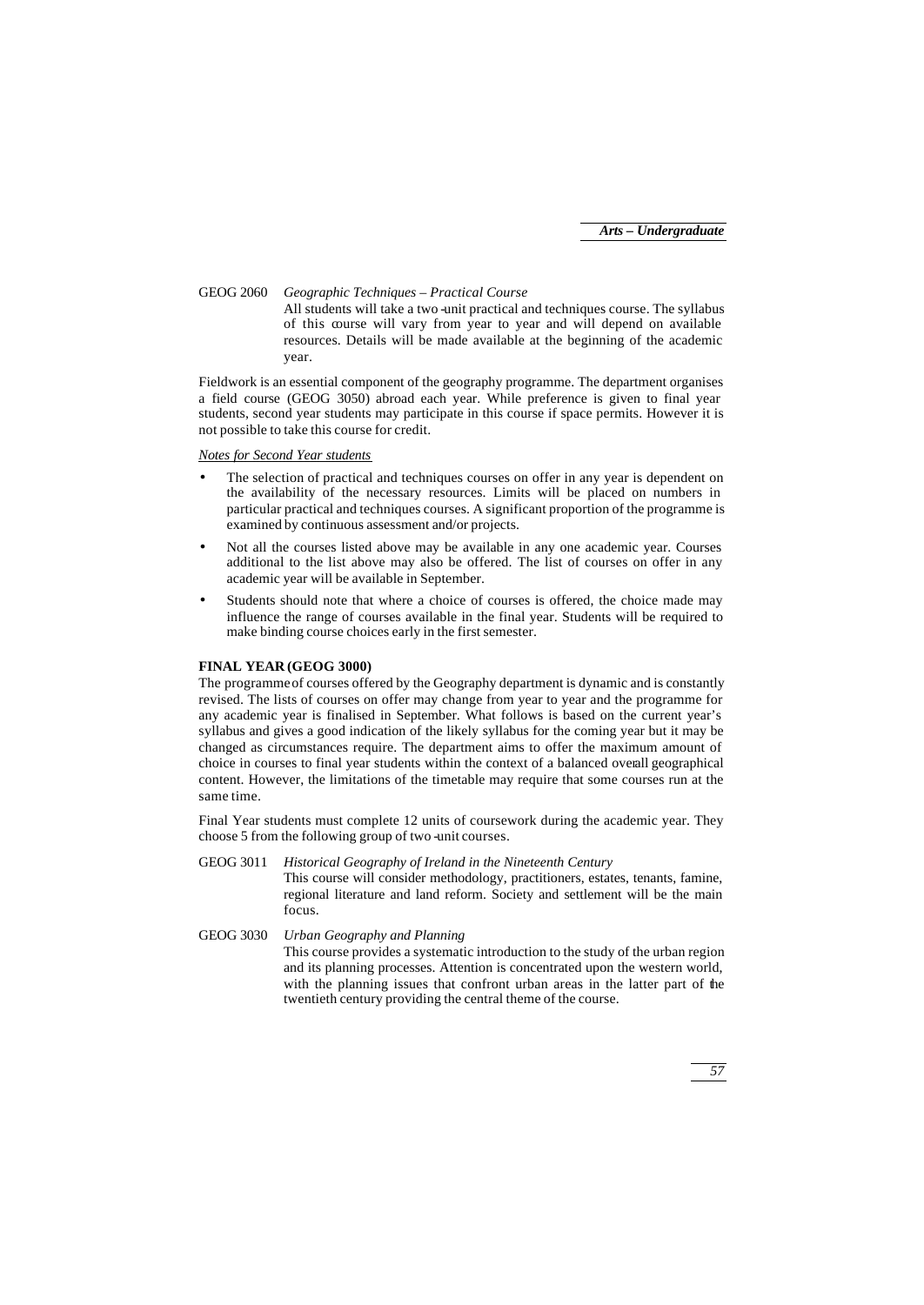GEOG 3031 *Urbanisation in the Wider World*

This course will look at urbanisation in those parts of the world that can be referred to as "non-western". It will be an examination of (a) the growth and development of urban systems; (b) the changing form and function of cities over time, and (c) contemporary planning issues. In the current session the focus will be on (i) Russia and the former Soviet Union and (ii) the Third World.

- GEOG 3055 *The Physical Geography of Rivers* This course examines the processes, landforms and surface materials of rivers and catchments in the contexts of global environmental change and resource use.
- GEOG 3056 *Glaciation and the Quaternary of Ireland* This course will examine the evidence for the glaciation of Ireland during the Quaternary Period and will assess the applicability of global models of glaciation based upon both oceanic sediment cores and ice cores to Ireland. The course will begin with an investigation of key glaciological processes and their reflection in both glacigenic geomorphology and sedimentology before moving on to a survey of Ireland's Quaternary history. Course topics: Quaternary research in Ireland; glaciers and ice sheets; the dynamics of glaciers and ice sheets; glacial and glacigenic landforming processes; climate forcing and glaciation in the Pleistocene of Ireland; Milankovitch mechanisms and the Pleistocene Atlantic Ocean; glacial systems in Ireland and Britain through the Pleistocene; Quaternary geomorphology and ice sheet reconstructions in Ireland; physical characteristics of Ireland's glacigenic deposits; glaciological and environmental inferences based upon Ireland's glacigenic deposits; proposed Quaternary stratigraphies of Ireland; the Holocene interglacial transition in Ireland.
- GEOG 3057 *Cultural Geography of North America* Cultural geography, with its emphasis on landscapes, is one of the most dynamic fields of study within contemporary human geography. This course focuses on the landscapes of a particular place – North America.

In addition, students must choose **one course** from the following group of courses. Only a selection of these courses will be available in any given year whereas additional courses may be offered. Details are available from the department and will be posted on its website.

GEOG 3001 *Nature and Culture in Global Perspective*

This course examines ways in which "Nature" has been construed and deployed for various agenda in different cultural settings. It explores tensions among competing claims to knowledge and power, varieties of narrative imagination in the landscape and current environmental issues.

GEOG 3002 *Nature, Space and Time* This course examines cross-cultural variations in human experience of environment. Complementing lectures, the course will include seminar discussions based on selected readings on the interactions of cognitive, behavioural, and bio-physical dimensions of everyday life, and the sources of stress and creativity in the contemporary world.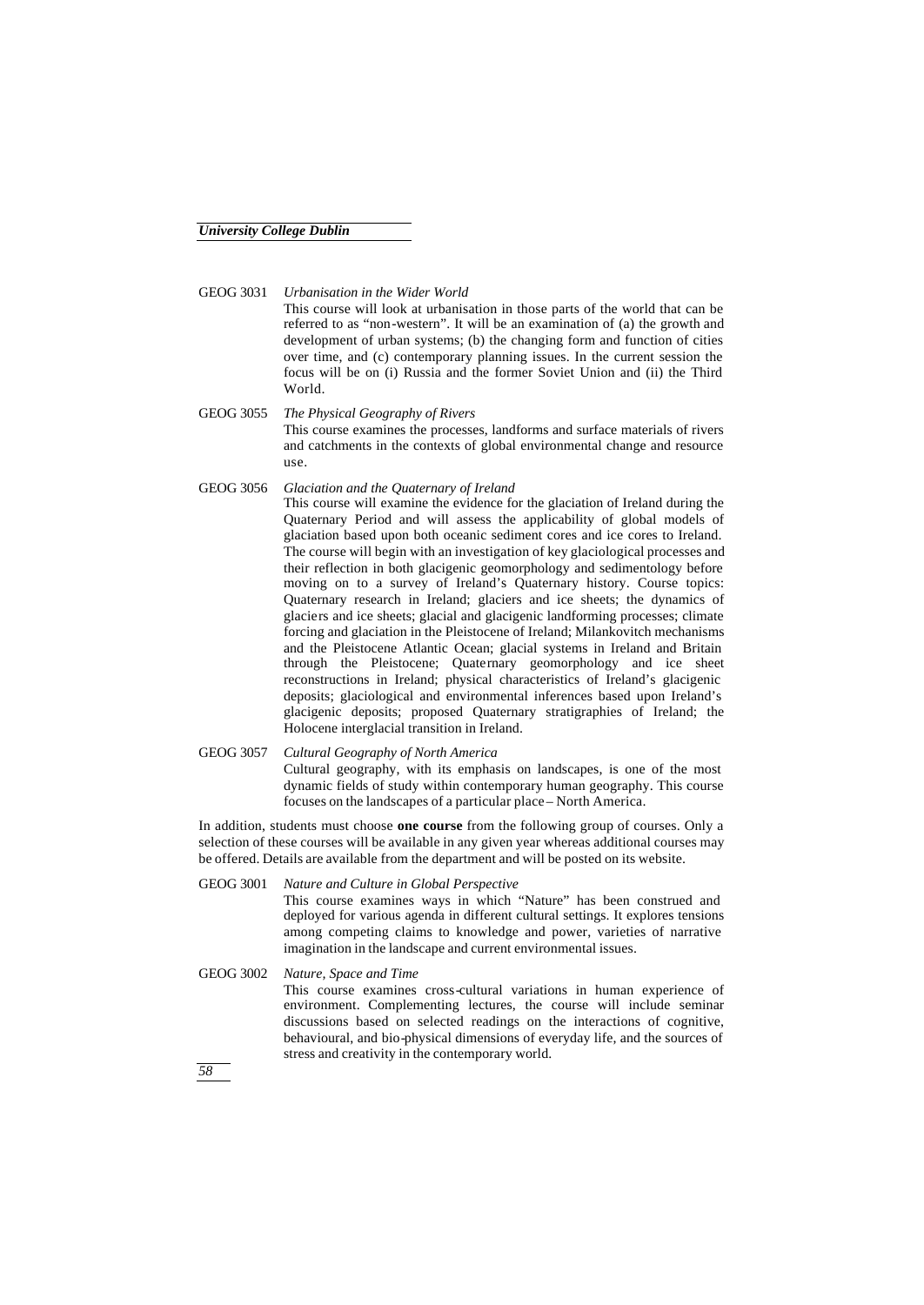GEOG 3004 *Environment and Development*

This seminar deals with the challenge of harmonising development and environment on the European periphery, emphasising the need for elucidating human as well as bio-physical aspects of development. Growth strategies in peripheral regions may lead to situations where short -term gains in economic development place pressures on natural resources; however, long-term sustainability depends on maintaining environmental quality. Unit 1 of this course will comprise a series of lectures, discussions, and final examination; Unit 2 will involve an independent project.

GEOG 3005 *Cartographic Ideas*

This course will be concerned with issues relating to the production and critical analysis of all types of maps. Topics covered may include (a) accuracy and generalisation in maps, (b) maps as information systems, (c) maps as forms of "power knowledge" and (d) arguments for "deconstructing maps". These will be developed in relation to (i) the formulation of thematic maps for demographic and regional development purposes and (ii) the history of cartography at the global and national scales. Some attention will be given to Ireland.

#### GEOG 3009 *Geomorphological Field and Laboratory Techniques (FL)*

This course introduces techniques for morphological mapping, air photo analysis, surveying for the description, sampling, analysis and interpretation of sediments and for the measurement of geomorphological processes. The course includes laboratory and fieldwork and several projects.

#### GEOG 3010 *History and Practice of Geography*

This course covers the nature of geography, its theories and methods, and major changes in ideas and practices during its development as a discipline. It also examines varieties in geographical thought in different cultural traditions and the societal and technological context within which its major styles of enquiry have emerged in Euro -American schools. Special attention is given to the relationship between physical and human branches of enquiry within the field and the challenge of integrated approaches to the study of environment today.

#### GEOG 3013 *Settlement and Society in Ireland* This course deals mainly with the structure of rural communities in Ireland and the settlement patterns associated with them. Following an introductory examination of the cultural regions of Ireland, studies by social anthropologists, folklorists and others are considered along with the work of geographers.

#### GEOG 3015 *City of Dreams – the ideal urban settlement* This course will examine the search for the ideal urban settlement. Taking a broad sweep through space and time, it will be shown that there are very different perspectives on what is 'ideal' and on how to achieve it.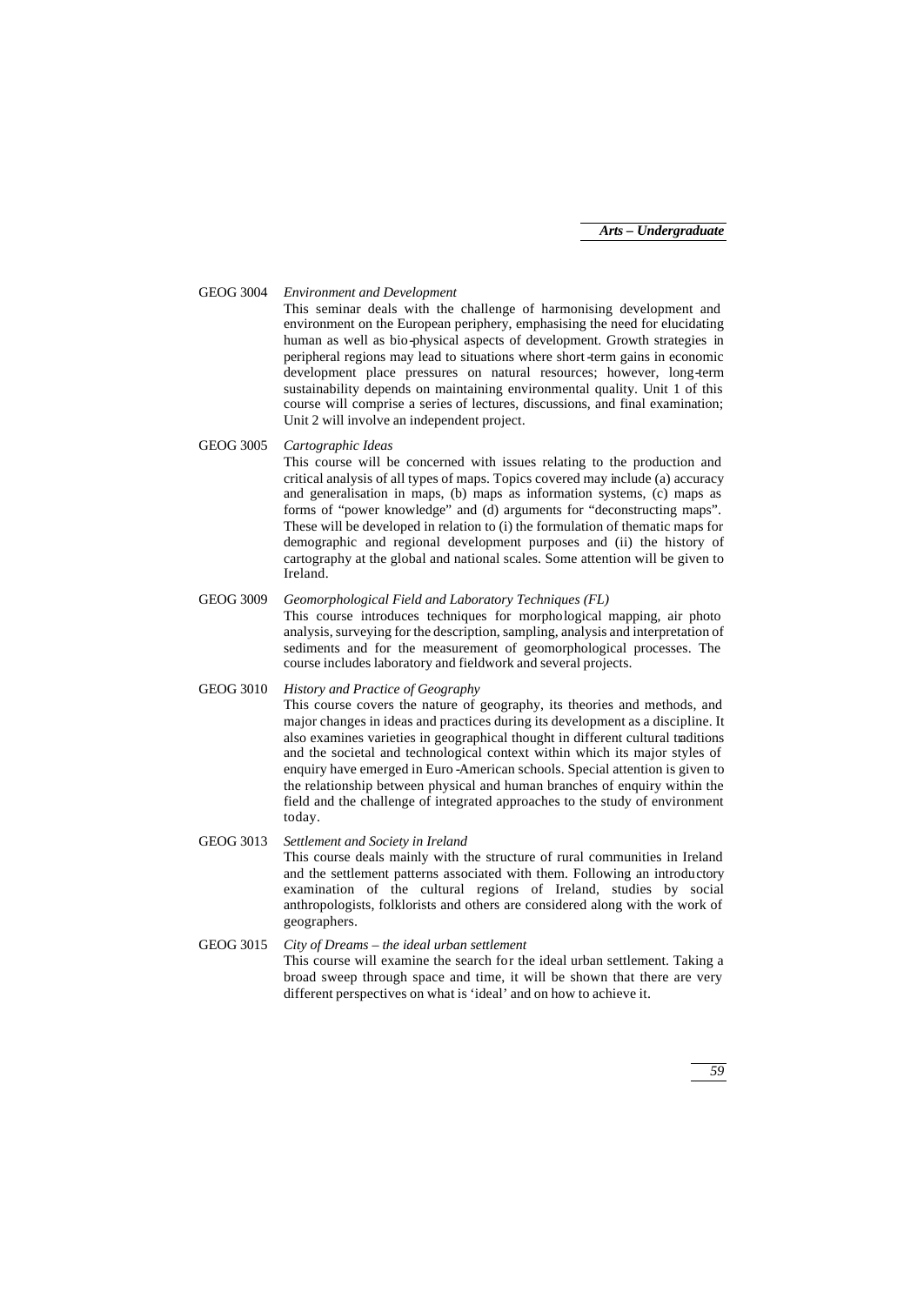GEOG 3024 *Holocene Fluvial Geomorphology (F)*

This course deals with the characteristics and formation of alluvial landscapes and floodplains during the Holocene in the context of environmental change and with particular reference to the recently glaciated valleys in upland areas of Ireland and Britain. It is based largely on field teaching classes. Various pre -requisites apply, contact the department for details.

- GEOG 3025 *Ice Age Ireland: Field Studies in Glacial Geology (F)* This course is intended to complement GEOG 3056. The course will be oriented mainly towards fieldwork and will introduce students to both field techniques in glacial geology and to sites of special interest in the field of Irish Quaternary research. Students must obtain a minimum qualifying standard in relevant second year courses to participate in this course.
- GEOG 3026 *Geomorphological Techniques (FL)* This course builds on GEOG 2008 to enhance skills in Geomorphological mapping, in the environmental interpretation of sediments and in absolute dating. Various pre -requisites apply, contact the department for details.
- GEOG 3037 *Introduction to Retailing* This course is concerned with the processes of development and change within the retail system. It focuses on the locational bases of these changes, with attention being concentrated on the interrelationships between the retail and consumer subsystems, and the development of new retail formats and locations.

#### GEOG 3038 *Store Location Analysis* This course focuses on the processes and techniques of assessing the performance of existing retail locations and the potential of new retail locations. The course will be strongly practical, analysing and teaching specific locational techniques. Participants must have completed GEOG 3037 (*Introduction to Retailing*).

- GEOG 3039 *Geography of Elections* The key to the functioning of the modern state is the acquisition and retention of power through the medium of elections. This course focuses upon the processes and patterns of modern electoral systems, examining varying electoral methods, underlying socio -economic and political cleavages, electoral abuses, and geographical influences on elections.
- GEOG 3041 *Aspects of the Geography of the Third World* An examination from a geographical perspective of a selection of issues as they affect the Third World. The course will examine the Geography of World Trade, Industrialisation, Population Dynamics, Food Production and Urbanisation with particular emphasis on the choices faced by Third World countries as they attempt to develop their societies.
- GEOG 3042 *Dublin: The Historical Geography of a Capital City* This course explores the evolution of the capital city: the Viking and medieval inheritance, the classical town in the modern city, the nineteenth century slum problems and the rising bourgeoisie in the early twentieth century.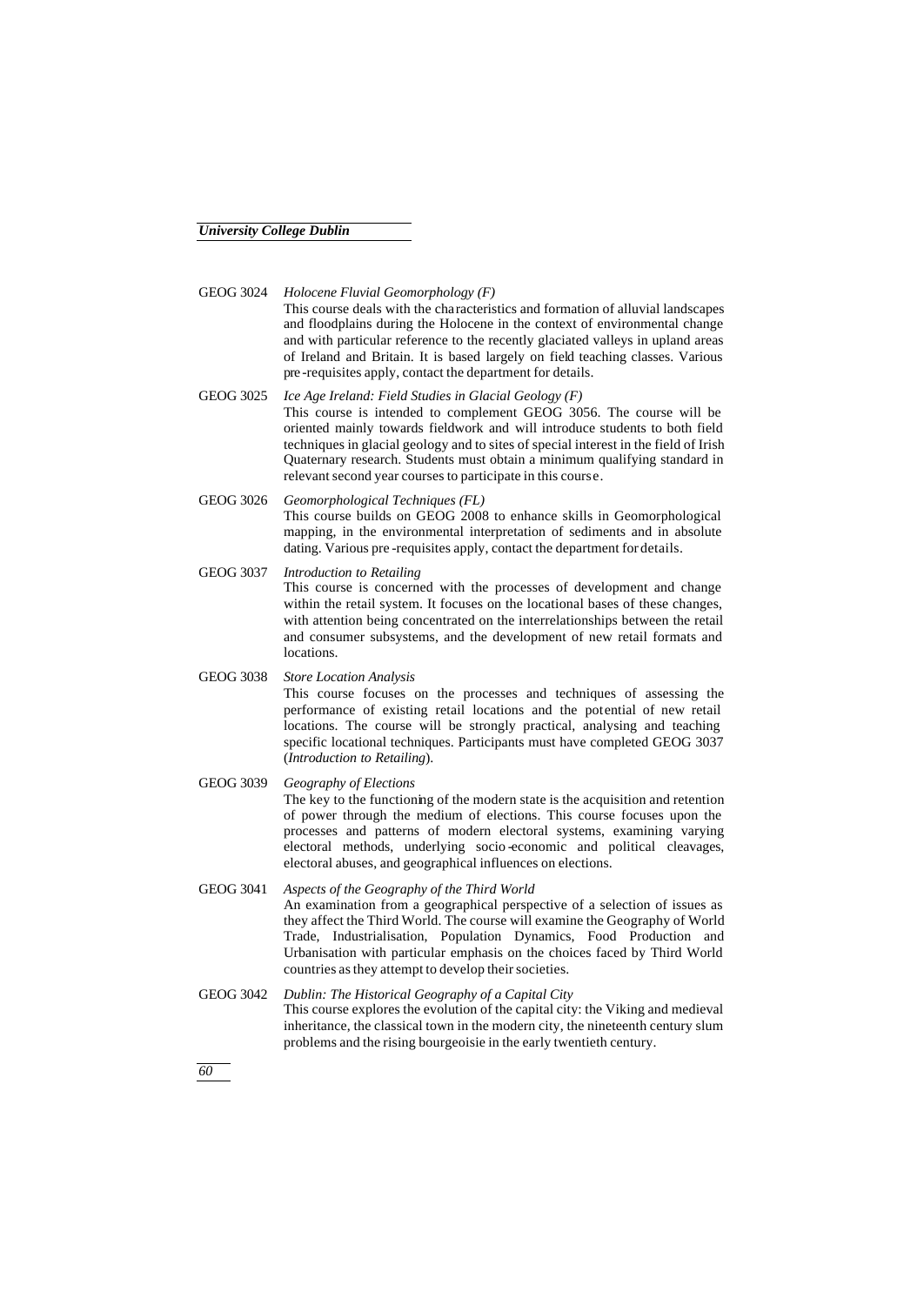GEOG 3043 *The Growth and Development of Dublin in the twentieth century* This course is concerned with the study of the growth of the city in the twentieth century. Main areas of interest will be the development of the residential component of the city, changing economic and commercial geography and the socio -demographic spatial structure of the city.

GEOG 3044 *Regional Geography* An in-depth study of the geography of a major region of the earth. The focus of the course will change from year to year.

GEOG 3046 *Climate near the Ground*

This course focuses on boundary -layer climates, those which form adjacent to a surface and whose special properties are derived by interaction with the surface. The subject matter includes the climates of vegetated surfaces, of animals and plants, of humans and buildings. During the term students will use meteorological instruments.

GEOG 3059 *Aspects of the Geomorphology of Ireland from Aerial Photographs and Maps* The aims of this course will be to identify elements of the geomorphology of Ireland, to characterise process relationships, both active and relict, amongst the elements and so build an understanding of the evolution of the Irish physical landscape. Throughout the course skills will be developed in applying aerial photograph interpretation (API), aerial photograph stereometry and the reading of topographic and geological maps. These skills will then be applied in carrying out geomorphological surveys of several regions and sites of particular importance to the course aims.

#### GEOG 3060 *Dissertation*

This is a substantial piece of research on a topic approved in advance by the Department. The dissertation shall involve a bibliographic review and shall also include a statement of the methods and results associated with the project. The dissertation may be taken only by those students who satisfy the Department of their suitability by reaching the required standard in the Second Year University Examinations in Geography. Details of the current standard required are available from the Department.

GEOG 3050 *Field Course*

Normally this will be a residential field course in either Ireland or abroad of between 5 and 14 days duration. Details of the course on offer in any given year will be available early in the first semester. Students must bear the costs of this field course. Those participating for unit credit must complete a programme of work before, during and after the field course. Places will be limited and it will not be possible to allocate places until midway through the first semester. Participants normally take the field course for credit. It is regarded as a two -unit course and may replace any one of the courses described above.

#### *Notes for all Final Year Students*

• Not all the courses listed above will be available in any one academic year and courses additional to this list may also be offered.

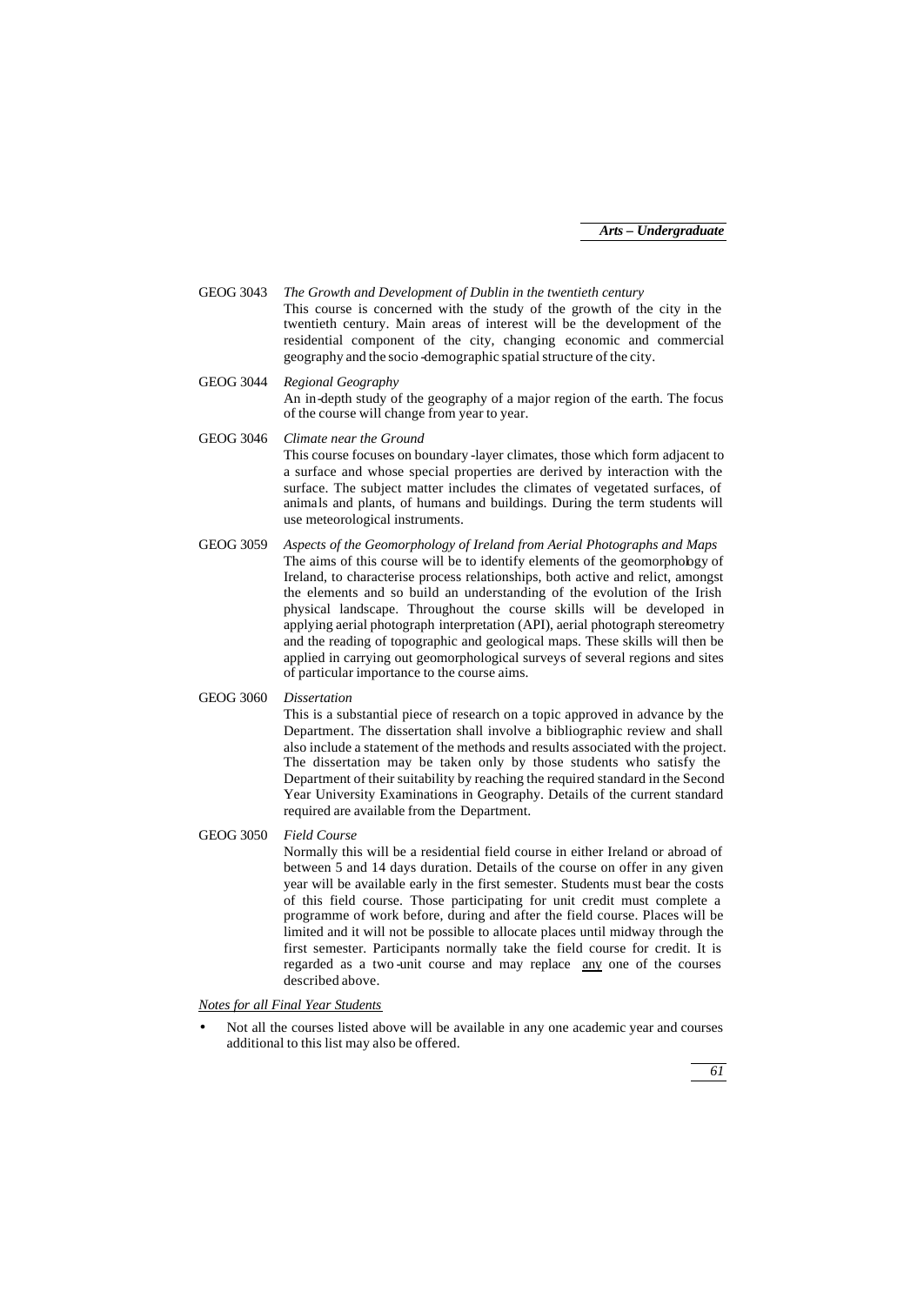- Continuous assessment is a central part of many courses. Students who do not complete assignments, fieldwork, laboratory or practical work may be required to withdraw from a course. In such circumstances s/he will not be permitted to sit any written examination in that course.
- Courses will not be offered where demand is not sufficient while it may be necessary to limit enrolment in other cases. The list of courses on offer in any academic year will be available in September and students will be required to make a binding choice of courses early in the first semester. Some courses have pre -requisites which in some cases require attendance at specific courses either in second year or third year Geography. Most courses begin in the first semester.

## *German*

Students require a good Higher Level grade in Leaving Certificate German to be successful in the programme. The Department operates a language barrier: in order to pass a specific year of study in German, students are required to obtain certain specified standards in the language components of the examinations.

*Note:* Students of German are normally required to spend a total period of at least three months in a German-speaking country in the course of their undergraduate studies. The Department participates in a number of exchange programmes in order to facilitate students spending a year abroad. This year is taken between the second and third year of the programme.

#### **FIRST YEAR (GER 1000)**

The first year of the BA programme aims at improving students' overall competency in German and at training their study skills to such an extent that they can cope in a university environment.

Study skills: Students will be expected to have mastered the following tasks by the end of the year: students should be able to take useful lecture notes, to use the library, to source information, to write essays in English in an appropriate register.

Literature: By the end of the year students should be able to read selected contemporary literary texts, apply analytical concepts to literary texts, comprehend extracts from older texts, to understand narrative structure and dramatic structure and selected secondary material.

Language: By the end of the year students should be able to read literary and non-literary contemporary texts, give a presentation in German, participate in discussions and master appropriate written assignments. Students should also have a good command of German grammar and be able to tackle weaknesses autonomously.

#### *Semesters 1 and 2*

GER 1006 *Lesen und Schreiben*

This course will provide an introduction to reading and writing German texts and will focus on the acquisition of analytical and productive skills.

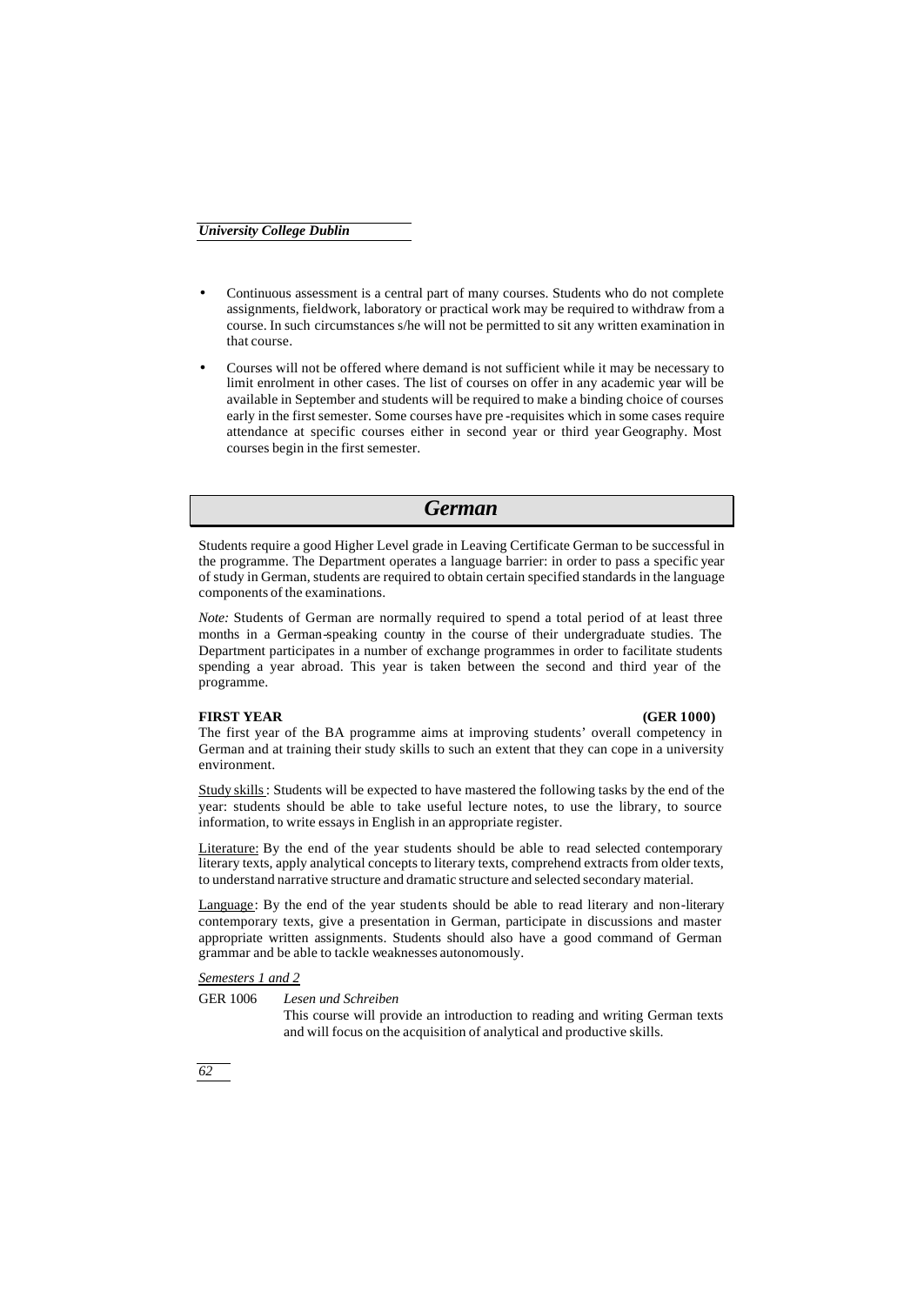| <b>GER 1004</b> | Introduction to Linguistics<br>This course introduces the systematic and critical study of language with<br>special reference to German.                                                                                                              |
|-----------------|-------------------------------------------------------------------------------------------------------------------------------------------------------------------------------------------------------------------------------------------------------|
| <b>GER 1007</b> | Hören und Sprechen<br>This course aims at improving both oral as well as aural language and<br>communication skills.                                                                                                                                  |
| <b>GER 1003</b> | Introduction to Literature (Prose) – Critical Analysis I<br>This course introduces theoretical and practical aspects of critical analysis<br>focussing on examples of contemporary German-language prose fiction.                                     |
| <b>GER 1010</b> | Introduction to German Drama - Critical Analysis II<br>This course introduces the critical analysis of German language drama by<br>focussing on two seminal plays: Woyzek (Georg Büchner) and Biedermann<br><i>und die Brandstifter</i> (Max Frisch). |
| <b>GER 1009</b> | The Structure of German<br>This course deals with a range of essential structures. It aims to help learners<br>of German to understand and analyse these structures and contrast them with<br>those found in English.                                 |
| <b>GER 1008</b> | Panorama<br>This course seeks to portray today's Germany in its various facets. It will                                                                                                                                                               |

attempt to achieve a deeper understanding of Germany's contemporary situation.

#### *Notes for First Year Students*

- All First Year German courses were under review at the time this syllabus was being prepared. Details of the courses and electives available in 2003/2004 will be outlined in the German Departmental Handbook which can be obtained from the German Departmental Office (D321) at the start of the academic year.
- Courses GER 1003, GER 1004, GER 1006 and GER 1007 are compulsory for all students. All other courses are electives. Students may take one elective course per semester only.

#### **SECOND YEAR (GER 2000)**

The second year of the BA programme aims at deepening students' overall competency in German and at training students' study skills to such an extent that they can cope in a German university environment.

#### *First Semester*

| <b>GER 2001</b> | Language Classes (Textstunde)                     |
|-----------------|---------------------------------------------------|
| <b>GER 2002</b> | History of Germany (1750-1900)                    |
| <b>GER 2009</b> | Resistance to the System                          |
| GER 2012        | Introduction to German Opera                      |
| GER 2015        | Schnitzler                                        |
| <b>GER 2059</b> | Introduction to Pragmatics and Discourse analysis |

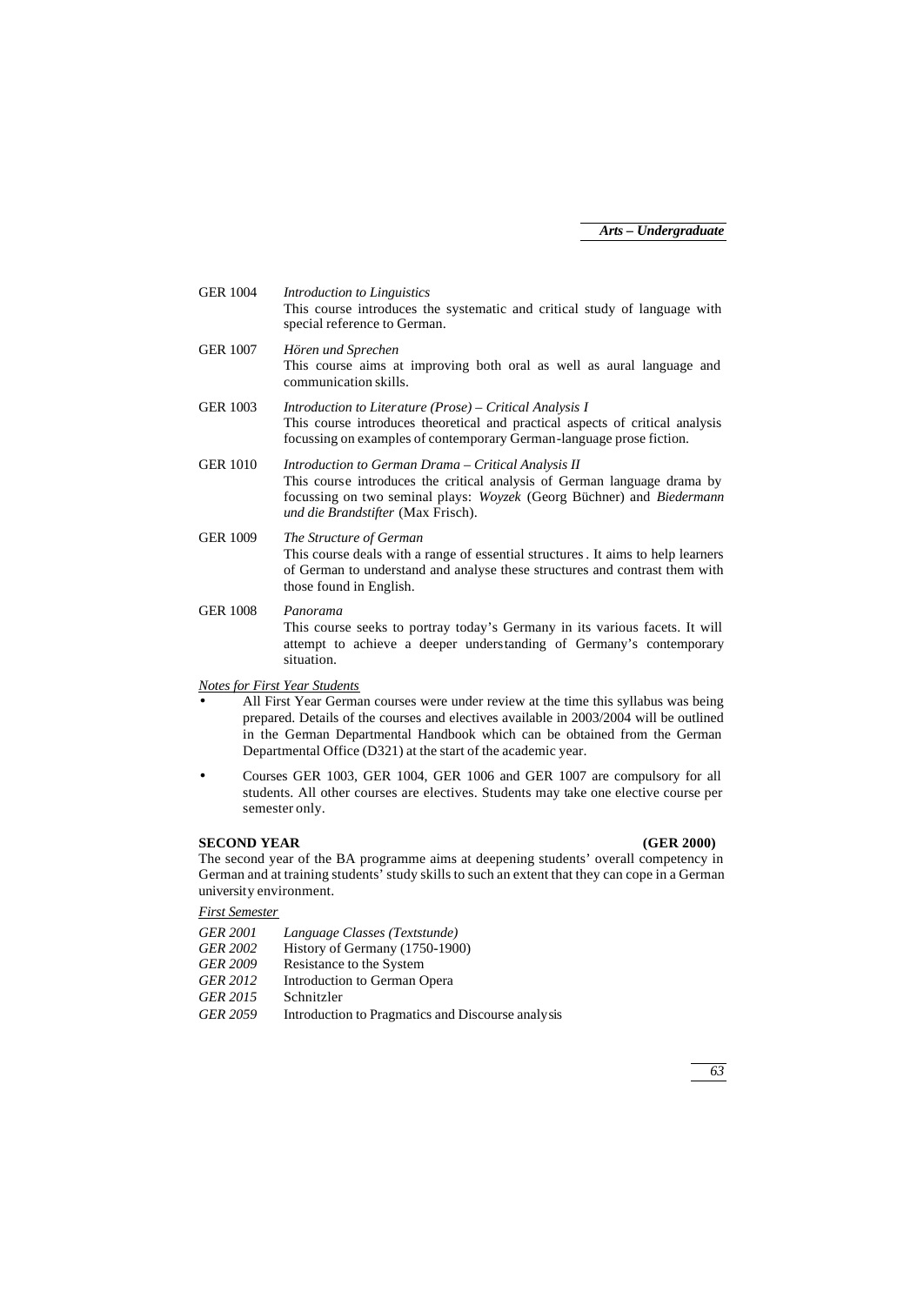#### *Second Semester*

| <b>GER 2051</b> | Language Classes (Textstunde)               |
|-----------------|---------------------------------------------|
|                 | (Continuation of GER 2001)                  |
| <b>GER 2010</b> | Goethes "Urfaust" und die Moderne           |
| <b>GER 2011</b> | Theories of Language Acquisition            |
| <b>GER 2014</b> | Einführung in das politische System der BRD |
| GER 2063        | Deutschland und Österreich heute            |
| <b>GER 2064</b> | Words Wörter Palavras                       |

#### *Notes for Second Year Students*

- All Second Year German courses were under review at the time this syllabus was being prepared. Details of courses and options available in 2003/2004 will be outlined in the German Departmental Handbook which can be obtained from the German Department Office (D321) from the end of June 2003.
- Courses GER 2001 and GER 2051 are compulsory for all students.
- Students have to choose a total of **three options** in the academic year, on aspects of the literature, linguistics, history and economy of the German speaking countries. Either two options may be taken in the first semester and one in the second semester **or** vice versa. It is **not** possible to choose three options in one semester.
- All Second Year BA (International) students and Erasmus candidates will be required to participate in the course *Deutschland und Österreich heute* (GER 2063).

#### **FINAL YEAR (GER 3000)**

The final year of the BA degree programme aims at teaching the German language and culture on a level that implements the expressed goal of the German Department *(a) to train competent speakers of German who can express themselves fluently both in spoken and written German; (b) to develop students' analytical, historical and cultural competence by exposing them to literary and cultural themes, styles and discourses which enhance their understanding of the cultures of the German speaking countries.*

#### **Please note: As in all other years, the Department operates a progression rule. For further details, please consult the departmental handbook.**

#### *First Semester*

GER 3001 *Language Classes (Textstunde)*

GER 3016 *Rhetorik – how to do things with words*

GER 3065 *Erzählen um 1900*

GER 3071 *Modern German Film*

GER 3075 *Modern German-Jewish Literature*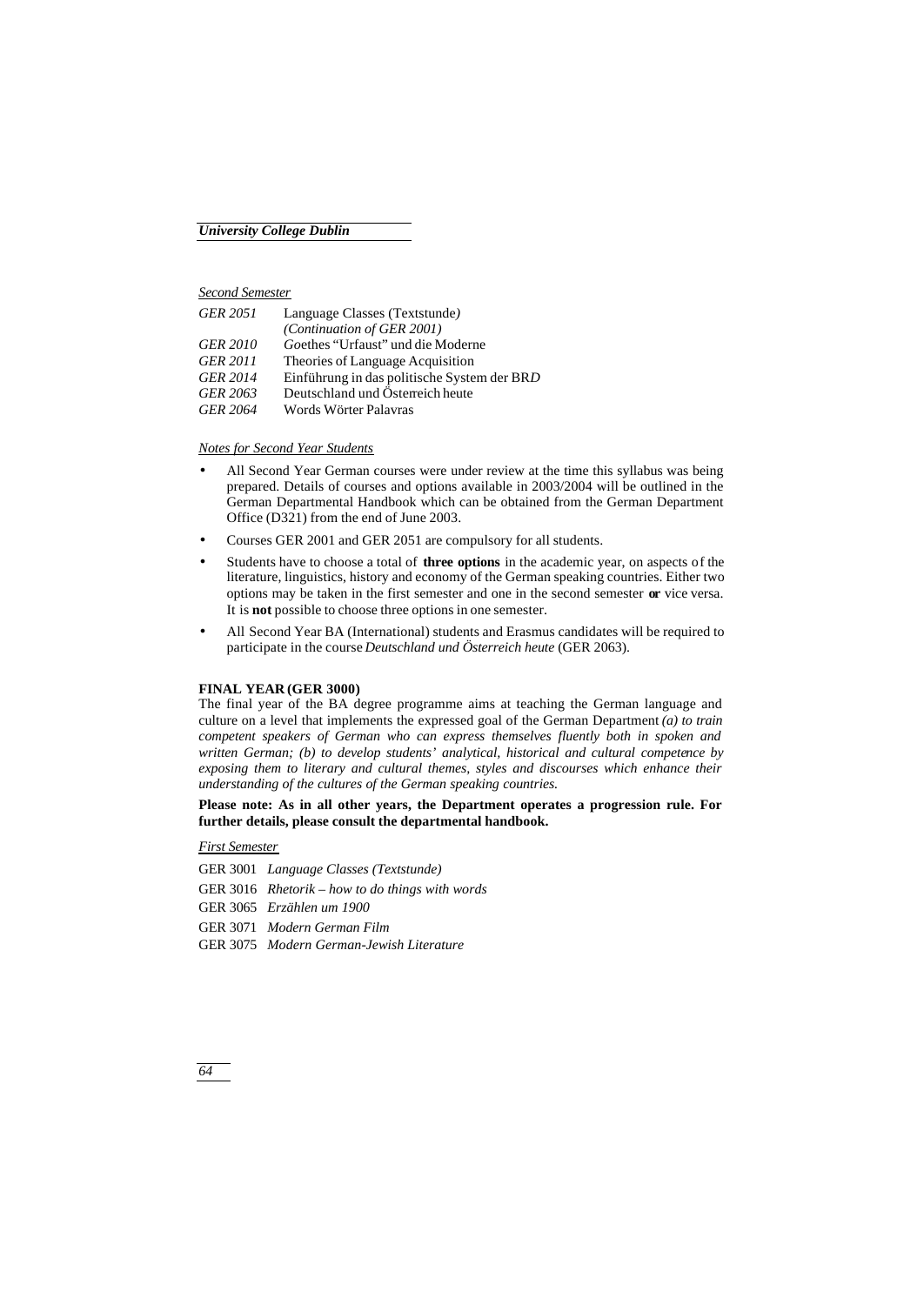#### *Semester Two*

| GER 3051 Language Classes (Textstunde)<br>(continuation of GER 3001) |
|----------------------------------------------------------------------|
| <b>GER</b> 3067 Sociolinguistics                                     |
| GER 3069 Johann Nestroy                                              |
| GER 3070 Amerika in der deutschen Literatur                          |
| GER 3072 Joseph Roth                                                 |
| GER 3073 Music and Literature in German Romanticism                  |
| GER 3074 German Minority in Italy                                    |
| GER 3076 German Reunification – Economic and Political aspects       |
|                                                                      |

#### *Notes for Final Year Students*

- All Final Year German courses were under review at the time this syllabus was being prepared. Details of courses and options available in 2003/2004 will be outlined in the German Departmental Handbook which can be obtained from the German Departmental Office (D321) from the end of June 2003.
- Courses GER 3001 and GER 3051 are compulsory for all students.
- Students have to choose **four special subjects** (two per semester) on aspects of the literature, linguistics and history of the German speaking countries. These special subjects are designed to allow students to develop areas of specialised interest.

#### *Greek*

### **FIRST YEAR**

#### **Mode A (GRK 1000)**

(Students must have attained a good standard in Greek to enter this course).

GRK 1002 *Greek Literature* (each of the following courses is taught by weekly reading classes throughout one semester):

*(a) Socrates on trial and in prison*

In Plato's Apology, Socrates defends his philosophical life and then responds to the verdict and the sentence. In Plato's Crito, Socrates tells his oldest friend that an escape would defy Athenian law and Socratic morality. Students will study both texts for this course.

*(b) Euripides, Medea*

In addition to these courses students will read Thucydides, Book VII.

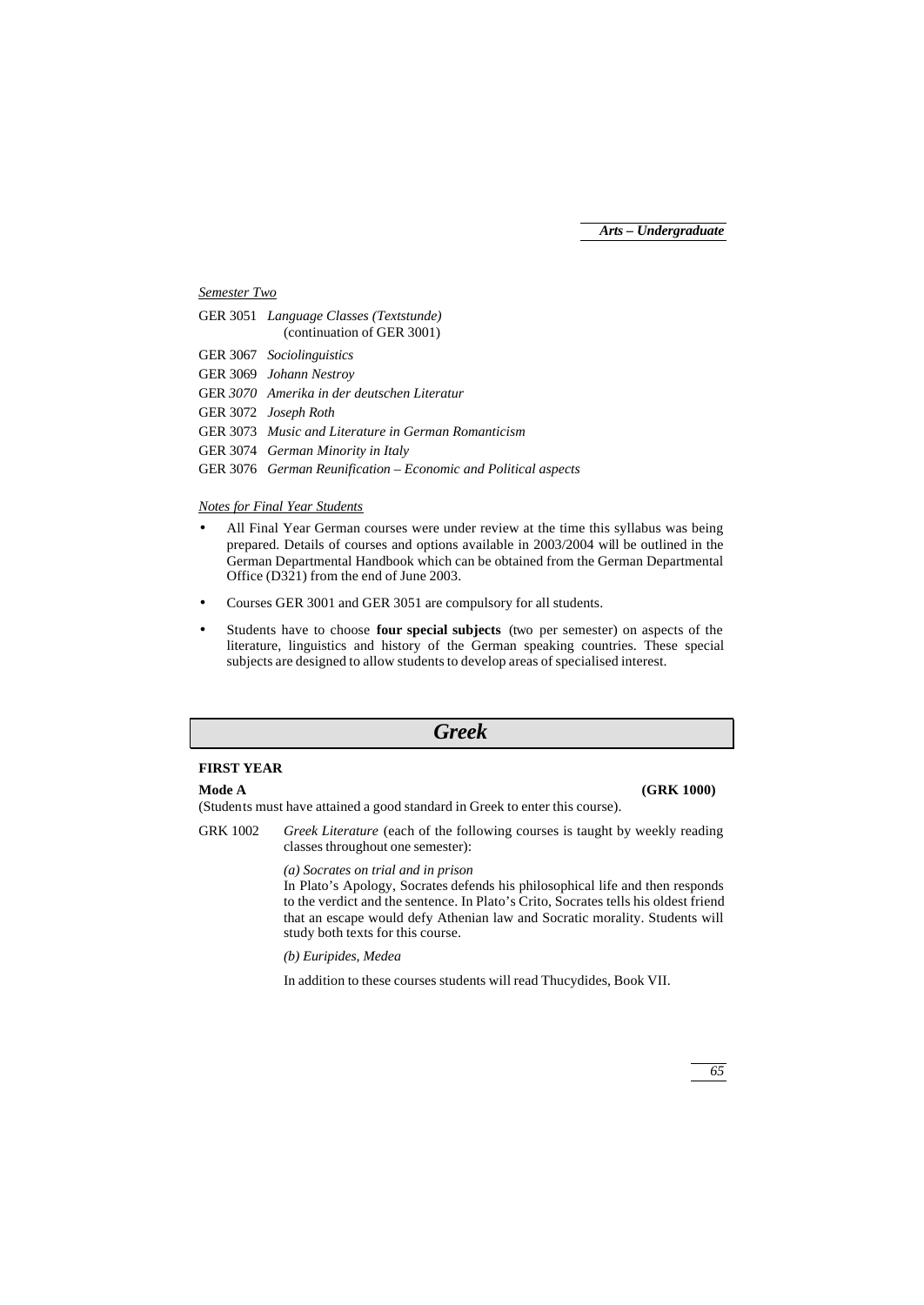GRK 1003 *Translation skills* The aim of this course is to help students to become proficient in translating Greek. The course begins with a revision of basic Greek grammar; two classes per week throughout both semesters are devoted to the translation and discussion of Greek prose/verse passages.

GRK 1004 *Greek History: The Rise and Fall of Athens* Fifth century Athens was an energetic, cosmopolitan city which was to have an extraordinary impact on western culture. Yet it was to end the century defeated in a long and destructive war, and putting its most famous philosopher to death. This course examines the development of the Athenian empire, the democracy at the heart of it, and the war that broke it. Understanding how to use evidence will be an important part of the course, with particular reference to Thucydides' *History of the Peloponnesian War* and selected inscriptions.

Students taking *Greek* with *Greek and Roman Civilization* will substitute for GRK 1004, Xenophon *Hellenica I.*

#### **Mode B (GRK 1001)**

*This course is intended only for students who have done little or no Greek previously. It is not available to students who have Leaving Certificate or equivalent in Greek.*

- GRK 1005 *Greek Language* The course is designed for beginners and aims to offer a comprehensive knowledge and understanding of the Greek language. Students will have four classes per week throughout the year. By the end of the year students should be able to read Greek prose and verse texts. The textbooks are Wilding, *Greek for Beginners* and Hiner, *Greek Comprehensions for Schools*. *GRK 1007 Greek History: The Rise and Fall of Athens*
	- Fifth-century Athens was an energetic, cosmopolitan city which was to have an extraordinary impact on western culture. Yet it was to end the century defeated in a long and destructive war and putting its most famous philosopher to death. This course examines the development of the Athenian empire, the democracy at the heart of it and the war that broke it. Understanding how to use evidence will be an important part of the course, with particular reference to Thucydides' *History of the Peloponnesian War* and selected inscriptions.

Students combining *Greek* with *Greek and Roman Civilization* will, in place of GRK 1007, study a selection of Greek passages.

It is recommended that during the summer between First and Second Year, students try to improve their fluency in the language by reading widely in the following: Xenophon, *Anabasis* and Arrian, *Anabasis*.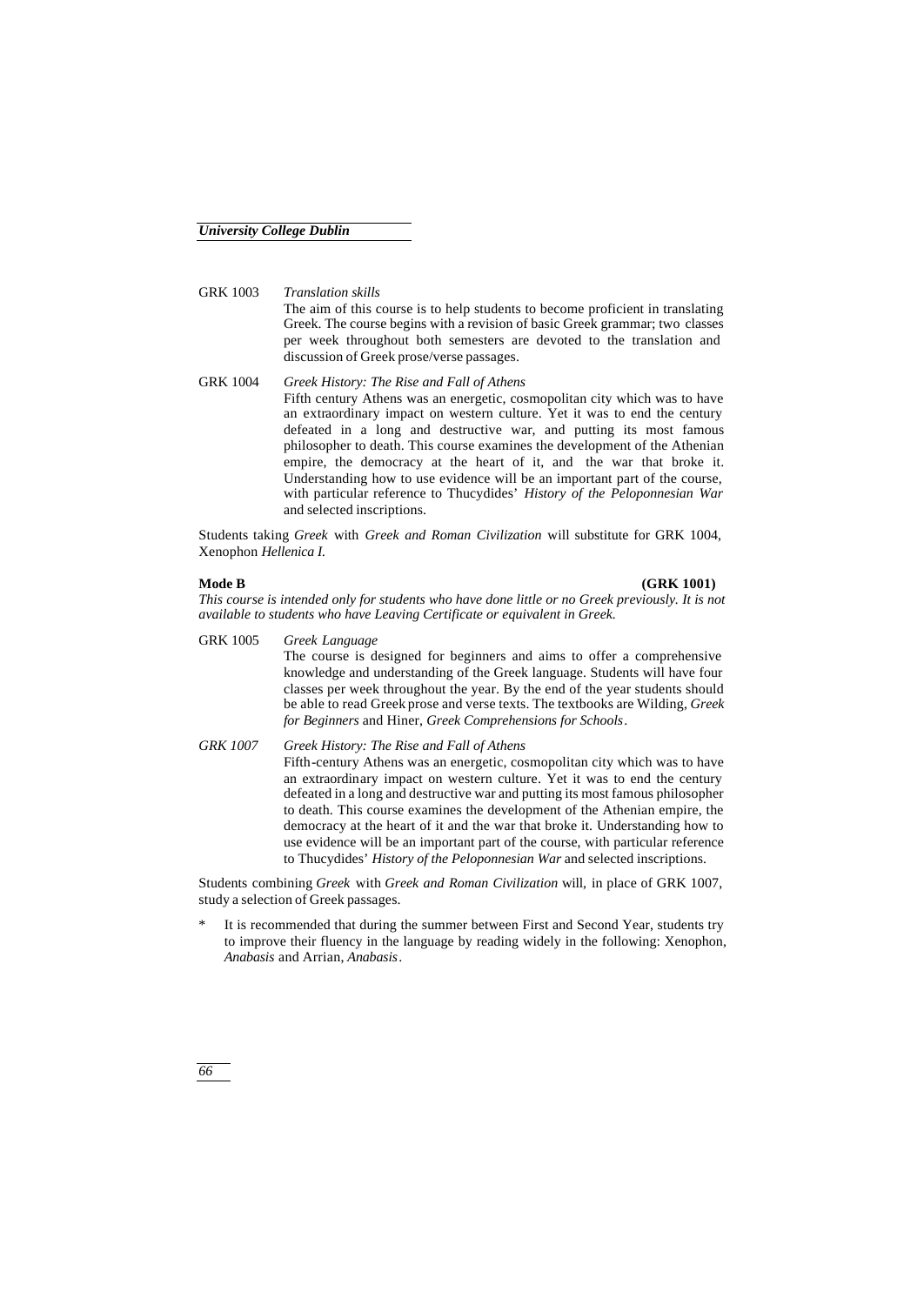#### **SECOND YEAR**

## **Mode A (GRK 2000)**

- *(deemed equivalent to twelve units)*
- GRK 2002 *Greek Literature* (each of the following courses is taught by weekly reading classes throughout one semester):

(a) *Archaic Greek Epic:* Homer's *Iliad*

Homer's *Iliad* stands at the apex of the Western literary tradition, as well as marking the point of progression from oral to written poetic forms. In this course we will read *Iliad 9* (the embassy to Achilles) with an eye on both 'oral' and 'literate' poetics: familiarising ourselves with the formulaic style which is characteristic of the oraltradition, as well as considering the literary purposes to which the epic language is put.

(b) Sophocles, *Trachiniae*

(c) Plato, *Symposium*

In the *Symposium* Plato presents a cross-section of Athenian views on 'love', culminating in Plato's own concept of love as a vital component of philosophy. In this course we will study the dramatic structure and stylistic levels of the *Symposium* as well as its philosophical implications. In addition students will read Lysias I and Plutarch, *Pericles*.

GRK 2003 *Translation skills*

The aim of this course is to help students to become proficient in translating Greek. The course begins with a revision of basic Greek grammar; two classes per week throughout both semesters are devoted to the translation and discussion of Greek prose/verse passages.

GRK 2004 *Greek History: The Rise of Macedon* Students taking *Greek* with *Greek and Roman Civilization* will, in place of GRK 2004, read Plato *Republic I*

#### **Mode B (GRK 2001)**

#### *(deemed equivalent to twelve units)*

GRK 2005 Greek Literature (each of the following courses is taught by weekly reading classes throughout one semester)

*(a) Socrates on trial and in prison*

In Plato's Apology, Socrates defends his philosophical life and then responds to the verdict and the sentence. In Plato's Crito, Socrates tells his oldest friend that an escape would defy Athenian law and Socratic morality. Students will study both texts for this course.

(b) Euripides, *Medea*

(c) *Archaic Greek Epic*: Homer's *Iliad*

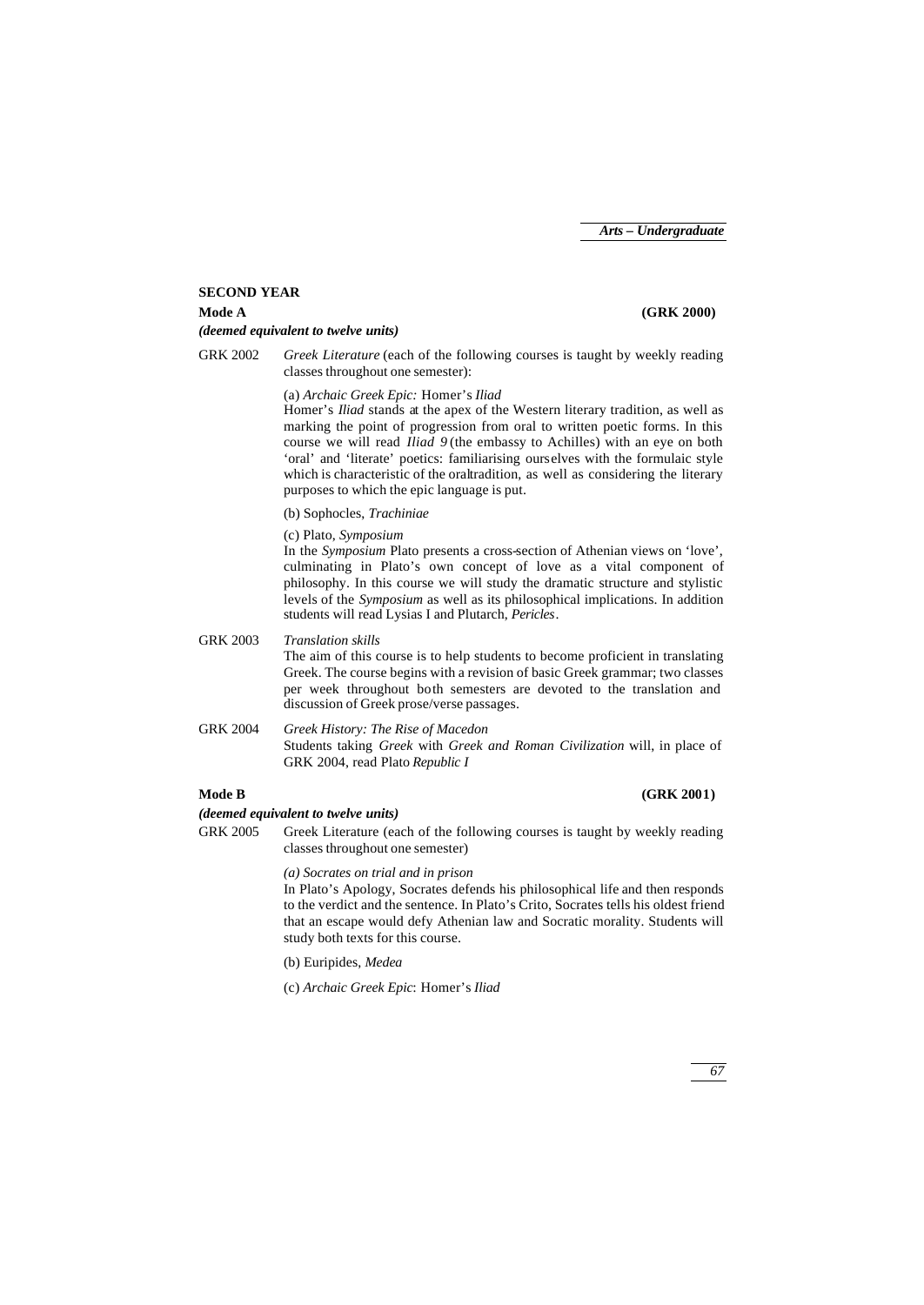Homer's Iliad stands at the apex of the Western literary tradition, as well as marking the point of progression from oral to written poetic forms. In this course we will read Iliad 9 (the embassy to Achilles) with an eye on both 'oral' and 'literate' poetics: familiarising ourselves with the formulaic style which is characteristic of the oral tradition, as well as considering the literary purposes to which the epic language is put.

In addition to these courses students will read Lysias I.

- *GRK 2006 Translation skills* The aim of this course is to help students to become proficient in translating Greek. The course begins with a revision of basic Greek grammar; two classes per week throughout both semesters are devoted to the translation and discussion of Greek prose/verse passages. In the second year examination there will be two prose and two verse passages for translation into English. The verse will be taken from the work of Euripides; one prose passage will be taken from either Xenophon's or Arrian's *Anabasis*, the other from Lysias.
- *GRK 2007* Greek History: *The Rise of Macedon.*

Students taking *Greek* and *Greek and Roman Civilization* will, in place of GRK 2007, read Plato's *Symposium.*

#### **FINAL YEAR (GRK 3000)**

### *(deemed equivalent to twelve units)*

### **Modes A and B**

GRK 3001 *Greek Literature* (each of the following courses is taught by weekly reading classes throughout one semester)

(a) Aeschylus, *Eumenides*

#### (b) *Cloudcuckooland*

Aristophanes, *Birds:* In the best play of the greatest comic dramatist in the classical world, an Athenian leaves his litigious city and leads the birds in establishing a revolutionary state to challenge both men and gods.

(c) *Propaganda of War*

Thucydides in book 2 of his history has Pericles describe Athens as 'an education for Greece' illustrating his claim with a glorification of her institutions and character, in contrast to the Spartans. A little later, and perhaps a little more realistically, Pericles declares to the Athenians 'Your empire is now like a tyranny: it may have been wrong to take it; it is certainly dangerous to let it go.' Book 2 narrates the effects of building an Empire – war and the arguments used by both sides to justify that war.

In addition to these courses students will read Herodotus VI and Sophocles, *Oedipus Tyrannus*.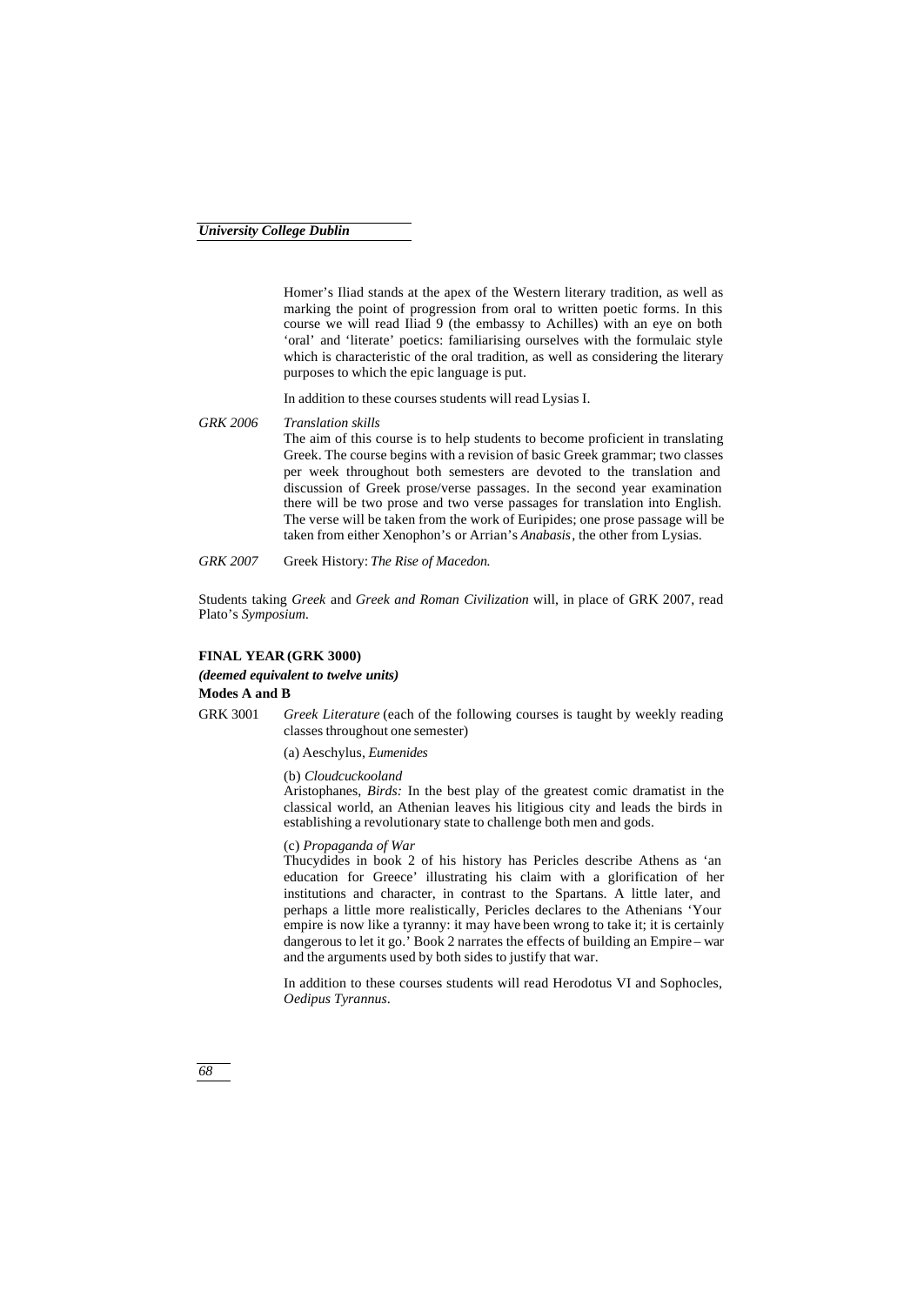| GRK 3002        | <i>Translation skills</i><br>The aim of this course is to help students to become proficient in translating<br>Greek. The course begins with a revision of basic Greek grammar; two classes<br>per week throughout both semesters are devoted to the translation and<br>discussion of Greek prose/verse passages. |
|-----------------|-------------------------------------------------------------------------------------------------------------------------------------------------------------------------------------------------------------------------------------------------------------------------------------------------------------------|
| <b>GRK 3003</b> | <i>Special subject</i><br>Courses offered in the session 2003/2004 may include:<br>The Archaeology of Minoan Crete<br>The Oedipus Myth<br>After Alexander<br>Slavery<br>Plato's Republic<br>Introduction to Neopla tonism; Plotinus                                                                               |
| or              |                                                                                                                                                                                                                                                                                                                   |
| <b>GRK 3004</b> | Subject to approval by the Head of Department, an extended essay of<br>approximately 12,000 words.                                                                                                                                                                                                                |

# *Greek and Roman Civilization*

### **FIRST YEAR (GRC 1000)**

GRC 1001 *Greek History:* The Rise and Fall of Athens*.* Fifth-century Athens was an energetic, cosmopolitan city which was to have an extraordinary impact on western culture. Yet it was to end the century defeated in a long and destructive war, and putting its most famous philosopher to death. This course examines the development of the Athenian empire, the democracy at the heart of it, and the war that broke it. Understanding how to use evidence will be an important part of the course, with particular reference to Thucydides' *History of the Peloponnesian War* and selected inscriptions.

GRC 1002 *Greek Art and Archaeology: 750-350 BC* This course is an illustrated survey of the development of Greek art from the Geometric period (750 BC) to the High Classical Period (400 BC) of Classical/Periklean Athens. As well as learning to recognise famous vases, statues and buildings, students are encouraged to read and understand the basic aesthetic principles of ancient art.

GRC 1003 *Greek Philosophy*: Socrates; Plato's *Apology.* The prescribed text for this course is Plato's *Apology* (in translation). The lectures deal with the life of Socrates, early Greek Philosophy, the explanation of Socrates' unpopularity, the argument against the prosecution's charges, the morality and religion of Socrates.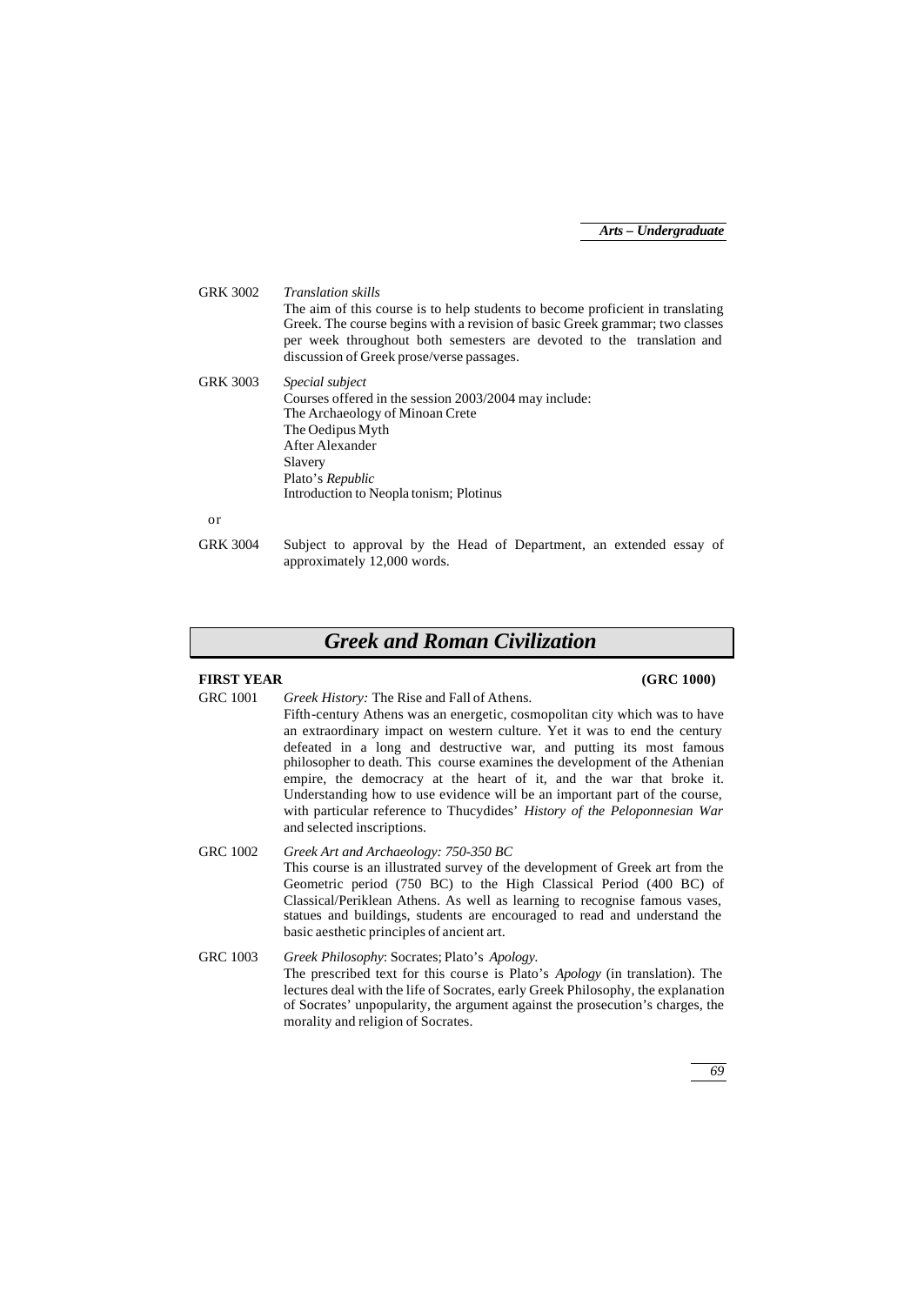GRC 1004 *Greek Literature*: Homer Iliad and Odyssey *.*

The prescribed texts for this course are Homer's *Iliad* and *Odyssey* in translation. The lectures deal with the historical background to Homer, and with the structure, themes, and characters of the two works. The course focuses on the epic heroes Achilles and Odysseus, on the role of the gods in the *Iliad*, and on women in the *Odyssey*.

- GRC 1005 *Roman History*: The Fall of the Roman Republic*.*
- GRC 1006 *Roman Art and Archaeology:* The Roman City In this course we are going to look primarily at Pompeii, probably the best preserved Roman town of the Roman empire and find out how it worked and how typical it is for a small town of the Roman empire. Topics covered include the town and its infrastructure, the forum, the baths, the amusement areas, the temples, housing, the economy and the city's hinterland.
- GRC 1007 *Roman Literature. Catullus: Love and Leisure at the end of the Republic.* The prescribed text for this course is *The Complete Poetry of Catullus*, translated and with a commentary by David Mulroy (University of Wisconsin Press 2002). Catullus, a minor Roman nobleman who rejected a traditional career of public service for a life of leisure, wrote short and expressive poems on themes drawn from mythology, contemporary politics, and his passionate relationship with his mistress 'Lesbia'. Through them we will explore the decadent side of the late Roman Republic as perceived through the eyes of a man who was a gentleman, a scholar, and a lover of life and literature.

#### **SECOND YEAR (GRC 2000)**

*(deemed equivalent to twelve units)*

GRC 2001 *Greek History:* The Rise of Macedon*.*

- GRC 2002 *Greek Art and Archaeology*: The Archaeology of Greek Society. This course builds on the 1<sup>st</sup> year Greek Archaeology course. It covers the same periods and material, but they are approached as a method for understanding Greek society. Themes covered include: mythology and art as propaganda, sport and welfare, burial customs, the symposium and prostitution, gender relations. Students are thus introduced to archaeology as a method for social interpretation and understanding.
- GRC 2003 *Greek Philosophy:* Plato*, Phaedo.* The prescribed text for this course is Plato's Phaedo. In this dialogue Plato portrays Socrates at his death arguing for the immortality of the soul. Lectures deal with the personal and philosophical presentation of Socrates, the arguments for the soul's immortality, with special reference to Plato's Forms, and the myth near the end.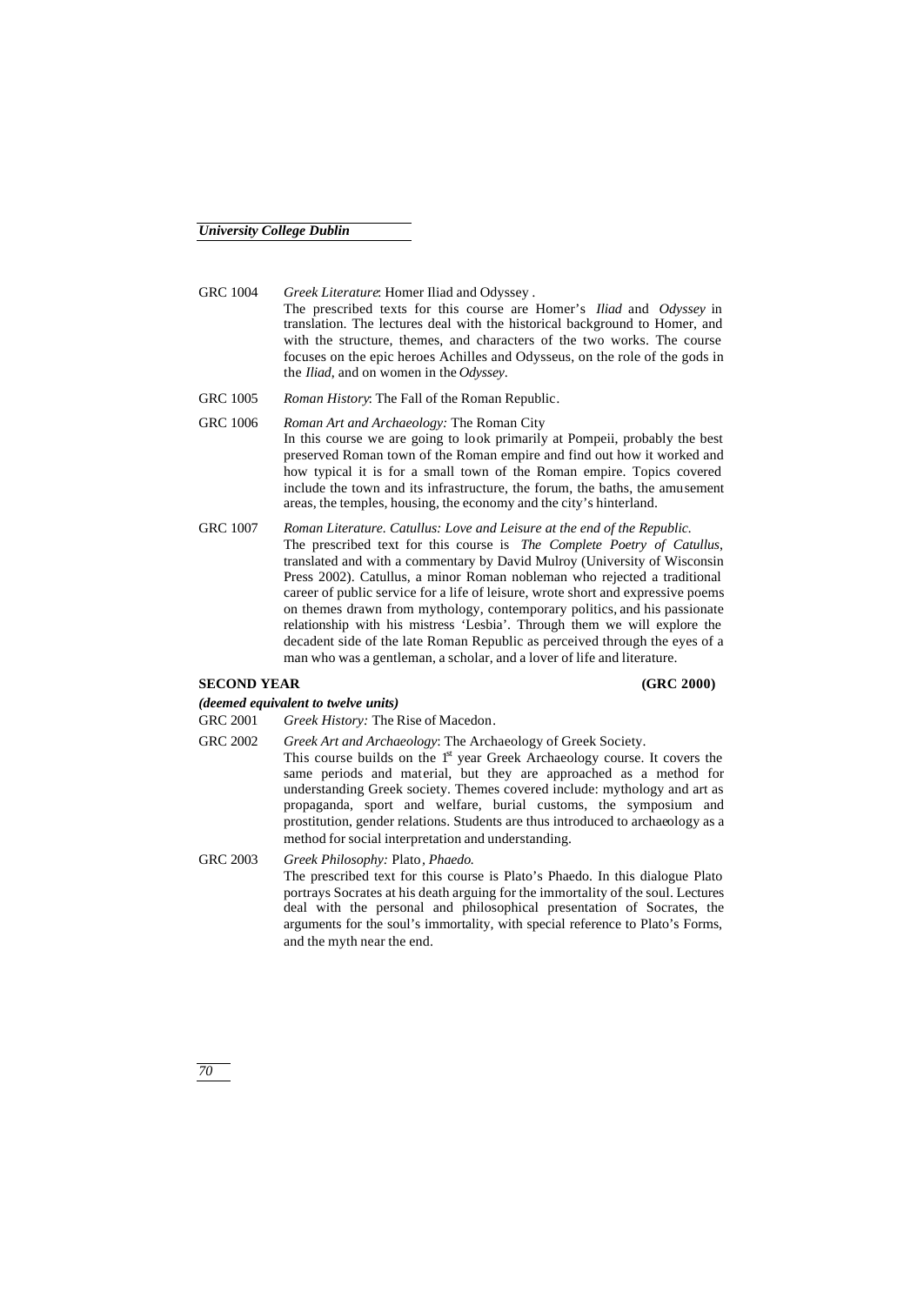- GRC 2004 *Greek Literature:* Greek Tragedy*:* Aeschylus*, Prometheus Bound and Other Plays;* Sophocles*, Electra and Other Plays;* Euripides*, Medea and Other Plays* (all in Penguin Classics). The prescribed texts for this course are Aeschylus' *The Persians* and *Prometheus Bound;* Sophocles' *Ajax* and *Women of Trachis;* Euripides' *Medea, Hecabe* and *Heracles.* The lectures deal with the social and theatrical context of Greek Tragedy, and with the structure and themes of the seven plays. The course focuses in particular on the justice of the gods, on the nature of heroism (both male and female), and on the problem of revenge.
- GRC 2005 *Roman History:* The Early Roman Empire*.* The Roman Empire from the assassination of Caesar to the natural death of Hadrian with particular emphasis on the role of Augustus in the establishment of the imperial system. The course explores the empire through a series of themes, such as the Senate, the Army, the People, Italy, Rome's subjects, and the Imperial Cult. Among the evidence used will be Tacitus' *Annals*, Suetonius' *Lives of the Caesars*, and selected inscriptions.
- GRC 2006 *Roman Art and Archaeology:* Imperial art and architecture *.* Official art in the Roman empire was more than just decoration for the towns of the Roman empire. It fulfilled a vital political role. During the course we will look at the "language" of Roman art and learn how to read the political messages in some of the big monuments in Rome and elsewhere, and how this "language" survived into European culture. The period covered is the first to fifth century.
- GRC 2007 *Roman Literature: The Satires of Horace,* Persius and Juvenal*, The Satires*  (World's Classics, trans. N. Rudd). Satire was the only literary form which the Romans invented. The three authors covered – Horace with his urbane moralising, Persius with his doctrinaire preaching and Juvenal with his bitter tirades – give us an insight into the realities of life in Rome.
- GRC 2008 *Ancient Society: Stoics and Epicureans.* The Stoics and Epicureans were the two philosophical movements which had the greatest direct influence on the everyday lives of ancient Greeks and Romans. They held that a moral code could be based on reasoned argument in the context of an understanding of our physical environment. This course examines how they justified their moral code and the kind of physical universe which they claimed we inhabit. As far as possible this will be done through the words of the philosophers themselves, in the case of the Epicureans through Lucretius' poem *On the Nature of the Universe*.

*71*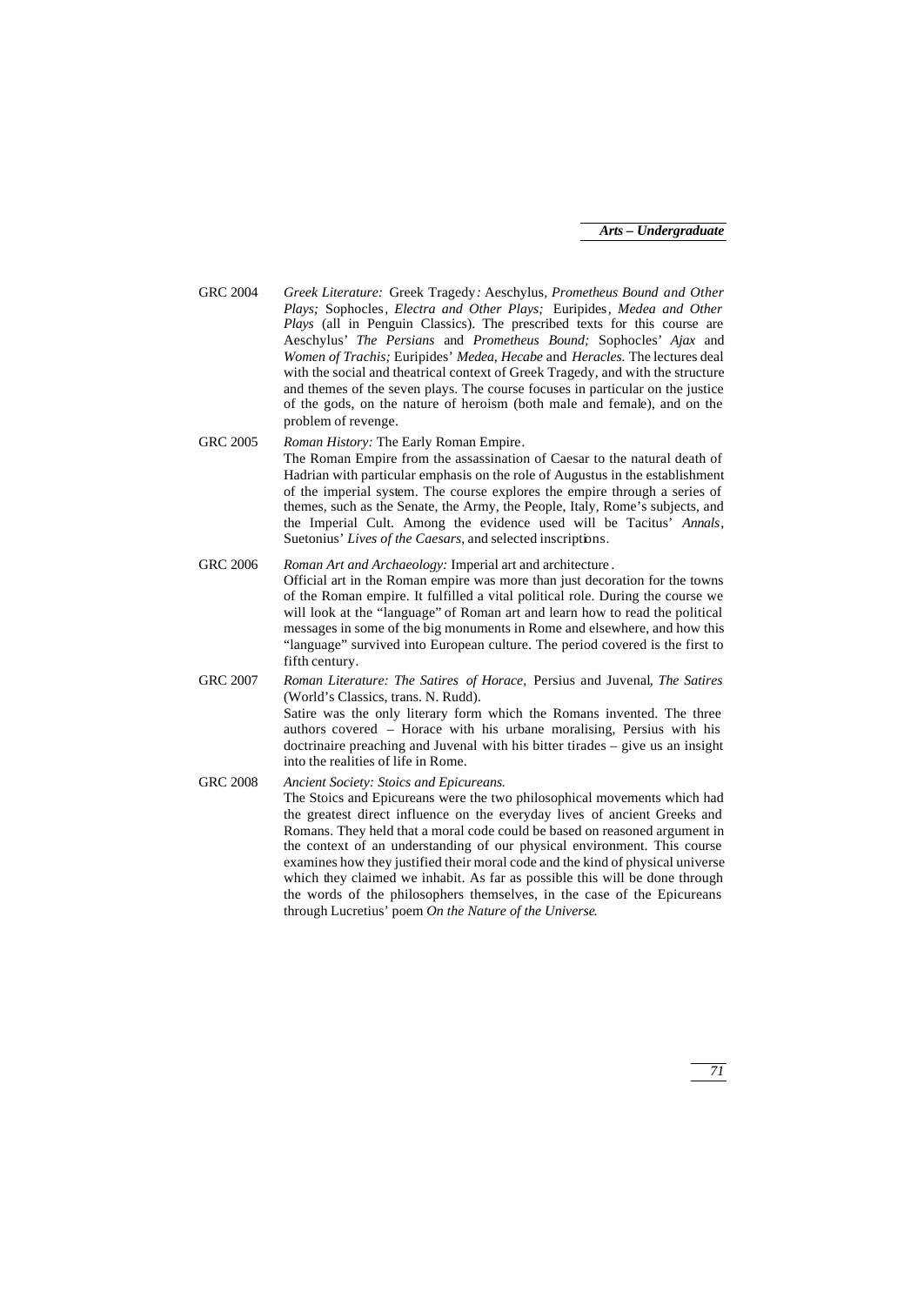#### **FINAL YEAR (GRC 3000)**

*(deemed equivalent to twelve units)*

Subject to certain restrictions in choice, students will be required to choose four courses from a list of courses which will be offered each year. Subject to approval by the Head of Department, a student may substitute an extended essay (GRC 3010) of approximately 12,000 words for one of these courses. The following courses may be offered in the session 2003/2004:

| <b>GRC 3001</b> | The Archaeology of Minoan Crete        |
|-----------------|----------------------------------------|
| GRC 3003        | The Oedipus Myth                       |
| <b>GRC 3004</b> | Roman History 60-50 B.C.               |
| <b>GRC 3008</b> | Introduction to Neoplatonism: Plotinus |
| <b>GRC 3014</b> | Slavery                                |
| GRC 3015        | Plato's Republic                       |

*General Notes:*

- The texts listed above are prescribed and available in the Penguin Classics series except where indicated. A list of recommended further reading will be issued at the commencement of the courses. Details of courses may have to be altered at short notice because books are not available or for other urgent reasons.
- Students will be expected to attend tutorials and to maintain a satisfactory standard in essay work connected with them.

| <b>Hebrew</b>      |                                                                                                                                                                                                                                           |  |  |
|--------------------|-------------------------------------------------------------------------------------------------------------------------------------------------------------------------------------------------------------------------------------------|--|--|
| <b>FIRST YEAR</b>  | (HEB 1000)                                                                                                                                                                                                                                |  |  |
| <b>HEB 1001</b>    | Hebrew Grammar Text: T.O. Lambdin, <i>Introduction to Biblical Hebrew</i> .                                                                                                                                                               |  |  |
| <b>HEB 1002</b>    | Translation of prescribed texts (as found in Lambdin) and unseen <i>passages</i> .                                                                                                                                                        |  |  |
| <b>HEB</b> 1003    | Introduction to History and Literature of Israel.                                                                                                                                                                                         |  |  |
| <b>SECOND YEAR</b> | (HEB 2000)                                                                                                                                                                                                                                |  |  |
| <b>HEB 2001</b>    | <i>Hebrew Prose Composition (2)</i><br>Instruction and practice in translation from English to Classical Hebrew prose.<br>The course includes lectures on Hebrew syntax, and practice in the accurate<br>vocalisation of unpointed texts. |  |  |
| <b>HEB 2002</b>    | Hebrew Texts $I(2)$<br>The Hebrew short story; Ruth, Esther.                                                                                                                                                                              |  |  |
| <b>HEB 2003</b>    | Hebrew Texts II $(4)$<br>The textual and literary analysis of the Deuteronomic tradition with particular<br>reference to the book of Deuteronomy and certain prophetical books.                                                           |  |  |
| <b>HEB 2004</b>    | Hebrew Texts III $(2)$<br>A study of Hebrew, Moabite and Phoenician inscriptions.                                                                                                                                                         |  |  |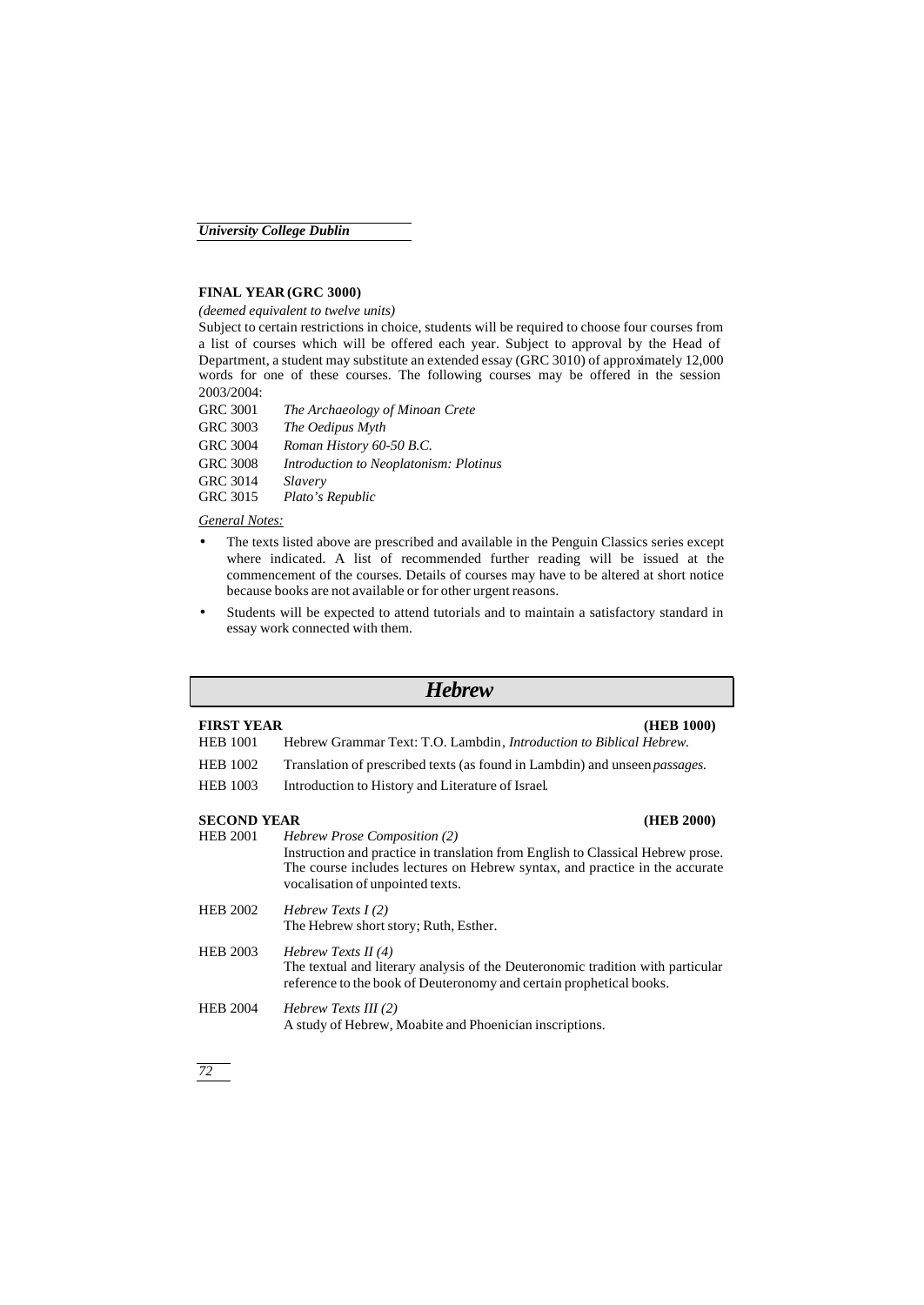HEB 2005 *Seminar: The History of Israel (2)* Methodological issues in the study of Israelite history.

## **FINAL YEAR (HEB 3000)**

HEB 3001 *Hebrew Prose Composition (2)* Instruction and practice in translation from English to Classical Hebrew prose. The course includes lectures on Hebrew syntax, and practice in the accurate vocalisation of unpointed texts.

HEB 3002 *Hebrew Texts I (2)* The textual and literary analysis of the so-called "Succession Narrative"  $-2$ Sam 9-20; 1 Kings 1-2.

HEB 3003 *Hebrew Texts II (4)* An exact and detailed examination of selected prophetical books of the Old Testament. The course will include textual criticism, philological analysis, literary and form criticism and an examination of the historical setting of the texts.

HEB 3004 *Hebrew Texts III (2) The Dead Sea Scrolls*. A study of selected texts discovered at Khirbet Qumran, including the *Manual of Discipline*, the *Pesher of Nahum*, and the *Pesher of Habakkuk* .

HEB 3005 *Introduction to the Textual Criticism of the Hebrew Bible (2)* An investigation into the textual history and transmission of the Hebrew text, and that of the early versions of Greek, Aramaic and Syriac, and the Dead Sea.

# *Hellenistic Greek*

*(Minor Subject in Mode III Near Eastern Languages)*

### **FIRST YEAR**

Courses not offered.

### **SECOND YEAR (HGRK 2000)**

#### **(For Mode III)**

- HGRK 2001 Prescribed texts: Selected passages from the Acts of the Apostles, and the New Testament Epistles; Polybius; Plutarch; the Didache.
- HGRK 2002 The history of the text of the New Testament.
- HGRK 2003 The history of Hellenistic Greek literature, with particular reference to New Testament literature.

*73*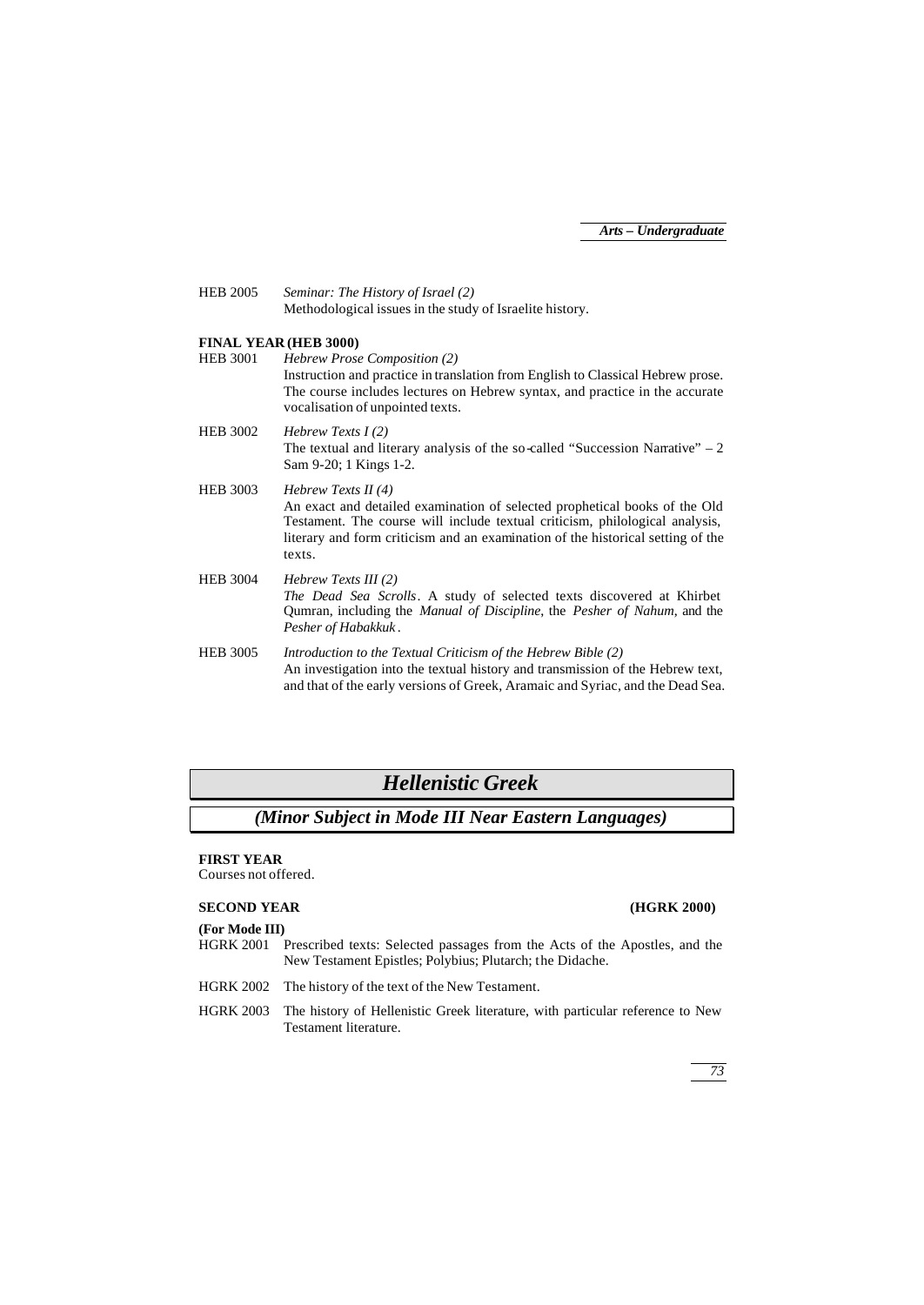# **FINAL YEAR (HGRK 3000) (For Mode III)** HGRK 3001 Prescribed texts: Selected passages from the four Gospels; selected passages from the Septuagint; Philo Judaeus; selected papyri; Clement's Epistle to the Corinthians. HGRK 3002 The distinguishing grammatical features of New Testament Greek. HGRK 3003 The history of the Septuagint. *Note:* For the unit values of courses in Hellenistic Greek, please consult the Department of Near Eastern Languages.

# *History*

## **[Modern History; Modern Irish History; Medieval History; Early (including Medieval) Irish History]**

The School of History contains four established chairs, each representing one broad area of historical study. These areas are: Modern History, Modern Irish History, Medieval History and Early (including Medieval) Irish History. There are also visiting chairs of American and Australian History. Students may concentrate on one or other of the four areas at different stages of their university careers.

There is a wide variety of courses, ranging in time from the fifth century AD to the year 2000. The history of Ireland, Britain and continental Europe receives particular emphasis. American history is taught in all three years, and some courses also deal with other areas of non-European history such as Australian.

Prospective students should note that a prior knowledge of history is *not* necessary for first year courses.

The departments teach through tutorials, seminars and lectures. In the tutorial system students meet weekly or fortnightly in groups; write essays regularly throughout the year; and discuss particular historical issues and problems with their tutor and with each other. They acquire practice in organising and expressing their arguments, both verbally and in writing.

Attendance is obligatory in all three years, and 25% of the marks in the first, second and third year examination *will* be awarded for students' tutorial performance.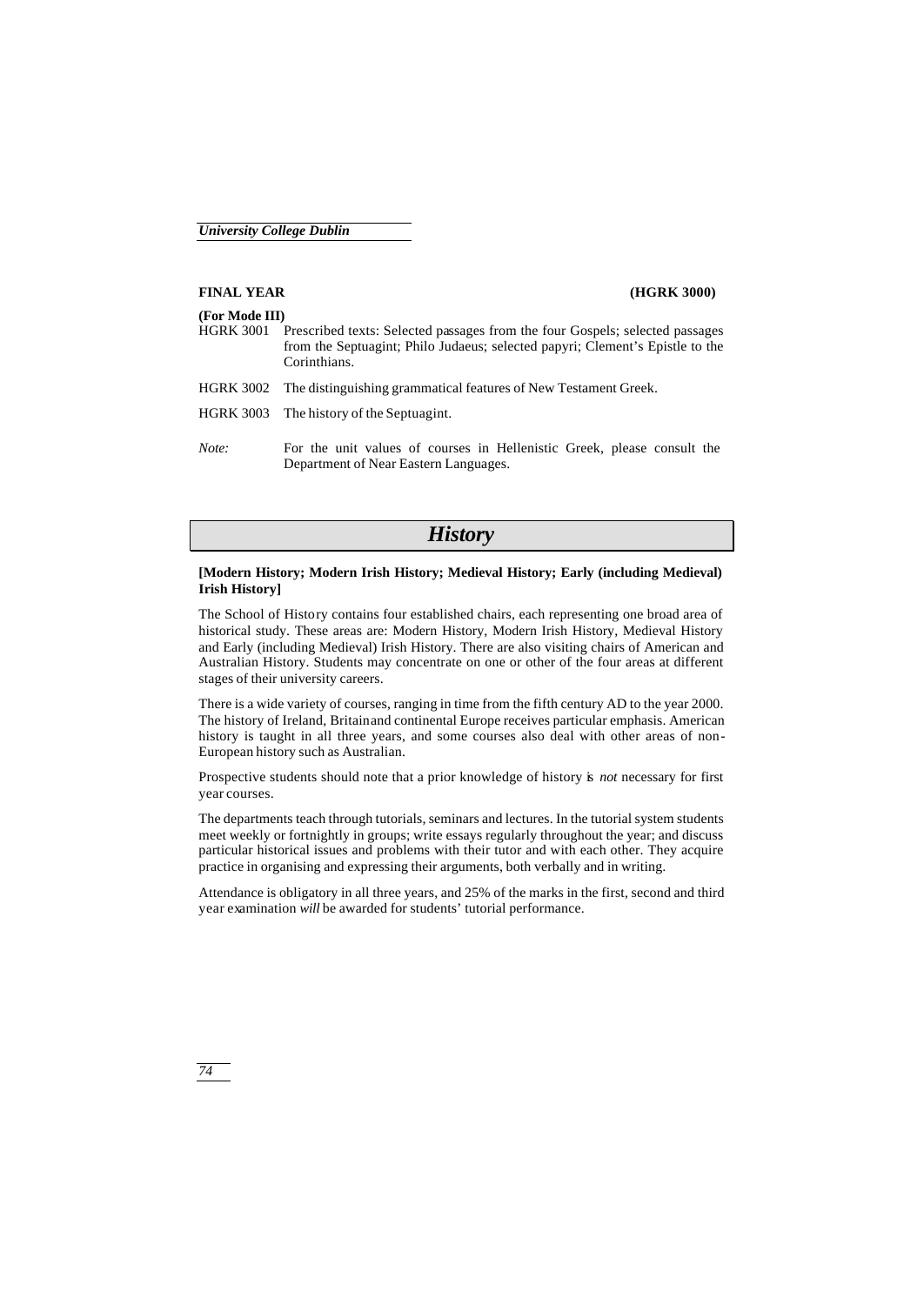### **FIRST YEAR (HIS 1000)\***

j

For timetable purposes History is a B subject and can, therefore, be taken with subjects from any of the other sections listed on page 10. It cannot be taken with Greek, Welsh, Music or Statistics. Students must ensure that their initial choice of subjects enables them to pursue the combination they wish in second and third year.

Courses in first year are designed to introduce students to the study of history at university level. There are two courses, each of which examines historical problems in a variety of countries over a long chronological period.

The following courses were offered in 2002/2003. The syllabus in 2003/2004 will broadly be similar but not identical. There will also be courses in American history.

HIS 1001 *The Revolutionary Experience in Modern Europe: France, Russia and Ireland 1789-1917.*

Revolts against authority are common in history, but revolutions are less so. The first real revolution occurred in England during the seventeenth century, but they became more common in the eighteenth century and were a major feature of European and world history until the late twentieth century. How does a revolution differ from a revolt? What are the common features of a revolution? Why do they differ from one another? Are they positive or negative in their effects? Why are they violent? These are some of the questions that the course will attempt to answer, by focussing on four revolutions which did bring about radical change and one which failed to: the French Revolution of 1789, the Paris Commune of 1871, the Russian revolution of 1917 and the United Irish rebellion of 1798.

HIS 1002 *Colonies and Empires in World History since the Middle Ages* Throughout history civilisations have risen and fallen. This process has often resulted in colonisation and the creation of empires. How do we define colonisation and empire? How are empires created? What factors encourage states to expand? How do states justify expansion and the creation of colonies? What role do religion, ideology, economics and politics play in the drive towards empire? How do colonists treat native populations and what is the fate of indigenous populations? What images do each have of the other? What part do ideas about race play in the colonisation process? Why do empires decline? Are all empires and colonisation processes the same, or have they changed over time and in different places? These are some of the questions that this course will cover, by looking at four case studies: the emergence of early medieval Ireland from the collapse of the Roman Empire and the expansion of Irish colonies in Britain, the Norman conquest of Ireland in the twelfth century, the Spanish empire in South America, 1492-1792; and the collapse of empire in Ireland in the early twentieth century. In addition to attending lectures, you will write four essays on the course in tutorials and sit a three-hour examination at the end of the year.

<sup>\*</sup> Note: Please note that courses are subject to change from year to year. Details are available from the Department Office.

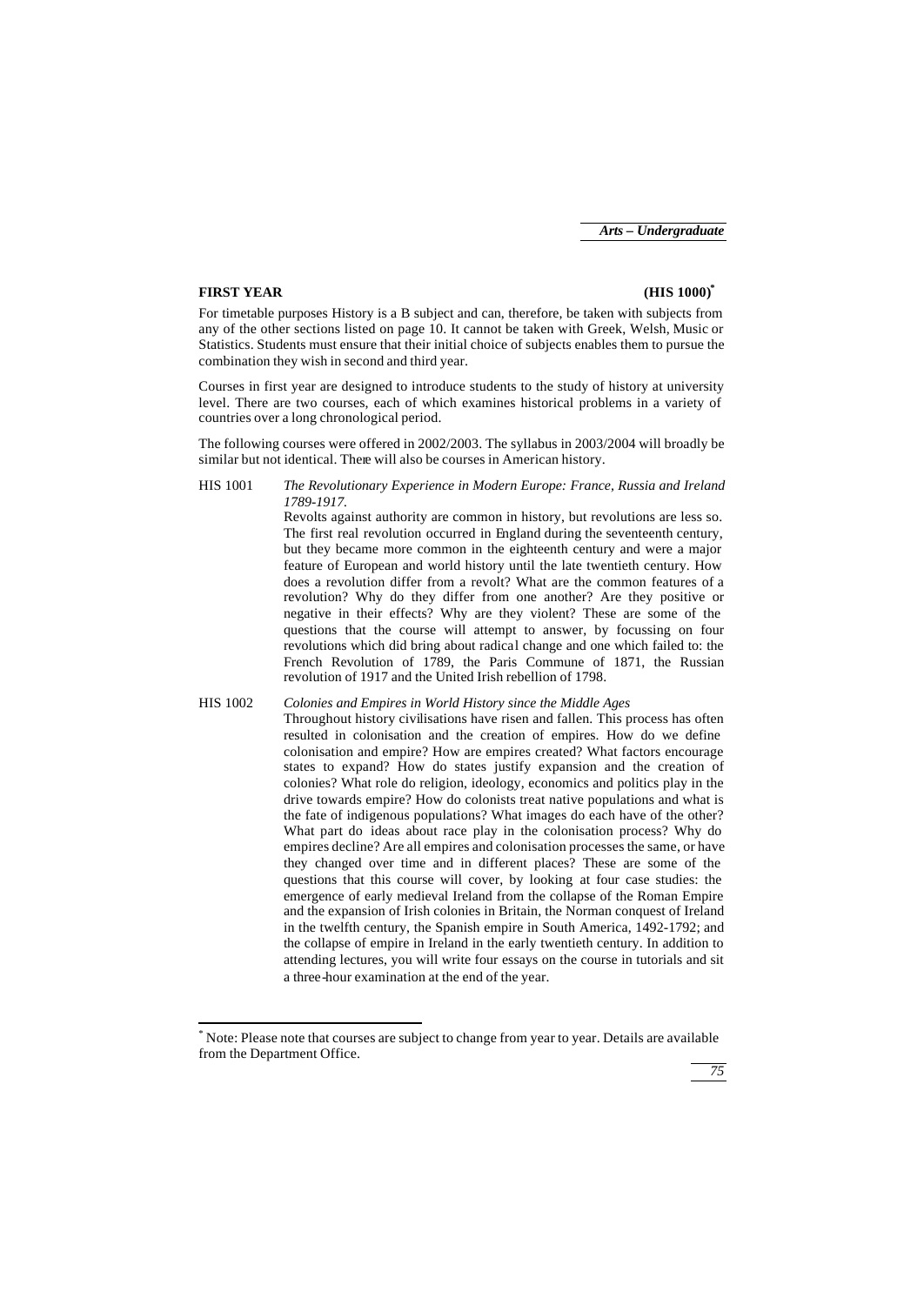#### **Mode I only**

*First Year Mode I students take two courses, as outlined above, and also* HIS 1901 *History Seminar*

#### **SECOND YEAR (HIS 2000)\***

In second year, Mode II (HIS 2000) students take course HIS 2001 and two other courses chosen from a list **similar** to that below. Not all courses will be offered in any one year. There will be restrictions on choice imposed by class size, timetables and, in certain cases, subject matter. Mode I (HIS 2100) students take three courses, as outlined above, and also HIS 2901, HIS 2902, HIS 2903.

- HIS 2001 *Topics in European culture and society, 600-1700 (4)*
- HIS 2103 *Ireland in the 'Golden Age', 650-750 (4)*
- HIS 2104 *Sexuality and society in early medieval Ireland (4)*
- HIS 2201 *The Crusades (4)*
- HIS 2203 *The age of the Vikings (4)*
- HIS 2206 *Britain and Ireland, 1100-1400 (4)*
- HIS 2305 *Australian history (4)*
- HIS 2316 *The United States, 1877-1952 (4)*
- HIS 2317 *The German military in politics and society, 1800-1989 (4)*
- HIS 2321 *The Catholic Reformation in Europe: causes and consequences (4)*
- HIS 2322 *The Tudor dynasty, 1485-1603 (4)*
- HIS 2403 *Enlightenment in national context: France, Ireland and Scotland in the eighteenth century (4)*
- HIS 2404 *Society and culture in early modern Ireland (4)*
- HIS 2405 *A history of Ulster from 1800 to the present (4)*
- HIS 2406 *The role of women in Irish society, 1870s-1970s (4)*
- HIS 2407 *Irish emigration, 1840s-1960s (4)*

### **Mode 1 only (HIS 2100)**

- HIS 2901 *Medieval history seminar (4)* HIS 2902 *Modern history seminar (4)*
- HIS 2903 *Modern Irish history seminar (4)*

#### **FINAL YEAR (HIS 3000)\***

In Final Year, Mode II (HIS 3000) students take three courses from a list **similar** to that below. Not all courses will be offered in any one year. There will be restrictions on choice imposed by class size, timetables and, in certain cases, subject matter. Mode I (HIS 3100) students take three courses, as outlined above, and also HIS 3901, HIS 3902, HIS 3903.

j

<sup>\*</sup> *Note:* Please note that courses are subject to change from year to year. Details are available from the Department Office.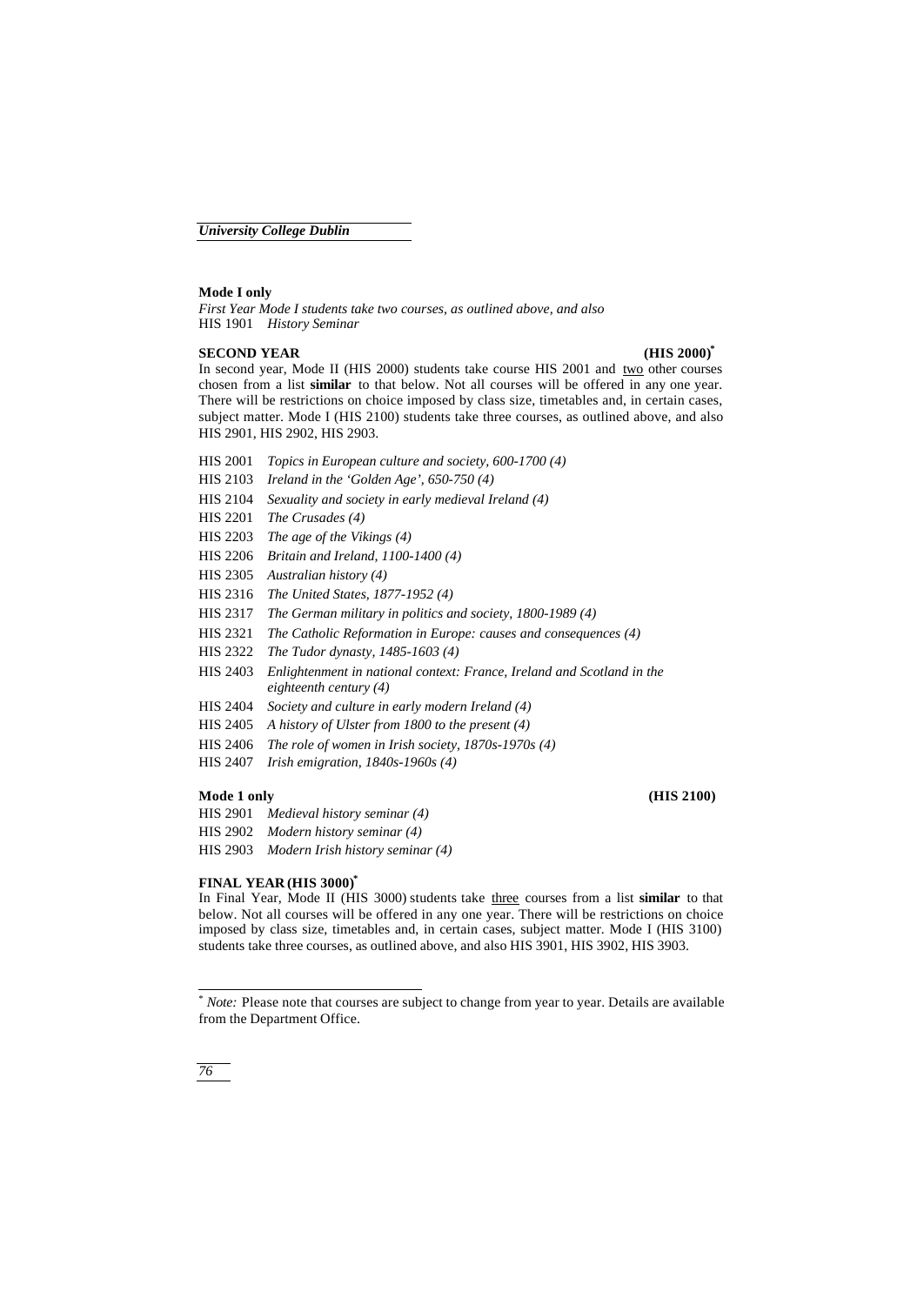HIS 3103 *The Book of Kells and its world (4)* HIS 3106 *The legacy of the Roman world, 350-750 (4)* HIS 3202 *Medieval Dublin (4)* HIS 3203 *The Italian Communes (4)* HIS 3204 *Churches and peoples: religion in late medieval and early modern Ireland (4)* HIS 3207 *From the Crusades to Christopher Columbus: Europe and the wider world (4)* HIS 3209 *The age of Charlemagne, c.750-814 (4)* HIS 3210 *Twelfth-century Renaissance (4)* HIS 3211 *Medieval Germany: empire and papacy, 950-1250 (4)* HIS 3302 *The Dutch Republic and its seaborne Empire, c.1559-c.1804 (4)* HIS 3306 *The US Civil War (4)* HIS 3311 *Australian history (4)* HIS 3314 *Early modern France, 1530-1715 (4)* HIS 3317 *Nineteenth-century Paris: politics and culture (4)* HIS 3318 *Australian history (4)* HIS 3320 *The Irish in America (4)* HIS 3325 *Demography and morality in western Europe, 1880-1950 (4)* HIS 3331 *Britain and European integration, 1945-1990 (4)* HIS 3332 *Nazism (4)* HIS 3333 *Seventeenth-century Britain: revolution and restoration, 1603-1689 (4)*

- HIS 3334 *John Evelyn and Samuel Pepys: diaries of Restoration England (4)*
- HIS 3335 *The Russian tradition: state and society in Russia (4)*
- HIS 3404 *Poverty and public health in nineteenth-century Ireland (4)*
- HIS 3409 *The Irish Revolution, 1910-23 (4)*
- HIS 3411 *Landlords and tenants: law and society in nineteenth-century Ireland (4)*
- HIS 3415 *Between the Unions: political culture in Ireland and Scotland, 1707-1801 (4)*
- HIS 3416 *From 'Revolution' to 'Independence': Ireland, 1689-1782 (4)*
- HIS 3417 *Death and the undead in late medieval and early modern Britain and Ireland (4)*
- HIS 3418 *Sport and modern society (4)*
- HIS 3419 *The Irish home rule movement, 1870-1921* (4)
- HIS 3420 *Print culture in Ireland, 1840-1940 (4)*

## **Mode I (only) (HIS 3100)**

- HIS 3901 *Medieval history seminar (4)* HIS 3902 *Modern history seminar (4)*
- HIS 3903 *Modern Irish history seminar (4)*

*77*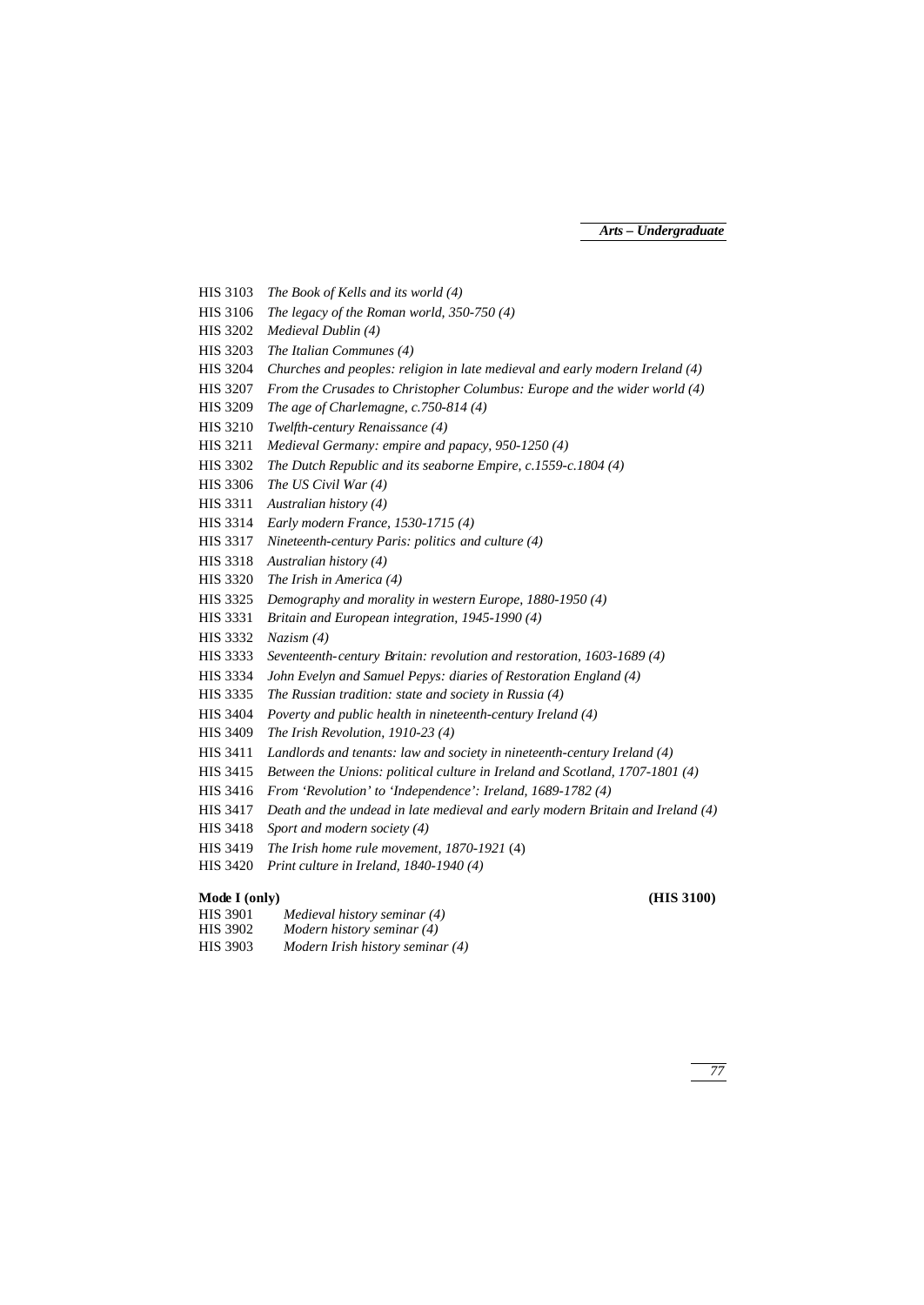# *History of Art*

### **FIRST YEAR (HA 1000)**

*78*

The survey course in First Year is designed to introduce students to the history of art from Antiquity to Modernism. Incorporated into the chronological survey is one lecture per week on the tools of Art and Art History. The course comprises four lectures per week and one tutorial. Students are expected to write essays and fulfil slide test requirements. Prospective students should note that a prior knowledge of art history is *not* essential for the First Year programme.

- *HA 1005 Survey 1: Ancient and Medieval Worlds (3)* The course opens with an examination of what is painting, sculpture and architecture. In Survey 1 the art of ancient Greece and Rome is explored, followed by the art of the Early Christian Period. Byzantine, Romanesque and Gothic are also addressed. Specific buildings such as the Parthenon and Chartres Cathedral are examined. Studies in technique include vase painting and marble and bronze sculpture.
- *HA 1006 Survey 2: Late Medieval and Renaissance Art (3)* The work of Giotto introduces the late Medieval period, which also includes Duccio and the Sienese painters. A study of Early Netherlandish painting includes specific examination of Van Eyck's *Ghent Alterpiece*. A general introduction to the Florentine and High Renaissance is given in conjunction with studies into the techniques of fresco and oil painting. The work of Brunelleschie, Piero della Francesca, Leonardo, Michelanglo and Raphael is considered individually. Survey 2 ends with a study of Mannerism.
- *HA 1007 Survey 3: Art and Architecture of the 16th and 17th centuries (3)* This course comprises an introduction to Venetian  $16<sup>th</sup>$  century painting, examining in particular the work of Titian and Tintoretto. The architecture of Andrea Palladio is studied and technical studies include consideration of architectural drawings. Baroque art and architecture in Italy, France, Spain and Dutch 17<sup>th</sup> century art form a major part of this course. Individual artists such as El Greco, Durer and Holbein are also examined.
- *HA 1008 Survey 4: From Rococo to Modernism (3)* This course begins with an exploration of Rococo art, focussing on Watteau and 18<sup>th</sup> century Venetian painting. This is followed by a study of British portraiture of the  $18<sup>th</sup>$  century and the art of Neoclassicism.  $19<sup>th</sup>$  century topics include Romanticism, Realism and Impressionism. Survey 4 concludes with an examination of Cubism and Abstract art. The techniques of pastel and watercolour are studied in this course and theories of colour are explored.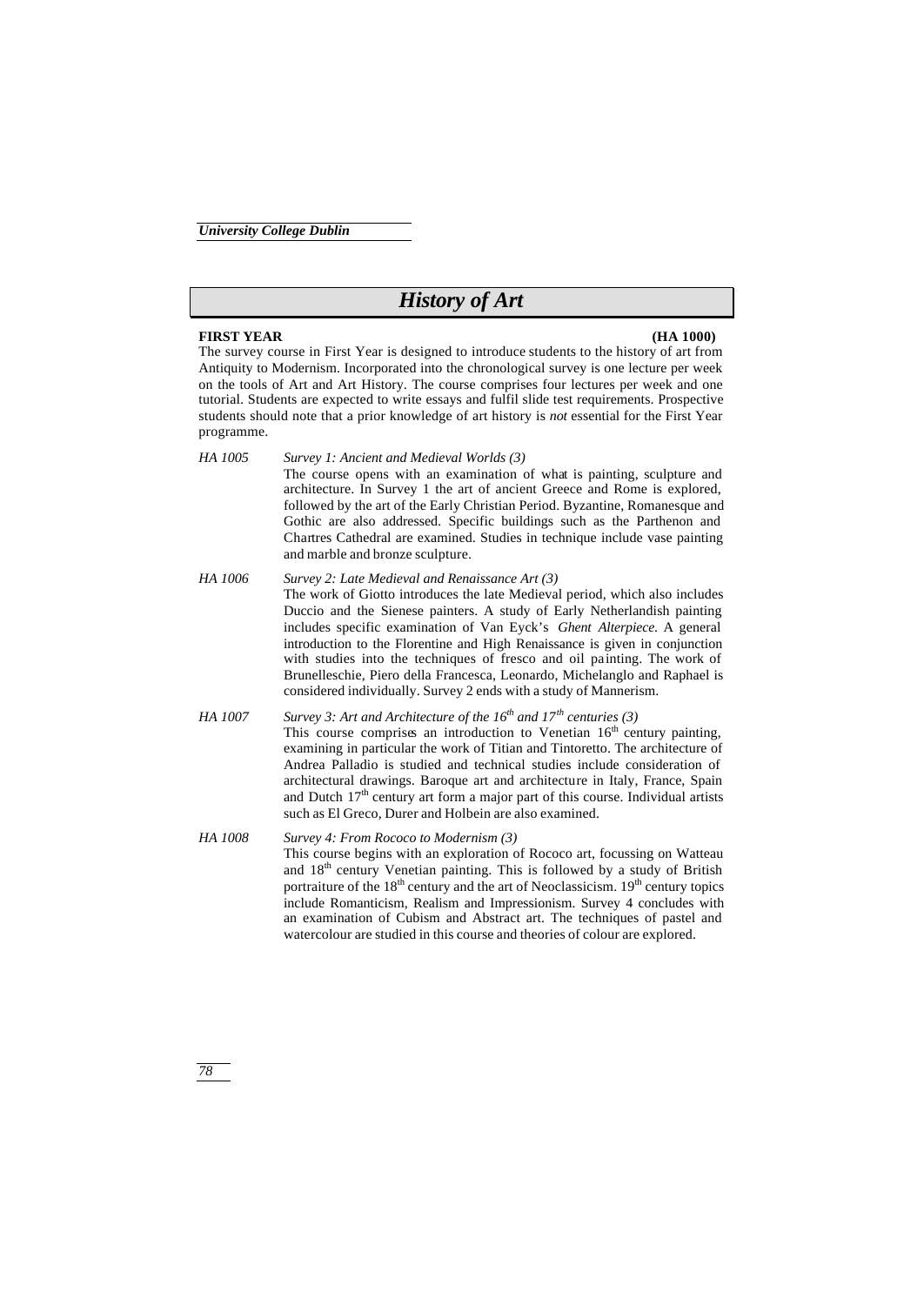# **SECOND YEAR (HA 2000)**

#### HA 2002 *Mannerism (3)*

16<sup>th</sup> Century Mannerism represents one of the most intriguing and startling phases in Western art. Once maligned as a degenerate reaction against the values of the High Renaissance, Mannerism is now appreciated for its intellectual intensity and precocious, expressionist tendencies. The cultural principles that gave birth to the style are also of crucial interest in that they led to the establishment of Art History as a subject under the stewardship of the Mannerist painter and critic, Giogio Vasari (1511-1574). However, Mannerism continues to occupy a problematic position in the History of Art, awkwardly sandwiched between the High Renaissance and Baroque styles. Both its character and development remain controversial. This course provides a survey of Mannerism from its emergence in Florence and Rome during the High Renaissance, to its flowering as an international movement. In addition to supplying profiles of leading mannerist artists, this course will also exercise a strong interest in the aesthetic debates that had a direct bearing on the development of the style. While a strong visual sense remains a prime concern, students are required to engage with theoretical and contextual issues to a more sophisticated degree than hitherto expected. To this end, Mannerism will be discussed within the context of the socio-political upheavals of the period. Associated topics include the Sack of Rome, Medicean power struggles in Florence and the impact of the Counter Reformation.

# HA 2003 *Modernism (3)*

This course is an introduction to art in the  $20<sup>th</sup>$  century. It will explore various art works, issues and Modernist and Post-Modernist movements, independently and interrelated, from Art Nouveau to Concept Art. While the focus will be on the works and the study of images, the significance of the theoretical writings of both artists and critics will be examined. The course will end with an outline of the manner in which contemporary art practices relate to and reassess Modernism.

HA 2008 *Irish Painting (3)* The principal aim of this course is to give an acquaintance of Irish painting of the period from 1640 to 1950. The work of Irish painters both at home and abroad will be examined and comparisons will be made with contemporary work in a European context.

#### HA 2006 *Medieval Art and Architecture (3)*

The course begins with the Late Roman period and examines parallel developments in early Christian art. Specific reference is made to the age of Justinian and early Byzantine building. Byzantium and its influences on western art, especially Sicily, is also considered. The course then examines art in the reign of Charlemagne in the west and the transition to early Medieval art and architecture in the Romanesque period. Particular attention is given to architecture and sculpture in Ireland during this time. The artistic activities of the Gothic period in terms of architecture, sculpture, stained glass painting, precious objects, and the illuminated manuscript are explored. Finally, the course considers the overall evolution of the Gothic form in Western Europe.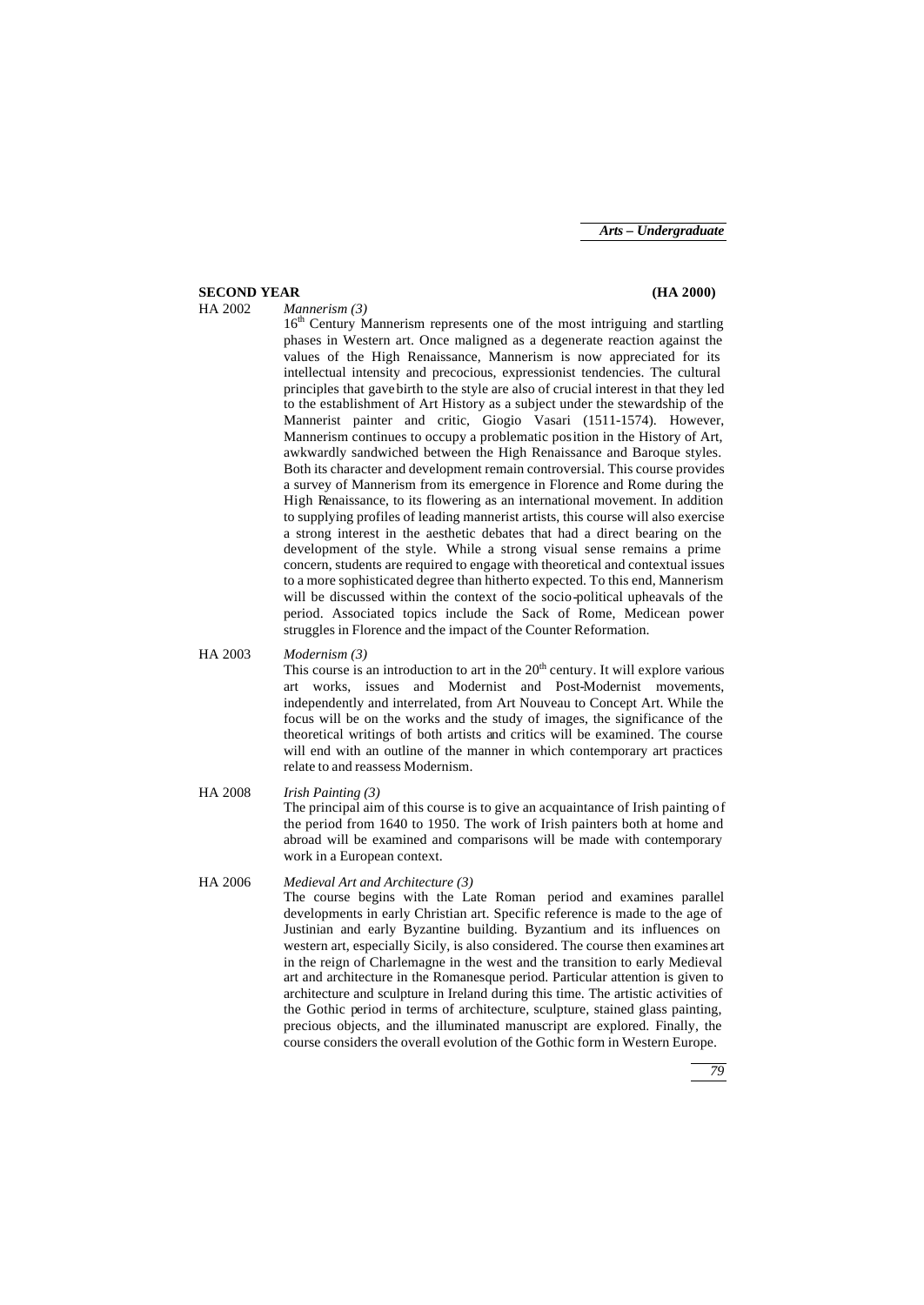*Notes for Second Year Students*

- Students must accumulate the twelve units described above.
- Please note that courses are subject to change from year to year. Details of recent changes are available from the Department Office.

### **FINAL YEAR (HA 3000)**

HA 3011 *Rembrandt in Context (1.5)*

This course will look at the work of one of the seventeenth century's most prominent artists in his full social, cultural and economic context. There has recently been a great deal of controversy about the limits of Rembrandt's oeuvre; a team of Dutch art historians (the Rembrandt Research Project) have devoted themselves to reassessing the authenticity of painting traditionally believed to be by the master. One of the concerns of this course is with critically evaluating the approach and working methods of the Project. Apart from questions of attribution, we will also investigate other issues surrounding Rembrandt: how he sold and marketed his work, his studio practice, his methods of instructing his apprentices and assistants, and so forth. One of the more positive aspects of the work of the Rembrandt Research Project is that the reputation of many of Rembrandt's pupils has been greatly enhanced. Many of these artists, who were relatively unknown until recently, are now regarded as important independent figures in their own right, who were capable of rivalling Rembrandt on occasion. This course will conclude by studying the work of these pupils and assessing both its debt to and independence of Rembrandt.

- HA 3022 *The Grammar of Ornament and the Decorative Arts 1500-1800 (1.5)* This lecture course examines three centuries of European decorative design and the applied arts from the High Renaissance in Italy to the Neoclassical movement in the second half of the eighteenth century. The lectures will deal with decorative design and the applied arts in Britain and the Continent and with stuccowork, and all aspects of the applied arts in Ireland from c.1550- 1800.
- HA 3017 *Discovering Antiquity: the contribution of Irish Scholars (1.5)* The architecture, painting, sculpture and decorative arts of the 18<sup>th</sup> century in Europe (the Age of Enlightenment or age of Neo-classicism) was stimulated and propagated by the travel literature of the period. This course examines the role of Irish travellers, scholars and patrons in the publication of books of travels and their illustrations, which served as models to architects and artists. The period to be covered will be from the travels of Bishop Berkeley in the first decade of the century to those of James Cavanah Murphy in final decade, with concentration on the middle decades. Attention will also be paid to iconography of the scholar-artist in the explorations in Italy, Greece, the Near East and the Iberian peninsula, and to the impact of the works on the practice of the arts in Ireland and elsewhere.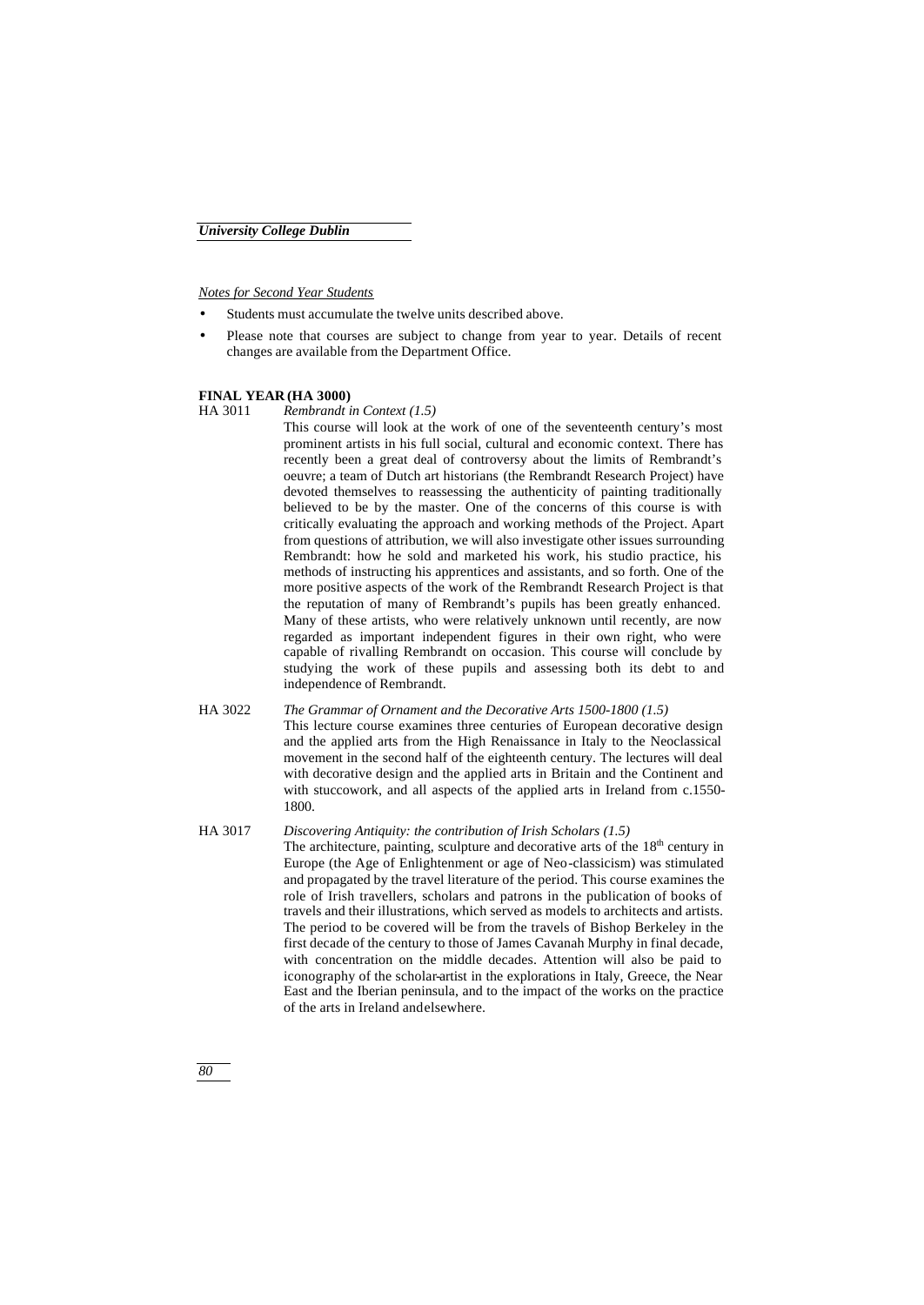HA 3021 *The Myth of Venice (1.5)*

This course examines the art of Venice during its so-called golden age of the  $15<sup>th</sup>$  and  $16<sup>th</sup>$  centuries. The work of leading Venetian painters, sculptors and architects will be placed within the socio -political context of the city. A particular emphasis will be placed on how the mythology of the Venetian Republic was sustained through its art and architecture.

## **Lecture and Seminar Options**

This course has been designed to afford each third -year student the opportunity to contribute to seminar work in either of the two semesters of twelve weeks. In one semester the student will be a member of a Lecture course *(3 units)* and in the other a member of a Seminar course *(3 units).* All third year students must do both in the course of the academic year, and at the first session of the class a form of questionnaire will be circulated to allow students to express their preferences. It must be clearly understood however that in the interest of balancing seminar numbers it may not be possible to give all students the lecture course or seminar of their first choice.

The first semester material is a lecture course *Modern Architecture* and the seminars *Irish Art: Modernism & Post Modernism* and *Aspects of Sculpture from Neoclassicism to Post-Modernism.*

The second semester material is a lecture course *French Painting in the Seventeenth Century* and the seminars *Classical Art* and *The History of Print*.

HA 3018 *Modern Architecture (Lecture course: Semester 1)* The  $20<sup>th</sup>$  century has witnessed unprecedented development in the design construction of buildings and their settings. This course offers a survey of modern architecture from the late nineteenth century to the present day and will address the diverse and rapidly changing character of architecture during the period. Emphasis will be placed on the work of leading designers and on detailed analysis of key buildings. Architects will include Sir Edwin Lutyens, Charles Rennie Mackintosh, Antoni Gaudi, Louis Sullivan, Frank Lloyd Wright, Le Corbusier, Mies Van der Rohe, Robert Venturi and Carlo Scarpa. The course will also address the broader theoretical and ideological concerns of twentieth-century architectural debate. Students will be encouraged to relate their studies to twentieth-century architecture in Ireland and a number of site visits will be incorporated in the programme.

HA 3008 *Irish Art: Modernism and Post-Modernism (Seminar: Semester 1)* This course will look at the major developments in Irish art from 1939 to 1990. A central theme of the lectures will be the expansion of painting and sculpture throughout the country and internationally. The course will look at the national, corporate and private patronage involved, and the roles of the artists-galleries and exhibition in the development of Irish art. It will discuss to what extent Irish art has reflected the modernisation of Irish society and influenced its modernisation, and how Irish artists have responded to international art practices in this period.

*81*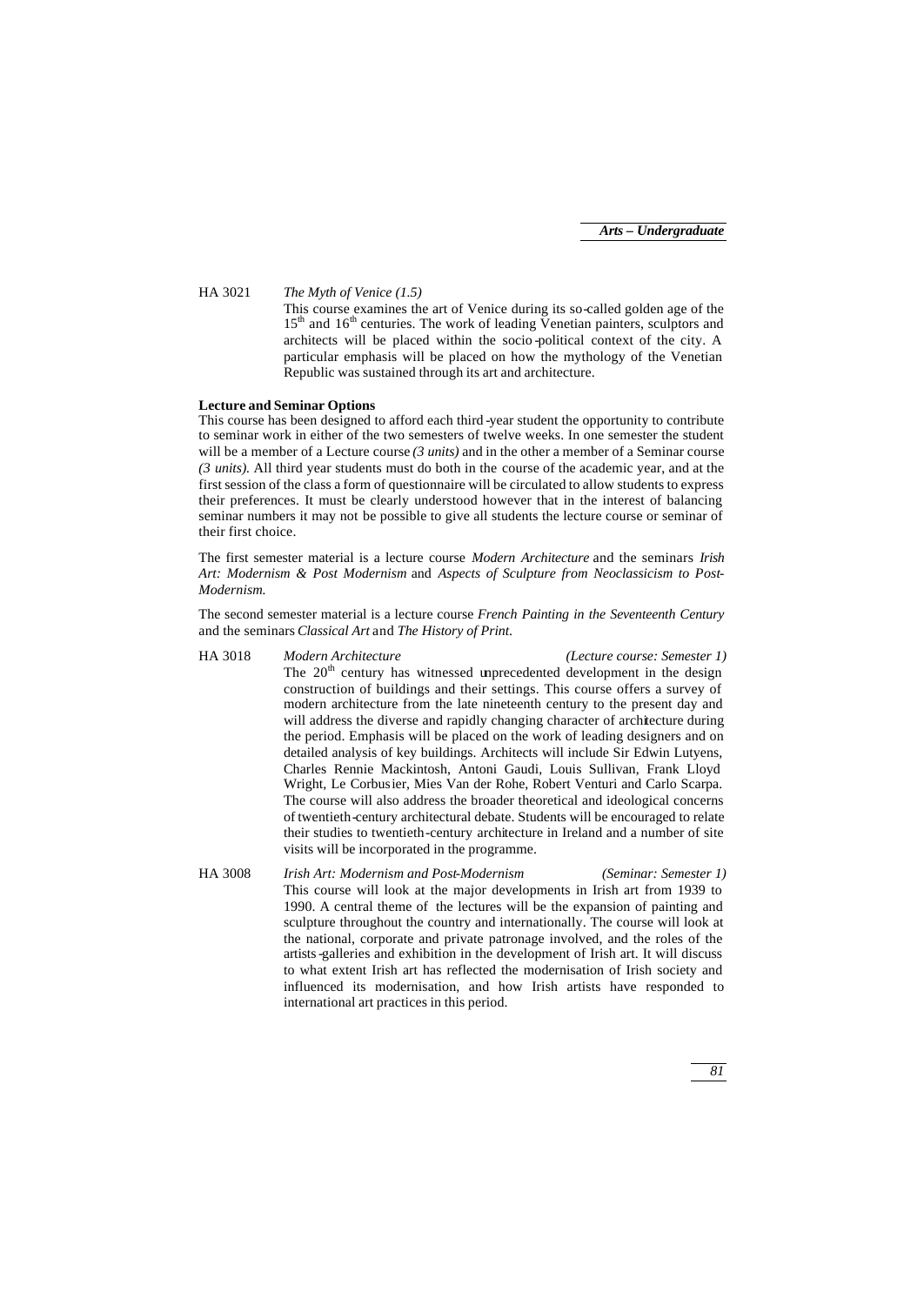HA 3010 *Aspects of Sculpture: From Neoclassicism to Post-Modernism (Seminar: Semester 1)* This course addresses aspects of sculpture – individuals, styles, theory, practice and training – from the classical revival in the  $18<sup>th</sup>$  century when sculpture was a dominant art form, through a traditional and conservative period in the 19<sup>th</sup> century, to its re-emergence in Modernism and pre-eminence in the late  $20<sup>th</sup>$  century. The public nature of sculpture will be explored, the inherent abstract qualities of sculpture will be identified and both the contract to and the interrelationship with painting will be examined. The essence of sculpture will be seen to develop in this period from what was a timeless expression and an enduring form to one of transience addressing the passage of time.

- HA 3019 *French Painting in the seventeenth century (Lecture: Seminar 2)* The first half of the course will concentrate on royal patronage and the collections of the Cardinals Richelieu and Mazarin. French art theory will be covered as well as the works of the French Caravaggesque painters and those of Poussin and Claude. The centralisation of the arts under the rule of Colbert and the practice of painting in the reign of Louis XIV will be the main theme of the second part of the course.
- HA 3020 *Aspects of Classical Art and Architecture (Seminar: Seminar 2)* This course examines the development of Classical art in antiquity. The course will examine the expertise and quality of the works of art, the role of the arts in ancient society and the way in which Classical imagery and the role of the image and aims to develop an understanding of the history of iconography. The course examines the history of modern collecting and aims to establish a context for the way in which Classical arts is now perceived.

The themes are intended to span aspects of the Greek, Hellenistic and Roman World and to provide a detailed understanding of the evolution of Ancient Art. It also sets out to examine the attitudes to antiquity as they developed over the last 300 years.

HA 3014 *Printmaking in Europe 1500-1800 (Seminar: Semester 2)* This course will examine the development of the principle techniques of the woodcut, engraving and etching over three centuries. Close attention will be paid to the work of innovative practitioners such as Dürer, Rembrandt and Hogarth. A core theme of this course will be the role of prints in the transmission of artistic, political and religious ideas. A number of classes will take place in the Chester Beatty Library and the Irish Museum of Modern Art (the Madden Collection) which have significant repositories of prints. Additionally, there will be studio demonstrations of the various print techniques by a professional printmaker.

*Notes for Final Year Students:*

- A total of twelve units must be accumulated in the course of the year.
- Please note that courses are subject to change from year to year. Details of recent changes are available from the Department Office.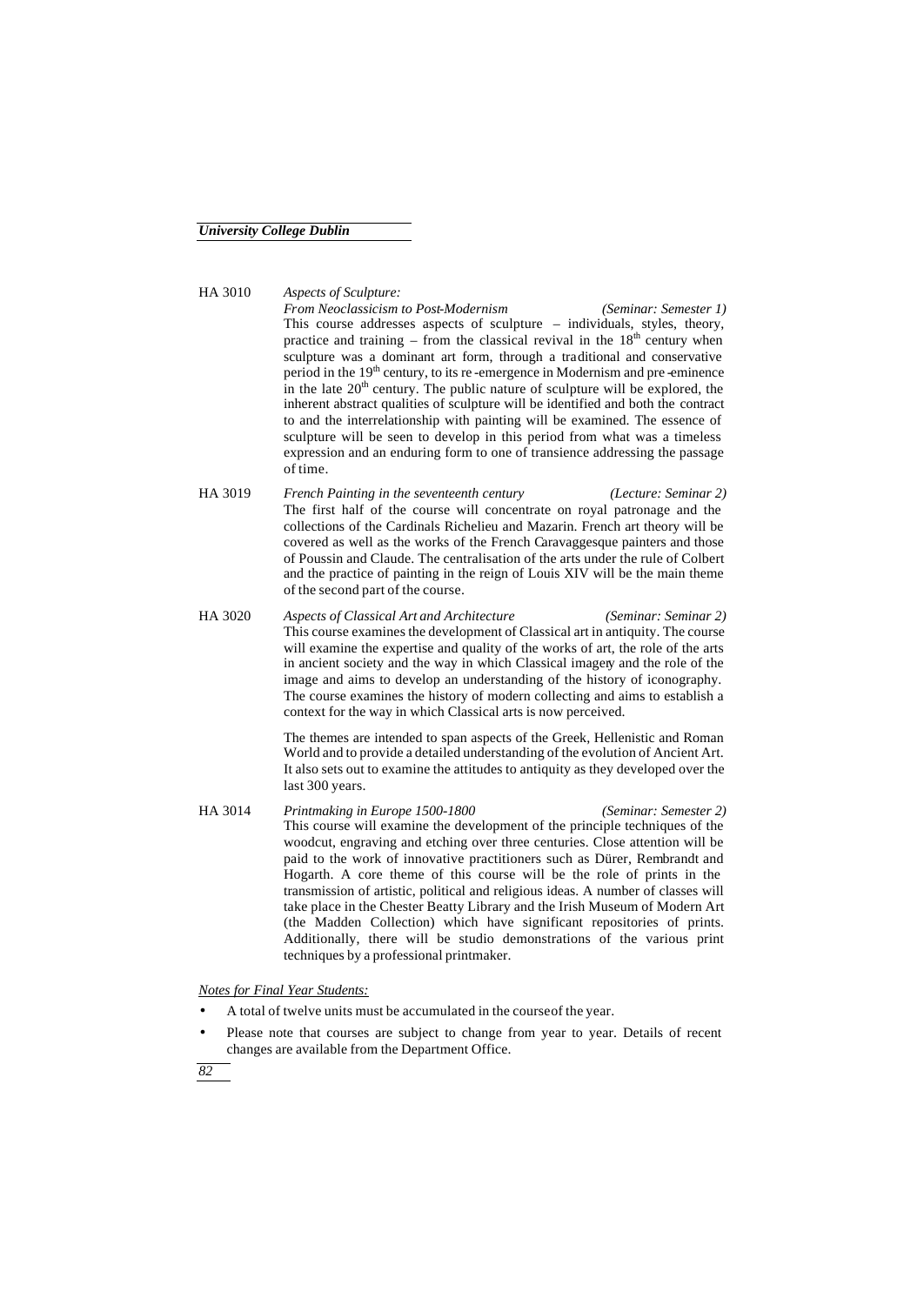# *Information Studies*

The undergraduate programme in Information Studies provides an understanding of the interaction between people and recorded knowledge from a humanistic perspective. It examines the generation, representation, storage, organisation, communication and use of knowledge by individuals, groups and society as a whole.

The four first year courses provide a basic foundation in key areas of the subject, namely: information use in society, literacy and reading patterns, the organisation of information, and information design. Students have the opportunity to study specific aspects of each of these areas in further depth in second and third year. Specific assignments, e.g. essays, seminars, reports and projects, will form an important part of the learning process in all years of the Information Studies programme.

# **FIRST YEAR (IS 1100)**

Each student takes the following four foundation courses:

#### IS 1112 *Presentation of Information I*

This two -unit course introduces students to the main modes and media through which information is presented and communicated. It begins with printed info rmation, analysing the characteristics of the external and internal forms of a range of typical information documents (formats, typography, typographic structuring and cueing, conventions) and critically assessing these against a document's intended function. Next, the characteristics and potential functions of alternatives to the printed word in presenting information are examined (still pictures and symbols, diagrams, charts, maps, films and video) and their use in sample applications is assessed. The final focus of the course introduces students to computer-based presentations, including multimedia, and considers whether key principles emerging in earlier sections of the course may be applied to presentations on the electronic screen.

### IS 1113 *Information and Society*

This two -unit course introduces students to the general phenomenon of information generation and use in society, looking at broad perspectives and general trends. Three issues dominate discussion: the historical rise of an Information Society, the conceptualisation of information, and a review of the history of attempts to establish political control over the generation and use of information since the development of printing. The course develops in students an ability to construct arguments which assist the development of understanding about the role of information as a cultural phenomenon today.

### IS 1142 *Print Culture, Publishing and Communications*

This two unit foundation course assesses literacy and reading patterns in Ireland and internationally. The rise of literacy in the western world and issues of present day adult literacy world-wide are explored. Important components of the course include: reading patterns past and present, the culture of reading, and book reception history. An exploration of popular literature of the eighteenth and nineteenth centuries to the present day, including the effect of new technologies on reading patterns, is undertaken. The course provides a context for assessing the experience of reading and general patterns of print media consumption in both current and recent generations of Irish society.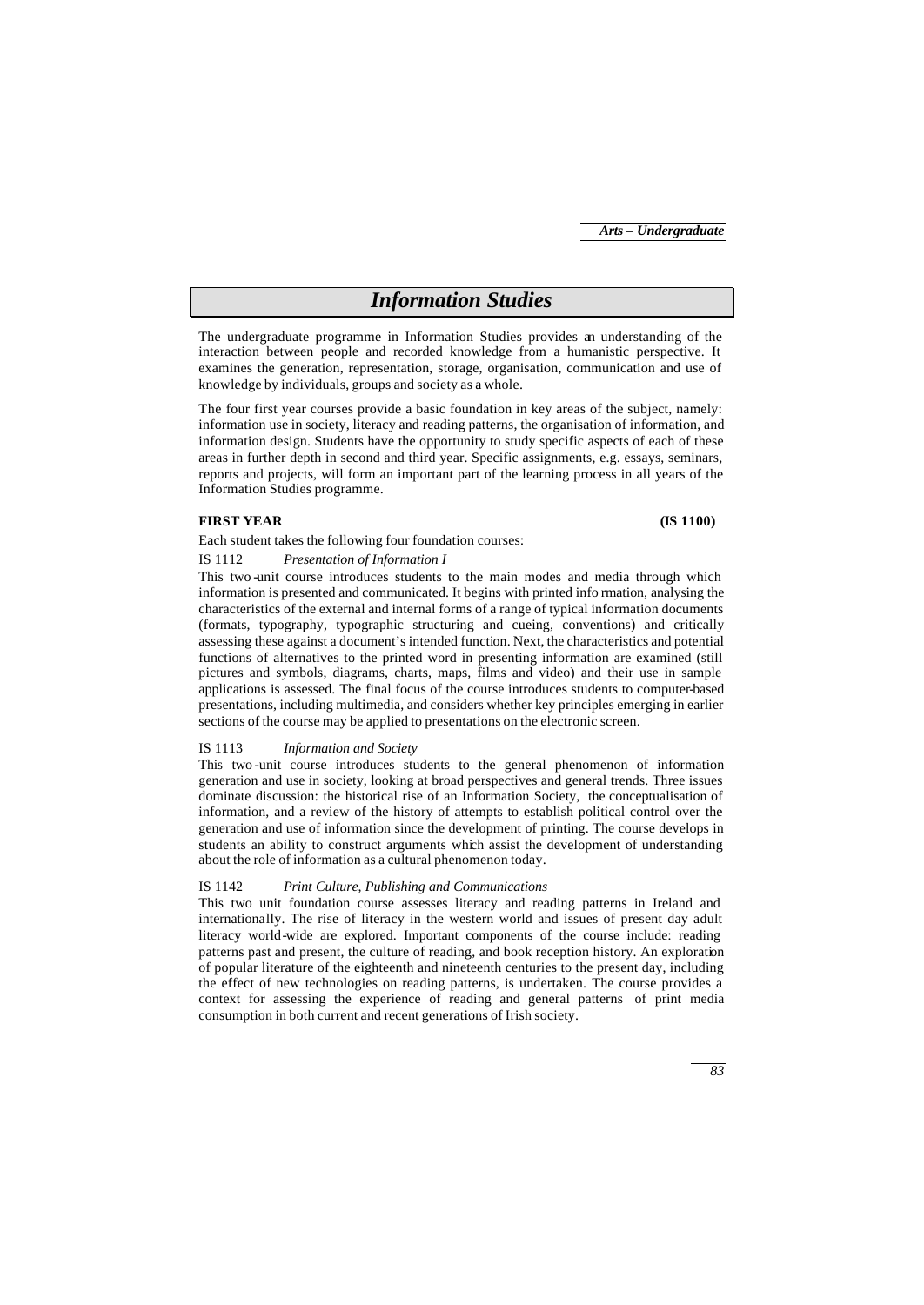# IS 1151 *Organisation of Information*

This two -unit foundation course examines the ways in which information is organised and represented in retrieval systems for a wide range of applications and users. It presents an overview of the principles of information retrieval and relates these to practice in libraries, museums, art galleries, archives and other information agencies. Specific topics covered include: conceptual approaches to the organisation of information; information items, surrogates and metadata; subject content analysis; electronic data models; retrieval issues for textual, visual and audio items. The relationships between alternative approaches to the organisation of knowledge are explored, e.g. philosophers' approaches to classification, general library classification schemes; catalogues and indexes.

# **SECOND YEAR (IS 2200)**

Each student takes twelve units from the range of courses offered. The following course units are typical of the choice which will be offered in any year.

IS 2211 *Introduction to Human Information Behaviour (2 units)* This two unit course examines the problem of communications in organisations and the analysis of information flow and information networks within organisations. The aim of the course is to examine the role of information and information systems in organisations, the impact of the changing economic and technical environment of organisations on information systems, and to compare the character of formal information systems and informal communication patterns. Within this general framework emphasis is placed upon individual and group information handling within work groups rather than on the design of systems.

#### IS 2212 *Introduction to Human Information Behaviour (2 units)*

This two unit course places the focus of attention on the users of information systems or services. Too often in the past the focus of research and practice has been on the system itself or particular aspects of a service. This course looks at many of the individual characteristics of users and their behaviour in approaching an information system or service and attempts to show how essential the user is in determining the success of a system. Methods of assessing user needs and behaviour through user studies are also discussed.

IS 2221 *Communications and the Consumer (2 units)* This two unit course examines aspects of both print and electronic text distribution in Ireland. It should complement to some extent any coverage of broadcast media or contemporary creative writing within the range of Arts/Social Science degree subjects taken by students. This process of consumer purchase is examined with regard to particular generic types of text: newspaper, magazines, best-sellers, popular reference. Based mainly on post-1945 marketing techniques in Ireland, the United Kingdom and elsewhere, the course aims to characterise and predict some of the lasting consequences of these changes for the reading culture of the next century.

IS 2241 *General Information Resources (2 units)* A general overview of a range of widely available information resources is presented in this two unit course. Examples of resources covered by the course include print, audio-visual and electronic media, with emphasis on information and publications available through regular book trade channels and the media. The course is intended for information users.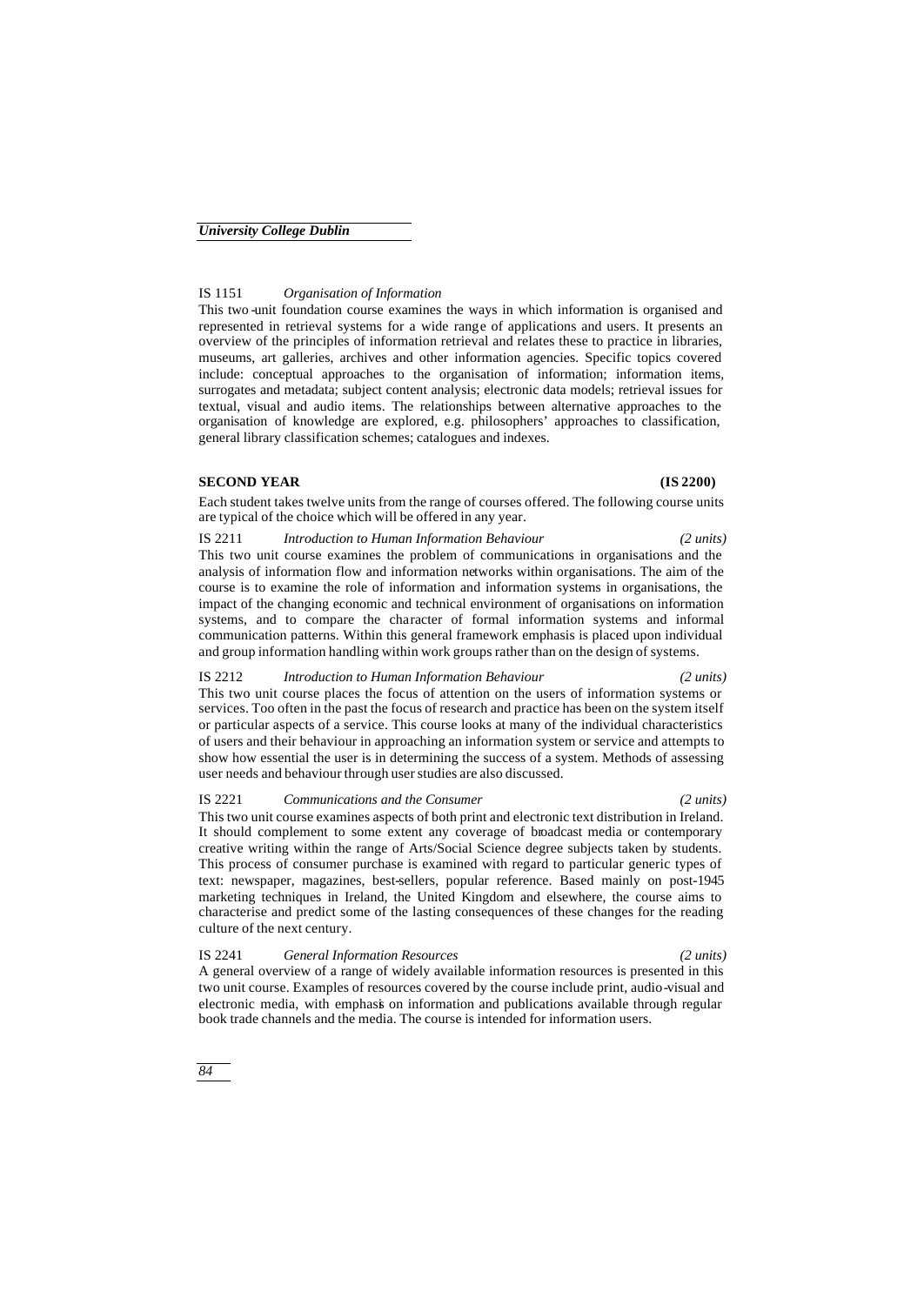## IS 2261 *Introduction to Computers (2 units)*

This two unit foundation course presents an overview of information technology in the late 20<sup>th</sup> century aimed at those with limited or no previous knowledge. Broad areas covered are: the basics of how computers work, hardware (CPU, main memory, secondary storage devices, input and output devices), software (systems software and applications software), networks and connectivity (Local Area Networks and the Internet). The computer industry and social, ethical and human issues associated with computerisation are also examined.

#### IS 2262 *Introduction to Databases (2 units)*

This two unit course focuses on computerised databases. Database theory is introduced, including functions, components and structures of databases. Students will be introduced to creating their own database using a popular Database Management System (DBMS). This will include the practical and technical skills required to create a database, as well as the evaluation criteria used in selecting a particular DBMS. Students will be introduced to the issues associated with searching bibliographic and full-text databases.

### IS 2263 *Design of Information Systems (4 units)*

In this four-unit course the student investigates the information systems of a particular organisation, with regard to the implementation of a new technology based information system. Each student is required to create a Project Initiation Document (PID) that provides an analysis of the existing IS set-up and a proposal for the introduction of this new service. The central aim of the PID is to identity the information systems at work within the organisation, what individuals involved want to achieve, and what new Information Technology/Information Systems will be required to implement the project. The selection of actual software or the creation of any physical systems is outside the scope of the project. A formal knowledge of computers, at a level corresponding to First Year Computer Science, is a prerequisite for this course.

### IS 2265 *Presentation of Electronic Information (2 units)*

## This intermediate level two unit course builds on the basic concepts and principles of presentation of information introduced in course IS 1112 (*Presentation of Information*). IS 2265 concentrates on the presentation of electronic information, that is, information stored, retrieved or presented via computer. This course aims to provide a critical understanding of the methods of presenting electronic information, how and why these methods have evolved and how they may evolve in the future. It also aims to foster basic skills in the presentation of electronic information, in particular, the use of desktop publishing technologies. IS 2265 is a prerequisite for the third year course *Electronic Publishing.*

#### **THIRD YEAR (IS 3300)**

Each student takes twelve units from the range of courses offered. The following course units are typical of the choice which will be offered in any year:

#### IS 3311 *Information Policy (2 units)*

This two unit course begins with a review of the range of information policies pursued by most governments in western societies and continues this theme in two ways. First, by looking at individual issues, like copyright, censorship, data protection and secondly by reviewing the experience of individual countries.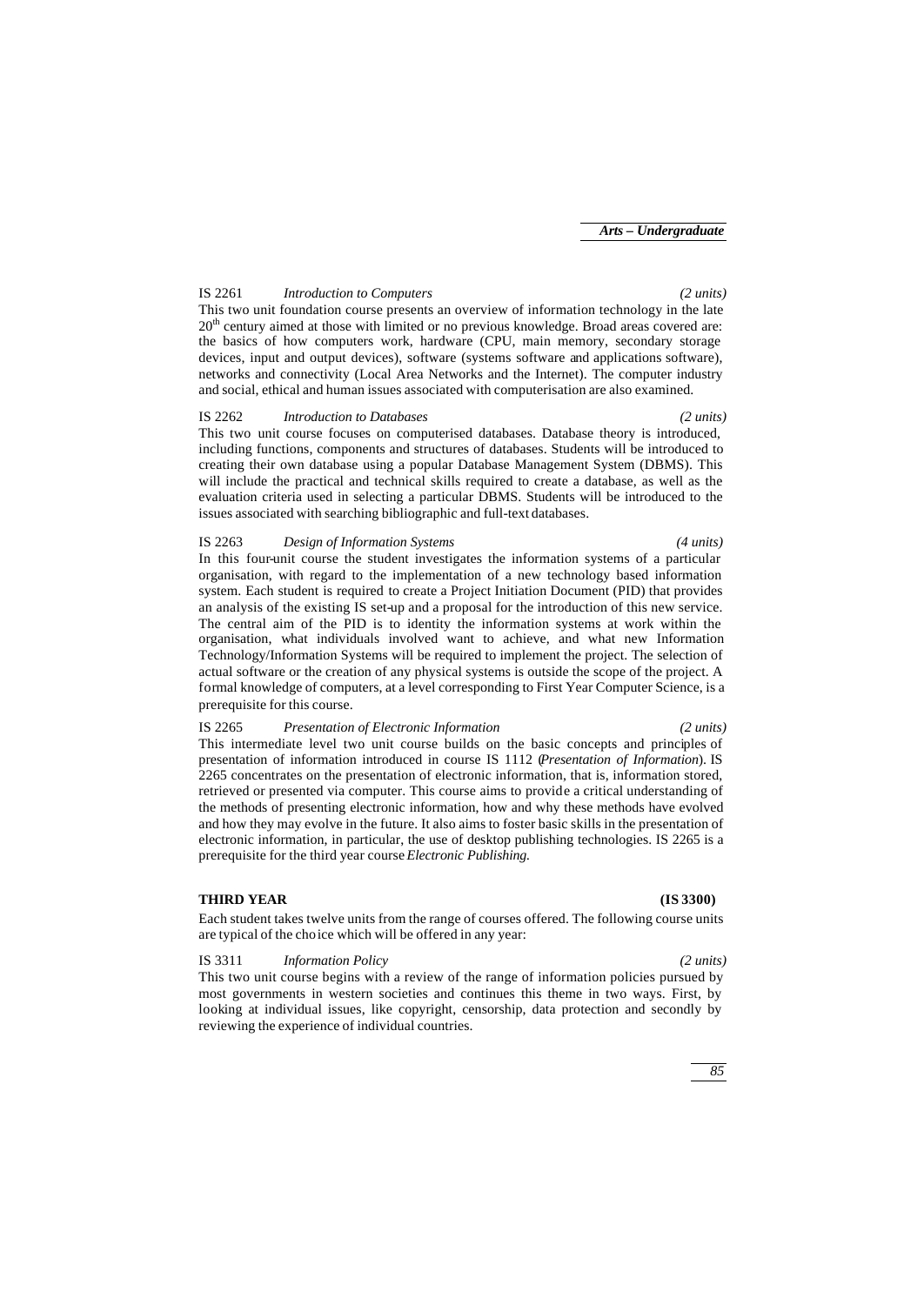# *IS 3312 Culture, Information and Technology (2 units)*

This two unit course examines social and cultural perspectives on information and technology. Topics will include how individuals and organisations in modern society perceive information and technology, the impact of new technology and information systems on social and cultural structures in modern society and changes in social control of information. Issues such as global culture, virtual communities and the sociology of technology and knowledge will be discussed.

### *IS 3323 History of the Book (2 units)*

This two unit course explores and researches the impact of print culture as it evolved post-1500 in Europe and North America. The programme of study is interdisciplinary and collaborative with a number of Departments/Centres. It foresees the preparation of research themes in the domain.

# This two unit course is an introduction to the theory of organisation and to the use of

management techniques in libraries and information units. The following topics will be covered: introduction to organisational theory; designing and maintaining the organisation; managerial responsibilities; structure of information agencies; management of resources, including personnel, finance and budgeting, materials, buildings and equipment.

IS 3331 *Management of Information Agencies (2 units)*

#### *IS 3344 Introduction to Electronic Resources (2 units)*

This two unit course examines the principles and practice of online searching, using commercial databases in a variety of formats including CD-ROM and online. An overview of electronic products is followed by a more detailed exploration of the skills of online searching with emphasis on the techniques of selection, retrieval and evaluation of databases. The course will concentrate on basic online searching skills with a significant practical component of live online searching and will require considerable student initiative to work independently in practical exercises. The following aspects of searching will be covered: basic concepts of database structure, particularly inverted file searching using Boolean logic; command languages; search strategies using controlled and natural vocabularies; and access to CD-ROM and Internet resources. The range of databases will be assessed and search results evaluated, in relation to specific information needs.

*IS 3347 Literature for Children (2 units)* This two unit course introduces significant aspects of children's literature provision in Ireland. Past, present and emerging trends are assessed and monitored. The interlocking roles of librarians, teachers and publishers are explored and a basis is developed for future domestic and overseas co-operation.

#### *IS 3365 Electronic Publishing (2 units)*

This two unit course aims to give students an understanding of some of the principal aspects of computer-mediated publications. It concentrates on online publications disseminated via the In ternet or CD-ROM. The course aims to encourage awareness of current technical, commercial and social issues affecting electronic publishing via a case study of one particular electronic publication, the electronic journal. Topics covered include evolution of the ejournal, dissemination methods, document formats and economic issues. The course also has a substantial practical element; students will learn how to publish on the World -Wide Web using HTML (Hypertext Markup Language).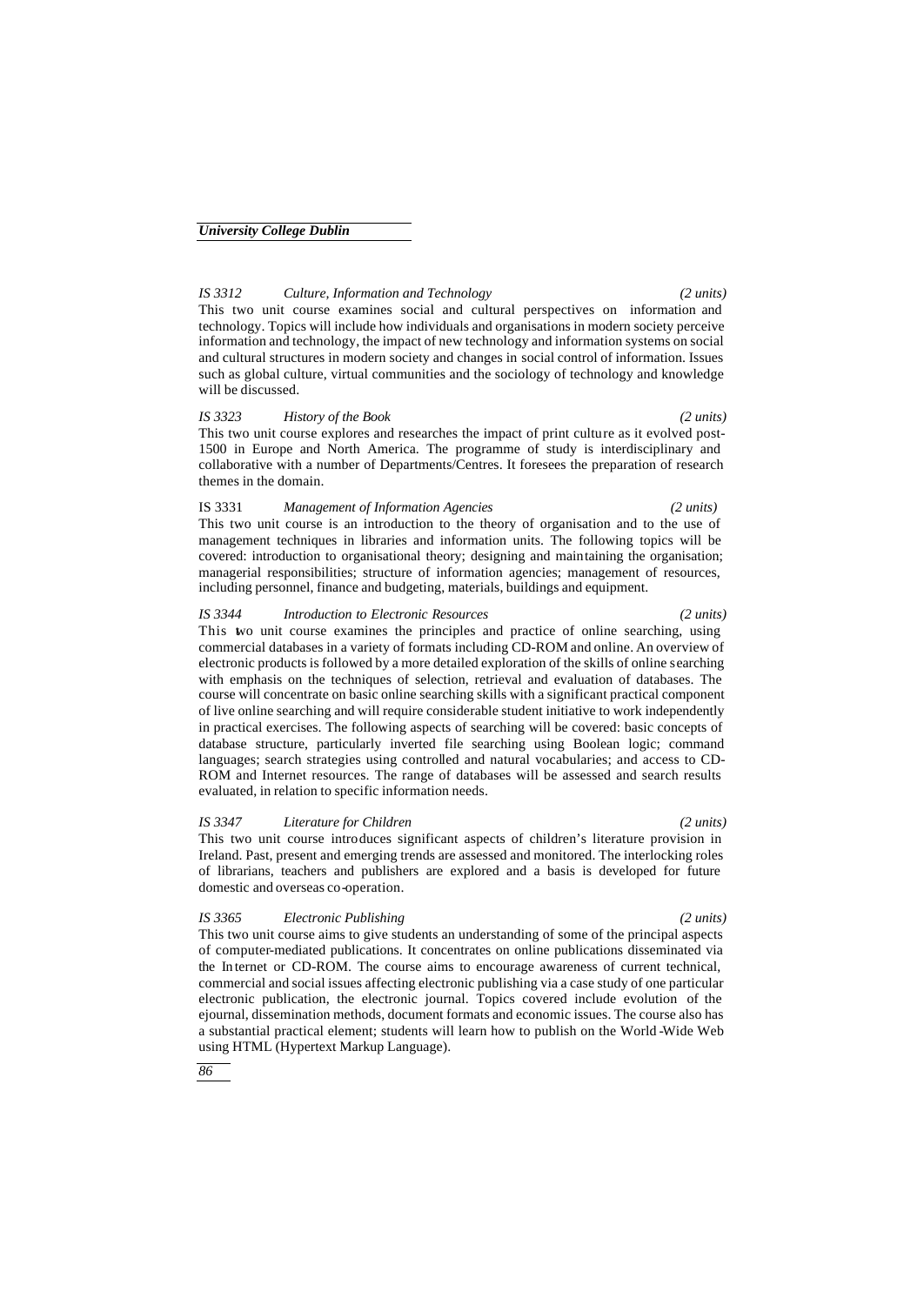### IS 2265 *Presentation of Electronic Information*, is a prerequisite for IS 3365.

*IS 3418 Librarians and Information Seeking in the 21st Century Workplace (2 units)* This is a two unit advanced seminar course that trains students to understand and thereby act as intermediaries in the information worlds of professionals who work in traditional and new, flexible work environments. Students will explore theories of information behaviour, landmark studies and current research in this field and then apply this knowledge to library and information services in different work contexts.

### *IS 3446 European Information Markets (2 units)*

The two unit course is introduced by outlining the formation, structure and purpose of the European Union and the concept of an information market. The emergence of a European information industry, supported by rapid, innovative advances in information and communications technologies, and which now offers a wide range of information products and services, is critically reviewed. Current markets for electronic on-line databases (including interactive videotex services and real-time and reservations systems), portable compact disk (CD) databases, value added network (VAN) services (including E-mail, EDI and POS services) and new audiotext services are evaluated. Comparisons are made between market trends within the European Union, in the context of an environment that is multilingual and multi-cultural and is composed of national economies at various stages of development. Progress in the European information market is also compared with developments in the United States and Japan. The course concludes with a review of the electronic information services in market in Ireland.

#### *IS 3461 Telecommunications and Networks (2 units)*

Technical developments which allow data to be communicated to, and from, a computer system are surveyed in this two unit course. Goals of the course will be: (1) to learn about recent developments in information and communications; technologies and the internet applications that derive from them; (2) to provide a framework for understanding recent changes in telecommunications, as well as prospects for future developments in telematics; (3) to critically evaluate the quality and value of information resources available via networks; (4) to assess the relevance and implications of telecommunications developments for libraries and other information providers; (5) to discuss theories of computer mediated communication, examine how people and organisations are using conferencing, internet and other telematic applications to exchange information and what problems are emerging; (6) to learn about the problems of operating networks and conferencing systems, as well as design issues for novices facing such programmes.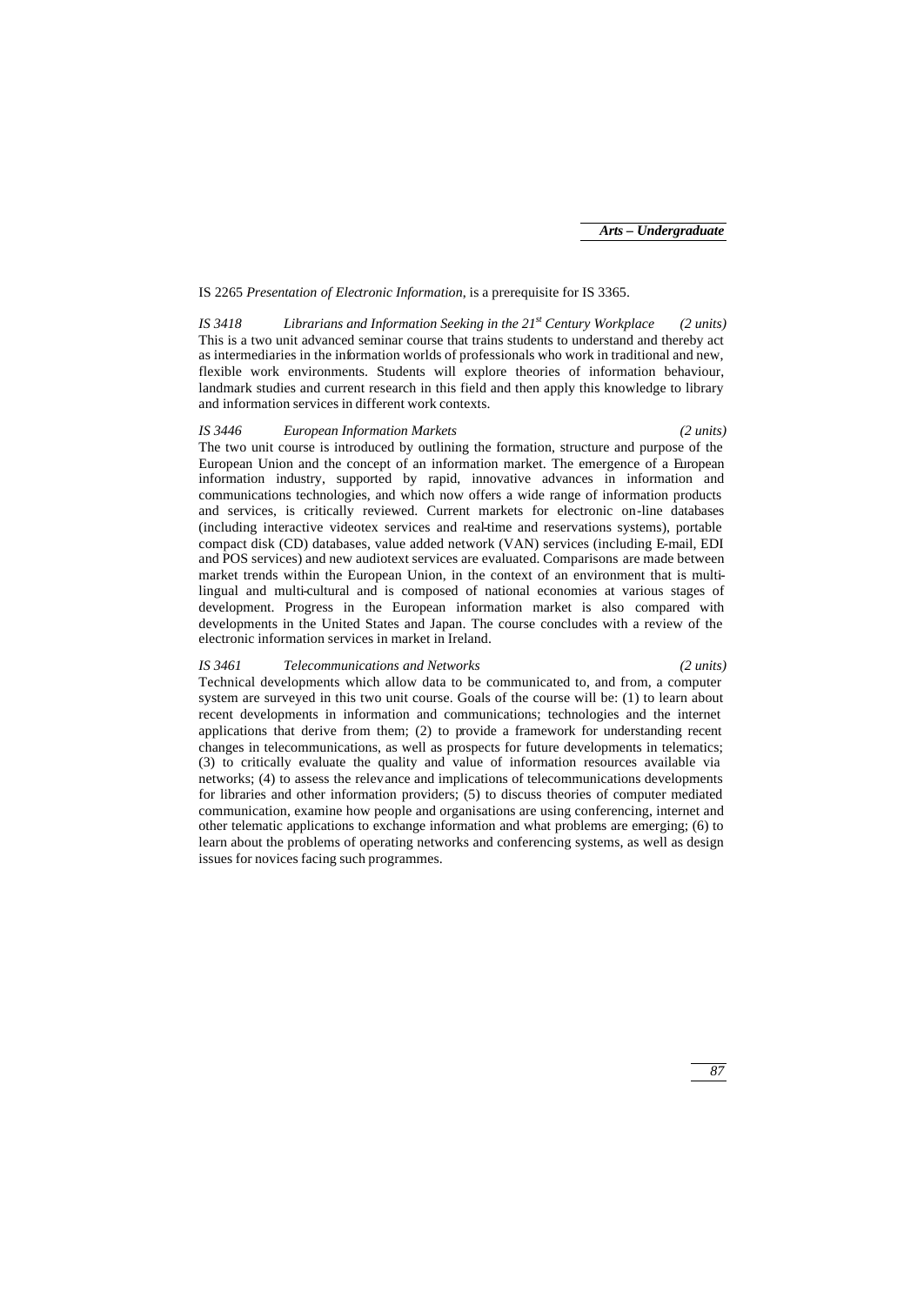# *Early (Including Medieval) Irish*

# **FIRST YEAR (EMIR 1000)**

EMIR 1001 *History of Early Irish literature.* EMIR 1002 *Outline of Early Irish social, religious and cultural institutions.* EMIR 1003 *Introduction to Old and Middle Irish.*

EMIR 1004 *Elementary study of selected early Irish texts in prose and verse.*

A reading list will be available at the beginning of term.

Major Subject *(deemed equivalent to twelve units)*

## **SECOND YEAR (EMIR 2000)**

EMIR 2001 *Early Irish Grammar* EMIR 2002 *Studies in Early and Middle Irish literature.* EMIR 2003 *Study of Selected Texts I* EMIR 2004 *Selections from early Irish poetry.* EMIR 2005 *Study of Selected Texts II* EMIR 2006 *Study of Selected Texts III* EMIR 2MIN *Minor Subject in Celtic Studies (Mode III)*

As a minor subject in Celtic Studies, Early Irish may be taken initially in the second year. This course will have a more marked linguistic orientation than the first year course. Courses will be chosen from the above list in consultation with the department.

# *Cúrsa do mhic léinn na Nua-Ghaeilge (ach amháin i Modh III).*

Gramadach na Sean-Ghaeilge agus forás na teanga. Prós agus filíocht na Sean- agus na Meán -Ghaeilge (toghfar téacsanna).

# **FINAL YEAR (EMIR 3000)**

Major Subject *(deemed equivalent to twelve units)*

| <b>EMIR 3001</b> | Extended study of Old Irish Language       |
|------------------|--------------------------------------------|
| <b>EMIR 3002</b> | Selected specialised literary texts        |
| <b>EMIR 3003</b> | Analysis of Middle Irish texts             |
| <b>EMIR 3004</b> | Studies in selected legal texts            |
| <b>EMIR 3005</b> | Studies in selected historical texts       |
| <b>EMIR 3006</b> | Studies in selected ecclesiastical texts   |
| <b>EMIR 3MIN</b> | Minor Subject in Celtic Studies (Mode III) |

Study of early Irish language, literary history and texts. Courses will be chosen from the above list in consultation with the Department.

### *Cúrsa do mhic léinn na Nua-Ghaeilge (ach amháin i Modh III).*

Gramadach na Sean-Ghaeilge agus forás na teanga. Prós agus filíocht na Sean- agus na Meán -Ghaeilge (tochfar téascanna). Stair na litríochta.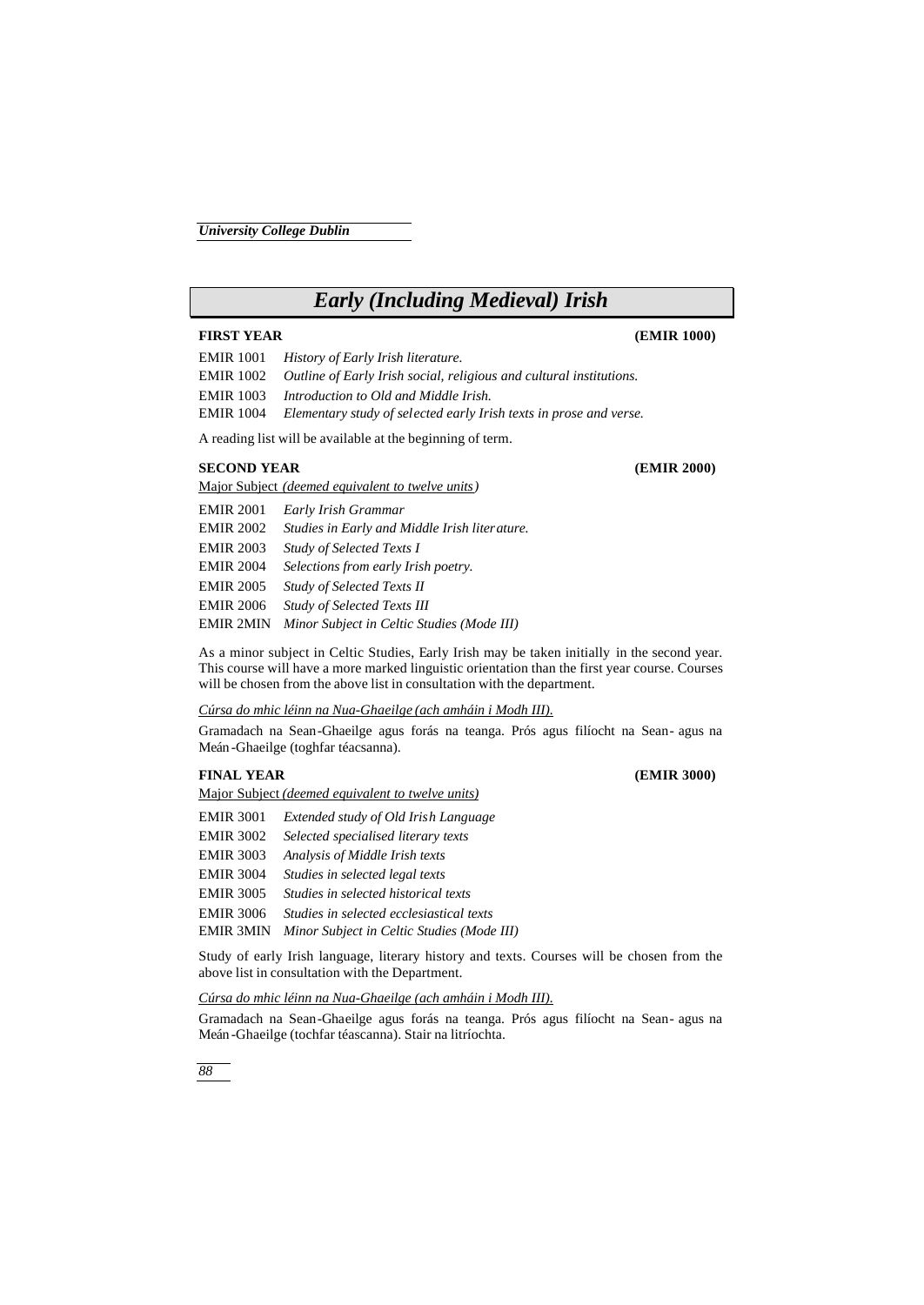# *Irish Folklore*

**FIRST YEAR**

Courses not offered.

## **SECOND YEAR (IRFL 2000)**

Major Subject in Celtic Studies, Mode III (deemed equivalent to twelve units)

Lectures and seminars will be offered on the following topics:

- 1. Field work and archiving.
- 2. Folk narrative.
- 3. Belief and custom.
- 4. Folklife.

Since a high proportion of the material is in the Irish language, students cannot be accepted until they can show the necessary competence in that language. Knowledge of a second modern language is also desirable.

Students will be expected to take part in field trips and individual field work.

A reading list will be available at the beginning of term.

## **FINAL YEAR (IRFL 3000)**

Major Subject in Celtic Studies, Mode III (deemed equivalent to twelve units)

A course of study in Irish Folklore in continuation of work done in the second year with special reference to:

- 1. Research methods.
- 2. Folk narrative.
- 3. Aspects of folk belief.
- 4. Social tradition.

A reading list will be available at the beginning of term.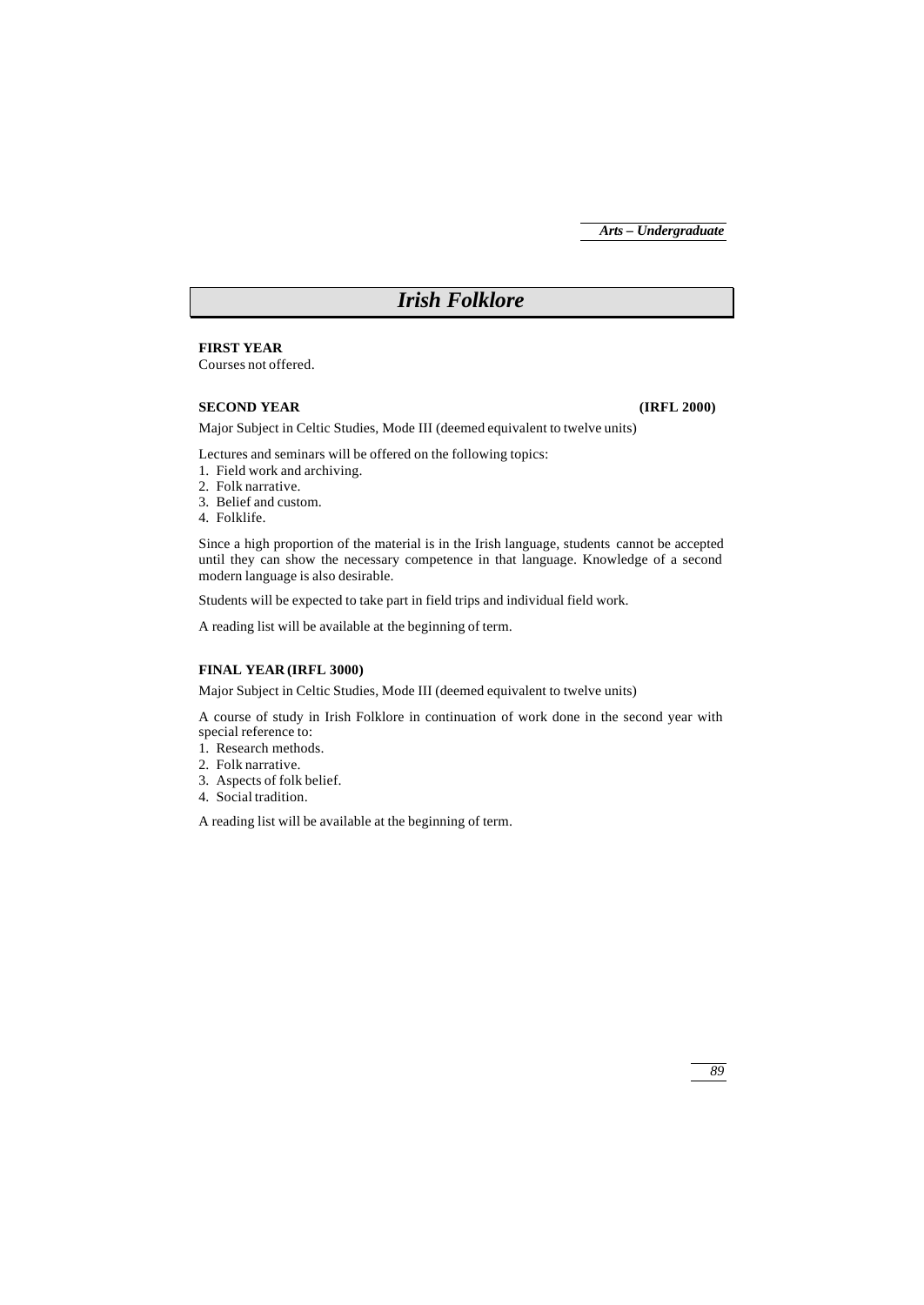# *Italian*

No prior knowledge of the language is required; beginners are given an intensive language course which aims to bring them up to the level of non-beginners by the end of the first year and to allow them to cope with the demands of the various language and literature courses in their second and final years.

The three-year Italian programme is designed to make students proficient in the four language skills (reading, writing, listening and speaking) and to familiarise them with the history and culture of Italy from the Middle Ages to the present. Particular attention is paid to the culture of different periods and to ways of reading and interpreting literature.

Students proceeding to a degree in Italian are normally required to spend a total of at least three months in Italy during the period of their undergraduate studies. Exceptions may be made in special circumstances. The Department will provide help and advice for those visiting Italy to satisfy this requirement.

Booklists and further information about courses will be supplied by the Department.

#### **FIRST YEAR (ITAL 1000)**

The main emphasis in first-year Italian is on language: two -thirds of all classes are language classes (grammar classes, reading classes, language laboratory sessions and conversation classes), and half the marks in the examination are allocated to language work. But courses are also given on the history of modern Italy and on twentieth-century literary texts, thus consolidating the student's grasp of the contemporary language.

There are separate language classes for beginners and non-beginners, but otherwise all students are taught together and take the same examination at the end of the year. This is because many students discover their ability and interest in languages only when they come to university. A proportion of the marks in the examination will be allocated to written work presented during the year. In order to be admitted to the examination, students must have attended all classes throughout the year and carried out all assignments.

# **SECOND YEAR (ITAL 2000)**

Six units are taken in each semester, as follows:

*First Semester:*

ITAL 2011 *Italian Language (3)* Comprehension; translation from and into Italian; prose composition; conversation.

- ITAL 2012 *Italian Language and Literary Culture (1)* The external (non-technical) history of the Italian language and of the cultural forms in which it manifested itself between its origins and the Renaissance.
- ITAL 2013 *Italian Literary Texts (2)* Including Machiavelli (Mandragola), Calvino (Il sentiero dei nidi di ragno), Ginzburg (Lessico famigliare) and Sciascia (Il contesto).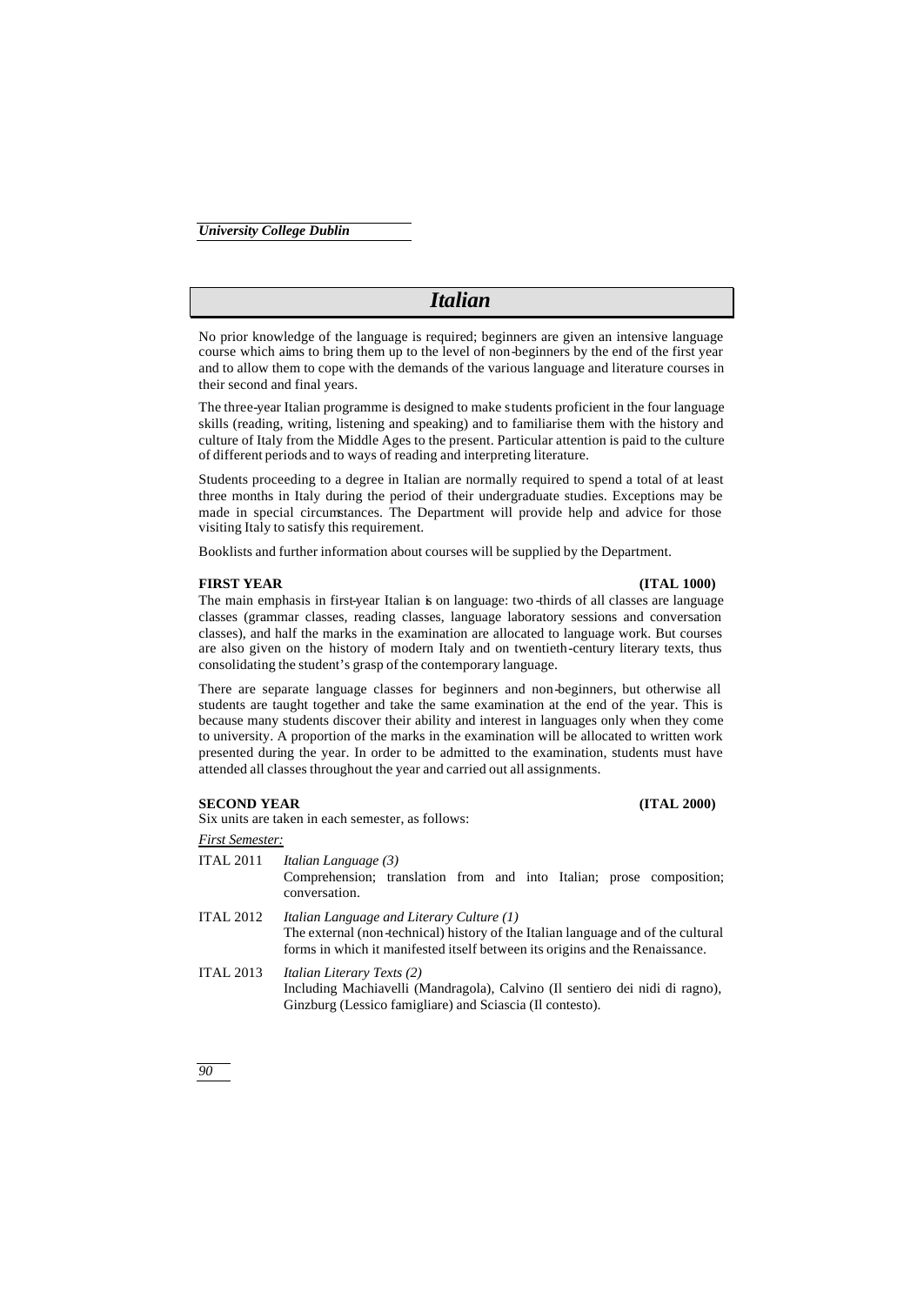# *Second Semester:*

| <b>ITAL 2021</b> | Italian Language (3)                                                                  |  |  |
|------------------|---------------------------------------------------------------------------------------|--|--|
|                  | Comprehension; translation from and into Italian; prose composition;<br>conversation. |  |  |
|                  |                                                                                       |  |  |
| <b>ITAL 2022</b> | Italian Language and Literary Culture (1)                                             |  |  |
|                  | The external (non-technical) history of the Italian language and of the cultural      |  |  |
|                  | forms in which it has manifested itself between the Renaissance and the               |  |  |
|                  | present.                                                                              |  |  |
| <b>ITAL 2023</b> | <i>Italian Literary Texts (2)</i>                                                     |  |  |
|                  | Including Dante (Inferno), Petrarch (lyric poetry) and Manzoni (I promessi            |  |  |
|                  | sposi).                                                                               |  |  |
|                  |                                                                                       |  |  |
|                  |                                                                                       |  |  |

# **FINAL YEAR (ITAL 3000)**

Six units are taken in each semester, as follows:

#### *First Semester:*

- ITAL 3011 *Italian Language (3)* Comprehension; translation from and into Italian; prose composition; conversation.
- ITAL 3012 *Aspects of Italian Cultural History (3)* Including Dante (*Purgatorio*), Ariosto *(Orlando furioso),* Machiavelli (political writings), and one optional area of study to be selected from the following: *Italian Syntax The Renaissance in the Kingdom of Naples Poetry and Drama in the Operatic Theatre Twentieth-century 'Insular' Historical Fiction Ungaretti and Montale* These optional elements are not necessarily all available in any one year.

# *Second Semester:*

ITAL 3021 *Italian Language (3)* Comprehension; translation from and into Italian; prose composition, conversation.

- ITAL 3022 *Aspects of Italian Cultural History (3)* Including eighteenth and early nineteenth-century literature (Goldoni, Alfieri, Foscolo), Modernist fiction, and one optional area of study to be selected from the following: *Italian Sociolinguistics Dante, Paradiso Leopardi Selected Writings of Luigi Pirandello Selected Twentieth-century Women Writers*
	- These optional elements are not necessarily all available in any one year.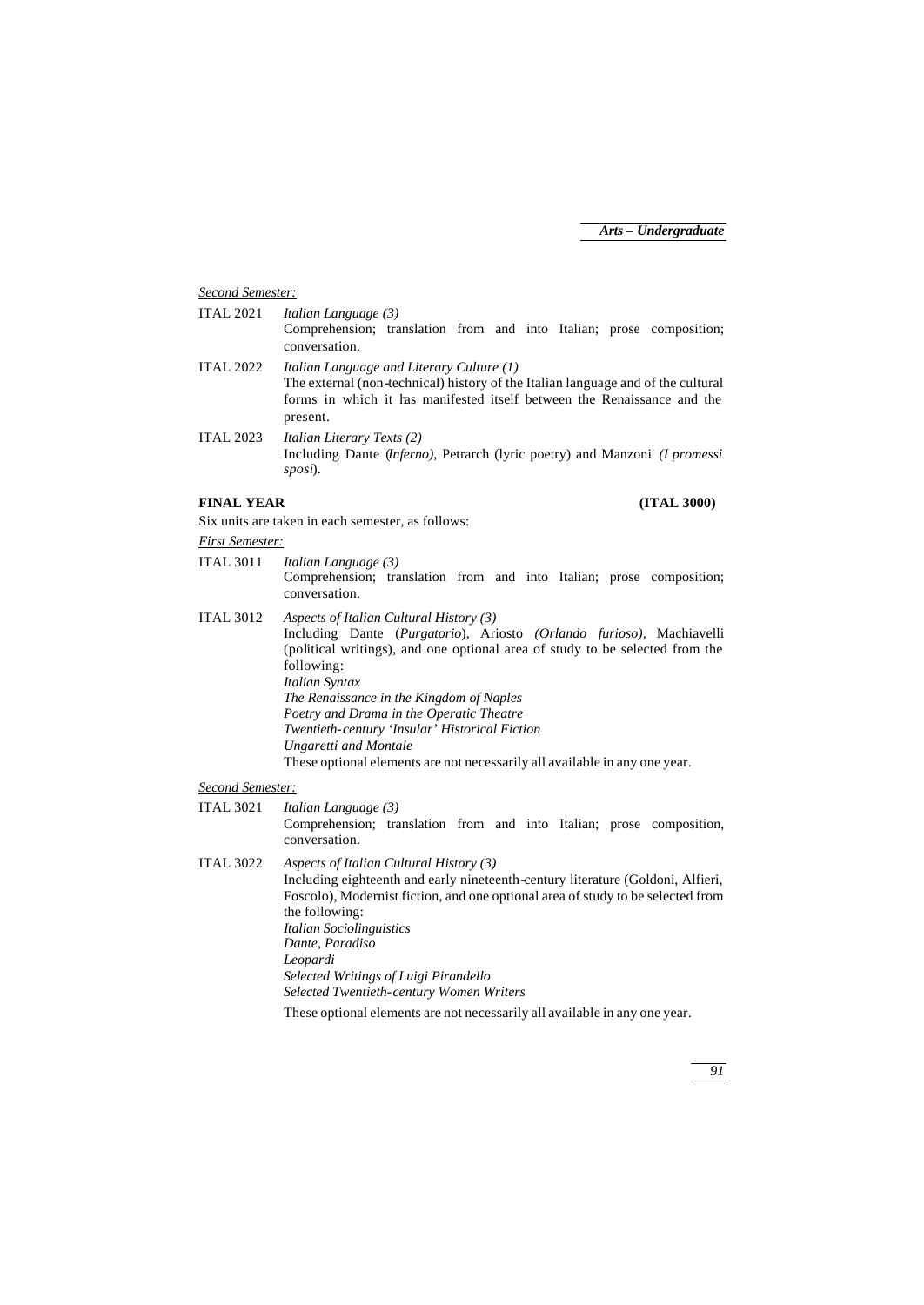# *Latin*

# **FIRST YEAR**

*Students must have a good standard in Latin to enter this course.*

LAT 1002 *Latin Literature: The Late Republic* (each of the following courses is taught by weekly reading classes throughout one semester*) (a) The Life and Times of Cicero*

> Cicero *Pro Caelio* (ed. Austin, OUP). In addition students will read a selection from *Cicero Letters* (ed. Shackleton Bailey, CUP).

*(b) Poetry of Passion and Intellect: Catullus and Lucretius Catullus: the Shorter Poems* (ed. Godwin, Aris & Phillips) Lucretius *De Rerum Natura* 5. 925-1457

LAT 1003 *Translation skills* The aim of this course is to help students to become proficient in translating Latin. The course begins with a revision of basic Latin grammar; two classes per week throughout both semesters are devoted to the translation and discussion of Latin prose/verse passages.

LAT 1004 *Roman History: The Fall of the Roman Republic.* Students taking *Latin* and *Greek and Roman Civilization* will, in place of LAT 1004, read extra passages from *Cicero Letters* (ed. Shackleton Bailey, CUP).

#### **Mode B (LAT 1001)**

*This course is intended only for students who have done little or no Latin previously.*

LAT 1005 *Latin Language*

The course is designed for beginners and aims to offer comprehensive knowledge and understanding of the Latin language. Students will have four classes per week throughout the year. By the end of the year students should be able to read Latin prose and verse texts. The textbook is *Wheelock's Latin.*

LAT 1007 *Roman History: The Fall of the Roman Republic.*

Students taking *Latin* with *Greek and Roman Civilization* will, in place of LAT 1007 study extra passages from *Wheelock's Latin.*

# **SECOND YEAR**

(*deemed equivalent to twelve units)*

LAT 2002 *Latin Literature: From Republic to Empire* (each of the following courses is taught by weekly reading classes throughout one semester)

> *(a) An Epicurean's account of the world's construction and of life's development on earth*

*92*

# **Mode A (LAT 2000)**

# **Mode A (LAT 1000)**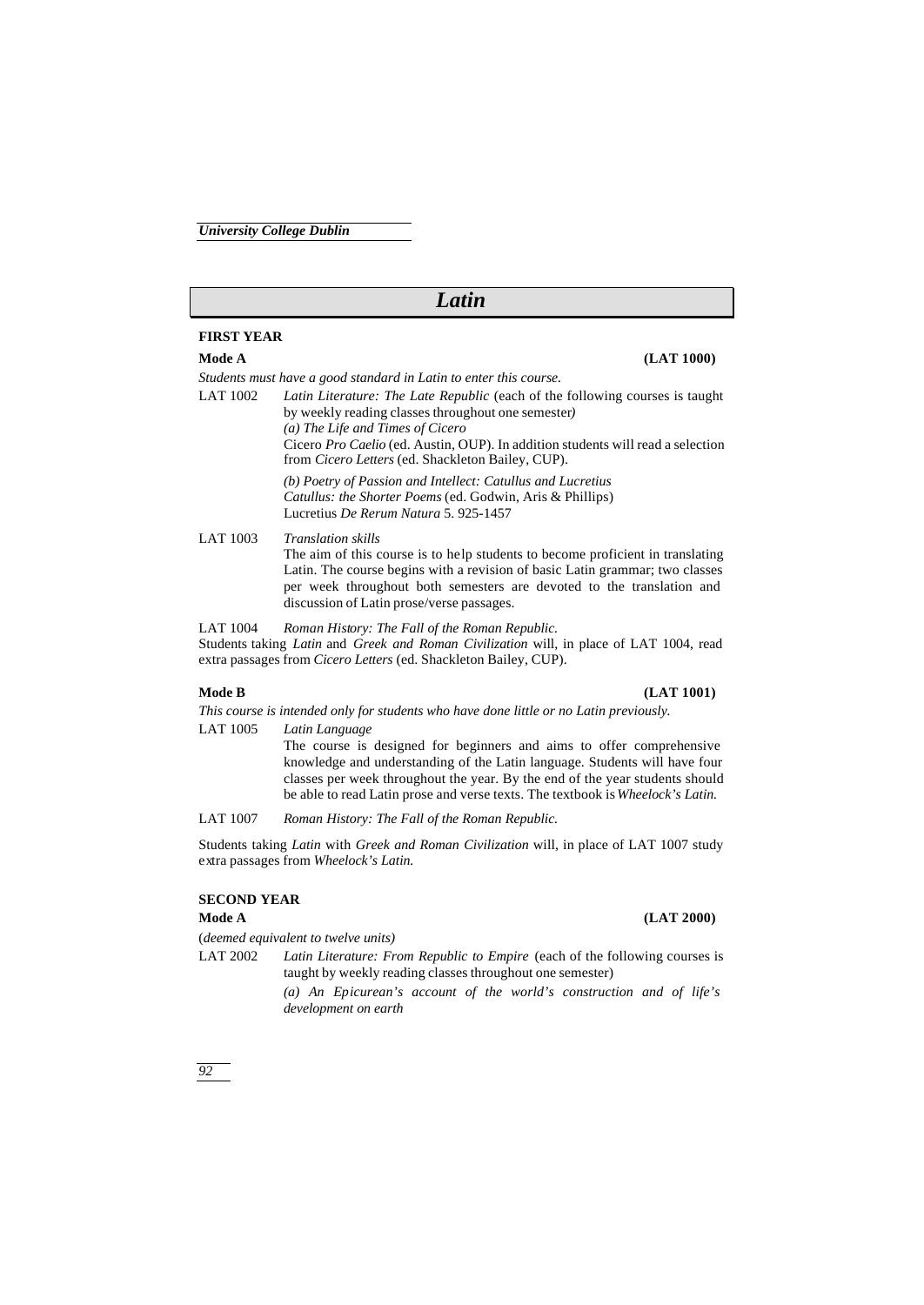Lucretius, the finest Latin poet, apart from Virgil, works up to his story of the human species from its primitive origins to its advanced civilisation. The course will concentrate on Lucretius, *De Rerum Natura*, Book V.

# *(b) The Poetry of Horace*

This course serves as an introduction to Horace as a lyric poet through a reading of *Odes* Book 3 (ed. Goold & Whiteley, BCP). The poems of this book reveal Horace's own persona, his elationship to earlier poets and his public commitment to an ideal of Roman Society. Special attention will also be paid to Horace's poetic craftmanship.

#### *(c) Foundations of Rome: Livy and Augustus*

The course text is Livy Book 1 (ed. Goold & Whiteley, BCP). In addition students will read the *Res Gestae Divi Augusti*.

LAT 2003 *Translation skills*

The aim of this course is to help students to become proficient in translating Latin. The course begins with a revision of basic Latin grammar; two classes per week throughout both semesters are devoted to the translation and discussion of Latin prose/verse passages.

LAT 2004 *Roman History: The Early Roman Empire* The Roman Empire from the assassination of Caesar to the natural death of Hadrian with particular emphasis on the role of Augustus in the establishment of the imperial system. The course explores the empire through a series of themes, such as the Senate, the Army, the People, Italy, Rome's subjects, and the Imperial Cult. Among the evidence used will be Tacitus' *Annals*, Suetonius' *Lives of the Caesars*, and selected inscriptions.

### **Mode B (LAT 2001)**

*(deemed equivalent to twelve units)*

*LAT 2005 Latin Literature: From Republic to Empire* (each of the following courses is taught by weekly reading classes throughout one semester)

## *(a) Introduction to Augustan Poetry*

The course aims to explore the language and the poetic technique of the most representative writer of Roman epic poetry: Virgil, *Aeneid* 8 (the future site of Rome) will form the core of the course. In addition students will read a selection of Horace's *Odes* from *Wheelock*.

### *(b) Poetry of Passion*

Catullus, a minor Roman nobleman of the first century BC, rejected a life of political service for the life of leisure and poetry. His works provide the first example in Latin literature of the personal love poem. The course text is *Catullus: the Shorter Poems* (ed. Godwin, Aris & Phillips). In addition students will read selections from Martial taken from *Wheelock's Latin*.

*(c) Foundations of Rome: Livy and Augustus*

Livy Book 1 (ed. Goold & Whiteley, BCP). In addition students will read the *Res Gestae Divi Augusti*.

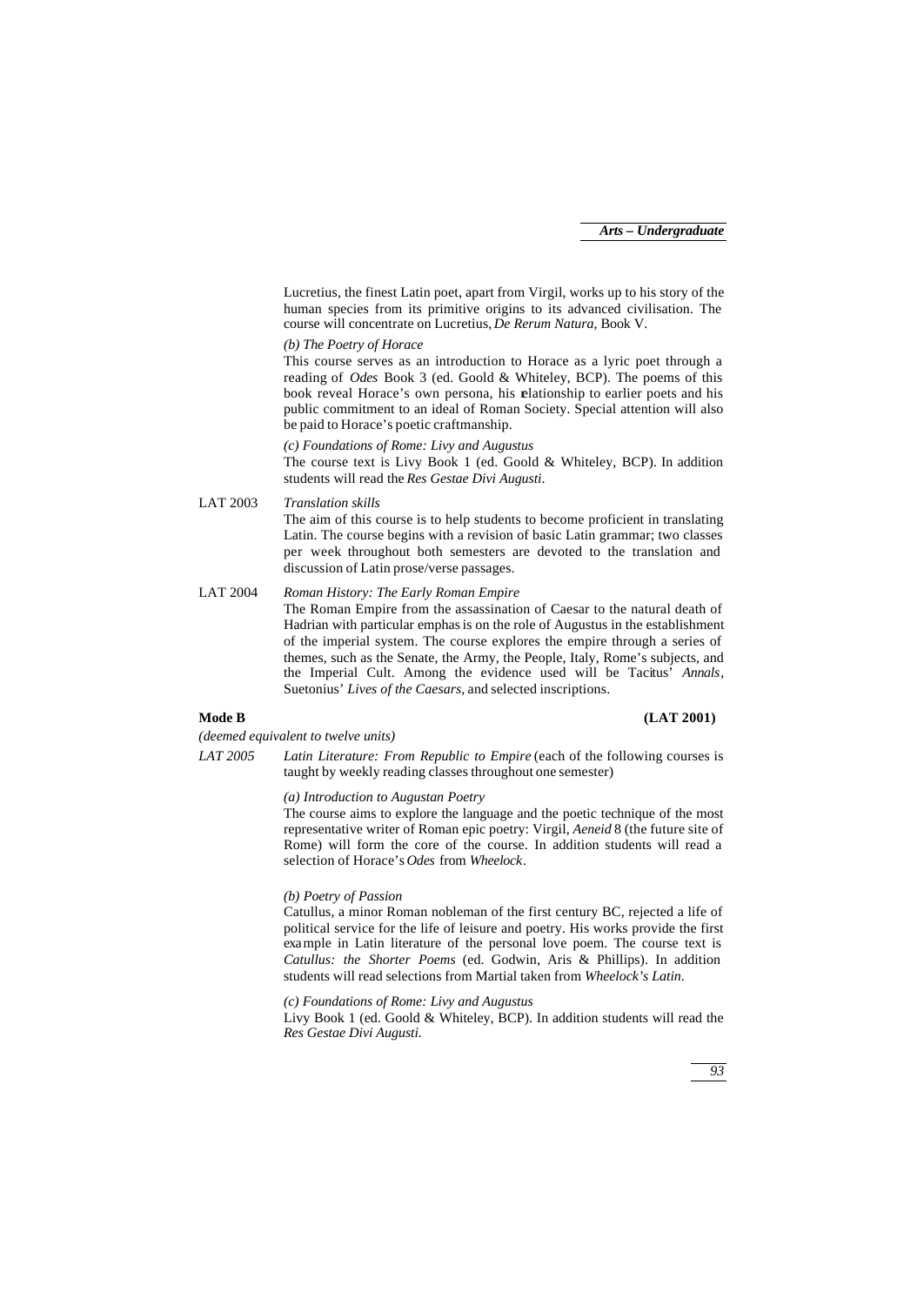LAT 2006 *Translation skills* The aim of this course is to help students to become proficient in translating Latin. The course begins with a revision of basic Latin grammar; two classes per week throughout both semesters are devoted to the translation and discussion of Latin prose/verse passages.

LAT 2007 *Roman History: the Early Roman Empire* The Roman Empire from the assassination of Caesar to the natural death of Hadrian with particular emphasis on the role of Augustus in the establishment of the imperial system. The course explores the empire through a series of themes, such as the Senate, the Army, the People, Italy, Rome's subjects, and the Imperial Cult. Among the evidence used will be Tacitus' *Annals*, Suetonius' *Lives of the Caesars*, and selected inscriptions.

# **FINAL YEAR (LAT 3000)**

### **Modes A and B***(deemed equivalent to twelve units)*

LAT 3001 *Latin Literature: The Age of Empire* (each of the following courses is taught by weekly reading classes throughout one semester)

### *(a) Opposition to Empire*

This course is centred on Tacitus' *Agricola*, in which one Briton describes the Romans thus 'They plunder the whole world: and having exhausted the land, they now scour the sea. To robbery, murder and pillage, they give the false name of Empire, and when they make a wilderness they call it Peace.' This very modern sounding criticism of imperialism comes from the pen of one of the most cynical, biting and intelligent writers there has been. *(b) Belated Epic: Ovid and Lucan*

Ovid *Metamorphoses* 3 & 4 (ed. Hollis OUP). In addition students will also read Lucan *Civil War* 7 (ed. Dilke BCP).

*(b) Literature of Disengagement: Seneca and Juvenal* Seneca *Letters* (ed. Costa, BCP). In addition students will also read Juvenal *Satires* 1,3 and 10 (ed. Rudd and Courtney, Bristol Classical Press).

- LAT 3002 *Translation skills* The aim of this course is to help students to become proficient in translating Latin. The course begins with a revision of basic Latin grammar; two classes per week throughout both semesters are devoted to the translation and discussion of Latin prose/verse passages.
- *LAT 3003 Special Subject* Courses in the session 2003/2004 may include: Slavery Roman History Epic after Virgil

**or**

*LAT 3004* Subject to approval by the Head of Department, an extended essay of approximately 12,000 words.

*94*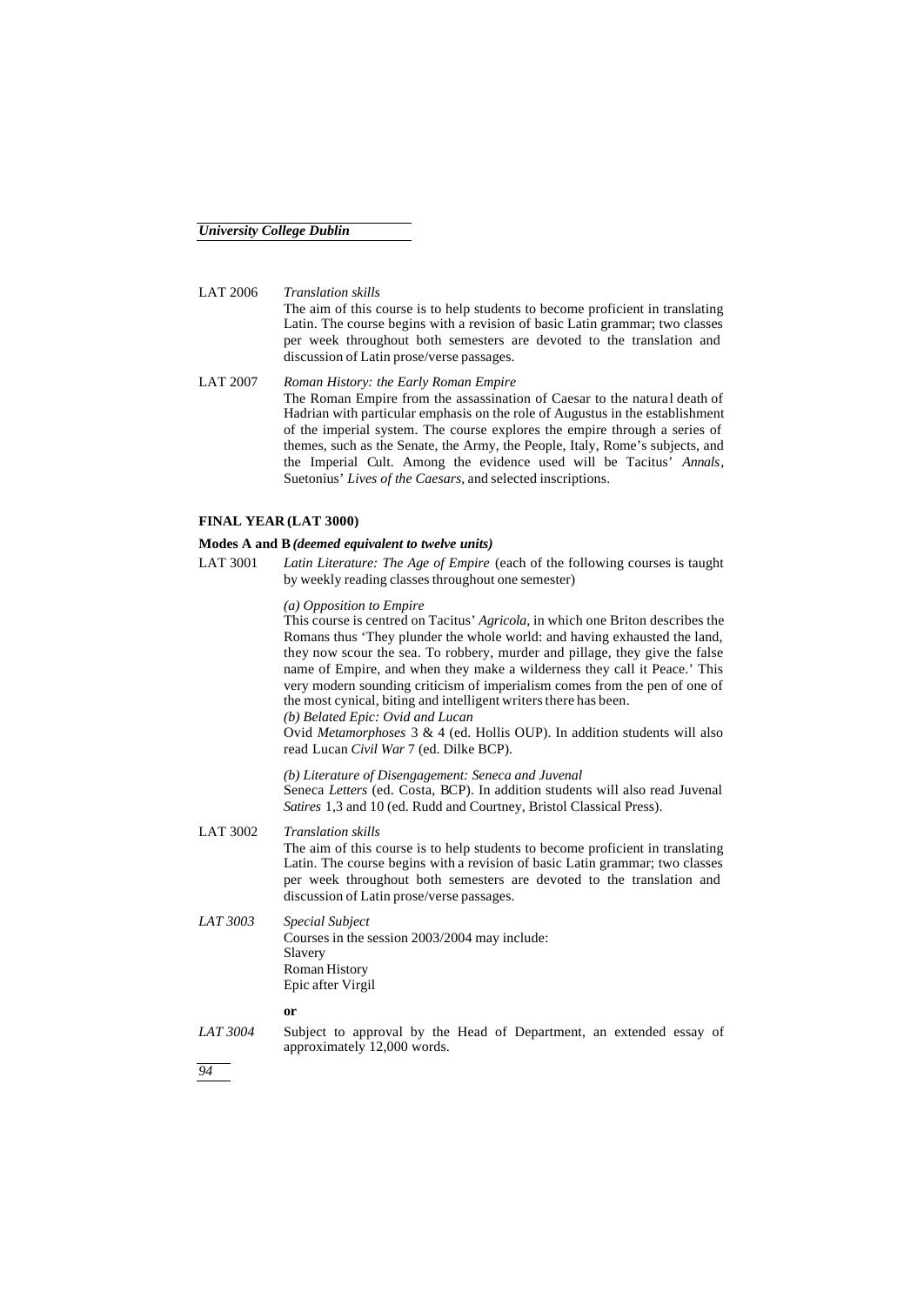# *Linguistics*

Linguistics is concerned with the study of language, what are its building blocks and how they are arranged; how it evolves through time; how it is acquired; and how it is used. Because language pervades most aspects of human behaviour, Linguistics inevitably overlaps (or interfaces) with a broad range of subject areas in Arts, Humanities and Sciences, ranging from (Foreign) Languages and Cultures to Psychology, Philosophy and Sociology, to Computer Science, Cognitive Science, Speech Therapy and others.

The Linguistics Department aims to offer courses in most major areas in Linguistics, and in as many interface areas as possible. This aim is partly reflected in the organisation of courses into Core courses and Options in the Second and Final years. The Core courses ensure that students have the necessary knowledge of the building blocks of language and how they are structured to appreciate the issues that arise at the interface levels, e.g. how language interacts with other cognitive functions, social norms and cultural differences, the outside world, and so on.

The *First Year* programme consists of introductory courses designed for students with little or no prior knowledge of Linguistics. Collectively, they are intended to cover as many core and interface areas as possible, with the aim of providing students with a good overview of the subject. First year students are expected to take all courses listed below (under First Year) equally distributed over two semesters. Courses take place over one semester (see the Departmental Handbook for the distribution of the courses over the two semesters). In addition, First year students are expected to attend the following:

- (a) a weekly Lab session in the first semester *and*
- (b) a weekly tutorial hour in both semesters.

The Second and Third year programmes consist of Core Courses and Options. In each year, students are expected to take FOUR core courses (two in each semester) and TWO options (one in each semester). This gives a total of 12 course units per year (6 course units in each semester). All core courses and options are worth 2 course units each, and take place over one semester. In choosing their options, students must take into consideration information relating to prerequisites and distribution over the two semesters. Students must consult the Departmental Handbook for additional information, including availability and overlap.

## **FIRST YEAR (LING 1000)**

LING 1010 *Sounds and Sound Structures*

This course is an introduction to the area of Linguistics that deals with the study of the sounds found in human languages, in particular, how they are produced (Phonetics), and to the related area that deals with how sounds are distributed and structured in particular languages (Phonology). The course involves additional Lab sessions designed to enhance listening skills (i.e. eartraining) and develop expertise in transcription.

*95*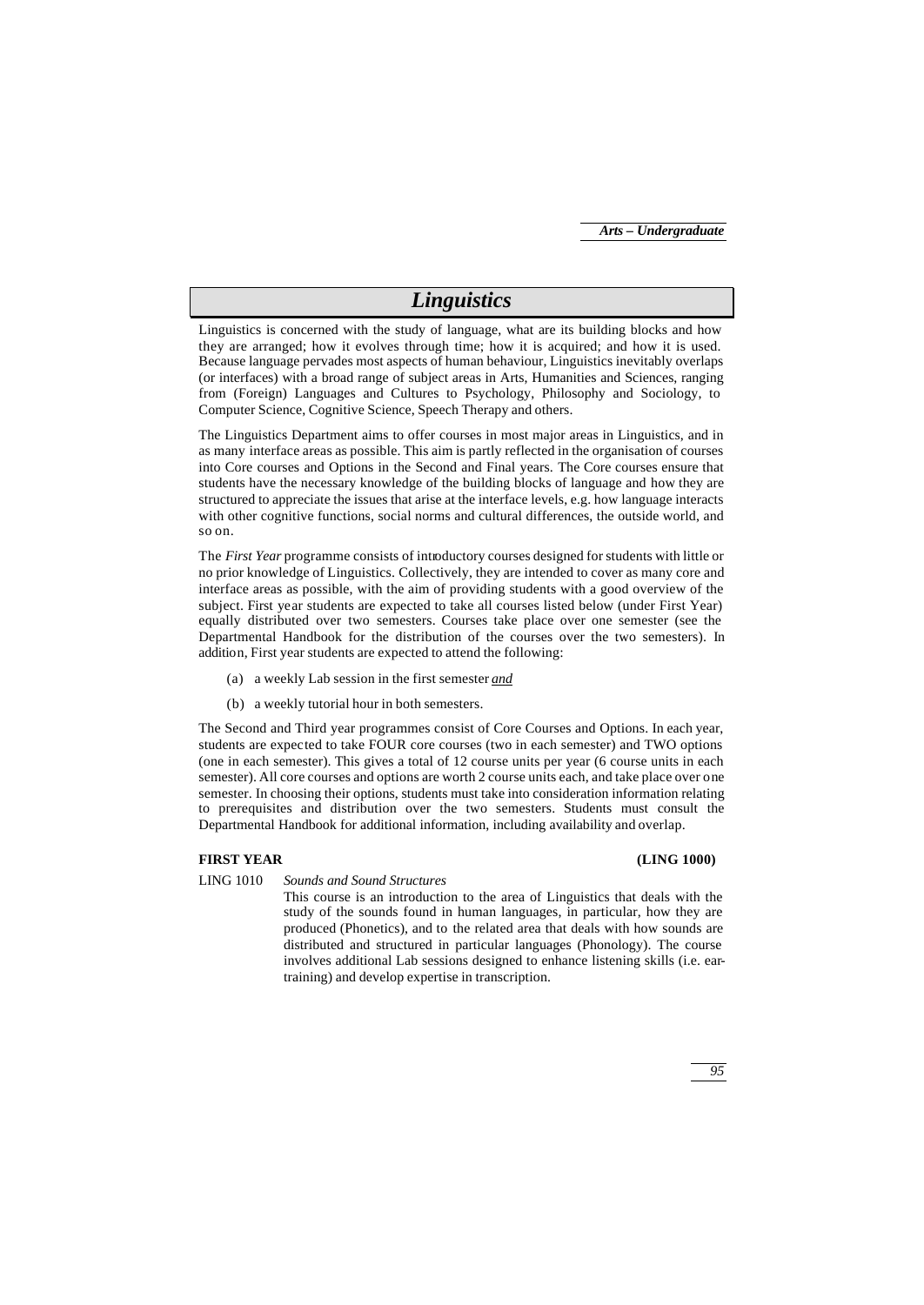## LING 1011 *Language Use and Communication*

This course investigates how language is used and manipulated to achieve the desired effects in various forms of communication, taking into consideration the medium of delivery (e.g. spoken versus written language, words versus images), the setting (e.g. formal versus informal settings), the nature of the audience (mass versus professional), among other things. One of the main objectives of the course is to examine how these parameters influence the various strategies of communication used.

# LING 1012 *Word Structure and Meaning*

This course is an introduction to the area of linguistics that deals with the derivation of complex words fromm smaller bits of language, and how different combinations lead to different word meanings (Morphology), e.g. 'rice-pudding' is a type of pudding whereas 'pudding-rice' is a type of rice.

LING 1013 *Languages of the World*

This course is an introduction to the area of Linguistics that deals with the classification of languages along genetic lines, leading to language families (genetic classification), and typological lines, leading to language groups based on similarities in sound systems, word order and so on (Typological classification).

LING 1014 *Language Disorders*

This course is an introduction to the area of Linguistics that concerns itself with the study of language disorders (Neurolinguistics). The overall objective is to see how linguistics concepts and analytical tools are necessary for a proper understanding of the curious patterns of language breakdown (types of disorders), and conversely, how the patterns of language breakdown shed light on our understanding of how language works and how it is represented in the mind/brain. The disorders discussed range from genetically determined disorders (such as Specific Language Impairment (SLI)), which affect children acquiring their first language, to disorders acquired as a consequence of trauma to the language centres of the brain (such as Anomia and Agrammatism in Broca's Aphasia), which affect individuals who previously had a normally functioning language.

## LING 1015 *Language in Social Context*

This course is an introduction to the area of linguistics that deals with language use in relation to social and cultural contexts (Sociolinguistics). It examines how language is used and perceived in relation to a number of social and cultural variables, including the following: regional and social variation; gender differences; bilingual and multilingual settings; language choice; languages in contact; language change; language death; and language attitudes and stereotypes.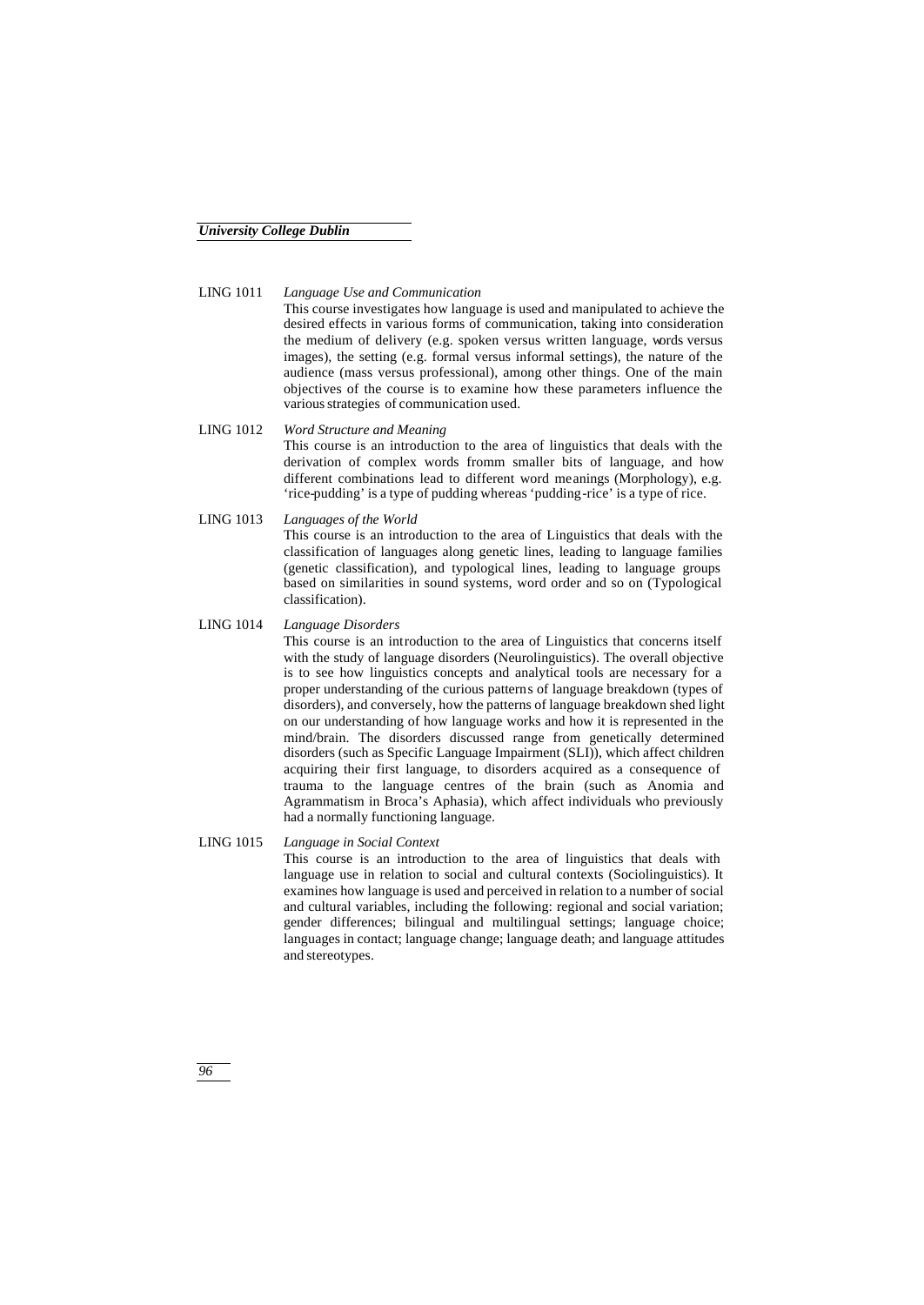### LING 1016 *Language Development*

This course is an introduction to the area of Linguistics that deals with language development (or Language Acquisition). It examines both first language acquisition from birth and second language acquisition by individuals who already have a complete first language. Among other things, it includes a survey of known milestones in first and second language acquisition, and compares them with the aim of identifying similarities and differences. The answer to the question whether first and second language acquisition are fundamentally the same or involve entirely different mechanisms sheds significant light not only on how language develops but also on whether there are biological, psychological and maybe also social constraints on its development.

LING 1017 *Sentence Structure and Meaning*

This course is an introduction to the area of Linguistics that deals with how words are organised into phrases and phrases into sentences, and how different patterns of organisation and different structures are associated with different meanings (Syntax). For example, the sentence, He kicked the bucket, can have the idiomatic meaning 'he died' in addition to the litera l meaning. In contrast the sentence, The bucket was kicked by him, can only have the literal meaning even though it is made up of basically the same content words.

## **SECOND YEAR (LING 2000)**

*All Courses and Options are deemed equivalent to 2 units. Core Courses* LING 2010 *Phonology* LING 2011 *Syntax II*

LING 2012 *Semantics*

LING 2013 *Language Variation and Change*

*Options*

LING 2014 *English as a Global Language* LING 2015 *Language Evolution* LING 2016 *Language in Mind* LING 2017 *Minority and Endangered Languages*

*Please consult Departmental Booklet for semester and course descriptions*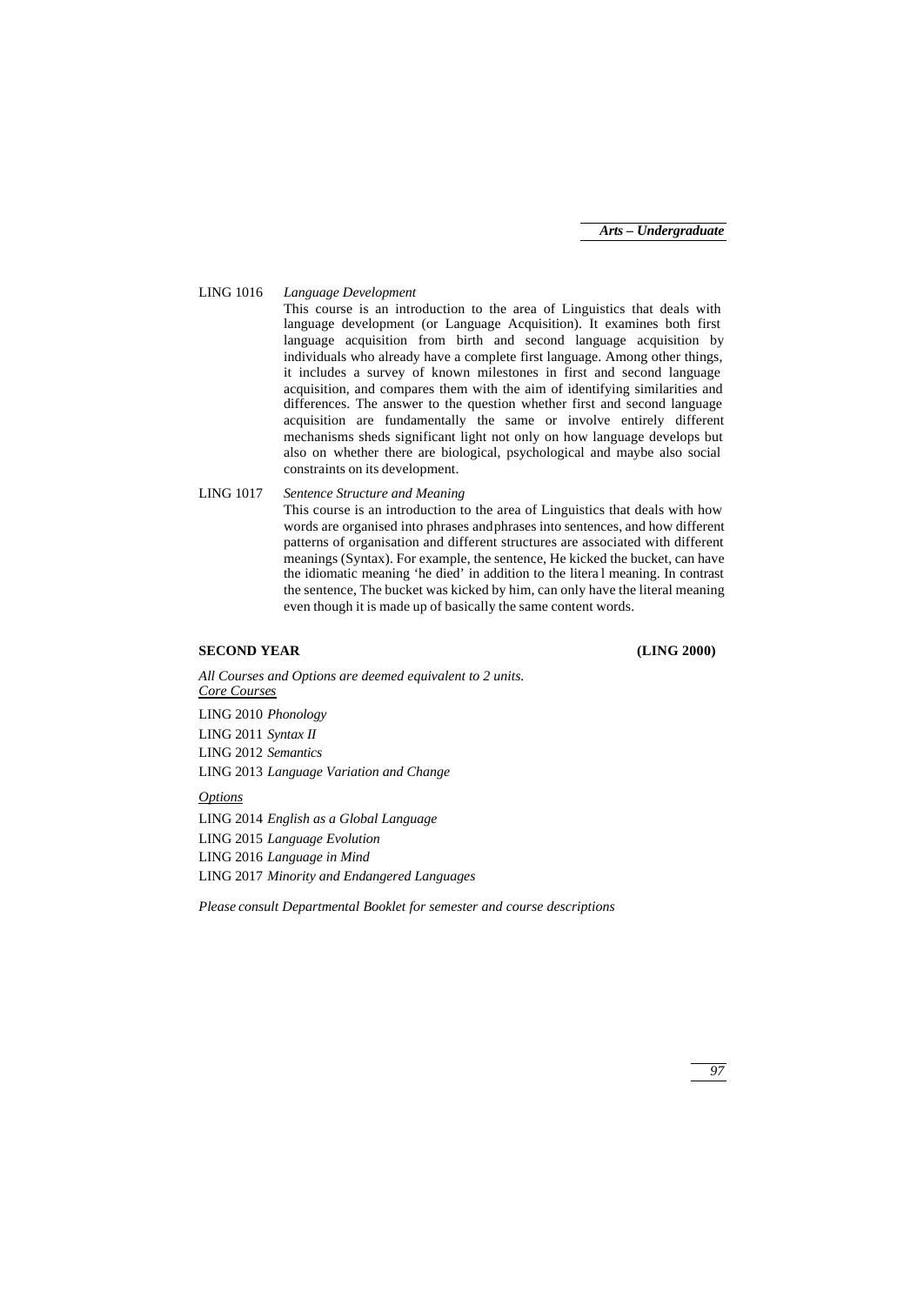# **FINAL YEAR (LING 3000)**

*All Courses and Options are deemed equivalent to: 2 units.*

*Core Courses* LING 3010 *Phonology III* LING 3011 Synta*x III*

LING 3012 *Morphology* LING 3013 *Pragmatics*

# *Options*

LING 3014 *Language, Power and Identity* (Prerequisite: none)

LING 3015 *Language Impairment* (Prerequisite: LING 2010, LING 2011)

LING 3016 *First Language Acquisition* (Prerequisite: LING 2010, LING 2011, LING 3012)

LING 3017 *Second Language Acquisition* (Prerequisite: LING 2010, LING 2011

*Please consult Departmental Booklet for semester and course descriptions*

# *Logic*

**NOTE:** Logic will not be available as a subject in the session 2003/2004.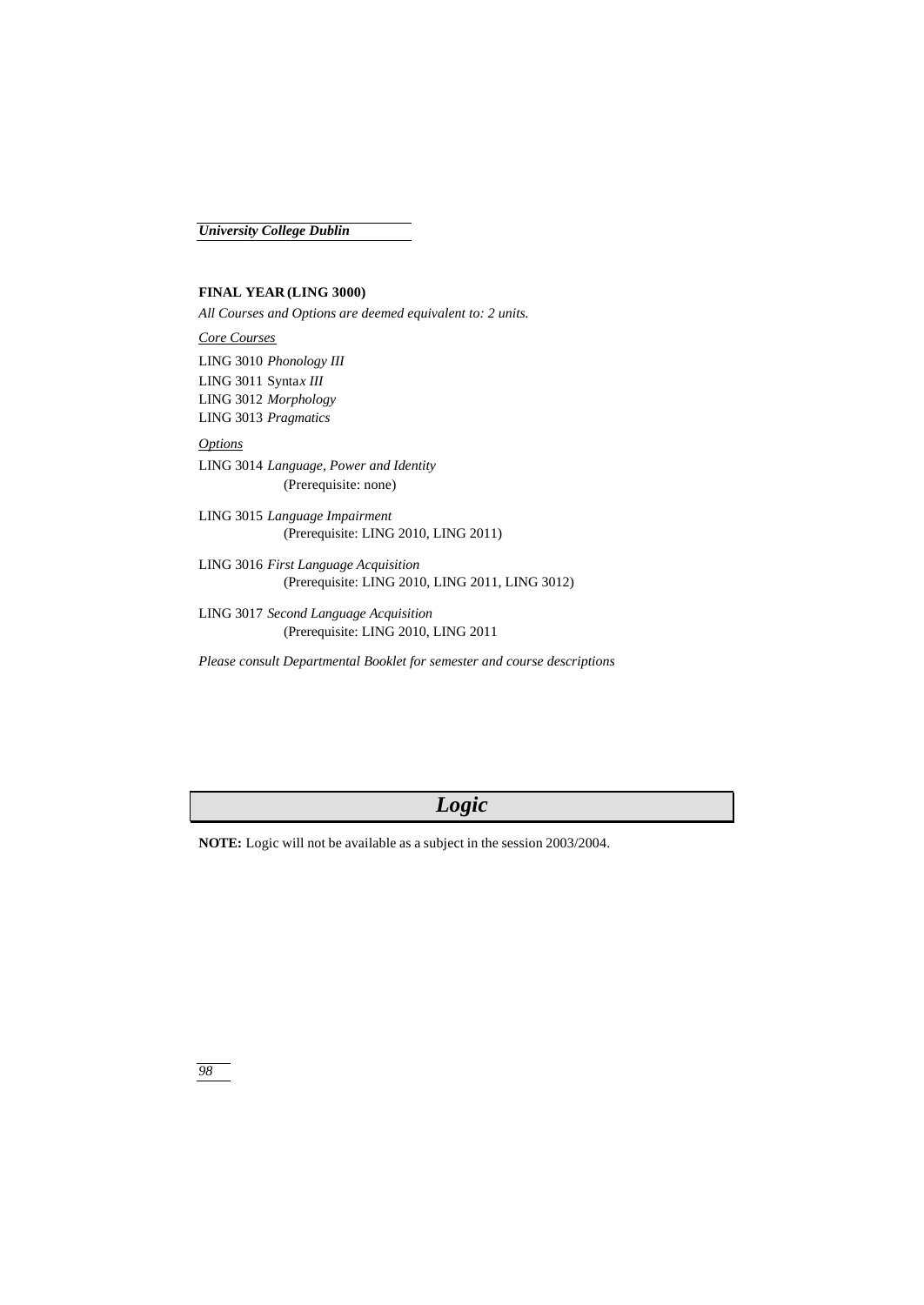# *Mathematical Studies* **FIRST YEAR (MST 1000)** *First Semester:* MST 1001 *Calculus of a Single Real Variable I* Limits of functions, continuous functions, differentiation from first principles, differentiation techniques, implicit differentiation, differentiable functions, Newton's method, extreme values of functions, mean value theorem and corollaries, graph sketching, optimisation. MST 1002 *Calculus of a Single Real Variable II* Integration techniques, fundamental theorem of calculus, inverse functions, natural logarithm and exponential functions, numerical integration, applications of integration to area, length and volume, separable and linear differential equations. MST 1011 *Combinatorics and Number Theory* Combinations and permutations, counting arguments, modular arithmetic, Euclid ean algorithm, Chinese remainder theorem, Fermat's and Euler's theorems, fundamental theorem of arithmetic. MST 1012 *Matrix Theory* Systems of linear equations and matrices, determinants, vectors in 2-space and 3-space. **SECOND YEAR (MST 2000)** MST 2001 *Calculus of Several Variables (3)* Real-valued functions of two real variables – partial derivatives, critical points, linear approximation, Lagrange multipliers, vector-valued differentiation, chain rule. Curves – curvature, quadratic approximation. Complex analysis – complex numbers, de Moivre's theorem, Cauchy-Riemann equations, complex integration. Line integals, Fundamental theorem of calculus, double integrals, co-ordinate systems, Green's theorem. *MST 2015 Linear Algebra and Computer Mathematics (3)* Linear algebra – general vector spaces, subspaces, linear independence, basis and dimension, co-ordinates, change of basis, eigenvalues and eigenvectors, diagonalisation of matrices, complex vector spaces, inner products, lengths and angles, orthonormal bases, the Gram-Schmidt process. Computer mathematics – using a computer, designing a programme, structured programming, mathematical applications.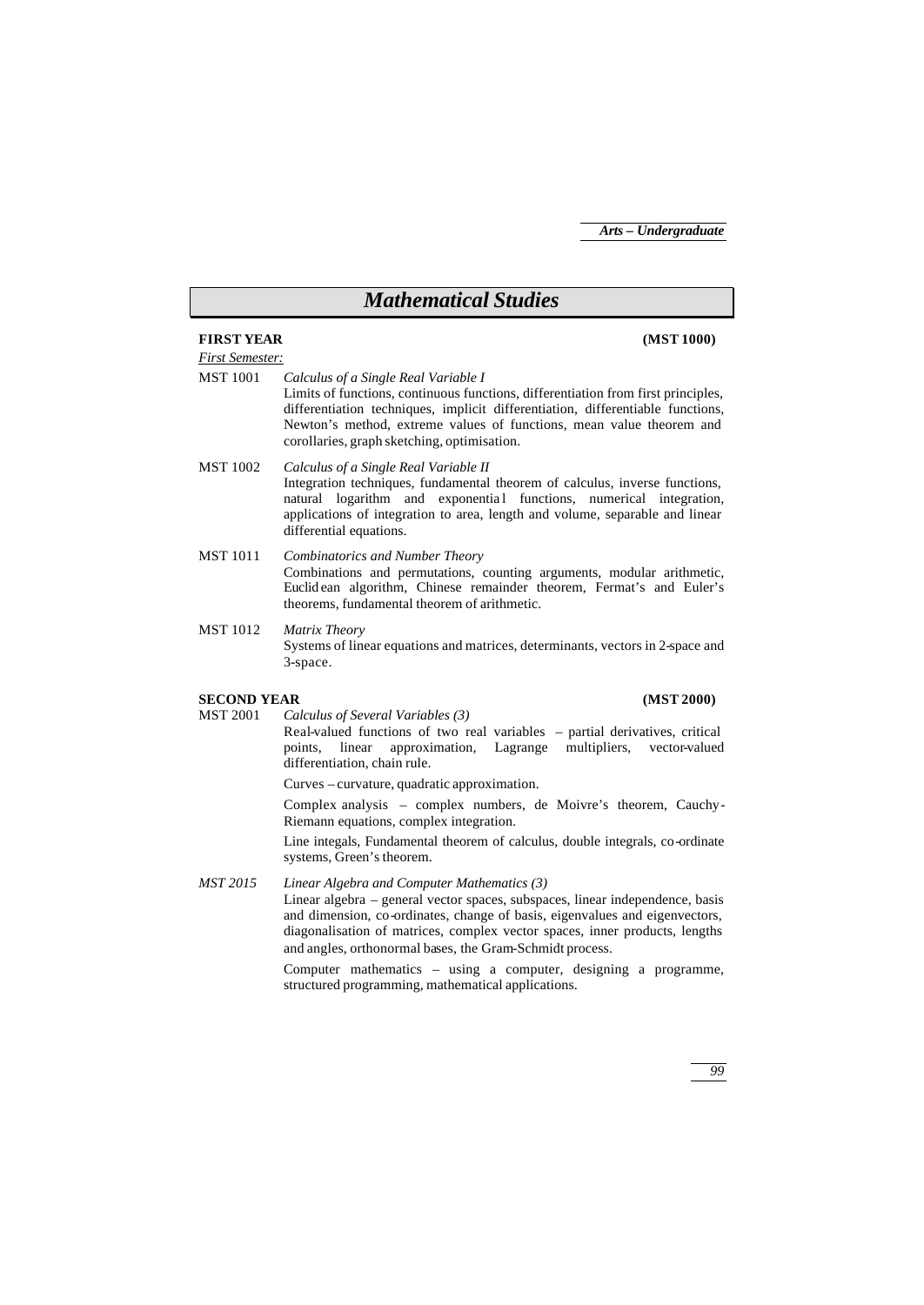MST 2013 *Algebraic Structures (3)* Sets and logic, equivalence relations, binary operations. Fields – axioms, examples, field of complex numbers, elementary properties of complex numbers. Rings – axioms, examples, units, division rings, integral domains. Polynomials – basic facts, roots, fundamental theorem of algebra. Quaternions – conjugates, norms. Groups – examples, basic facts, cosets, Lagrange's theorem.

MST 2014 *Introduction to Analysis (3)* The real numbers – axiom of completeness. Sequences and series – limits, monotone convergence theorem, infinite series, Bolzano-Weierstrass theorem, Cauchy criterion, power series, Taylors theorem.

### **FINAL YEAR (MST 3000)**

Students take the first three courses below and two of the remaining three courses.

- MST 3013 *Analysis (3)* Metric Spaces – definition and examples, continuity, convergence, completeness, contraction mapping principle, applications, compactness, connectedness. Complex analysis – differentiability, complex line integrals, Cauchy's theorem, Cauchy's Integral formula, Cauchy's estimates. MST 3014 *Algebra and applications (3)* Applications of groups and fields including an introduction to Galois theory. Coding and Cryptography. MST 3021 *Differential Geometry (2)* Calculus in *n*-space, level sets, tangent spaces, Lagrange multipliers, maximaminima on open sets. Curves in 3-space, Frenet-seret equations, line integrals. Parametrized surfaces in 3-space, surface area, surface integral. Geometry of surfaces in  $R<sup>3</sup> - Gaussian$  and normal curvature, geodesics.
- MST 3022 *History of Mathematics (2)* Topics chosen from Greek mathematics, geometry, algebra and analysis, cartesian geometry, non-euclidian geometry, the role of mathematics in the modern world.
- MST 3025 *Differential Equations via Computer Algebra (2)* A computer-lab-based course investigating the solutions of differential equations using symbolic computation.

MST 3024 *Financial Mathematics (2)* Effective and nominal rates of interest, force of interest, present values, the equation of value and the yield on a transaction, annuities, loan schedules, interest and annuities payable *p*-thly, net present values and internal rate of return.

*100*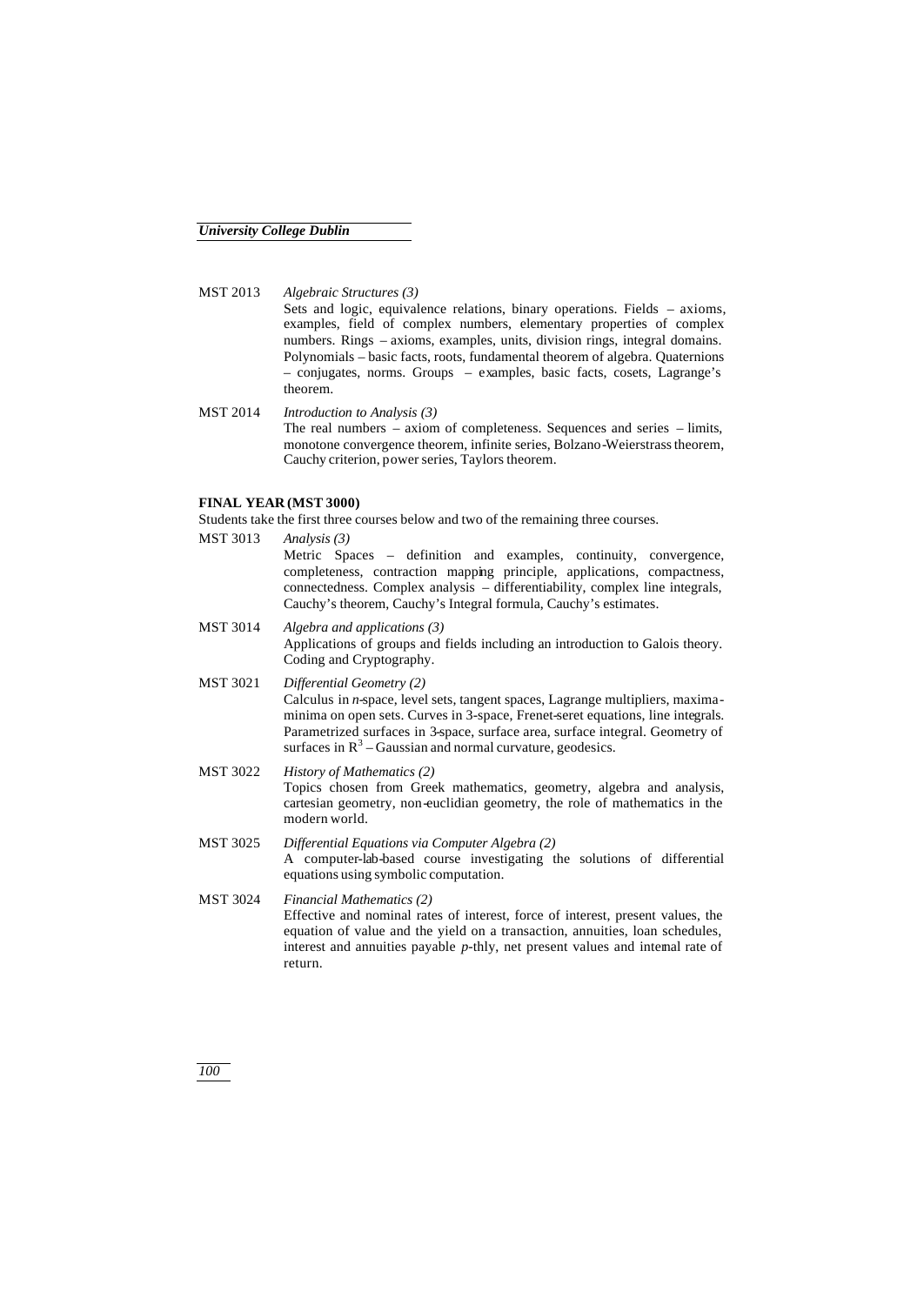# *Mathematics*

## **FIRST YEAR (MATH 1000)**

# Honours Course

MATH 1001 *Algebra*

Induction, solutions of systems of linear equations, matrix algebra, determinants, vectors in three-dimensional space, lines and planes in threedimensional space, eigenvlaues and eigenvectors.

MATH 1002 *Calculus*

Limits of functions and continuity. Differentiation, extreme vlaues, mean value theorem, applications. Riemann integration. Differential equations.

# **SECOND YEAR (MATH 2000)**

Second Year Honours courses consist of the following list:

- MATH 2001 *Vector Spaces and Linear Transformation (2)*
- MATH 2002 *Advanced Linear Algebra (2)*

MATH 2003 *Metric Spaces (2)*

- MATH 2004 *Functions of Several Variables (2)*
- MATH 2005 *Number Theory and Group Theory (2)*

MATH 2006 *Introduction to Analysis (2)*

# **FINAL YEAR (MATH 3000)**

MATH 3001 *Field Theory and Galois Theory (3)* MATH 3002 *Ring Theory (3)* MATH 3003 *Measure Theory (3)* MATH 3004 *Complex Variable Theory (3)* MATH 3005 *Differential Geometry (3)* MATH 3006 *Probability and Statistics (3)* MATH 3007 *Group Theory (3)*

MATH 3008 *Special Topics (3)*

## *Notes for Final Year Students:*

- Students take four courses (twelve units).
- A student's choice of courses is subject to departmental approval.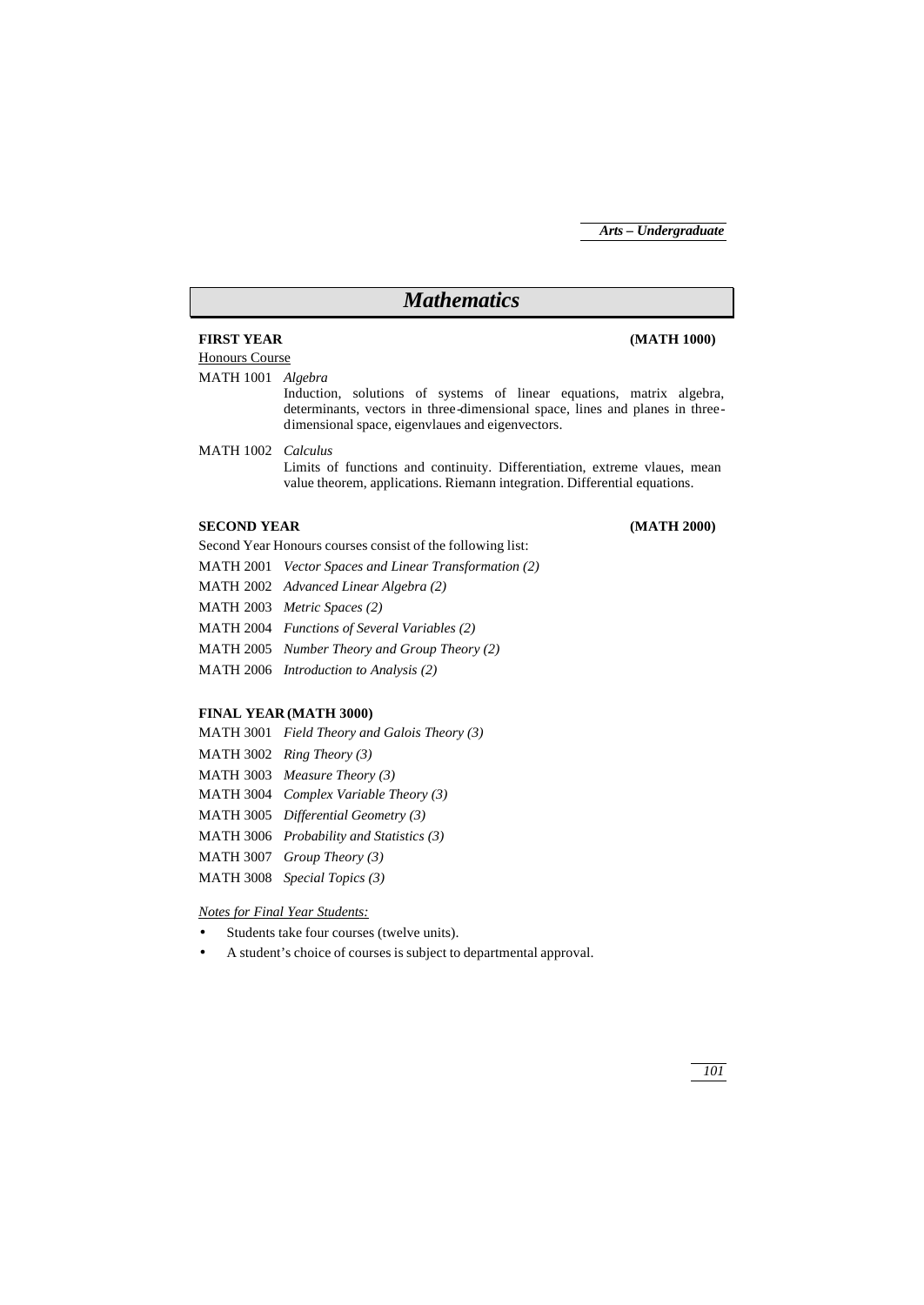# *Mathematical Physics Studies*

## **FIRST YEAR (MPST 1000)**

*1. Mathematical Modelling and Numerical Methods*

First order differential equations: Examples of modelling leading to differential equations; homogeneous equations with constant coefficients; separable equations; integrating factors. Inhomogeneous equations. Linear second order differential equations: Independent solutions and Wronskians; reduction of order; variation of parameters; initial and boundary value problems. Systems of equations; phase plane, classification of critical points. Approximate solutions of nonlinear equations. Chaotic dynamics.

Numerical methods: Solutions of ordinary differential equations, quadrature formulae, root finding.

### *2. Introduction to Mechanics*

Motion in a line, displacement-time graphs, velocity-time graphs and acceleration. Motion with constant acceleration, free fall under gravity. Introduction to vectors, scalar product, relative velocity. Force, momentum and Newton's laws of motion. Statics and friction.

Kinetic and potential energy, work and power. Elastic strings and springs, Hooke's law and elastic potential energy. Projectiles. Impulse, collisions and the law of restitution. Circular motion. Simple harmonic motion, motion in a plane and under variable forces. Stability and small oscillations.

Coplanar forces in equilibrium. Centre of gravity and moments of inertia. Dynamics of a rigid body in two dimensions. The compound pendulum. Polar co-ordinates. Central forces, angular momentum and orbits. Satellite motion.

# **SECOND YEAR (Mode I - MPST 2100) (Mode II - MPST 2200)**

MPST 2110 *Methods A (3)*

*Vector Calculus:* Vector differentiation (Frenet-Serret formulae). Directional derivatives, Grad, Div, Curl. Vector integration (line, surface, volume integrals). Integral Theorems (Divergence and Stokes' theorem). Grad, Div and Curl in orthogonal curvilinear coordinates. Variational problems, Lagrange multipliers.

*Calculus of Variations*: Euler's equation, geometric examples, extension to higher number of variables, conditional variation.

# MPST 2120 *Mechanics and Special Relativity (3)*

*Mechanics*: Dynamics of rigid bodies, rotating earth, spinning top, moments of inertia, principal axes, Euler's equations of motion.

*Special Relativity*: Inertial frames, Lorentz transformations, space-time, tensors, relativistic mechanics, energy-momentum conservation.

#### MPST 2130 *Analytical and Quantum Mechanics (3)*

*Analytical Mechanics*: Lagrange's equation, variational principles. Small oscillations, normal modes. Hamilton's equations, canonical transformations, Poisson brackets.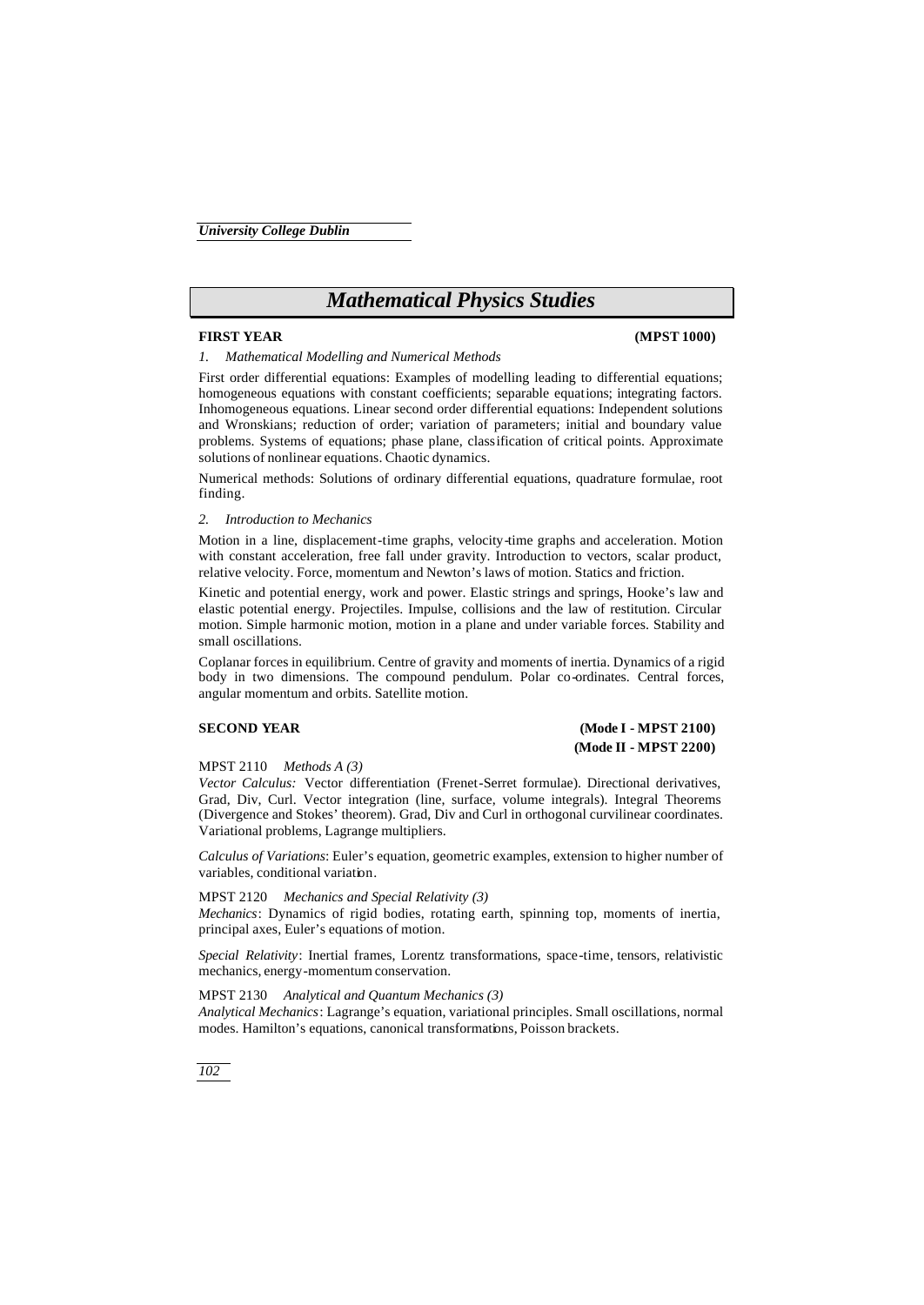*Quantum Mechanics*: Introduction, Postulates of Quantum Mechanics, One-dimensional examples: Potential well and harmonic oscillator, the Heisenberg uncertainty principle, Quantum tunnelling.

# MPST 2140 *Ordinary Differential Equations (3)*

*Analytical Methods:* Existence of solutions. Linear differential equations: linearly independent solutions, dimensions of solution space, Wronskians, Green's functions. Singular points. Solution in series.

*Numerical Methods:* Runge-Katta methods. Adaptive techniques. Applications to satellite motion, the three-body problem and the Lorenz model.

### *Notes for Second Year Students*

- All students take the above courses.
- Mode I students in addition take *either* MST 2001, 2013, 2014 and 2015 *or* MATH 2001-2006.

### **FINAL YEAR (Mode I - MPST 3100)**

### **(Mode II - MPST 3200)**

#### MPST 3111 *Methods B (2.4)*

*Complex Variables:* Cauchy-Riemann equations, singular points. Complex integration (Cauchy's theorem, line integrals). Taylor and Laurent series. The Residue Theorem.

*Euclidean Spaces:* Convergence, Bessel's inequality, Parseval's equality. Fourier series (Piecewise continuous functions, Riemann-Lebesgue lemma, Weierstrass approximation theorem, Pointwise convergence). Orthogonal series of polynomials (Legendre polynomials, Hermite polynomials, Laguerre polynomials, Bessel functions).

## MPST 3120 *Methods C (2.4)*

First order partial differential equation. Second order linear partial differential equations – classification, uniqueness, stability. The wave equation, diffusion equations and Laplace's equation. Separation of variables, Laplace and Fourier transforms. Green's functions. Perturbation methods.

### MPST 3130 *Thermal and Statistical Physics (2.4)*

*Thermodynamics:* Laws of thermodynamics, temperature, entropy, Clausius's theorem, Maxwell's relations.

*Kinetic Theory:* Maxwell's distribution, the Boltzmann equation, Maxwell-Boltzmann distribution.

*Introduction to Statistical Mechanics:* The microcanonical, canonical and grandcanonical ensembles, the classical ideal gas, quantum statistical mechanics, the ideal Fermi and Bose gases, the imperfect Fermi gas.

### MPST 3141 *Potential Theory (2.4)*

*Electrostatics:* electrostatic potential; Gauss's law; Poisson's equation; dielectrics; electrostatic energy.

*Magnetic fields due to steady currents:* vector potential; Ampère's circuital law; magnetic materials.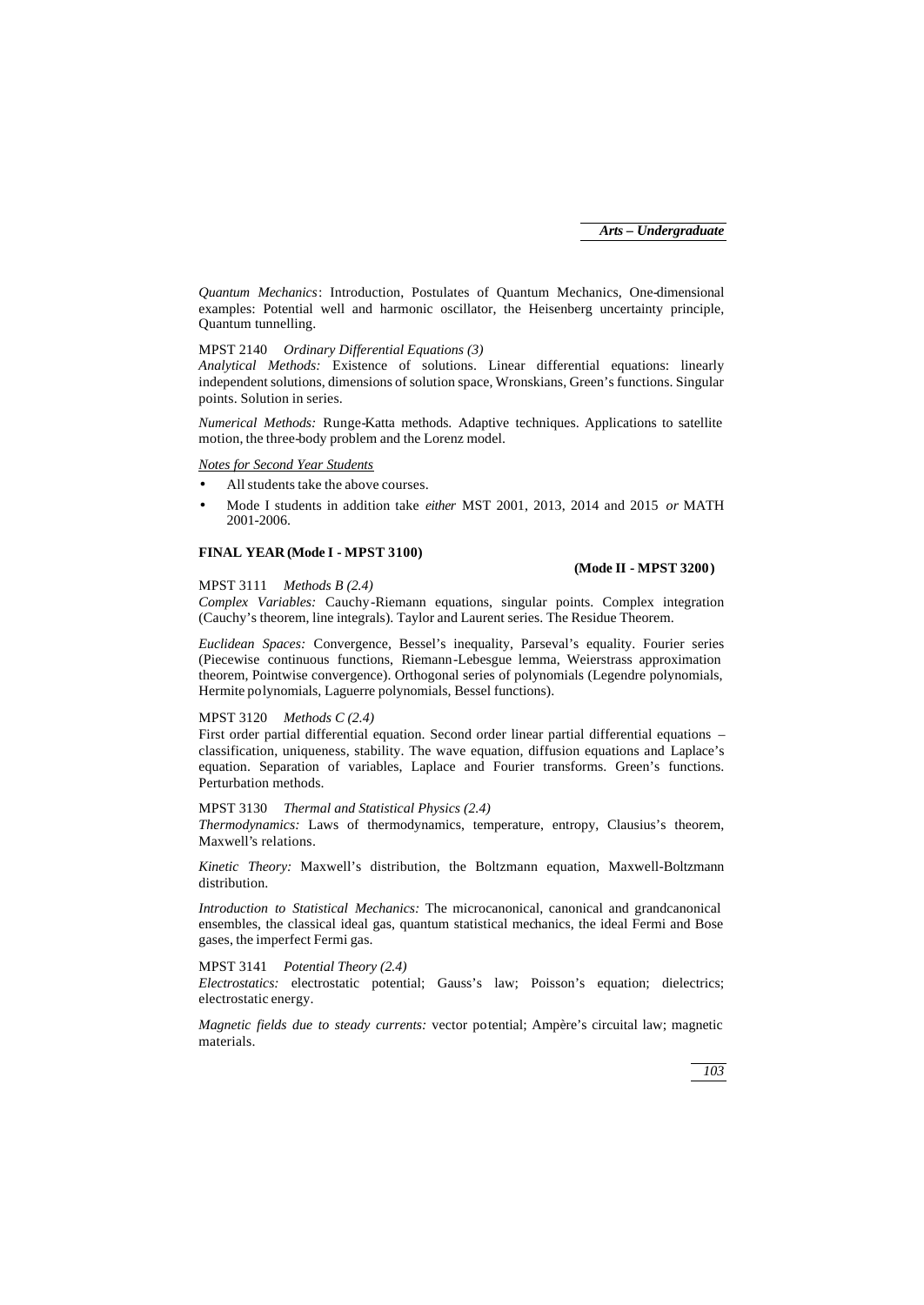# MPST 3151 *Electromagnetic Theory (2.4)*

Maxwell's equations. Energy and momentum: Poynting vector. Plane waves in nonconducting and conducting media. Wave guides. Radiation from bounded sources. Liénard - Wiechert potentials. Relativistic formulation of electromagnetic theory.

#### MPST 3160 *Quantum Mechanics (2.4)*

Hilbert spaces, Hermitian and unitary operators, observables, probability measures, spectra measures. Postulates of quantum mechanics, uncertainty principle, harmonic oscillator, creation and annihilation operators, angular momentum, hydrogen atom. Perturbation theory and Rayleigh's variational principle. WKB approximation. Time evolution in the Schrödinger picture and Heisenberg picture.

# MPST 3171 *Fluid Mechanics (2.4)*

Representation of fluid flow, elementary physical considerations, Stokes' analysis. Velocity potential for irrotational flows, stream functions for incompressible flows. Navier Stokes' equations. Inviscid flow equations, motion of a sphere through an incompressible fluid, 2D incompressible flows, conformal.

## MPST 3180 *Dynamical Systems and Chaos (2.4)* Phase portraits, flows and evolution.

*Linear systems:* Classification of linear systems, phase portraits of linear systems.

*Non-linear systems in the plane*: Local and global behaviour, fixed points, linearization, stability of fixed points, limit points and limit cycles, Poincaré-Bendixson theory.

*Non-linear systems in higher dimensions*: hyperbolic and non-hyperbolic fixed points, closed orbits, attracting sets and attractors. Chaotic orbits.

MPST 3190 *Special Topics (4.8)*

#### *Notes for Final Year students*

- Mode II students take MPST 3111, MPST 3130, MPST 3160, MPST 3171 and *either*  MPST 3120 *or* MPST 3180.
- Mode I students take all the above courses.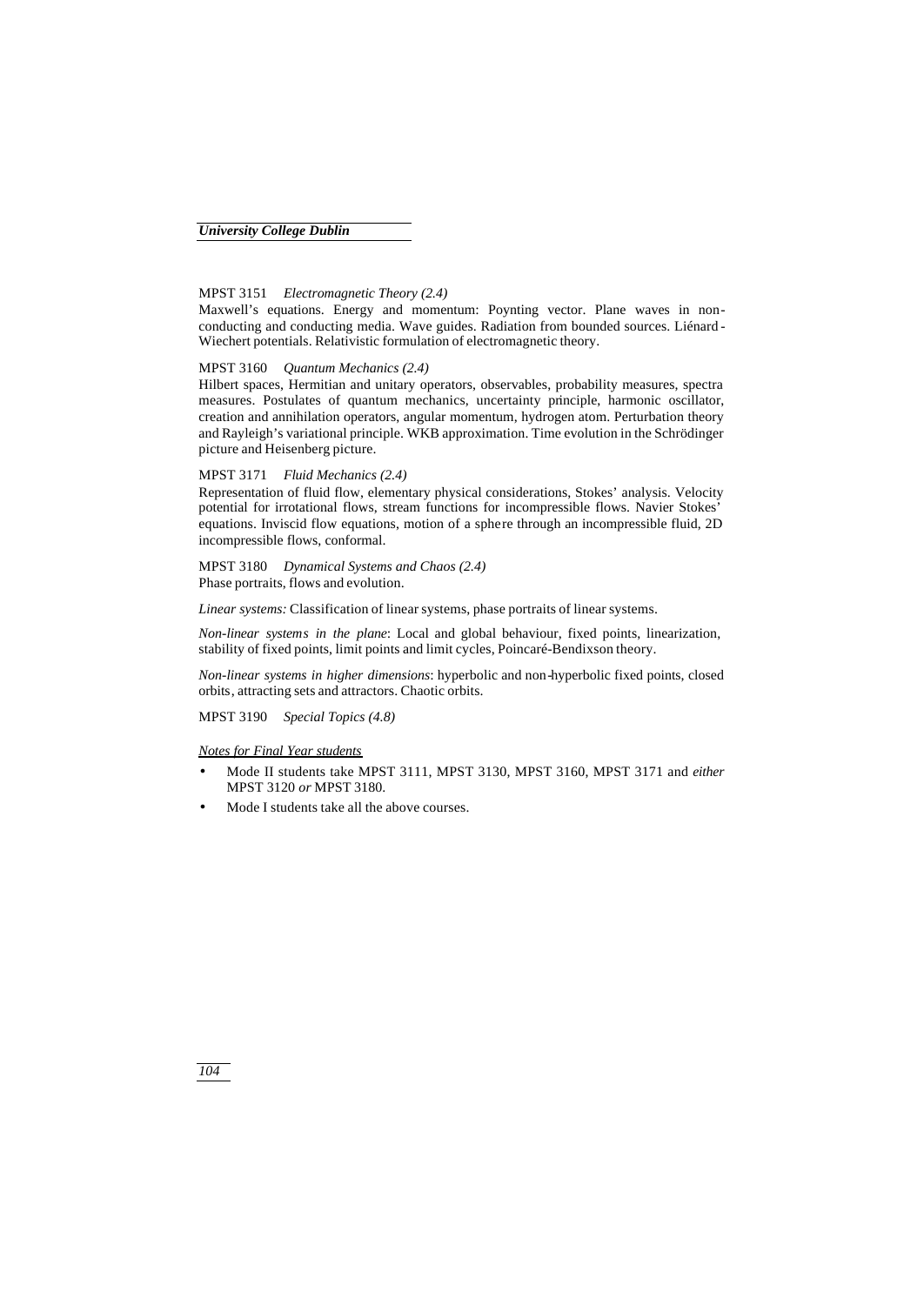| <b>Music</b>                                                                                                                                                   |            |  |
|----------------------------------------------------------------------------------------------------------------------------------------------------------------|------------|--|
| For details of courses in Music as a subject for the BA (Honours) Degree, as well as for<br>courses leading to the Degree of BMus, see separate booklet Music. |            |  |
| <b>FIRST YEAR</b><br>Courses are available.                                                                                                                    | (MUS 1000) |  |
| <b>SECOND YEAR</b><br>Courses (deemed equivalent to twelve units) are available.                                                                               | (MUS 2000) |  |
| <b>FINAL YEAR (MUS 3000)</b>                                                                                                                                   |            |  |

Courses (deemed equivalent to twelve units) are available.

*Philosophy*

### **FIRST YEAR PHIL 1000)**

The object of this course is to introduce students to the study of philosophy through the critical study of ideas and forms of philosophical argumentation. The course will examine the origins of philosophy in ancient Greece, and will provide a broad historical introduction to the development of western philosophy to the present. Students will be encouraged to gain a first-hand knowledge of classical philosophical texts, including Plato's *Republic,* Descartes' *Meditations*, and selected works by Nietzsche, Kierkegaard and Sartre. Basic moral issues and concepts in aesthetics will als o be discussed.

Participation in tutorials and essay writing is an important feature of the course, and will count in examinations. No previous knowledge of philosophy is required. More information on the Philosophy Department and the courses offered is available on the Departmental website at http://www.ucd.ie/~philosop/

The first year course will include some or all of the following:

- PHIL 1001 *Introduction to Modern Philosophy*
- PHIL 1002 *Introduction to Greek Philosophy*
- PHIL 1003 *Introduction to Contemporary European Philosophy*
- PHIL 1004 *Introduction to Social Philosophy*
- PHIL 1005 *Introduction to Ethics*
- PHIL 1006 *Introduction to Philosophical Problems*
- PHIL 1007 *Introduction to Eastern Philosophy*
- PHIL 1008 *Introduction to Philosophical Anthropology*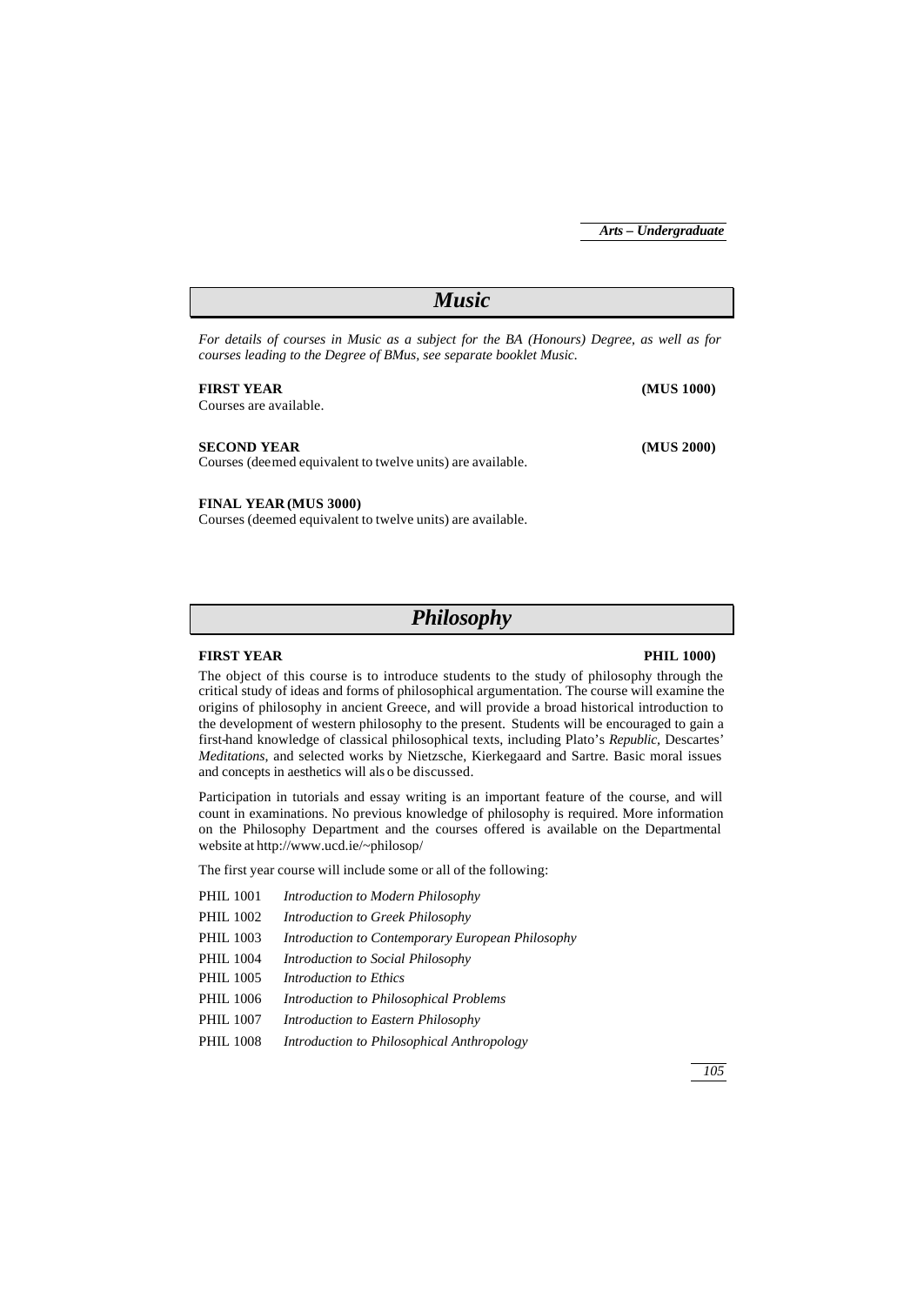| <b>PHIL 1009</b> | <b>Essays and Tutorial assessment</b>  |
|------------------|----------------------------------------|
| <b>PHIL 1010</b> | Introduction to Philosophy of Religion |
| <b>PHIL 1011</b> | Introduction to Medieval Philosophy    |
| PHIL 1012        | Introduction to Logic                  |
| <b>PHIL 1013</b> | Introduction to Epistemology           |
| <b>PHIL 1014</b> | <b>Introduction to Aesthetics</b>      |

*Note for First Year Students:*

• The provision of a particular course is subject to the availability of staff. Courses additional to those listed may be provided in a particular year. Notice of the exact course titles will be announced at the beginning of the session.

## **SECOND YEAR (Mode I – PHIL 2100) (Mode II – PHIL 2000)**

The second year Philosophy course provides a deeper treatment of the history of philosophy and of selected philosophical problems. Students will study the development of Western philosophy from Plato and Aristotle through the Medievals to Kant and Hegel. Texts of Plato, Aristotle, Aquinas, Hume, Kant, Hegel, Kierkegaard and Nietzsche will be read and discussed. In addition, there are courses in moral philosophy, aesthetics, logic, metaphysics, philosophy of religion etc. The course aims to develop critical reasoning skills and a deeper sense of the intellectual formation of Western culture.

Some or all of the following courses will be offered:

| <b>PHIL 2001</b> | The Rationalists (1)                  |
|------------------|---------------------------------------|
| <b>PHIL 2002</b> | $A$ <i>esthetics</i> $(1)$            |
| <b>PHIL 2003</b> | The Enlightenment $(1)$               |
| <b>PHIL 2004</b> | Philosophical Anthropology (1)        |
| <b>PHIL 2005</b> | Philosophy of Imagination $(1)$       |
| <b>PHIL 2007</b> | Medieval Philosophy (1)               |
| <b>PHIL 2008</b> | Philosophy of Being $I(1)$            |
| <b>PHIL 2010</b> | <i>Propositional Logic (1)</i>        |
| <b>PHIL 2012</b> | Introduction to Semiotics (1)         |
| <b>PHIL 2013</b> | Modern Moral Philosophy (1)           |
| <b>PHIL 2014</b> | Philosophy of Religion (1)            |
| <b>PHIL 2015</b> | Classical Theories of Knowledge (1)   |
| <b>PHIL 2020</b> | The Philosophy of Whitehead (1)       |
| <b>PHIL 2021</b> | Dilemmas (1)                          |
| <b>PHIL 2022</b> | Contemporary Political Philosophy (1) |
| <b>PHIL 2023</b> | The Philosophy of Time (1)            |
| <b>PHIL 2024</b> | Greek Tragedy (1)                     |
| <b>PHIL 2025</b> | Seminars (2)                          |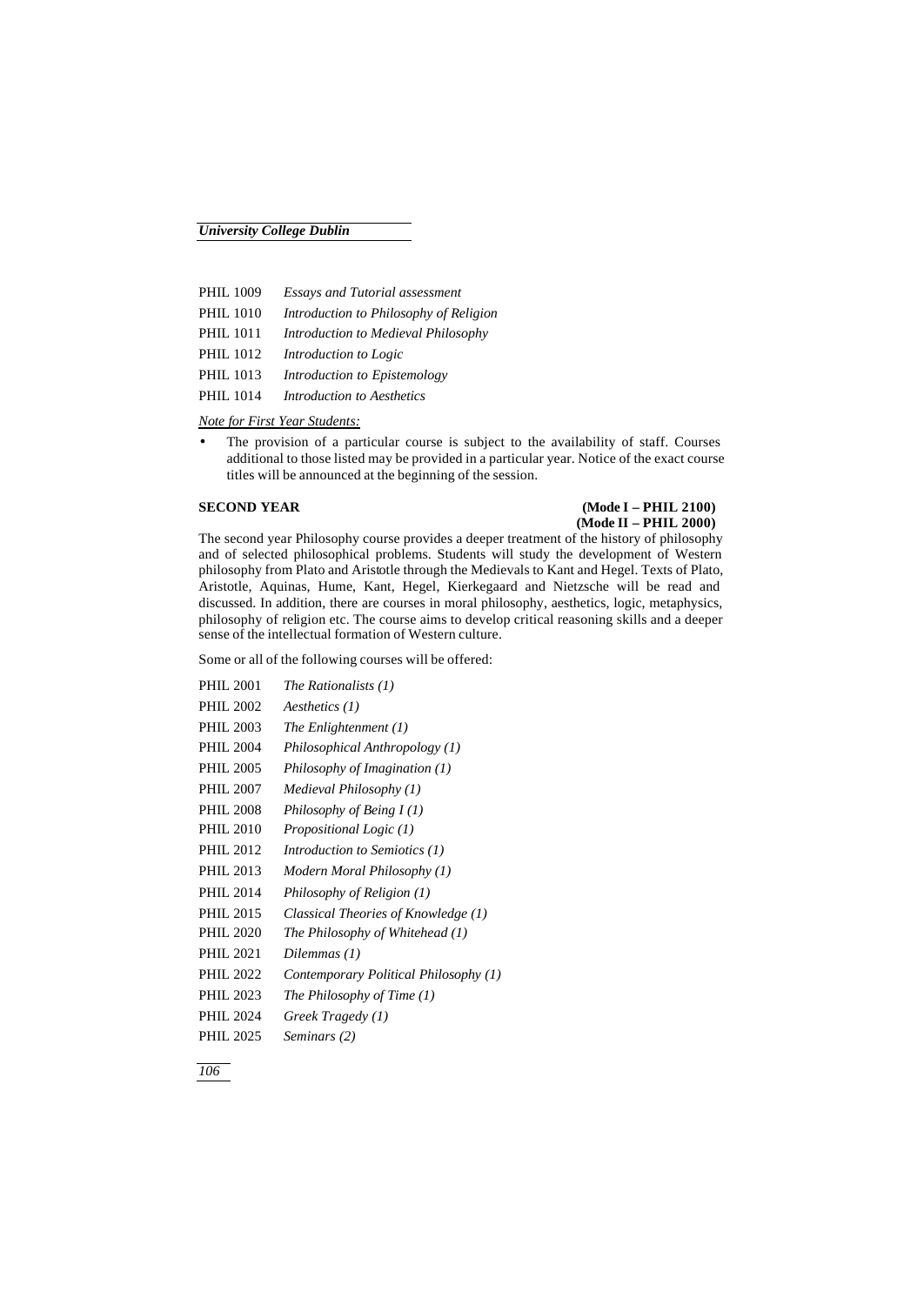- PHIL 2026 *Essays and tutorial assessment (2)*
- PHIL 2027 *Contemporary Moral Philosophy (1)*
- PHIL 2028 *Pragmatism and Epistemology (1)*
- PHIL 2029 *Ethics (1)*
- PHIL 2030 *The Moral Foundations of Law (1)*
- PHIL 2031 *Kant's Critical Philosophy (1)*
- PHIL 2032 *Empiricism and Naturalism (1)*
- PHIL 2033 *Problems of Philosophy II (1)*
- PHIL 2034 *Existentialism and Marxism (1)*
- PHIL 2035 *Perception and Imagination in Phenomenological Philosophy (1)*
- PHIL 2036 *Contemporary Ethical Theory (1)*
- PHIL 2037 *Morality and Civilization (1)*
- PHIL 2038 *The Politics of Pleasure: Power and Discourse (1)*
- PHIL 2039 *Contemporary French Philosophy (1)*
- PHIL 2040 *Kant's Critique of Pure Reason (1)*
- PHIL 2041 *Issues in the Philosophy of Mind (1)*
- PHIL 2042 *Philosophy and Nature (1)*
- PHIL 2043 *Contemporary Approaches to Philosophy (1)*
- PHIL 2044 *Marxism and Existentialism (1)*
- PHIL 2045 *Philosophy of Language (1)*
- PHIL 2046 *Two Empiricists and a Rationalist (1)*
- PHIL 2047 *Philosophy of Mind (1)*
- PHIL 2048 *Selected Topics in Philosophical Anthropology* (1)
- PHIL 2049 *Philosophy as Love of Wisdom* (1)
- PHIL 2050 *Philosophy of Action* (1)
- PHIL 2051 *Kant II: Morality and Aesthetics* (1)

*Notes for Second Year Students*

- Students for the BA Mode II must complete twelve units (or equivalent in second year) through a combination of required courses and selected options. Required courses and options will be specified at the beginning of the session. Candidates for the BA Mode I (Philosophy) must complete twenty-four units (or equivalent).
- The courses on offer in each academic year will be posted at the beginning of the session. The provision of a course in any particular year is subject to the availability of staff and, in the case of an option, its selection by a sufficient number of students. Courses additional to those listed may be provided in a particular year.
- Students in second year Philosophy must register with the Department for tutorials and must submit a number of essays during the academic year. Tutorial work and essay writing will be assessed for examination purposes.

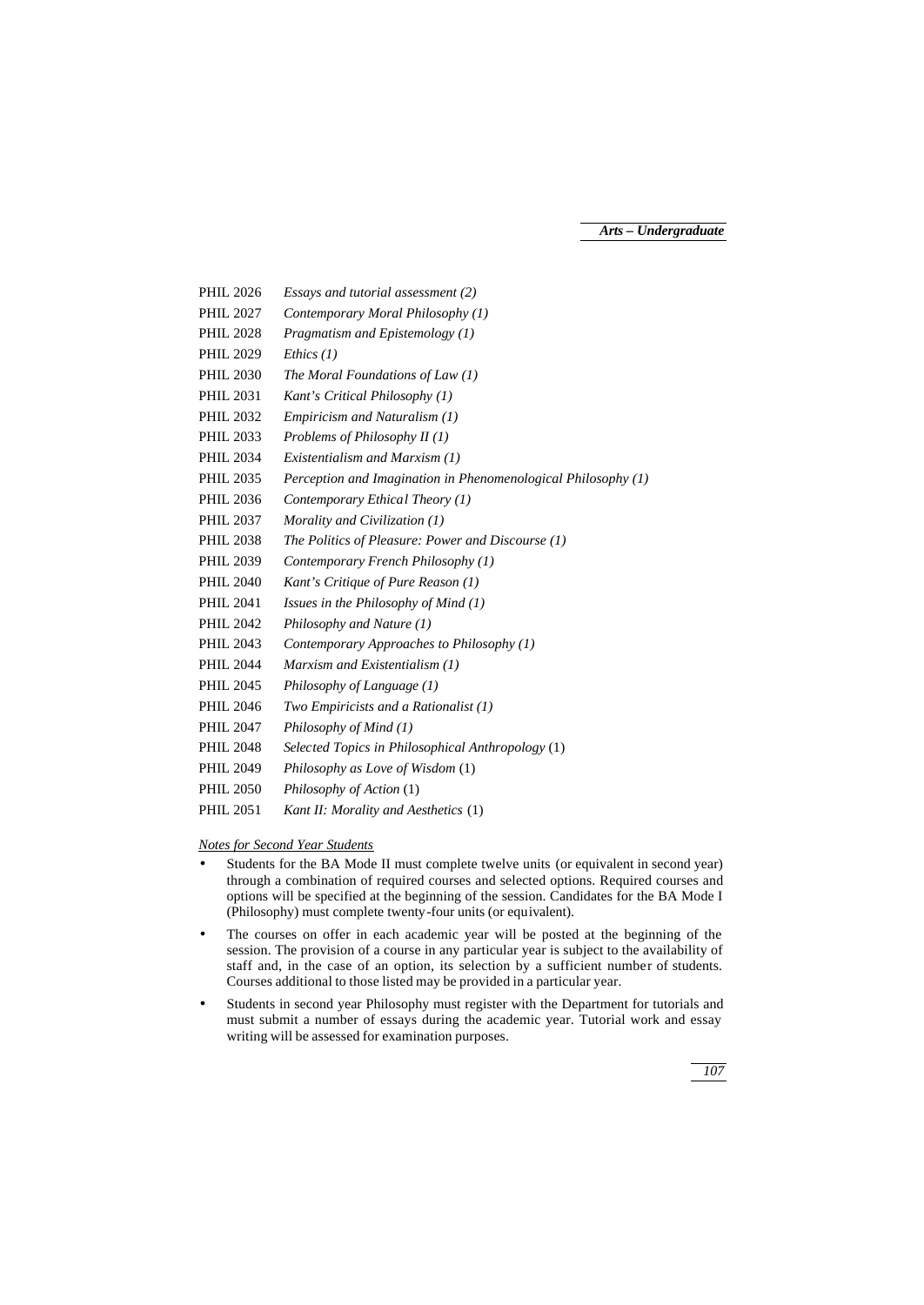• Students following the Mode I course may take a course (in an area related to Philosophy) in another Department provided that the course is approved by the Head of the Department of Philosophy, and permission to attend the course is granted by the Head of the other Department involved. Adequate notification must be given to the Departments concerned in order to arrange assessment of the student's work in the course.

# **FINAL YEAR (PHIL 3100 – Mode I) (PHIL 3000 – Mode II)**

The final year Philosophy course provides an intensive study of some major philosophical texts and deeper study of philosophical problems and traditions. Special attention is given to contemporary philosophical issues and approaches, especially to Contemporary Continental Philosophy and to Analytic Philosophy in the Anglo -American tradition.

Final year Mode II students choose twelve course units, comprised of required courses and selected options. Mode I students, in addition to their course work, are required to undertake a research project and write a minor thesis (the BA thesis) on a topic agreed with the Head of Department, and supervised by a member of staff.

Some or all of the following courses will be offered:

| <b>PHIL 3001</b> | Philosophy of Mind (1)                                |
|------------------|-------------------------------------------------------|
| <b>PHIL 3002</b> | Philosophy of Being $II(1)$                           |
| <b>PHIL 3003</b> | Analytic Philosophy (1)                               |
| <b>PHIL 3004</b> | Phenomenology to Deconstruction $(1)$                 |
| <b>PHIL 3005</b> | Aesthetics $II(1)$                                    |
| <b>PHIL 3006</b> | Philosophy of Religion (1)                            |
| <b>PHIL 3008</b> | Philosophy and Science (1)                            |
| <b>PHIL 3009</b> | Structuralism and Hermeneutics (1)                    |
| <b>PHIL 3012</b> | Advanced Logic (1)                                    |
| <b>PHIL 3013</b> | Philosophy of Religion (1)                            |
| <b>PHIL 3017</b> | Contemporary American Philosophy (1)                  |
| <b>PHIL 3018</b> | Philosophy of Music (1)                               |
| <b>PHIL 3019</b> | Aquinas' Philosophy of God (1)                        |
| <b>PHIL 3020</b> | Philosophical Anthropology (1)                        |
| <b>PHIL 3021</b> | Critical Theory (1)                                   |
| <b>PHIL 3022</b> | Seminars (2)                                          |
| PHIL 3023        | Mode I Project (2)                                    |
| <b>PHIL 3024</b> | Essays and Tutorial Assessment (2)                    |
| <b>PHIL 3025</b> | German Philosophy (1)                                 |
| <b>PHIL 3026</b> | Contemporary Moral Theories (1)                       |
| <b>PHIL 3027</b> | Contemporary Issues in Philosophy (1)                 |
| <b>PHIL 3028</b> | Kant's Critique of Judgement and its Significance (1) |

*108*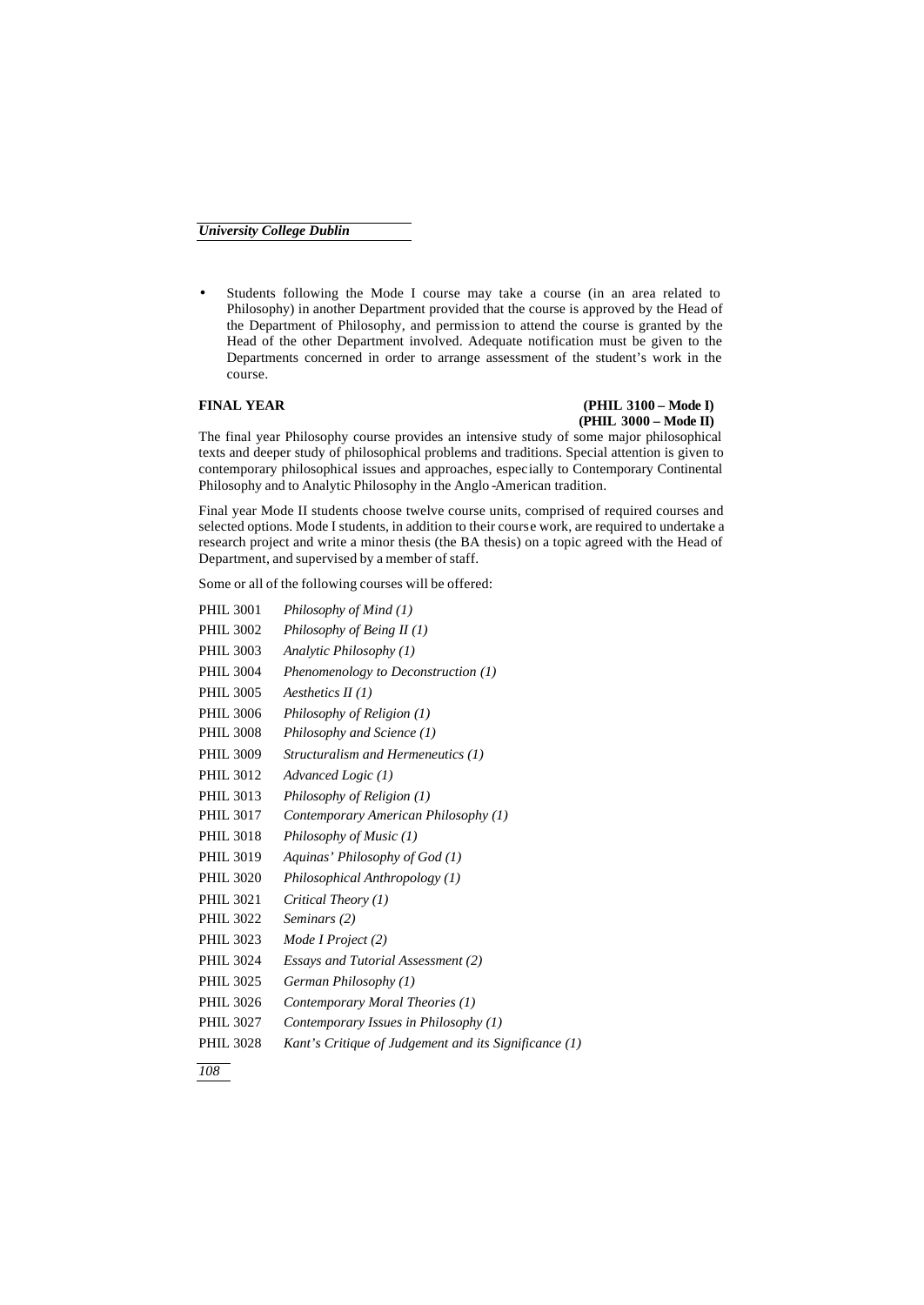PHIL 3029 *Nineteenth-Century German Philosophy (1)* PHIL 3030 *Epistemology (1)* PHIL 3031 *Introduction to Phenomenology (1)* PHIL 3032 *Post-Kantian German Philosophy (1)* PHIL 3033 *Predicate Logic (1)* PHIL 3034 *Time and Intuition in Heidegger and Levinas (1)* PHIL 3035 *Post-Kantian German Philosophy (1)* PHIL 3036 *Hegel's Phenomenology of Spirit (1)* PHIL 3037 *Realism and Anti-Realism (1)* PHIL 3038 *Philosophy of Narrative and History (1)* PHIL 3039 *C.I. Lewis and Scheme Content Dualism (1)* PHIL 3040 *Twentieth-Century Aesthetics (1)* PHIL 3041 *Contemporary Approaches to Philosophy II: Language, Meaning and Mind (1)* PHIL 3042 *Truth (1)* PHIL 3043 *Contemporary Analytical Metaphysics (1)* PHIL 3044 *Phenomenology and Deconstruction (1)* PHIL 3045 *Theories of Knowledge (1)* PHIL 3046 *Contemporary Continental Philosophy (1)*

## *Notes for Final Year Students*

- Students for the BA Mode II must complete 12 units (or equivalent), through a combination of required courses and selected options. Required courses and options will be specified at the beginning of the session. Candidates for the BA Mode I must complete 24 units (or equivalent).
- The courses on offer in each academic year will be posted at the beginning of the session. The provision of a course in any particular year is subject to the availability of staff and, in the case of an option, its selection by a sufficient number of students. Courses additional to those listed may be provided in a particular year.
- Students in Third Year Philosophy must register with the Department for tutorials and must submit a number of essays during the academic year. Tutorial work and essay writing will be assessed for examination purposes.
- Third Year students may take a course (in an area related to Philosophy) in another Department, provided the course is approved by the Heads of Departments concerned and the student is accepted by the Head of Department offering the course. No more than 3 units may be taken outside the Department of Philosophy. Adequate notification must be given to the Departments concerned in order to arrange assessment of the student's work in the course.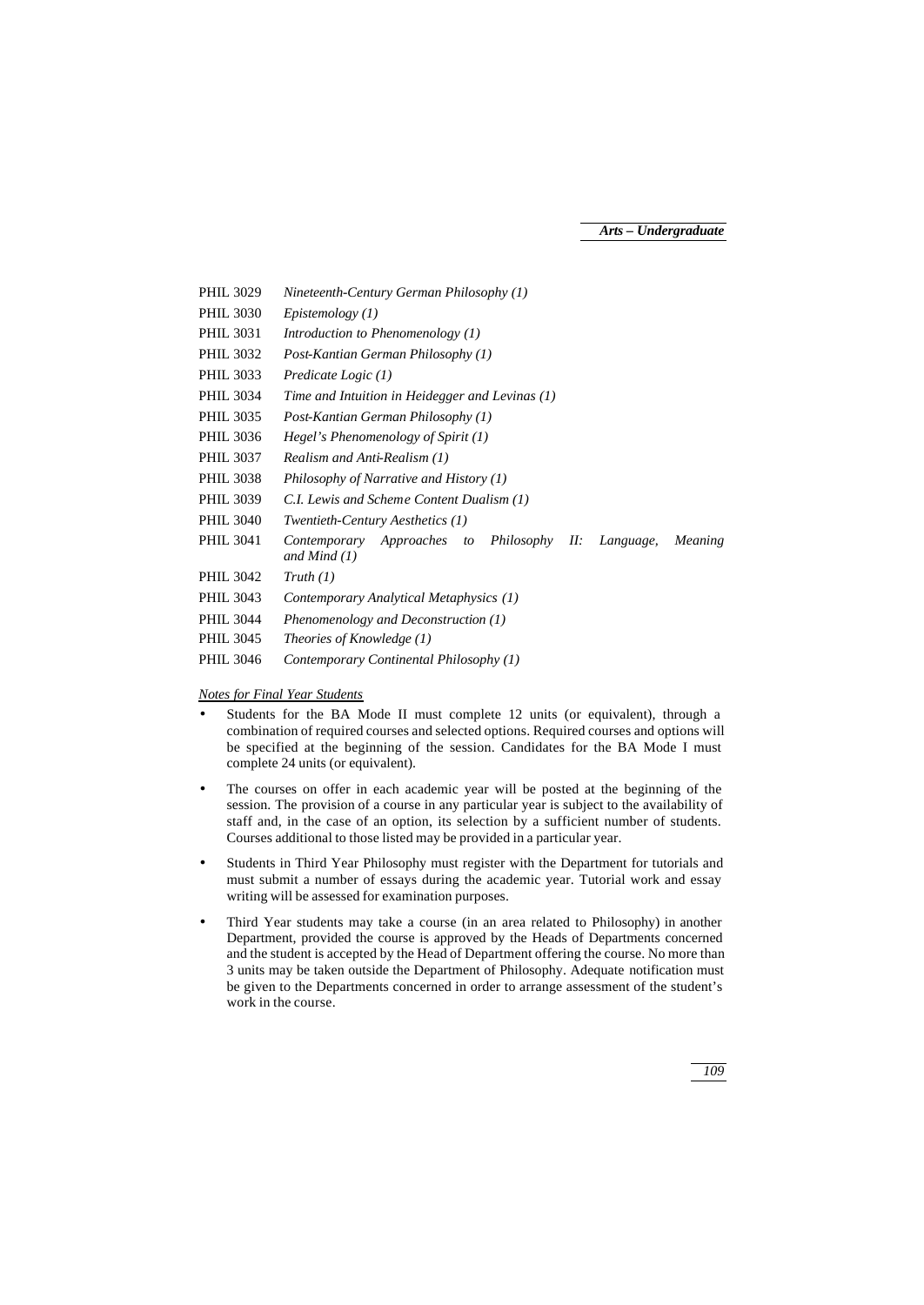# *Politics*

The subject Politics is concerned with the different political systems of the world – how they work, and what ideas underpin them. It has a number of sub-divisions:

- political systems of particular countries
- comparative politics
- international relations
- normative political theory
- research methods and the theory of science.

One major area of politics covers the study of political institutions and processes – governments, parliaments, elections, political parties, civil services, armies, pressure groups. It examines how they operate in different countries of the world, and makes comparisons across political systems. Building on descriptions of this kind, we can go on at a later stage to generalise about such issues as how political parties are managed and how voters typically cast their ballots.

The second major area is political philosophy. Here, fundamental questions are raised about politics and political ideas, for instance: What are the characteristics of a good political leader? Is democracy a good form of government? How much power should governments have? What conception of freedom should be embodied in political life? What is the relationship between the state and society? These questions are studied largely through the works of historical and contemporary thinkers.

More information on the Politics Department and the courses it offers is available on the UCD web-server at www.ucd.ie/~politics/.

#### **FIRST YEAR (POL 1000)**

The object of the first year programme is to introduce students to the main features of politics, and especially of democratic government, in their practical and theoretical aspects. Students are required to take the following courses:

| POL 1001        | Introduction to the Irish Political System   | (24 lectures)   |
|-----------------|----------------------------------------------|-----------------|
| POL 1002        | <b>Political Theory: Models of Democracy</b> | $(24$ lectures) |
| <b>POL 1004</b> | Government and Politics of the USA           | $(12$ lectures) |
| POL 1005        | Introduction to Comparative Government       | $(12$ lectures) |
| POL 1006        | Introduction to the European Union           | $(12$ lectures) |
| <b>POL 1007</b> | <i>Tutorials</i>                             |                 |
| <b>POL 1008</b> | Introduction to World Politics               | $(12$ lectures) |

In practice, this means that students attend four lectures and one tutorial per week for two semesters. Tutorials meet in groups of about ten students. Assessment is mainly by written examination papers at the end of the second semester. Certain percentages of marks are allocated to tutorial attendance, class participation and essay-writing.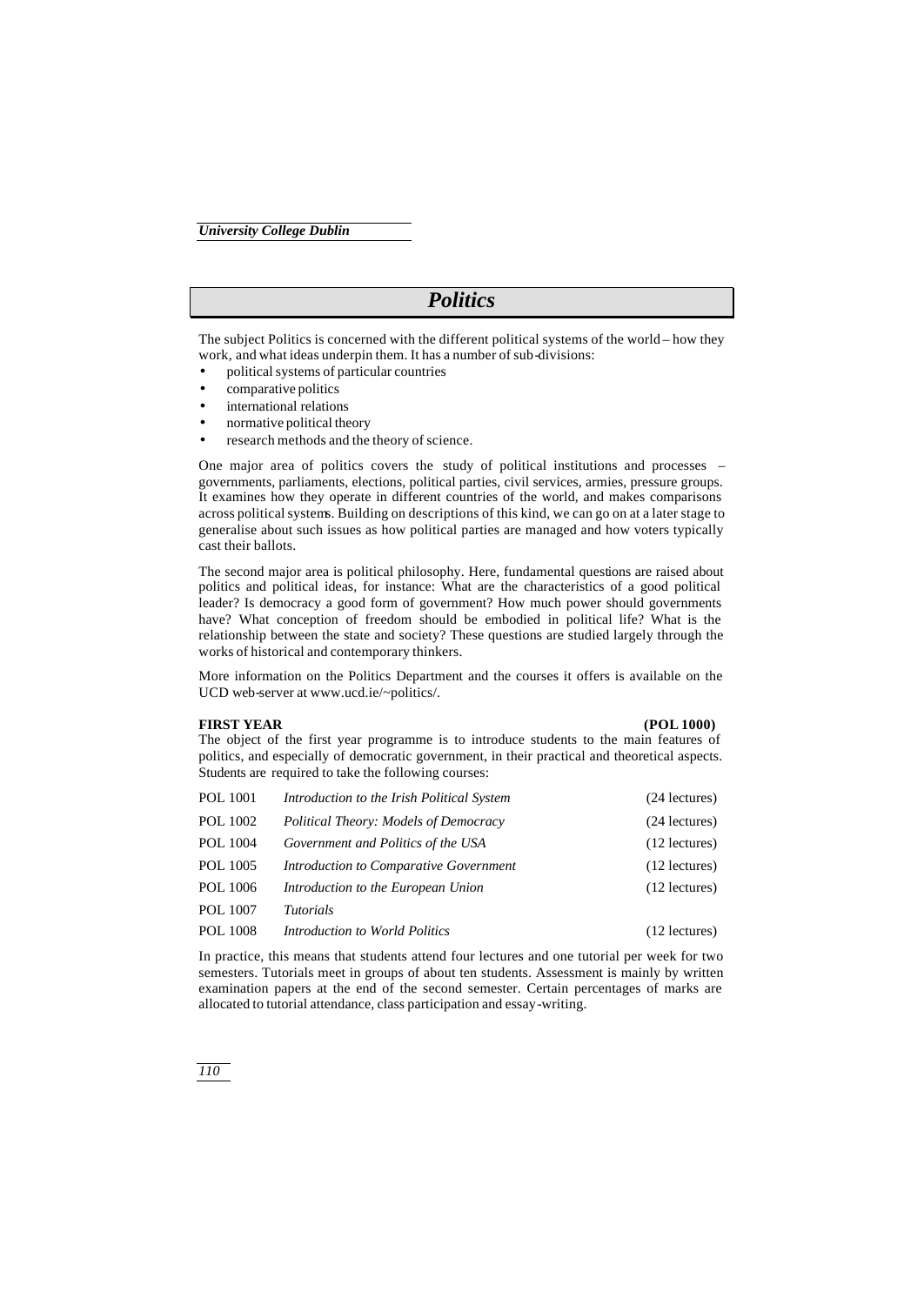#### **SECOND YEAR (POL 2000)**

The academic objective of the second year programme is to develop students' basic understanding of political concepts in the areas of political theory, comparative politics and international relations, to introduce them to the rudiments o f research methodology within the discipline (including an introduction to computer-based data analysis techniques), and to develop their knowledge in some of the major sub-fields. Students take four compulsory courses:

| POL 2001 | Civic Republican and Contractarian Political Thought (2 units) (semester 1) |                                         |
|----------|-----------------------------------------------------------------------------|-----------------------------------------|
| POL 2002 | <b>Comparative Politics</b>                                                 | $(2 \text{ units})$ (semester 1)        |
| POL 2003 | Research Methods                                                            | $(2 \text{ units})$ (semesters 1 and 2) |
| POL 2019 | Instruments and Issues in World Politics                                    | $(1 \text{ unit})$ (semester 2)         |

Students are required to take three optional courses selected from the following seven. Each has a value of one unit. The list may vary from year to year but the following seven courses were on offer in 2001/2002:

| <b>POL 2005</b> | <b>Politics of Germany</b>                                                     |  | $(1 \text{ unit})$ (semester 2) |
|-----------------|--------------------------------------------------------------------------------|--|---------------------------------|
| POL 2011        | Divided Societies, Disputed States                                             |  | $(1 \text{ unit})$ (semester 2) |
| POL 2014        | Issues in democratic theory                                                    |  | $(1 \text{ unit})$ (semester 2) |
| POL 2016        | Why Yugoslavia died: nationalism in a multi-ethnic state (1 unit) (semester 2) |  |                                 |
| POL 2018        | Power and Resistance                                                           |  | $(1 \text{ unit})$ (semester 2) |
| POL 2017        | Politics of Japan                                                              |  | $(1 \text{ unit})$ (semester 2) |
| <b>POL 2020</b> | Political Identity and Political Behaviour                                     |  | $(1 \text{ unit})$ (semester 2) |

In addition, students attend compulsory tutorials (POL 2010). Assessment is based on project work, on exercises submitted electronically, on written examination papers at the end of the second semester and on tutorial attendance, class participation and essay writing.

#### **FINAL YEAR (POL 3000)**

The objective of the final year programme is to allow students to choose particular areas of specialism and to develop further their analytical skills. Students select four courses from the list of those on offer; each course is worth 3 units. The following courses were on offer in 2002/2003 and are subject to change

| POL 3001 | Dynamics of European Integration       | $(3 \text{ units})$ (semester 1) |
|----------|----------------------------------------|----------------------------------|
| POL 3005 | <b>Feminism and Political Theory</b>   | $(3 \text{ units})$ (semester 2) |
| POL 3006 | Irish Electoral Behaviour              | $(3 \text{ units})$ (semester 2) |
| POL 3007 | Legislatures                           | $(3 \text{ units})$ (semester 1) |
| POL 3010 | <b>Political Communication</b>         | $(3 \text{ units})$ (semester 2) |
| POL 3011 | <b>Politics and Nationalism</b>        | $(3 \text{ units})$ (semester 1) |
| POL 3013 | Northern Ireland                       | $(3 \text{ units})$ (semester 1) |
| POL 3015 | <b>Politics of Multi Ethnic States</b> | $(3 \text{ units})$ (semester 1) |
| POL 3018 | Equality                               | $(3 \text{ units})$ (semester 1) |
|          |                                        | 222                              |

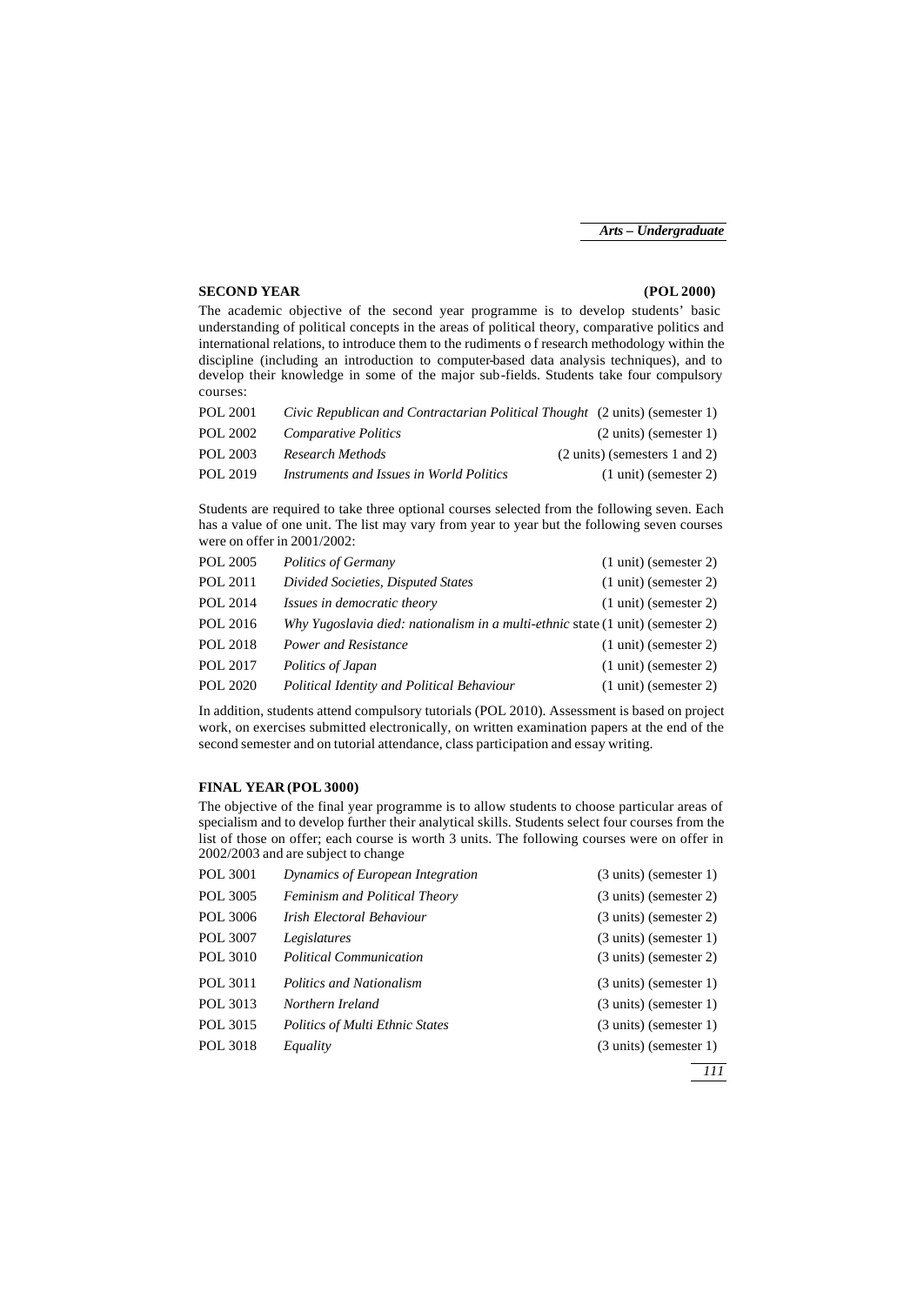| POL 3021 | Legitimacy, power, and consent | $(3 \text{ units})$ (semester 2) |
|----------|--------------------------------|----------------------------------|
| POL 3022 | Contemporary Irish Politics    | $(3 \text{ units})$ (semester 2) |
| POL 3024 | Liberalism and its critics     | $(3 \text{ units})$ (semester 2) |
| POL 3025 | US Foreign Policy              | $(3 \text{ units})$ (semester 2) |

Each course is confined to a single semester, and students take two courses in each semester. Tutorials are arranged by lecturers in a way that responds to the particular needs of the courses. Assessment is mainly by means of an examination at the end of the year but credit may be given for essay or project work in certain courses.

# *Psychology*

**NOTE:** Psychology may only be taken beyond First Arts as a single Honours subject (Mode I: 35 places through denominated entry – DN054, 35 places for students who entered through DN012, on the results of the First Arts examination).

(N.B. From September 2005, entry to Second Year Mode I Psychology will only be available to students who enter First Arts through the CAO denominated entry DN054).

The numbers in brackets after course titles refer to the number of units comprising the course where one unit equals twelve hours.

## **FIRST YEAR (PSY 1000)**

- PSY 1001 *Biological Psychology (1)*
- PSY 1002 *Perception (1)*
- PSY 1003 *Cognitive Psychology (1)*
- PSY 1004 *Socialisation and Personality Development (1)*

All first year Psychology students will take the following courses:

- PSY 1005 *Developmental Psychology (1)*
- PSY 1006 *Statistics (1)*
- PSY 1007 *History of Psychology (1)*
- PSY 1008 *Psychology and Society (1)*

Students are also required to attend tutorials and submit essays.

*Notes for First Year Students who entered through DN012:*

- Students wishing to enter Mode I courses in their second year must complete the appropriate form **before 15 February 2004**. These forms are available from the Department of Psychology. Students will receive a receipt on submission of the completed form which they must keep as evidence of eligibility for consideration when quota places are allocated on the basis of first year examination results.
- Repeat first year Psychology students are required to reach at least 65% in Psychology to be eligible for one of the places in Mode I Psychology.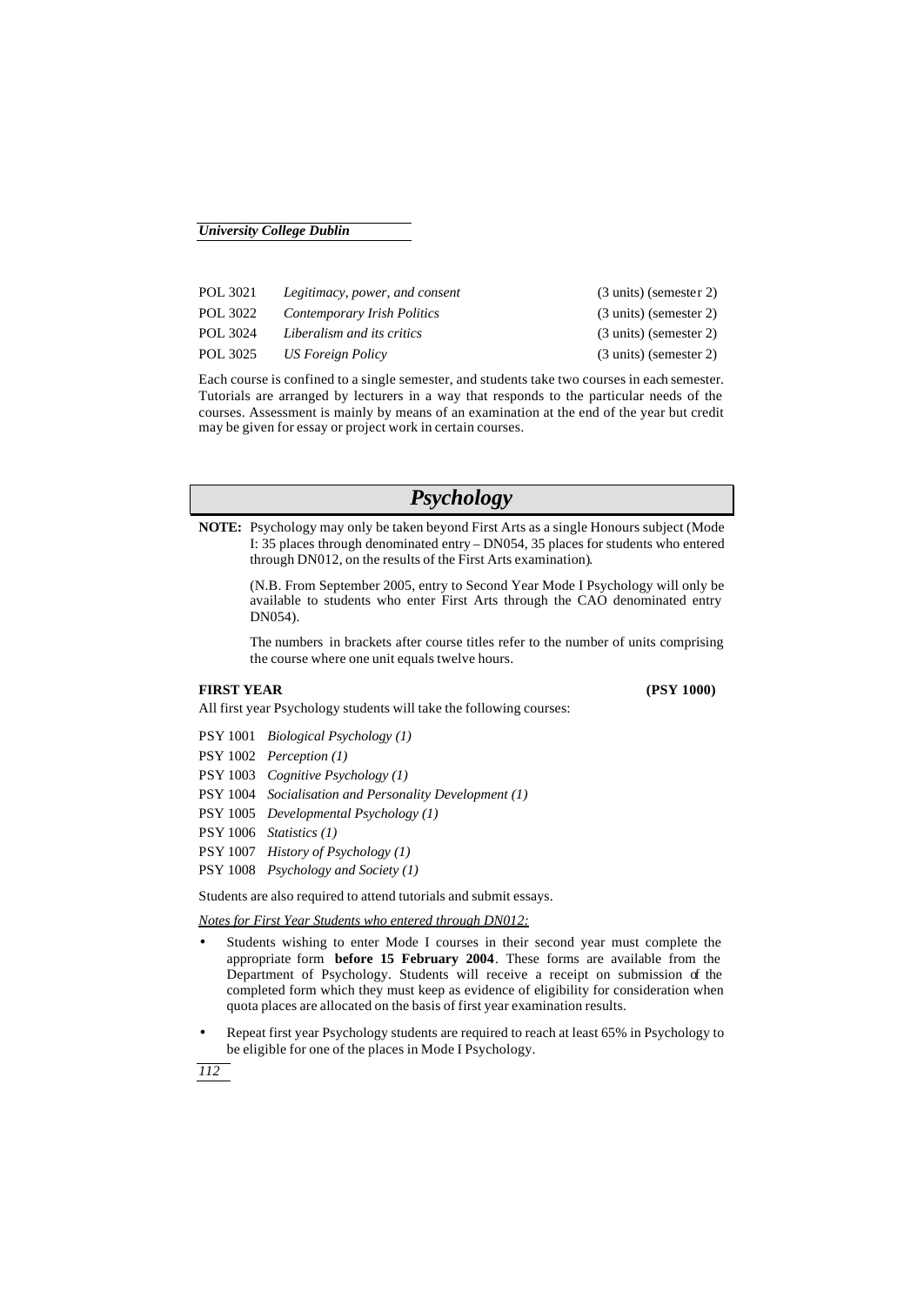#### **Mode I (PSY 2100)**

Mode I students (i.e. single honours Psychology) will take the following courses in their second and final years:

## **SECOND YEAR**

| <b>PSY 2001</b> | Physiological Psychology $(1)$                                 |
|-----------------|----------------------------------------------------------------|
| <b>PSY 2002</b> | Psychopharmacology (1)                                         |
| <b>PSY 2003</b> | Perception (1)                                                 |
| <b>PSY 2004</b> | Introduction to Behaviour Analysis (1)                         |
| <b>PSY 2005</b> | Cognitive Development (1)                                      |
| <b>PSY 2006</b> | Social and Emotional Development (1)                           |
| <b>PSY 2007</b> | <i>Theories of Personality (1)</i>                             |
| <b>PSY 2008</b> | Introduction to Social Psychology $(1)$                        |
| <b>PSY 2009</b> | Psychology of Language $(1)$                                   |
| <b>PSY 2010</b> | Developmental Disabilities and Persons with Special Needs (1)  |
| <b>PSY 2011</b> | $P$ sychopathology $(1)$                                       |
| <b>PSY 2012</b> | Philosophy of Mind (1)                                         |
| <b>PSY 2013</b> | Psychological Statistics and Experimental Research Methods (2) |
| <b>PSY 2014</b> | Design and Application of Psychological Research Methods (3)   |
| <b>PSY 2015</b> | Laboratory Practicals in Psychology (8)                        |
| <b>PSY 2016</b> | Foreign Language $(2)$ – optional course                       |
|                 |                                                                |

Students are also required to attend tutorials and departmental seminars, and to submit essays. Practical wo rk may also be required in certain courses.

## **FINAL YEAR (PSY 3100)**

| PSY 3001   | Neuropsychology (2)                                                    |
|------------|------------------------------------------------------------------------|
| PSY 3002   | Advanced Cognitive Psychology (2)                                      |
| PSY 3003-5 | Advanced Social Psychology (2)                                         |
| PSY 3006   | Theoretical Aspects of Self and Identity $(1)$                         |
| PSY 3007   | Applied Psychology and Work (1)                                        |
| PSY 3008   | Language Acquisition (1)                                               |
| PSY 3009   | Interdisciplinary Perspectives on Human Development (2)                |
| PSY 3010   | Applied Issues in Developmental Psychology $(1)$                       |
| PSY 3011   | Intelligence $(I)^*$                                                   |
| PSY 3012   | Debates in Psychology $(1)$                                            |
| PSY 3013   | Philosophical Psychology $(1)^*$                                       |
| PSY 3014   | Advanced Psychological Statistics and Computer-Based Data Analysis (2) |
| PSY 3015   | Research Project (5)                                                   |
|            |                                                                        |

# \* Course outline will be provided in Class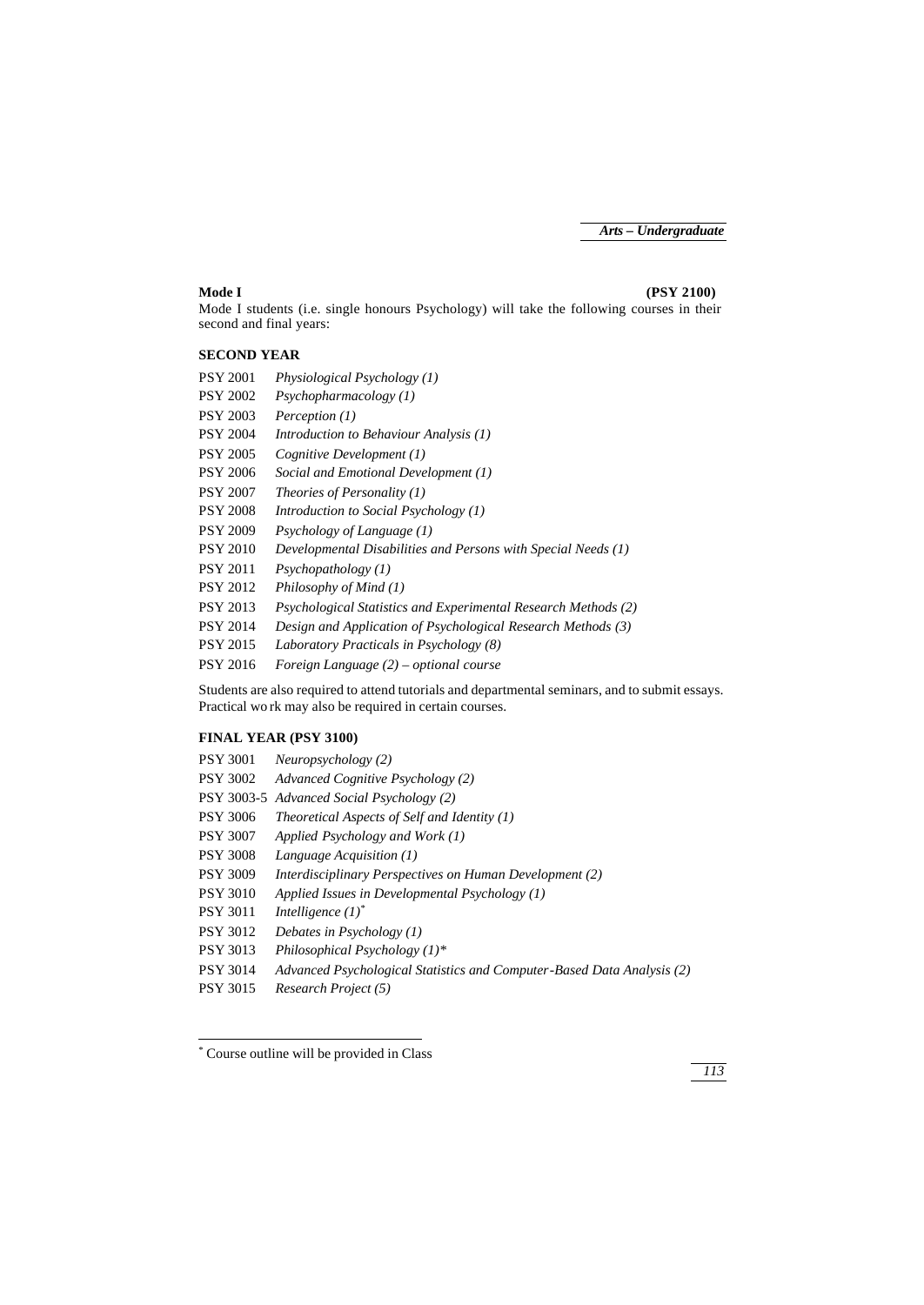*Optional Courses\*\**

| PSY 3016        | History and Psychology $(1)$                    |
|-----------------|-------------------------------------------------|
| PSY 3018        | Counselling and Psychotherapy (1)               |
| PSY 3021        | Comparative Psychology (1)                      |
| PSY 3023        | Emotion and Mind in Psychology $(1)$            |
| PSY 3025        | Psychology and Crime (1)                        |
| PSY 3026        | Culture and Psychology $(1)$                    |
| <b>PSY 3027</b> | Spirituality, Psychology, Psychotherapy $(1)^*$ |
| PSY 3028        | Clinical Neuropsychology $(1)^*$                |

Total number of units = 24 units (22 coreunits and 2 elective units).

*Notes for Final Year Students:*

- Psychology students are required to undertake a research project which they write up as a minor thesis under the direction of individual academic staff members for the degree examination. In addit ion, students are required to attend departmental research seminars and discussion groups.
- All courses are taught once a week for two semesters or twice a week for one semester.
- Some courses may not be offered in a particular year.
- Students should note that the course PSY 3014 Advanced Psychological Statistics and Computer Based Data Analysis will be assessed in a three hour examination at the commencement of the second semester.

# *Sociology*

Sociology is a popular choice for students who wis h to discover more about the way we live our lives. We now live in an era of rapid social, economic and cultural change, and sociologists seek to understand and explain the causes and consequences of these changes. In spite of the pervasiveness of change, we take for granted what we are used to, regarding it as simple and obvious. In reality, social life is a complex network of interdependent human beings organised as families, communities, institutions and states. Sociology examines these networks and structures so that through awareness and critical reflection we can change, control or enhance them. This is achieved by studying not just the society in which we live now, but also the very different ways in which human beings have organised their lives together, elsewhere and in the past.

*Note:* The provision of a course in any particular year is subject to the availability of staff and, in the case of an option, to its selection by a sufficient number of students. Certain optional courses may only be available timetable permitting. Courses additional to those listed may be provided in a particular year.

j

Not all options may be offered in any given year.

<sup>\*</sup> Course outline will be provided in Class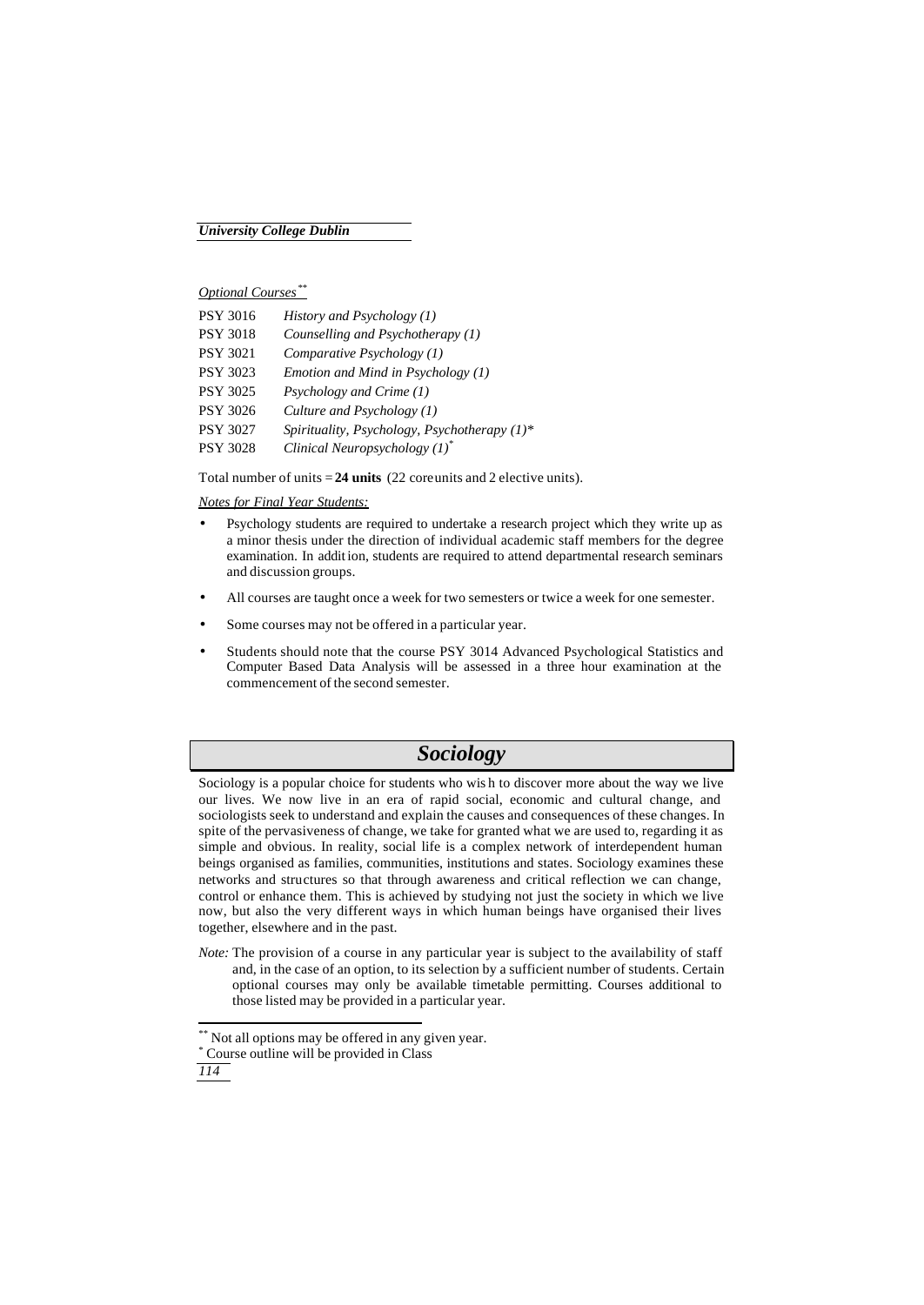Students may also take, as options within Sociology, certain courses taught by other departments, notably the Department of Philosophy. The express permission of the Head of the Department of Sociology and of the Head of the other relevant departments is required.

### **FIRST YEAR (SOC 1000)**

First year students take all of the following lecture courses and, in addition, a fortnightly small group seminar:

SOC 1001 *Introduction to Sociology (2 units)* An introduction to basic concepts of sociology, and a discussion of how from its earliest origins, human society reached its present condition – from foraging, through agrarian to industrial and post-industrial societies, with special emphasis on war, violence, power and changing morals and manners. SOC 1002 *The Emergence of Sociological Perspectives (2 units)* The origins of sociological perspectives which are central to understanding contemporary society. Particular attention will be paid to the classical sociological theories of Karl Marx, Emile Durkheim and Max Weber. SOC 1003 *Studies in Applied Sociology (2 units)* This course introduces students to the way sociologists carry out research into specific areas of social life. Different areas are examined from year to year. The four areas examined currently are: how people behave in social groups and organisations; the social and cultural differences between men and women; youth subcultures; and the Catholic Church in modem Irish society. SOC 1004 *Contemporary Irish Society (1 unit)* The changing social structure of Ireland, with particular emphasis on developments over recent decades. Demographic change: marriage, fertility and migration patterns. The class structure of Irish society and the impact of industrialisation on social structure. SOC 1005 *Sociology of Development I (1 unit)* Review of concepts and theories used in understanding rural social change in various parts of the world, including Ireland. The structure of rural society; the conditions that transform rural social and economic life; processes and rates of change in the culture and social organisation of rural areas; and the behaviour of rural people determined by the social characteristics of the groups to wh ich they belong.

#### **SECOND YEAR (SOC 2000)**

Students must take a total of twelve units.

Core Courses *(These courses are taken by all students)*

SOC 2001 *Sociological Theory I (1 unit)*

This course aims to introduce students to modern debates in sociological theory. It examines both symbolic interactionism, through the work of Mead, Goffman and Blumer, and functionalism, through the contributions of Parsons and Merton. Contemporary critiques of these approaches and their further elaboration are also addressed.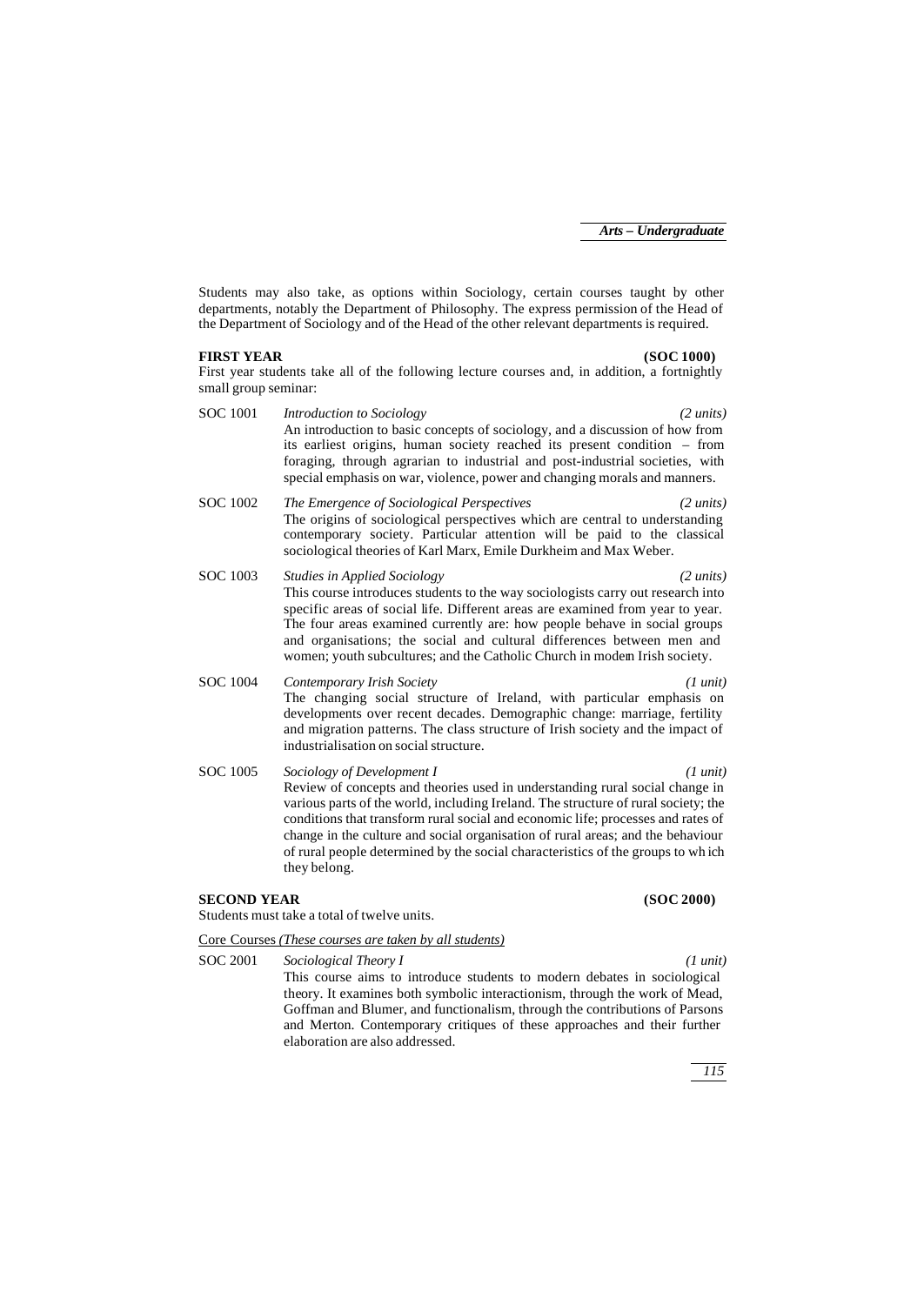SOC 2002 *Sociological Theory II (1 unit)* This course develops some of the issues raised in Sociological Theory I. It looks in some detail at Feminist approaches. Also examined are neo-Marxist perspectives, in particular the work of Gramsci and Lukás, as well as the structuralism of Lévi-Strauss.

- SOC 2004 *Social Stratification (1 unit)* This course aims at introducing students to key theorists and some basic facts of social stratification. It first looks at concepts that originated in the classic tradition of Marx, Weber and Durkheim. In a second step it investigates how these concepts and their consecutive interpretation and advancement have been applied to the empirical environment in America (US) and Europe (UK and the Republic of Ireland). The course will end with a discussion of the relationship between an assumed political equality (citizenship) and actually existing social inequality.
- SOC 2005 *Sociology of Development II (1 unit)* This course examines the conditions and prospects of less developed countries, the 'South' within the context of differences in natural resources, the impact of colonialism and the international economic order. The internal dynamics of less developed countries are analysed with reference to classes, ethnicity, interest groups and political factors and the implications of population expansion. Particular attention is paid to the position of women. The 'North' (or advanced industrial capitalist countries) is identified as part of the problem – can it be part of the solution? This question is examined in relation to the operation of transnational corporations and the role of aid.
- SOC 2006 *Sociology of Communications I (1 unit)* Major theoretical perspectives in the sociology of communications: Marxism and pluralism, critical theory and dependency theory, feminist and cultural studies views. Review of research on media audiences. Historical and sociological examination of broadcasting in Ireland.
- SOC 2007 *Sociology of Gender (1 unit)* This course offers an introduction to gender issues, especially in sociology. Sociological theory is examined in the context of gender and the wider body of feminist thought. Specific topics include the social construction of male and female roles, work, health, crime and violence, and the study of masculinity.
- SOC 2008 *Research Methods and Data Analysis (4 units)* The objective of this course is to give students a good grounding in the methodologies utilised by sociologists in the researching of social issues, as well as an understanding of the theoretical approaches underlying these methodologies. A twice-weekly lecture course is combined with practical hands-on experience in the carrying out of a research project by each student. In the lecture course, the three main approaches to social research are studied, namely documentary research, survey research and the use of qualitative methods. An introduction is given to evaluation research. In addition to the lecture course, each student is required to carry out a research project.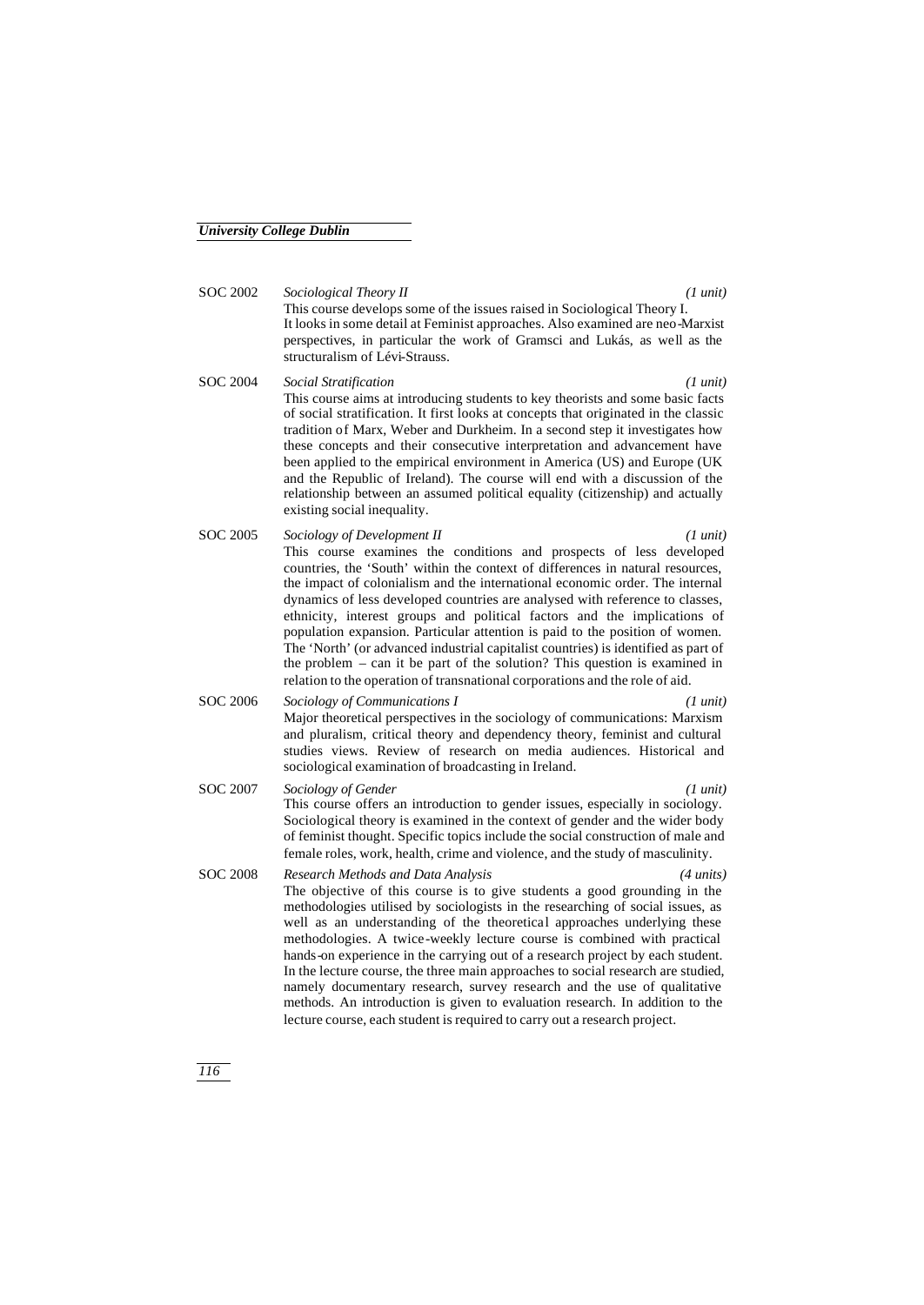SOC 2010 *Sociology of Northern Ireland (1 unit)* This course examines various aspects of Northern Irish society, both in terms of historical debates and contemporary developments. The course considers some of the competing/overlapping explanations for the conflict and for its (potential) resolution, focusing in particular on the social dynamics involved in these processes. Our concern throughout the course will be to develop a critical understanding of such concepts as history, community and culture, and how these intersect with other debates about the nature of Northern Irish Society.

SOC 2009 *Seminar Essay*

• Other optional courses may be offered in Second Year. See Third Year option list.

#### **FINAL YEAR (SOC 3000)**

Students must take a total of twelve units.

|          | Core Courses (These courses are taken by all students)                                                                                                                                                                                                                                                                                                                                                                                   |                    |
|----------|------------------------------------------------------------------------------------------------------------------------------------------------------------------------------------------------------------------------------------------------------------------------------------------------------------------------------------------------------------------------------------------------------------------------------------------|--------------------|
| SOC 3030 | Sociological Theory III                                                                                                                                                                                                                                                                                                                                                                                                                  | $(1 \text{ unit})$ |
| SOC 3001 | Sociological Theory IV<br>A central goal of this lecture course is to examine linkages between<br>contemporary sociological theory and empirical social research.<br>Contemporary theoretical advances within major sociological traditions are<br>discussed and empirical case studies within these traditions are considered. In<br>particular, issues dealing with agency and structure, as well as that of<br>modernity, are raised. | $(1 \text{ unit})$ |
| SOC 3002 | <b>Theory Seminar</b>                                                                                                                                                                                                                                                                                                                                                                                                                    | $(1 \text{ unit})$ |
| SOC 3003 | Special Interest Seminar – small group course                                                                                                                                                                                                                                                                                                                                                                                            | $(1 \text{ unit})$ |

#### *Optional Courses*

Students take seven optional courses, at least four in the first semester.

SOC 3004 *Sociology of Education (1 unit)* Key perspectives in the sociological analysis of education. The role of education in the process of social reproduction, and conversely the impact of social class and family background on educational performance. Special attention is given to quantitative and qualitative empirical research, with particular reference to Ireland.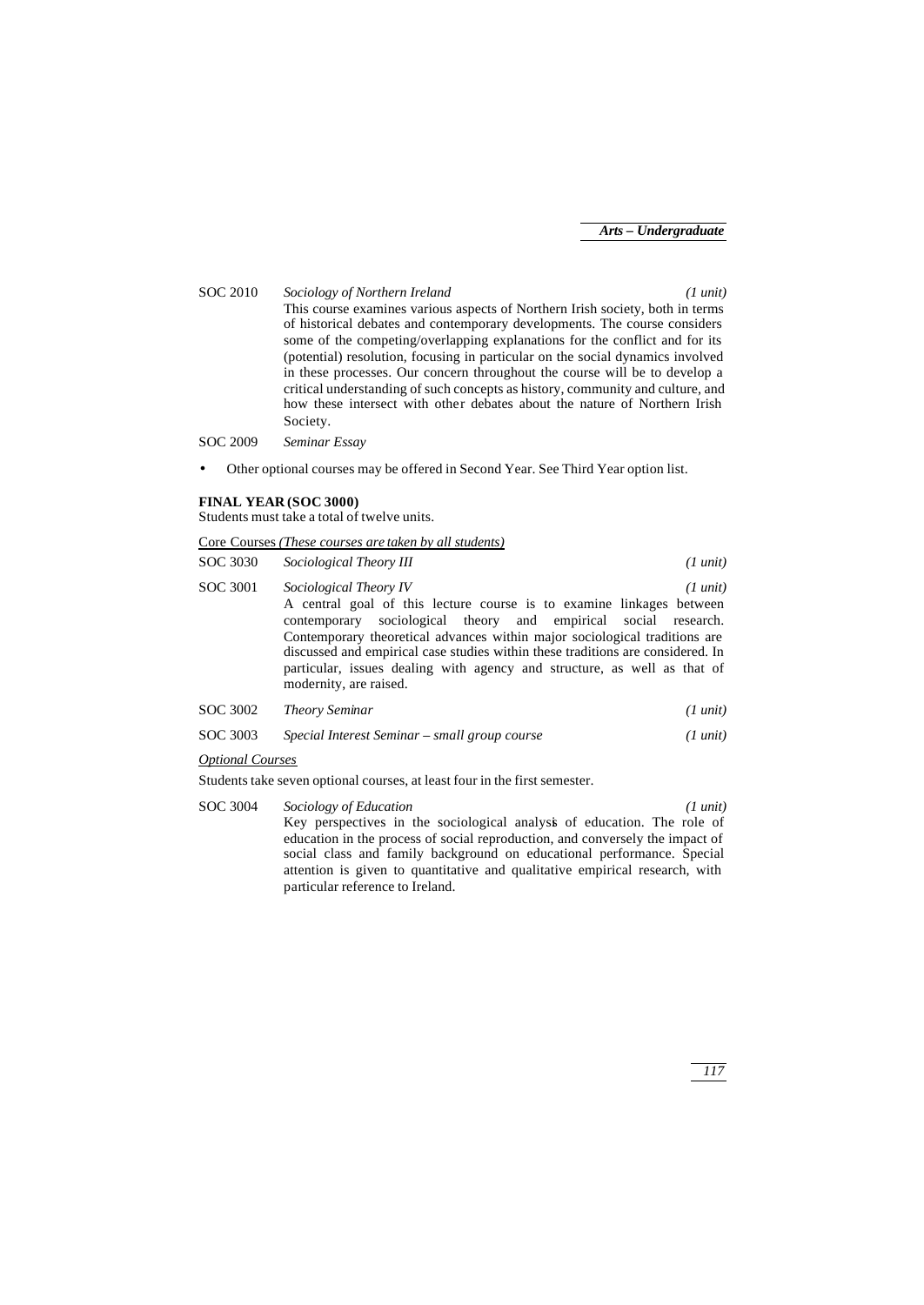SOC 3005 *Sociology of the Family (1 unit)* The institution of the family has been described as the most critical organisational context in any society. This course examines a range of sociological literature, both theoretical and empirical, on the family. Issues in defining the family are examined in the context of diversity in family forms and historical controversies about the family. A major focus of the course is change and the family, with particular reference to the economy and familial roles. There is a special emphasis on Irish studies of the family. Other themes in this course include those of violence in the family, mate selection and marital quality.

- SOC 3006 *Sociology of Health and Illness (1 unit)* This course is concerned with the relationship between society and matters of health and illness. It has three major components: (i) the distribution of health and illness in society; (ii) the roles and settings of medical practice; and (iii) public health policy. The following are the principal topics discussed: how people define health and illness; the social causes of disease; the distribution of illness among different social groups; stigmatising illness; the sick role; the professional-patient relationship; hospital organisation; the social impact of advances in medical technology; public health policy.
- SOC 3007 *Research Methods: Data Analysis (1 unit)* It is not necessary to be a mathematician or statistician to develop an understanding of quantitative data or how they can be analysed. Data analysis is not an alternative to 'Statistics' but has its own distinct meaning. Data analysis is concerned with making social researchers aware of the use, interpretation and evaluation of relevant data rather than a formal understanding of statistics. It is important to remember that data analysis should be a tool that you use to arrive at an understanding of the operation of social processes. The objective of this course is to ensure that students acquire practical research skills. Students will be introduced to the statistics package SPSS for Windows. It is intended that through learning technical skills, students will acquire a basic comprehension of the principles of statistical testing.
- SOC 3031 *Research Methods: Data Analysis II (1 unit)*
- SOC 3008 *Sociology of Religion (1 unit)* Classical sociological understandings of religion and how they relate to the development of contemporary religion and culture, with specific reference to whether there is a process of secularisation in Western societies and Irish society in particular. SOC 3009 *Sociology of Mental Health (1 unit)*
	- The sociological study of madness and mental health. Historical and theoretical aspects of insanity. Contemporary models of madness and sociological interpretations. Freud and psychoanalysis; the role of the psychiatric patient; gender and madness.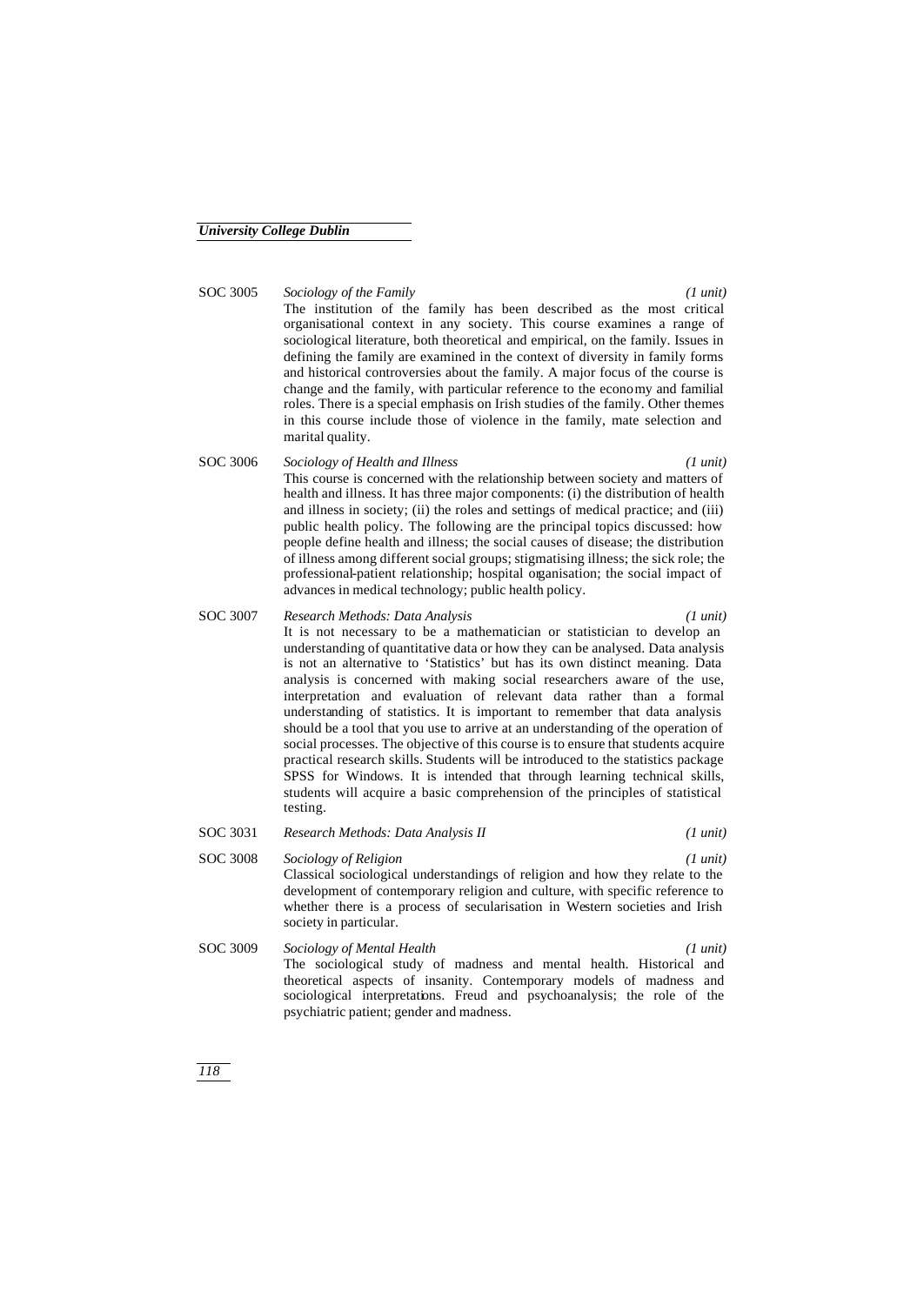SOC 3010 *Sociology of Childhood (1 unit)* The social construction of childhood; the implications of declining birth rates and new family forms, the trends towards institutionalisation and segregation of children; the professionalisation of child care and the de-skilling of parenting; children's activities, time-budget studies; the economics of childhood and issues of autonomy, protection, exclusion and inequality.

- SOC 3011 *European Ethnic Relations 1 (1 unit)* Ethnic conflict in Eastern Europe and sociological patterns of ethnic and majority/minority relations generally. Ethnic relations in the former Yugoslavia and the Balkans, and in the Baltic and East Slavic areas of the former USSR are studied to approach a range of problems including the nature of ethnicity and the cultural meaning of nation. Comparison with Western European ethnic relations.
- SOC 3012 *European Ethnic Relations 2 (1 unit)*
- SOC 3013 *Sociology of Sex (1 unit)* Sex in relation to gender, eroticism, religion and morality. Sexual repression and emancipation. Changing attitudes and practices, particularly in Ireland.
- SOC 3014 *Public Discourse and the Media (1 unit)* This course analyses the role of the media in mature democratic societies, particularly in relation to the news, information and debate and discussion in the public sphere. The course looks at the way news stories are created, the role of journalists and sources, whether objectivity is possible, the influence of the State, censorship, restricted ownership, access, coverage of minority issues, and how the media set agendas and define morality.
- SOC 3015 *Producing Media Messages (1 unit)* This course examines the contribution of sociology to public debate and discussion through the media. The course centres on the practice of writing and producing creative sociological messages for the media, including letters to newspapers, press releases, book reviews and proposals for radio documentaries.
- SOC 3016 *Reading Media Messages (1 unit)* This course examines different forms of media messages and the ways they can be read and understood, that is semiological, content, materialist and feminist analyses. A variety of sources are used including newspapers, magazines, photographs, television programmes (particularly soap operas), advertisements and films.
- SOC 3017 *Sociology of Technology (1 unit)* This course examines the relationship between technology and society. This involves a discussion of a variety of issues: is technology being used to deskill people? Does technology embody particular values? What effect will the Internet and genetic engineering have on society? The course is built around the competing perspectives of technological determinism and the social shaping of technology.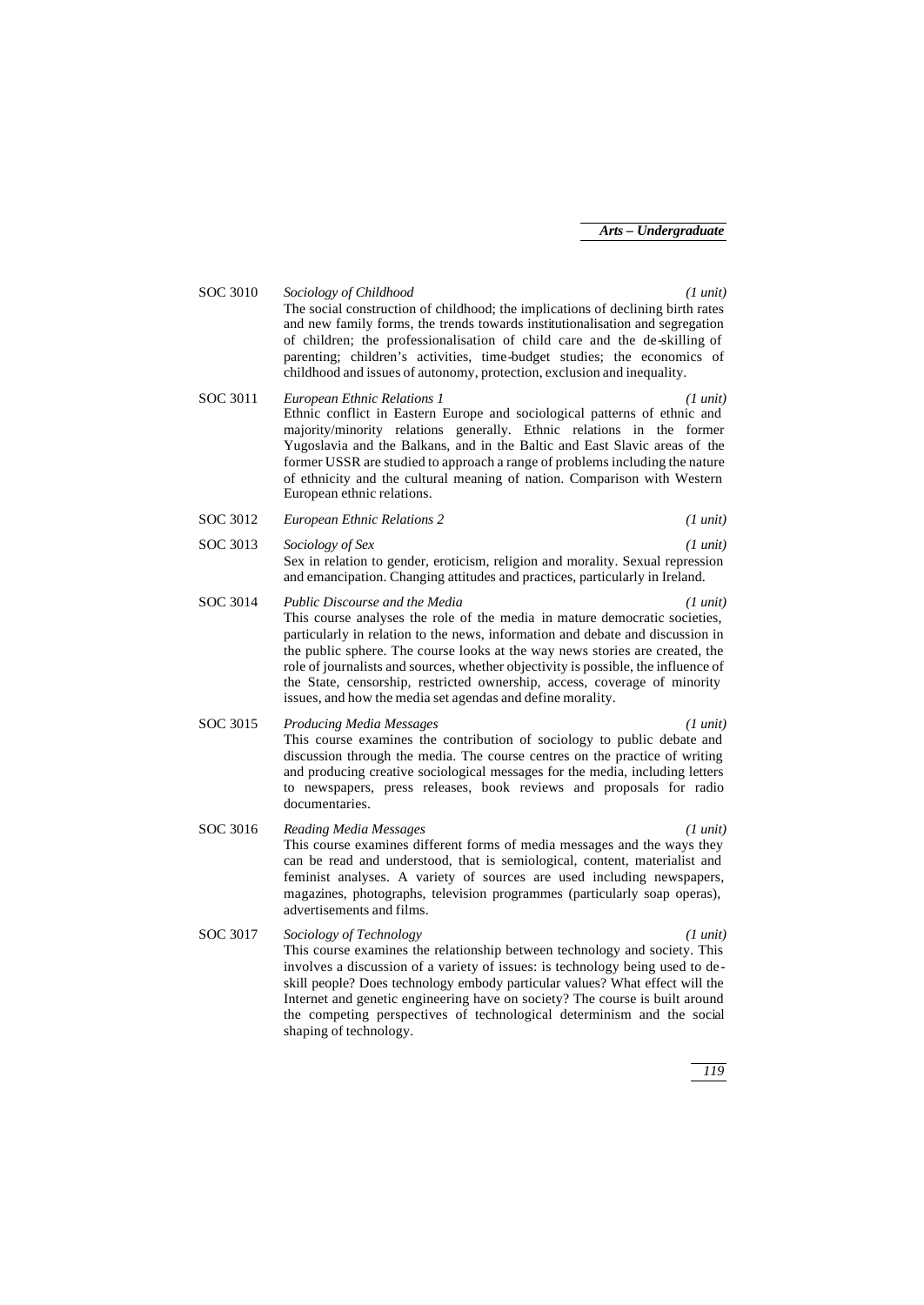## SOC 3018 *Social Organisation (1 unit)*

This course is not the standard introductory course to the sociology of organisations or organisational sociology as it is called. Its aim will be to present a number of new perspectives that have emerged in the field of social organisation in the last two decades. It will attempt to introduce the student to a new and hitherto neglected perspective of social organisational theory. Although incorporating many contributions from the fields of industrial sociology and organisation theory it also transcends these with new perspectives. The course will attempt to show that social organisation theory is a potentially fruitful field of sociological theory and research, at once both theoretical and 'applied', that is capable of illuminating many facets of contemporary society.

SOC 3019 *Sociology of Emotions (1 unit)* This course challenges the usual sociological approach to the problem of social order, which is based on mentalist or cognitivist presuppositions: values and norms are things that minds deal with. The course argues that the role of emotions and of affective bonds has been denied and neglected to the detriment of the entire sociological enterprise *tout court*. This course is organised around an explication of the master social emotions of pride and shame and examines their role in the regulation of social life and, specifically, social relationships. Topics covered are: the history of shame, social conformity, the role of emotions in work and the emotions and violence.

#### SOC 3020 *Sociology of Racism (1 unit)*

This course aims to enable students to develop a broad-based understanding of theories and issues surrounding the concepts of 'race', identity and nation. The course begins by examining the main theoretical paradigms in the study of 'race' and racism: pseudo-scientific, psychological, sociological, Marxist and Postmodernist. Following the development of these analytical tools, it then goes on to analyse issues concerning the construction of social identity in terms of essentialism, difference and opposition. Finally, issues concerning identity formation in terms of nation and nationalism in a global cultural context are examined by analysing *inter alia* the racialisation of British identity, whiteness, Muslim identification, and various forms of social fundamentalism.

#### SOC 3021 *Visual Sociology (1 unit)* Visual Sociology uses and produces visual material sociologically. It includes both theoretical approaches to the use of visual material as well as empirical approaches to the production of visual material. To a large degree visual sociologists attempt to be inclusive and are therefore unwilling to restrict visual sociology with a narrow definition. Discursively, visual sociology has developed continuously during its 'two -decade history'. Empirically, visual sociology is a form of visual ethnography. Images are defined by the context in which they are employed; for visual sociology this context should be sociological.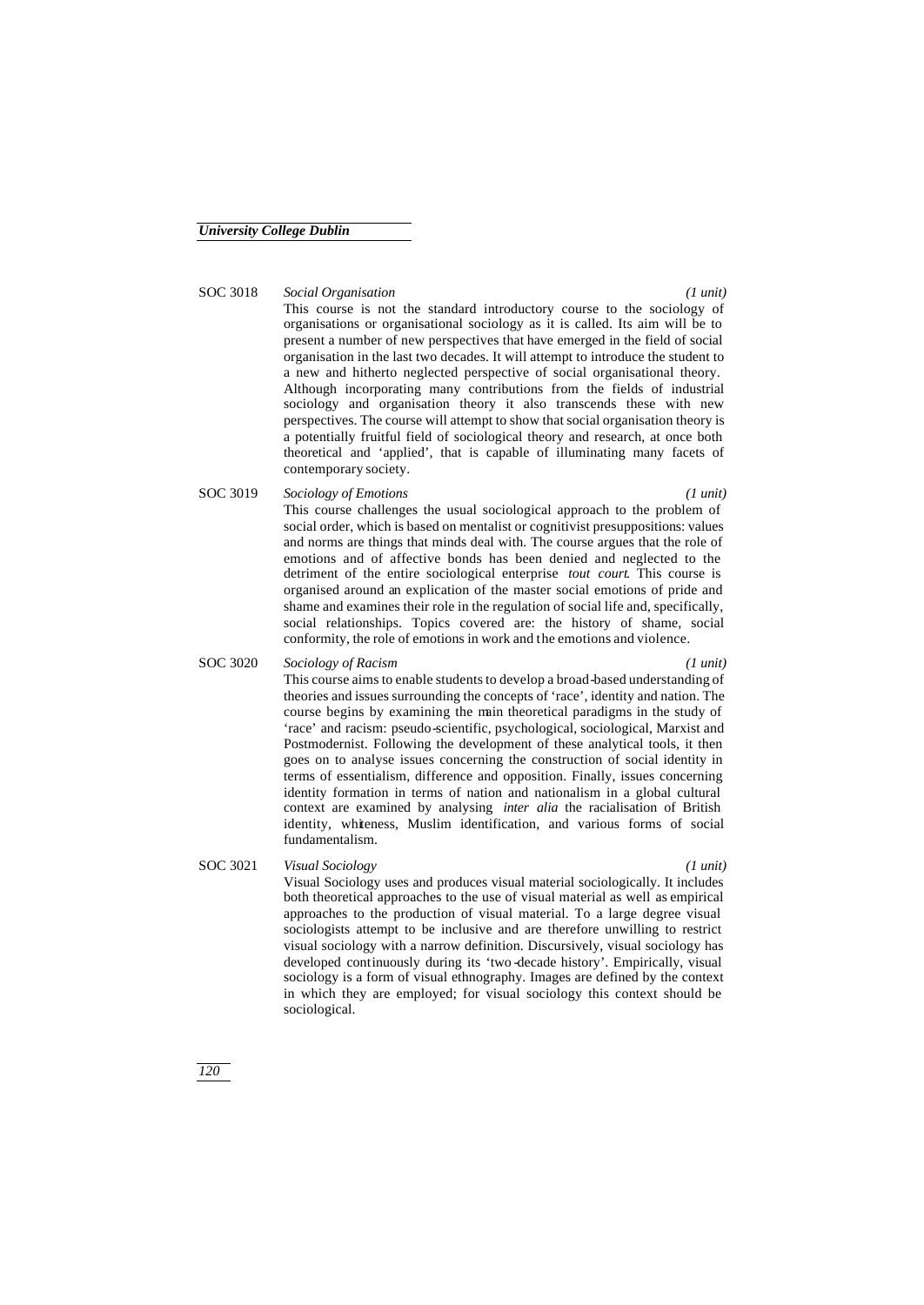SOC 3022 *Economic Sociology (1 unit)* This course is concerned with the following issues: sociological context of economic life; Irish industrial policy in the context of the international division of labour; dynamics of work organisations and labour markets. The changing GNP and GDP of Ireland and the classification of the changing Irish occupational structure from 1961 to date.

SOC 3024 *Sociology of Sport (1 unit)* This course will start with a consideration of some basic definitional issues and proceed to an examination of the functions of sport and leisure. Attention will next be paid to the development of modern sport as a 'civilising process' (Elias) and, in that context, the sport of Ancient Greece and Rome and medieval Europe will be discussed for comparative purposes. The course will conclude with an examination of the following issues: the commercialisation of sport, sport and the media; sport and race; sport and gender; sport and violence, especially soccer hooliganism.

SOC 3025 *Representation and Identity (1 unit)*

SOC 3026 *Fashion Appearance and Gender (1 unit)* Fashion is a discourse of historical developments, social trends, human relations and self definitions. As a material symbolic system it encodes cultural values (e.g. beauty, morality, authenticity), cultural fantasies, power positionings (e.g. gender, class, sexuality, ethnicity) and constitutes a site of struggle between dominant ideologies and subversive challenges. The course examines certain aspects of this uniquely Western capitalist development and its recent transformation from a class phenomenon to a consumer phenomenon.

- SOC 3027 *Sociology of the Environment (1 unit)* This course examines the relationship between society and the biophysical environment. It draws on constructivist, realist, marxist and eco-feminist approaches; analyses the theory of 'risk society'; examines the consequences of economic globalisation for the ecosystem; discusses the development of environmental movements; and explores the role of the media in placing environmental issues on the public agenda.
- SOC 3028 *Issues in Social Psychology (1 unit)* Social psychology occupies a very special position between individual psychology focusing on a micro level of analysis, and sociology which is concerned with a macro level. Somewhere in the space between them social psychology seeks to understand human behaviour neither in terms of personality or individual mechanisms, nor in terms of societal processes. Rather, it seeks explanations at the level of small group processes, where both person elements and social elements function as background variables. For this end it employs historical research methods that simulate certain aspects of social life while partialling out others, as well as discursive and ethnographic methods.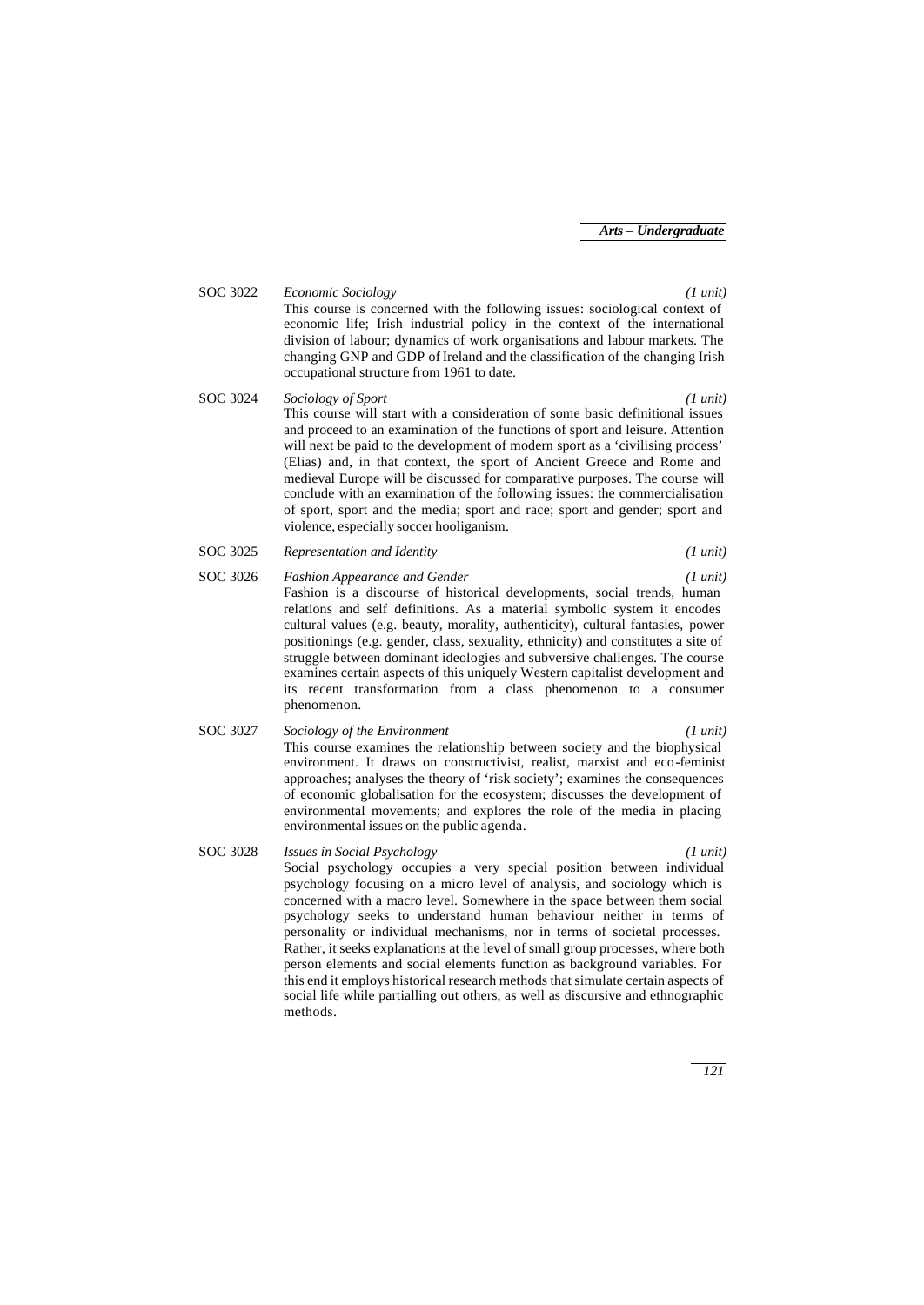#### SOC 3032 *Crime and Social Control (1 unit)*

This course considers a broad range of theoretical and policy-oriented debates concerning issues of crime and social control, focusing on three main issues in particular. First, it examines the major theoretical explanations of criminal behaviour and considers their policy implications. Second, it addresses how various forms of inequality intersect with issues of crime and social control. Finally, it considers the relationship between crime, social control and broad processes of social change.

# SOC 3033 *Policing and Social Order (1 unit)*

The focus of this course is, firstly, on the major historical and sociological debates surrounding 'policing' and 'the police', and secondly, on contemporary developments in, and possible futures of, policing in Ireland and elsewhere. Throughout the course, we will consider the relationship between policing and social order, exploring in a variety of substantive ways, how social and economic divisions impact upon police practice, and how policing is enmeshed in the reproduction of social inequalities.

- SOC 3034 *Urban Sociology (1 unit)* Modern life is city life. Urban landscapes, cultures and economies provide the quintessential expression of the dynamics of modernity. This course will explore a variety of overlapping concerns including: local economic strategies and the changing political-economy of cities; social stratification and patterns of collective consumption; landscapes of race and class (e.g. gentrification, the underclass 'ghetto', ethnic cultural quarters such as 'China Town'), contested representation of cities, for instance by local boosters ('place marketing') or in popular culture (e.g. crime novels, TV, the media); globalisation, global cities and supra -national urban hierarchies; the post-modern city.
- SOC 3039 *Environmental Sociology II (1 unit)* The relationship between humanity and nature is central to a wide range of contemporary issues. This course looks at issues relating to people, animals, landscapes and eco-systems against the historical and evolutionary backdrop of biological anthropology. Topics include: animal rights, wolf-introductions, GM agriculture, artificial eco-systems, synthetic wilderness, global warming, the sociology of pets, anti-roads protesters, hunt saboteurs, the ecology of human culture, the myth of the 'ecological Indian', the sociology of landscape, and 'Gaia'.
- SOC 3036 *Political Sociology (1 unit)* 'What is power?' and 'Where is it exercised?' are two major questions in political sociology. The earlier sociological approach to the political tended to concentrate on the exercise of power by and within the state. New Political Sociology, however, looks for power throughout society. Thus, the question 'Who are we?' becomes a political question. In this course conceptualizations of power will be addressed, as will notions of political space, political action and identity. You will be introduced to debates about the more macro level of state, civil society and the public sphere, as well as the more micro and meso levels of id entity and social movements.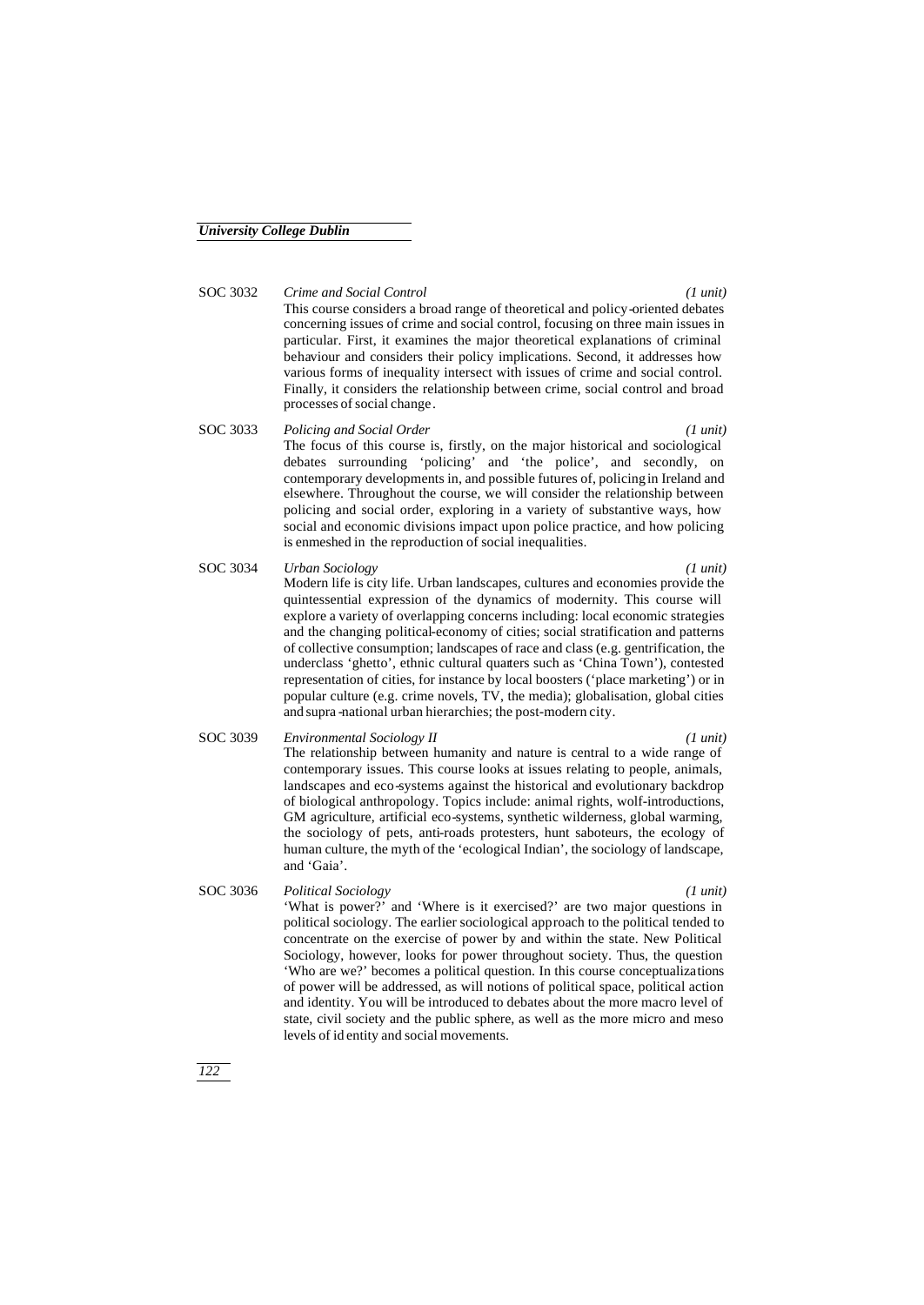SOC 3037 *Health, Illness and the Media (1 unit)* This course will examine representations of health and illness in the mass media. A particular area of interest is the role of the media in what Radley et al (1997:5) term 'the making of health'. One feature of late-modern societies is that all of us are consumers of multiple messages in relation to what we should and should not do to our bodies in order to be healthy. Even a brief overview of the Irish media illustrates the pervasiveness of health related topics. Following Giddens (1992), it might be suggested that reading health promotional material, reading newspaper or magazine articles dealing with health issues and listening to or watching programmes dealing with health related topics all provide information that can enable individual reflexive projects. The media have a key role to play in moralising health. The media also play a crucial role in the commodification of health. The aim of this course will be to critically examine these themes. Topics will include: an introduction to health promotion and the media; risk; the internet and cybercoping. SOC 3038 *Work and Industry (1 unit)* Most people spend most of their lives working. Many spend much of this time thinking about their leisure time. Why is work alienating for so many? What makes work rewarding rather than dull? Much thought has been put into organising our lives at work so why is our experience so often repetitive? SOC 3029 *Sociology of Food and Eating (1 unit)* Theoretical approaches: functionalist, structuralist, ecological-materialist, developmental. Social influences on appetite. Eating disorders: obesity, anorexia nervosa, bulimia. Food and gender. The history of culinary cultures. Professional and domestic cookery. Food technology and its impact. Gastronomy and gastronomic publics. SOC 3040 *American Society (1 unit)* The first half of this course looks at how the main modes and traditions of American society and politics came into being. The second half investigates how these modes and traditions have developed and changed over 200 years and how they are currently being used and understood.

#### *Notes for Second and Final Year Students:*

- The provision of a course in any particular year is subject to the availability of staff and, in the case of an option, to its selection by a sufficient number of students. Certain optional courses may only be available timetable permitting. Courses additional to those listed may be provided in a particular year.
- Students may also take as options within Sociology timetable permitting certain courses taught by other departments, notably the Department of Philosophy; the express permission of the Head of the Department of Sociology and of the Head of the other relevant department is required.
- Optional courses listed above for the third year may from time to time be offered as options in the second year and *vice versa.*

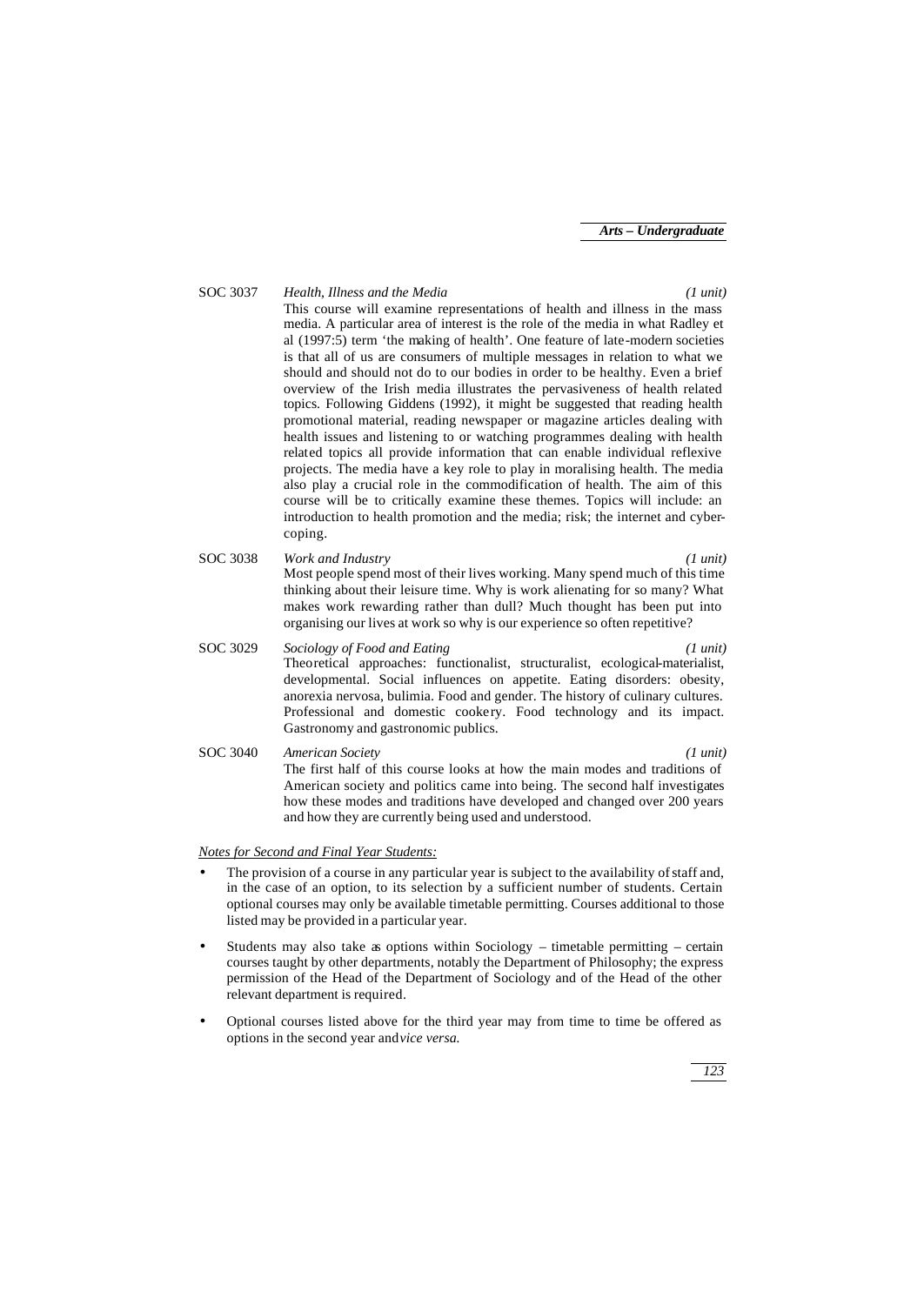# *Spanish*

Students with no previous knowledge of Spanish, but who are reasonably well qualified in other languages, may take up Spanish as beginners in the first year day course; selection of beginners will be by interview held at the beginning of term. Beginners are expected to have attained a level of competence comparable with non-beginners by the end of the course.

*Note:* Students of Spanish are normally expected to spend a total of at least three months in Spain (or another Spanish-speaking country) in the course of their undergraduate studies.

## **FIRST YEAR (SPAN 1000)**

The purpose of the First Year course in Spanish is to allow students to develop and consolidate their competence in the four skills of speaking, listening, reading and writing and to achieve a post-Leaving Certificate/A-Level standard in the language. Students will also be introduced to aspects of Spanish history, literature and culture.

# **Language**

#### SPAN 1010 *Spanish Language I*

A year-long course developing the core skills of reading, writing, listening and speaking.

# **History, Linguistics and Literature**<br>SPAN 1061 *Introduction to Spain*

Introduction to Spain and her Language A series of courses addressing elements of (a) historical and political approaches to Spain, and (b) aspects of Spanish phonology and semantics.

SPAN 1062 *Introduction to Literature in Spanish* A series of courses introducing students to the study of literary texts. Beginners and non-beginners will be taught separately.

#### **SECOND YEAR (SPAN 2000)**

The purpose of the second-year course in Spanish is to continue the development of the student's knowledge of the Spanish Language, and to develop further the four basic skills of aural comprehension, oral expression, reading and writing. The course further aims to present an overview of Spanish Literature, from the medieval period to the present, on the basis of which more specialised options may be chosen in the Final Year of the course. Students are also introduced to Phonetics and Phonology and to Spanish written discourse.

# **Language**

Spanish Language II (4 units) A year-long course comprising grammar, translation, reading, comprehension, oral and aural Spanish. SPAN 2033 *Expresión Escrita I* (1 unit) En este curso de un semestre se trabajarán aspectos teóricos y prácticos que

faciliten el desarrollo de los conocimientos lingüísticos del alumno.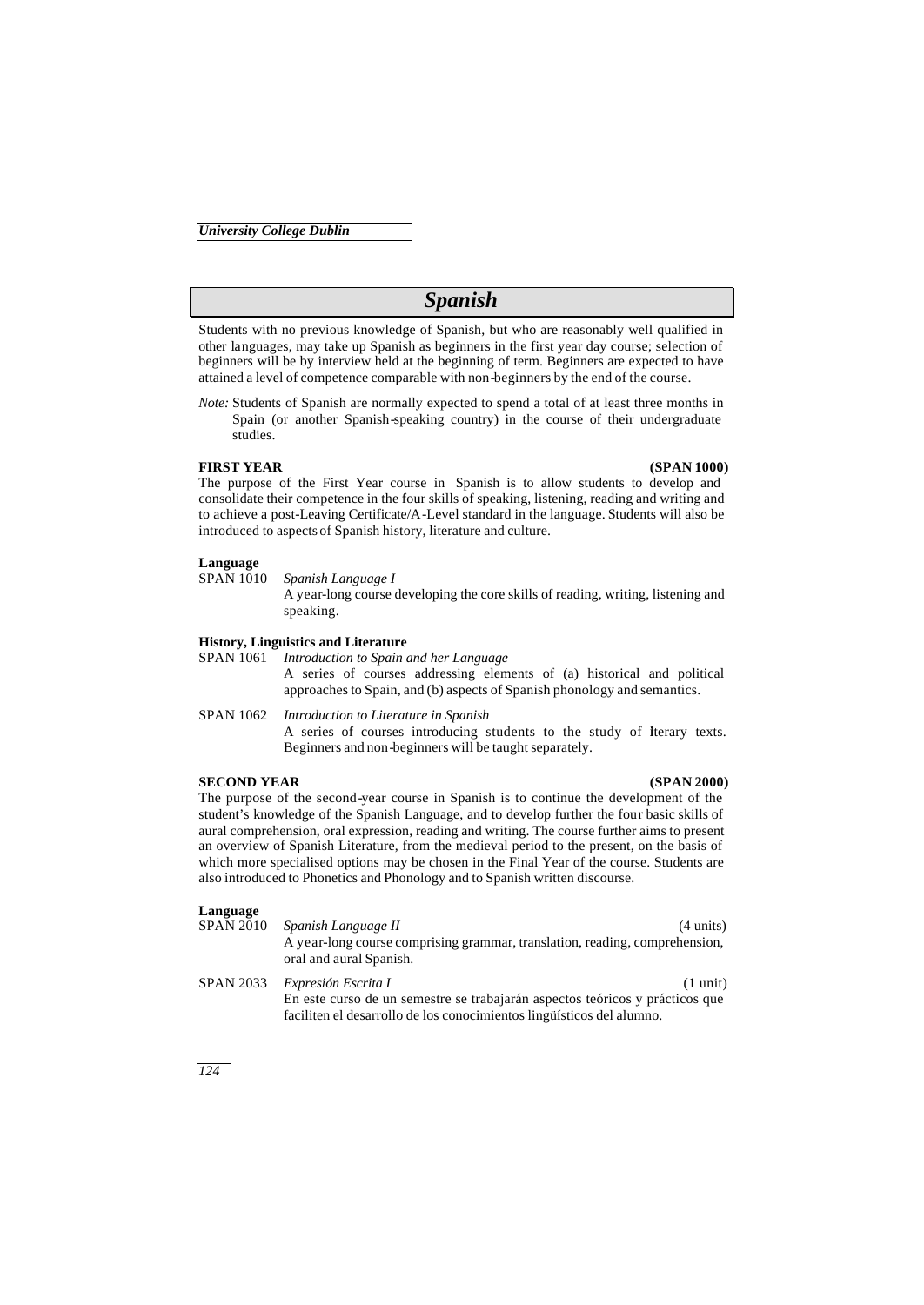# **Linguistics and Literature**

| <b>SPAN 2032</b>             | Spanish Linguistics II: The Phonetics of Spanish<br>A single-semester course offering a linguistic introduction to Spanish,<br>concentrating on the Phonetics and Phonology of the modern language.                                                                        | $(1 \text{ unit})$ |
|------------------------------|----------------------------------------------------------------------------------------------------------------------------------------------------------------------------------------------------------------------------------------------------------------------------|--------------------|
| <b>SPAN 2075</b>             | Medieval Literature I<br>Poema de mío Cid, ed. Ian Michael (Castalia).                                                                                                                                                                                                     | $(1 \text{ unit})$ |
| <b>SPAN 2073</b>             | Golden Age Drama I<br>Lope de Vega, Fuenteovejuna (Clásicos Castalia or Castalia Didáctica);<br>Calderón de la Barca, El alcalde de Zalamea (Clásicos Castalia or Cátedra).                                                                                                | $(1 \text{ unit})$ |
| <b>SPAN 2074</b>             | Cervantes I<br>Miguel de Cervantes, 'El licenciado vidriera', 'La fuerza de la sangre', 'El<br>casamiento engañoso' and 'El coloquio de los perros' from the Novelas<br>ejemplares (Cátedra, vol. II).                                                                     | $(1 \text{ unit})$ |
| <b>SPAN 2015</b>             | Modern Verse I<br>J. Guillén, Cántico (1928); L. Cernuda, Un río, un amor.                                                                                                                                                                                                 | $(1 \text{ unit})$ |
| <b>SPAN 2013</b>             | Modern Novel I<br>Ramón Sender, <i>Réquiem por un campesino español</i> (1953), Miguel Delibes,<br><i>El camino</i> (1950).                                                                                                                                                | $(1 \text{ unit})$ |
| <b>SPAN 2041</b>             | <b>Tutorials</b><br>A series of literature tutorial courses, each a semester in length, of which<br>students choose two.                                                                                                                                                   | $(1 \text{ unit})$ |
|                              | Notes for Second Year Students                                                                                                                                                                                                                                             |                    |
|                              | Students must accumulate twelve units over two semesters.                                                                                                                                                                                                                  |                    |
| $\bullet$                    | Course SPAN 2010 is compulsory.                                                                                                                                                                                                                                            |                    |
| $\bullet$<br>the department. | Course PORT 2002 is available to day students of Spanish who attained an acceptable<br>standard in the <i>language</i> component of the First Arts examination in Spanish. These<br>students are exempt from certain literature courses as determined from year to year by |                    |

# **FINAL YEAR (SPAN 3000)**

# **Language**

| SPAN 3010 Spanish Language III                               | $(4 \text{ units})$ |
|--------------------------------------------------------------|---------------------|
| Comprising grammar, translation, oral and practical Spanish. |                     |
|                                                              |                     |

# **Options**

| <b>Language and Linguistics</b> |                                                                                                                              |                     |
|---------------------------------|------------------------------------------------------------------------------------------------------------------------------|---------------------|
| <b>SPAN 3080</b>                | La Expresión Escrita II                                                                                                      | $(2 \text{ units})$ |
|                                 | Un curso en el que se trabajará esta destreza desde un enfoque comunicativo.                                                 |                     |
| <b>SPAN 3083</b>                | Spanish Linguistics III: Historical Phonology<br>An investigation of the evolution of the Spanish sound system out of Vulgar | $(1 \text{ units})$ |
|                                 | Latin.                                                                                                                       |                     |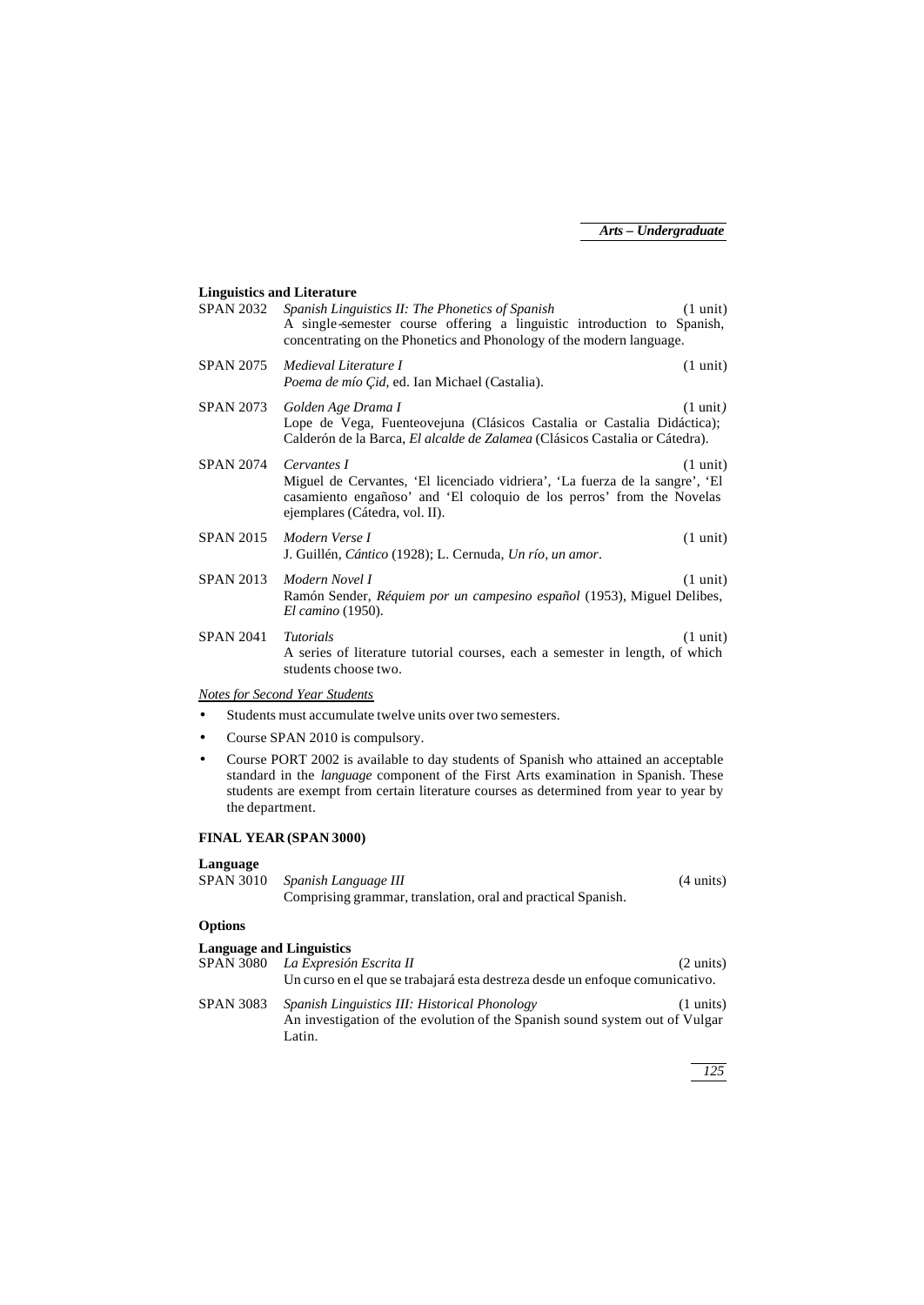# **Medieval and Golden Age Spain**

| <b>SPAN 3084</b> | Medieval Literature II<br>$(2 \text{ units})$<br>Love and Death in the Late Fifteenth Century: F. de Rojas, La Celestina<br>(Cátedra); Jorge Manrique, Coplas a la muerte de su padre (Castalia<br>Didáctica); further texts to be supplied.                                                                                                                                                                         |
|------------------|----------------------------------------------------------------------------------------------------------------------------------------------------------------------------------------------------------------------------------------------------------------------------------------------------------------------------------------------------------------------------------------------------------------------|
| <b>SPAN 3071</b> | Golden-Age Drama II<br>$(2 \text{ units})$<br>Lope de Vega, El caballero de Olmedo (Castalia); El castigo sin venganza<br>(Castalia or Cátedra); Tirso de Molina, El burlador de Sevilla (Clásicos<br>Castellanos or NEW Austral); Ruiz de Alarcón, La verdad sospechosa<br>(Clásicos Castellanos or NEW Austral); Calderón, La vida es sueño (Castalia<br>Didáctica or Castalia); El médico de su honra (Castalia). |
| <b>SPAN 3085</b> | Golden-Age History<br>$(1 \text{ unit})$<br>Elliott, Imperial Spain 1496-1716 (Penguin).                                                                                                                                                                                                                                                                                                                             |
|                  | <b>Nineteenth-Century Literature</b>                                                                                                                                                                                                                                                                                                                                                                                 |
| <b>SPAN 3033</b> | Romantic Drama<br>$(1 \text{ unit})$<br>Duque de Rivas, <i>Don Álvaro</i> (Cátedra); J.E. Hartzenbusch, <i>Los amantes de</i><br>Teruel (Castalia); José Zorrilla, Don Juan Tenorio (Castalia).                                                                                                                                                                                                                      |
| <b>SPAN 3041</b> | Nineteenth-Century Realism<br>$(1 \text{ unit})$<br>Emilia Pardo Bazán, Los Pazos de Ulloa (Alianza); Juan Valera, Pepita<br>Jiménez (Castalia).                                                                                                                                                                                                                                                                     |
| <b>SPAN 3067</b> | <b>Twentieth-Century Spanish Literature</b><br>Modern Verse II: Poetry of Antonio Machado<br>$(2 \text{ units})$<br>Machado, Poesías completas (Austral).                                                                                                                                                                                                                                                            |
| <b>SPAN 3069</b> | Modern Verse III: Poet in New York: Federico García Lorca<br>$(1 \text{ unit})$<br>García Lorca, Poeta en Nueva York (Austral)                                                                                                                                                                                                                                                                                       |
| <b>SPAN 3022</b> | Modern Novel II: Novel under Franco<br>$(2 \text{ units})$<br>Cela, La familia de Pascual Duarte (Destino); Matute, Primera memoria<br>(Destino); Delibes, Cinco horas con Mario (Destino); Fernández Santos, Los<br><i>bravos</i> (Destino).                                                                                                                                                                        |
| <b>SPAN 3024</b> | Modern Novel IV: Carmen Martín Gaite<br>$(2 \text{ units})$<br>Entre visillos, Retahílas, El cuarto de artrás, Nubosidad variable.                                                                                                                                                                                                                                                                                   |
| <b>SPAN 3089</b> | <b>Twentieth-Century Latin-American Literature</b><br>Latin American Indigenous Novel<br>$(2 \text{ units})$<br>José María Arguedas, Todas las sangres, Rosario Castellanos, Balún Canán,<br>Oficio de tinieblas, other texts to be announced.                                                                                                                                                                       |
| <b>SPAN 3087</b> | <b>Mexican Feminist Writing</b><br>$(1 \text{ unit})$<br>Rosario Castellanos, El eterno femenino, Judith y Salomé: poemas<br>dramáticos.                                                                                                                                                                                                                                                                             |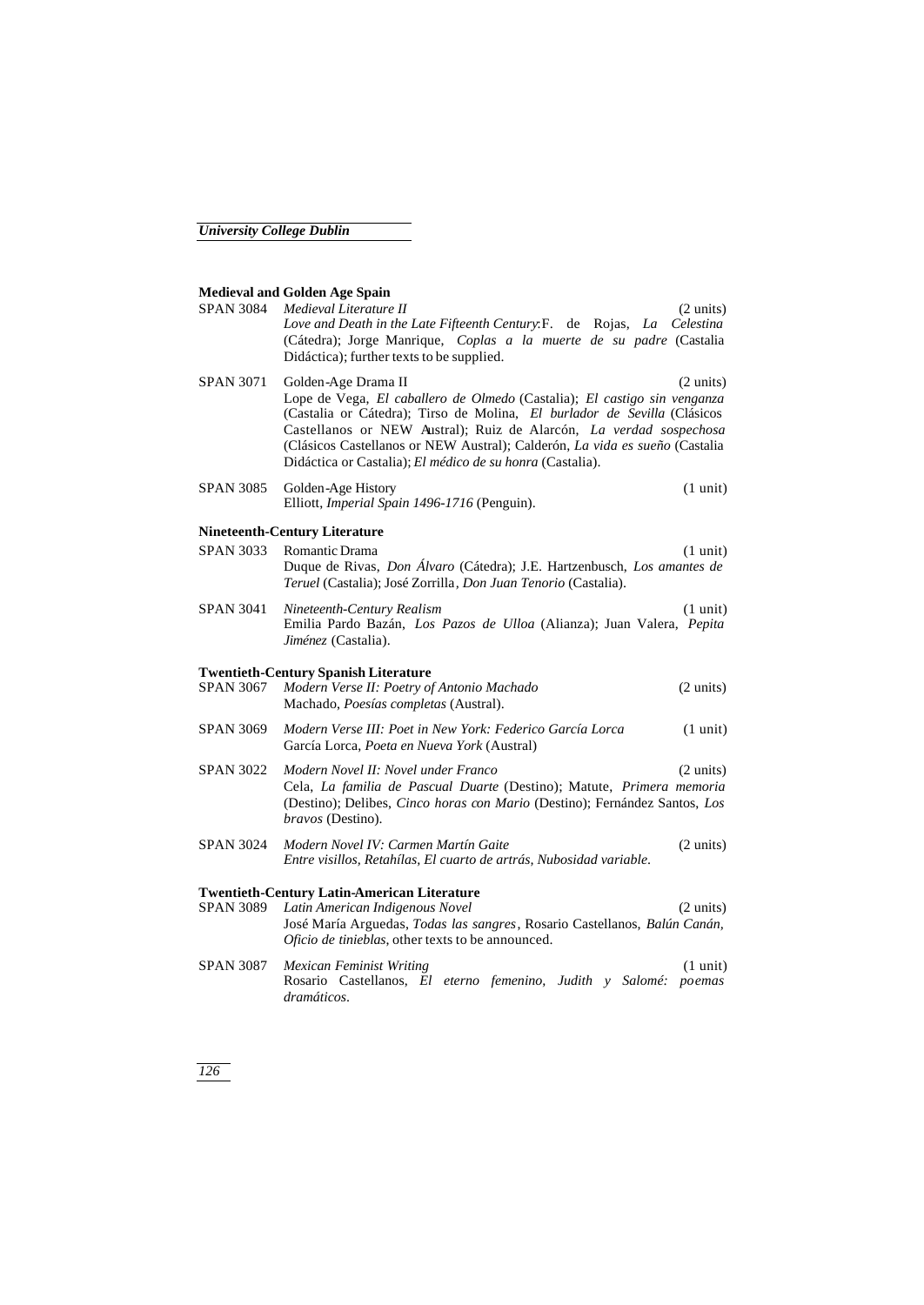*SPAN 3063 Spanish-American Literature (2 units)* Vargas Llosa, *La ciudad y los perros* (Seix Barral); Fuentes, *La muerte de Artemio Cruz* (Cátedra); García Márquez, *Cien años de soledad* (Cátedra); Cortázar, *Todos los fuegos el fuego* (POCKET/EDHASA).

### *Notes for Final Year Students*

- Students must accumulate twelve units over two semesters.
- Course SPAN 3010 is compulsory.
- Choice and combination of non-language courses will be made after consultation with the Spanish Department.
- Course PORT 3002 (two units) is available to day students of Spanish who attained an acceptable standard in the language component in both Spanish and Portuguese in the Second Arts examination.
- Course SPAN 3091 is available only to students taking PORT 3002.
- The Spanish Department does not guarantee the availability of all courses in any given year.

# *Portuguese*

Portuguese is at present available only to students of Spanish as an option in second and final year. To qualify for admission to Portuguese courses, students must have achieved an Honours standard in the *language* components of the First Arts Examination in Spanish.

## **SECOND YEAR (PORT 2000)**

PORT 2002 *Portuguese I* (2 units) A year-long course comprising grammar, translation, reading comprehension, oral and aural Portuguese. Portuguese may be studied in place of certain literature courses as stipulated by the department.

# **FINAL YEAR (PORT 3000)**<br>PORT 3002 *Portuguese II*

- *Portuguese II* (2 units) A continuation of PORT 2002. A year-long course comprising grammar, translation, reading comprehension, oral and aural Portuguese.
- SPAN 3091 *Literature in the Portuguese-Speaking World* (1 unit) An optional literature course for those taking PORT 3002. Authors studied include Clarice Lispector, João Guimarães Rosa, Fernando Pessoa, Carlos Drummond de Andrade, and Pepetela.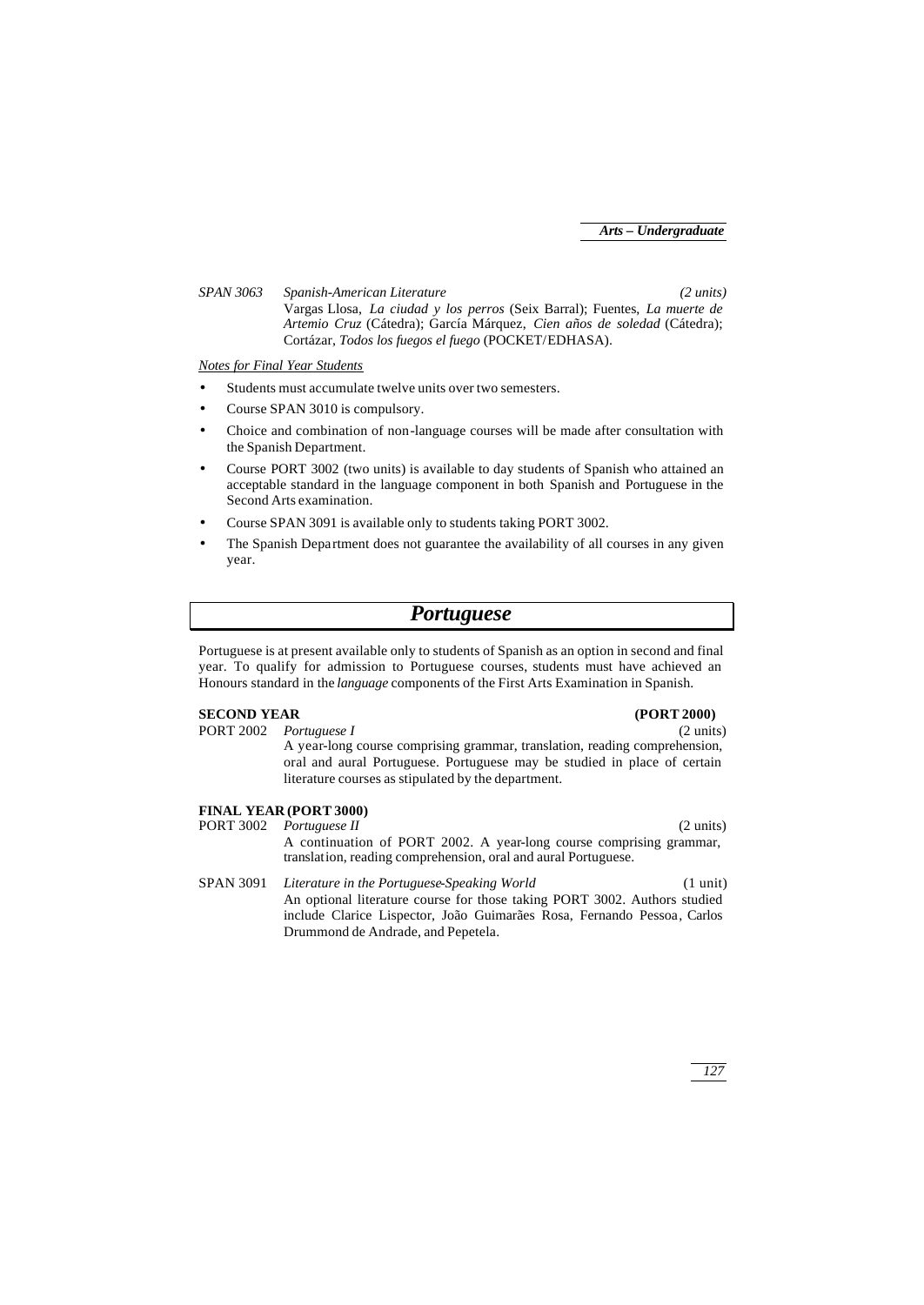# *Statistics*

### **FIRST YEAR (STAT 1000)**

STAT 1001 *Descriptive Statistics and Statistical Computing*

Types of Variables and Data. Stem-and-Leaf Displays. Frequency Distributions. Histograms. Samples and Populations. Transforming Data. Numerical Summary Measures. Summarising Bivariate Data. Introduction to Statistical Programming and MINITAB.

#### STAT 1002 *Introduction to Probability and Statistical Inference*

Probability concepts. Random variables and probability distributions. The binomial distribution. The normal distribution. Checking for normality. The distribution of a sample mean. Point and interval estimation using a single sample. Hypotheses and test procedures. Errors in hypothesis testing. Tests for population means and proportions using a single sample. P-values.

#### STAT 1003 *Statistical Inference and Goodness-of-Fit*

Tests and estimation procedures for a difference between two population means or proportions using two independent samples. Tests and estimation procedures for differences using paired data. Distribution free procedures. One- and two -way frequency tables. Hypothesis testing for proportions and independence. Testing the fit for a population model.

#### STAT 1004 *Linear Regression and Analysis of Variance*

The simple linear regression model. Inferences based on the estimated regression line. Inferences on the population correlation. Checking model adequacy. Single factor ANOVA. Multiple comparisons. Randomized block experiment. Two -factor ANOVA.

#### **SECOND YEAR (STAT 2000)**

STAT 2005 *Statistical Theory I: Probability (2 units)* Probability theory. Combinatorics. Random variables: univariate, bivariate and multivariate. Moment generating functions. Functions of a random variable. Standard probability laws.

#### STAT 2006 *Statistical Theory II: Statistical Inference (2 units)*

(a) Estimation theory: Law of large numbers. Chebyshev Inequality.

- Central Limit theorem. Methods of moments and maximum likelihood. Point estimation and interval estimation.
- (b) Hypothesis testing: Neyman Pearson Lemma. Likelihood ratio tests.

STAT 2007 *Statistical Theory III: Bayesian Statistics and Stochastic Processes (2 units)* Bayesian statistical inference. Stochastic processes. Poisson processes. Birth and death processes. Branching processes.

### STAT 2008 *Statistical Methods I (2 units)*

Simple linear regression. Hypothesis testing and inferences concerning the regression equation. Polynomial and multiple regression. Regression diagnostics and transformations. Selecting the best regression model.

#### STAT 2009 *Statistical Methods II (2 units)*

One- and two -way analysis of variance. Fixed, random and mixed effects models. Contrasts. Interaction. Multiple comparison procedures. Introduction to experimental design. Nonparametric statistics. Introduction to generalized linear models.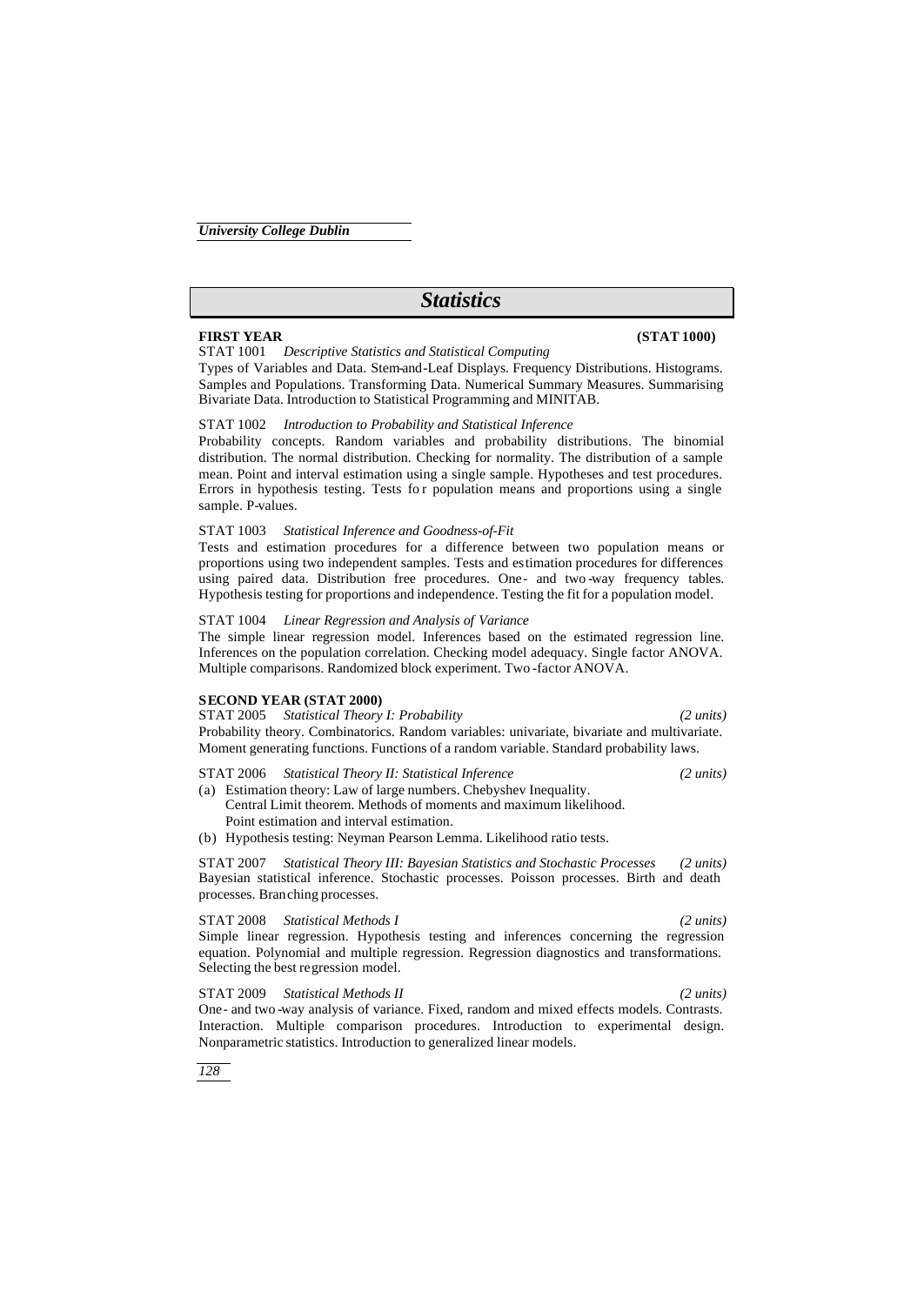STAT 2010 *Data Analysis and Statistical Software (2 units)* Data screening and cleaning. The SAS software package for data analysis. **FINAL YEAR (STAT 3000)** STAT 3011 *Data Analysis I (2 units)* STAT 3012 *Applied Statistics I (2 units)* Design and Analysis of Experiments. Complete Block Designs (Randomized Block and Latin Square Designs). Incomplete Block Designs. Factorial Designs. Confounding and Fractional Factorial Designs. Statistical Software. STAT 3013 *Applied Statistics II (2 units)* Introduction to Sample Surveys. Contingency Table Analysis. Logistic Regression. Loglinear Models. Statistical Computing. STAT 3014 *Time Series Analysis (2 units)* Characteristics of time series. Autocorrelation and cross-correlation function. Stationary time series. Autoregressive and moving average processes. Nonstationary time series. Model specification and estimation. Model diagnostics. Forecasting. Special topics. STAT 3015 *Multivariate Analysis (2 units)* Random vectors. Multivariate Normal Distribution, Correlation and Regression. Hotelling's T 2 Statistic. Discriminant Analysis. Canonical Correlation. Principal Components Analysis. Multivariate Analysis of Variance. STAT 3016 *Actuarial Statistics I (2 units)* Decision Theory. Loss Distributions. Risk Models. Run Off Triangles and Experience Rating Systems. STAT 3017 *Actuarial Statistics II (2 units)* Ruin Theory. Bayesian Statistics. Credibility Theory. Introduction to Generalised Linear Models. STAT 3018 *Survey Sampling (2 units)* Elements of the sampling problem. Simple random sampling. Stratified random sampling. Ratio estimation. Cluster sampling. Systematic sampling. STAT 3019 *Quality Control and Reliability (2 units)* Aims of quality control. Acceptance sampling. Operating characteristic curves. Sampling schemes. Sampling by Variables. Control and Cusum charts. STAT 3022 *Stochastic Processes I (2 units)* An introduction to the classification and simulation of stochastic processes. Discrete and continuous time models. Stochastic calculus. STAT 3023 *Official Statistics (2 units)* Collection of official statistics including macro -economic, business, demographic and social statistics. Accessing official statistics and their applications. Estimation, imputation and seasonal adjustment.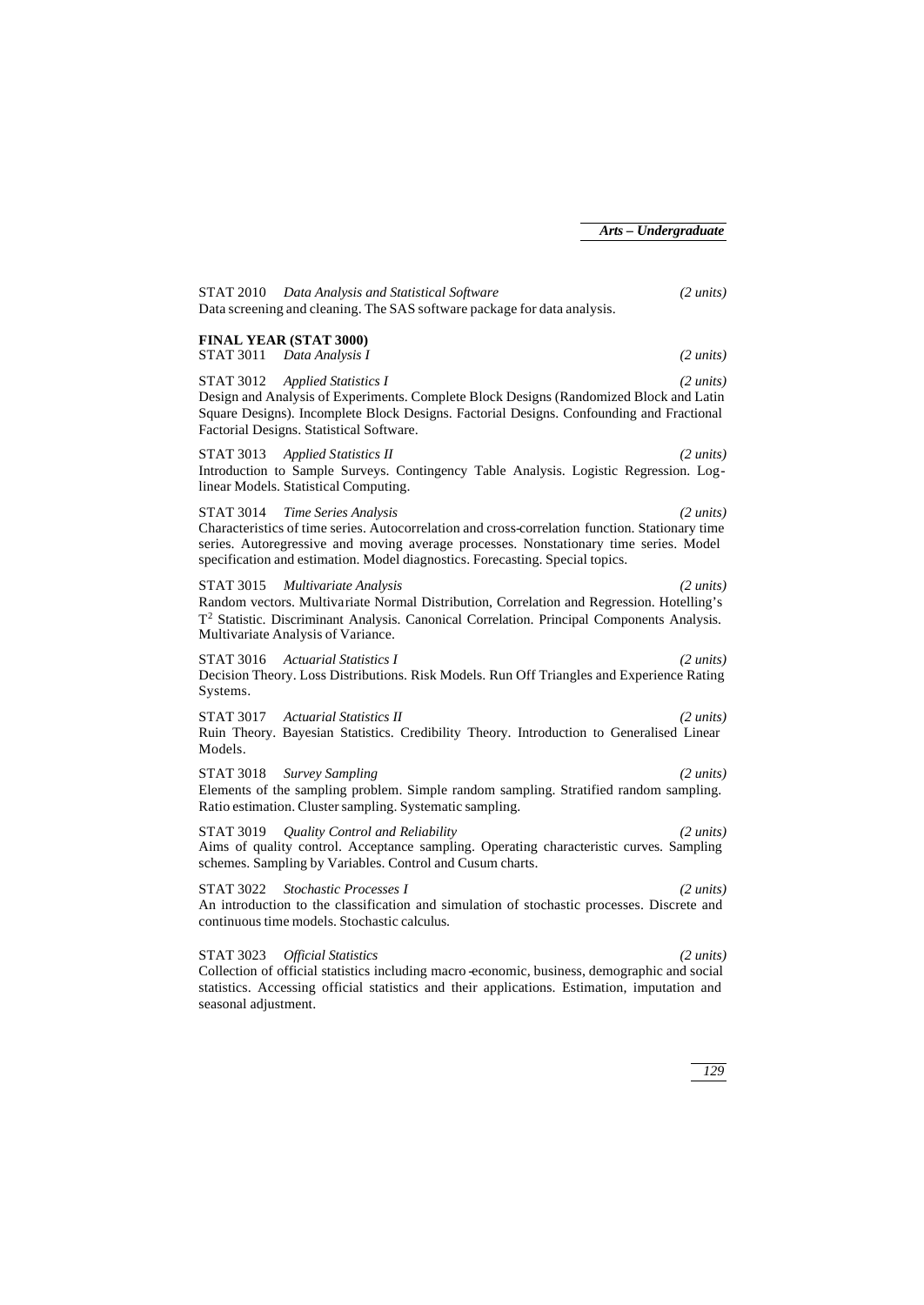STAT 3024 *Statistics and Visualization (2 units)* Descriptive statistical and graphical methods for displaying data. From data to information. Visualization and presentation of data. Aspects of multivariate analysis. Simulation, S-plus software.

STAT 3031 *Linear Models with Complex Structure (2 units)* Analysis of unbalanced data from surveys and experimental designs. Means model. Estimation of variance components in unbalanced mixed and random effect models. Methods for the analysis of repeated measures designs.

STAT 3032 *Topics in Biostatistics (2 units)* This course covers specialised applications of statistics in biology. Topics include the following: pharmaceutical statistics, ecological statistics, medical and epidemiological statistics.

STAT 3033 *Nonparametric Statistics (2 units)* Distribution-free statistics; statistics utilising counting and ranking; Wilcoxon statistics; Kruskal-Wallis statistic. Friedman statistic; Spearman's statistics; Permutation procedures; Power functions and asymptotic distribution. Nonparametric regression.

STAT 3035 *Survival Analysis (2 units)* Censoring. Life tables. Kaplan Meier estimate. Mantel-Haenzel statistics. Parametric methods. Cox's proportional hazards model. Goodness-of-fit.

STAT 3036 *Statistical Computing (2 units)* Fixed point and floating point arithmetics. A review of programming style. Random number generators. Monte Carlo applications. A review of maximum likelihood. Unconstrainted nonlinear optimisations. Accessing Fortran libraries.

STAT 3040 *Data Mining (2 units)*

#### *Notes for Final Year Students:*

- Students are required to take twelve units, and the selection of courses is subject to departmental approval.
- All students must undertake a project in Data Analysis on Applied Statistics as prescribed by the Department of Statistics.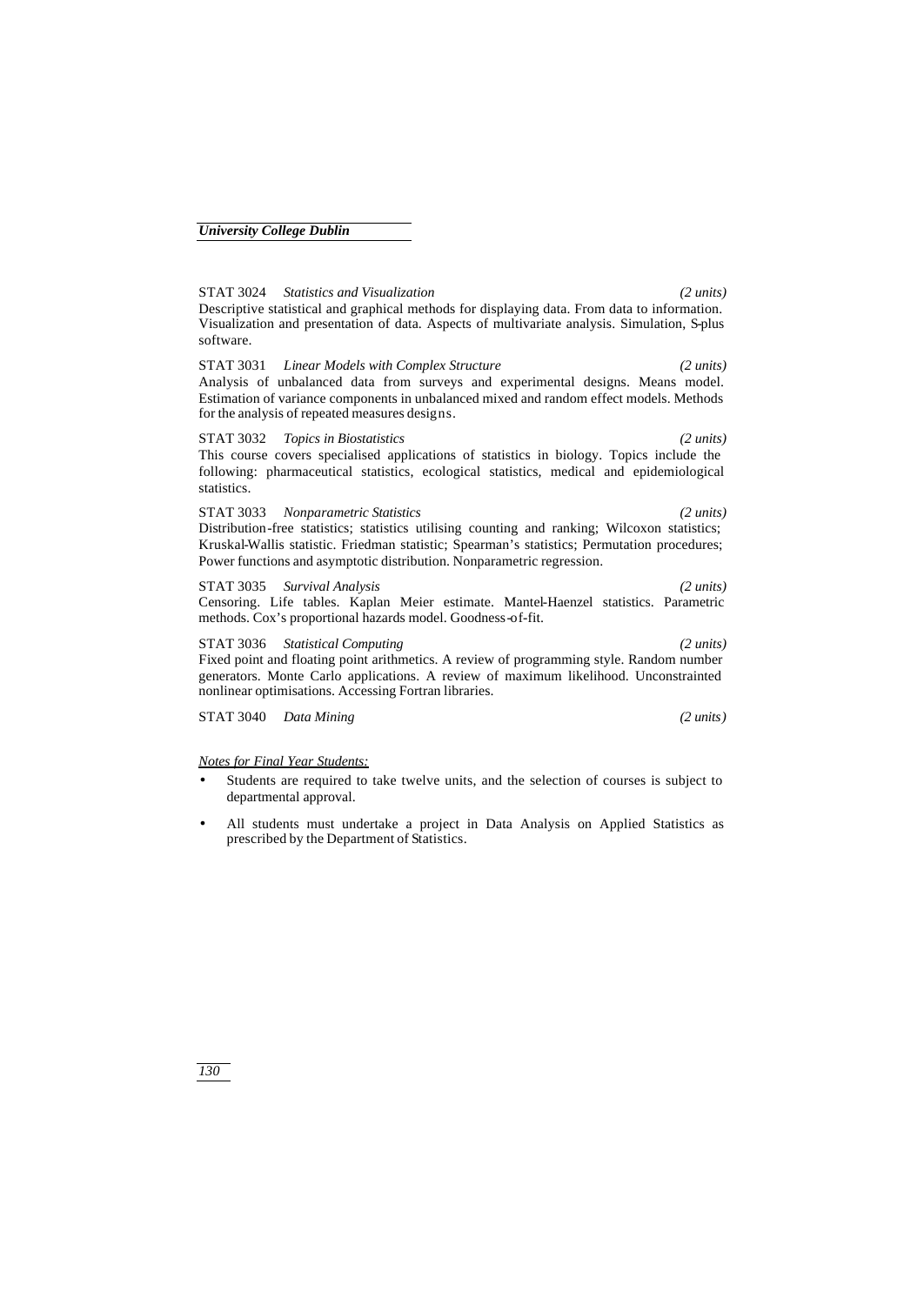| Welsh                                                                                                                                                                                                                                                                             |                                                                                                                                                                                                                  |  |  |  |
|-----------------------------------------------------------------------------------------------------------------------------------------------------------------------------------------------------------------------------------------------------------------------------------|------------------------------------------------------------------------------------------------------------------------------------------------------------------------------------------------------------------|--|--|--|
| No previous knowledge of Welsh is required. Students are encouraged to use the facilities for<br>developing ability in spoken Welsh available in the language laboratory. In the second and<br>final years, visits are arranged to the University College of North Wales, Bangor. |                                                                                                                                                                                                                  |  |  |  |
| <b>FIRST YEAR</b><br>WEL 1001                                                                                                                                                                                                                                                     | (WEL 1000)<br>The structure of modern literary Welsh.                                                                                                                                                            |  |  |  |
| <b>WEL 1002</b>                                                                                                                                                                                                                                                                   | Elementary composition and translation.                                                                                                                                                                          |  |  |  |
| <b>WEL 1003</b>                                                                                                                                                                                                                                                                   | Introduction to modern Welsh literature; selections from a representative<br>sample of twentieth century writers.                                                                                                |  |  |  |
| <b>SECOND YEAR</b><br><b>First Semester:</b>                                                                                                                                                                                                                                      | (WEL 2000)                                                                                                                                                                                                       |  |  |  |
| WEL 2001                                                                                                                                                                                                                                                                          | Composition, Translation and Spoken Welsh I (1)<br>The course is designed to further the student's ability in literary Welsh and to<br>introduce the spoken language.                                            |  |  |  |
| <b>WEL 2002</b>                                                                                                                                                                                                                                                                   | Introduction to Medieval Welsh Prose I(1)<br>The study of an edited prose tale of the late medieval period.                                                                                                      |  |  |  |
| WEL 2003                                                                                                                                                                                                                                                                          | Early Welsh Poetry $I(1)$<br>Selection from various early poetic genres.                                                                                                                                         |  |  |  |
| <b>WEL 2004</b>                                                                                                                                                                                                                                                                   | Introduction to the Literature of the Sixteenth to the Nineteenth Centuries $(1)$<br>The course includes selections from early modern free verse and prose<br>selections from various translations of the Bible. |  |  |  |
| WEL 2005                                                                                                                                                                                                                                                                          | Modern Welsh Literature $I(1)$<br>Representative samples from the leading exponents of present-day Welsh<br>literature.                                                                                          |  |  |  |
| <b>WEL 2006</b>                                                                                                                                                                                                                                                                   | Medieval Breton: Structure and Texts $I(1)$<br>The grammar of medieval Breton and selections from the prose and verse of<br>the period.                                                                          |  |  |  |
| WEL 2007                                                                                                                                                                                                                                                                          | Welsh Linguistics $I(1)$<br>An introduction to phonological and grammatical structure.                                                                                                                           |  |  |  |
| <b>WEL 2008</b>                                                                                                                                                                                                                                                                   | An Approved Author or Topic $I(1)$<br>The guided study of an author or topic not on the syllabus, or a deeper study<br>of a listed topic. Students will submit an extended essay on the selected<br>subject.     |  |  |  |
| WEL 2009                                                                                                                                                                                                                                                                          | The History of Welsh Literature and Literary Criticism $I(1)$<br>This course includes an assessment of the influence of the National Eisteddfod<br>and other institutions on vernacular literature.              |  |  |  |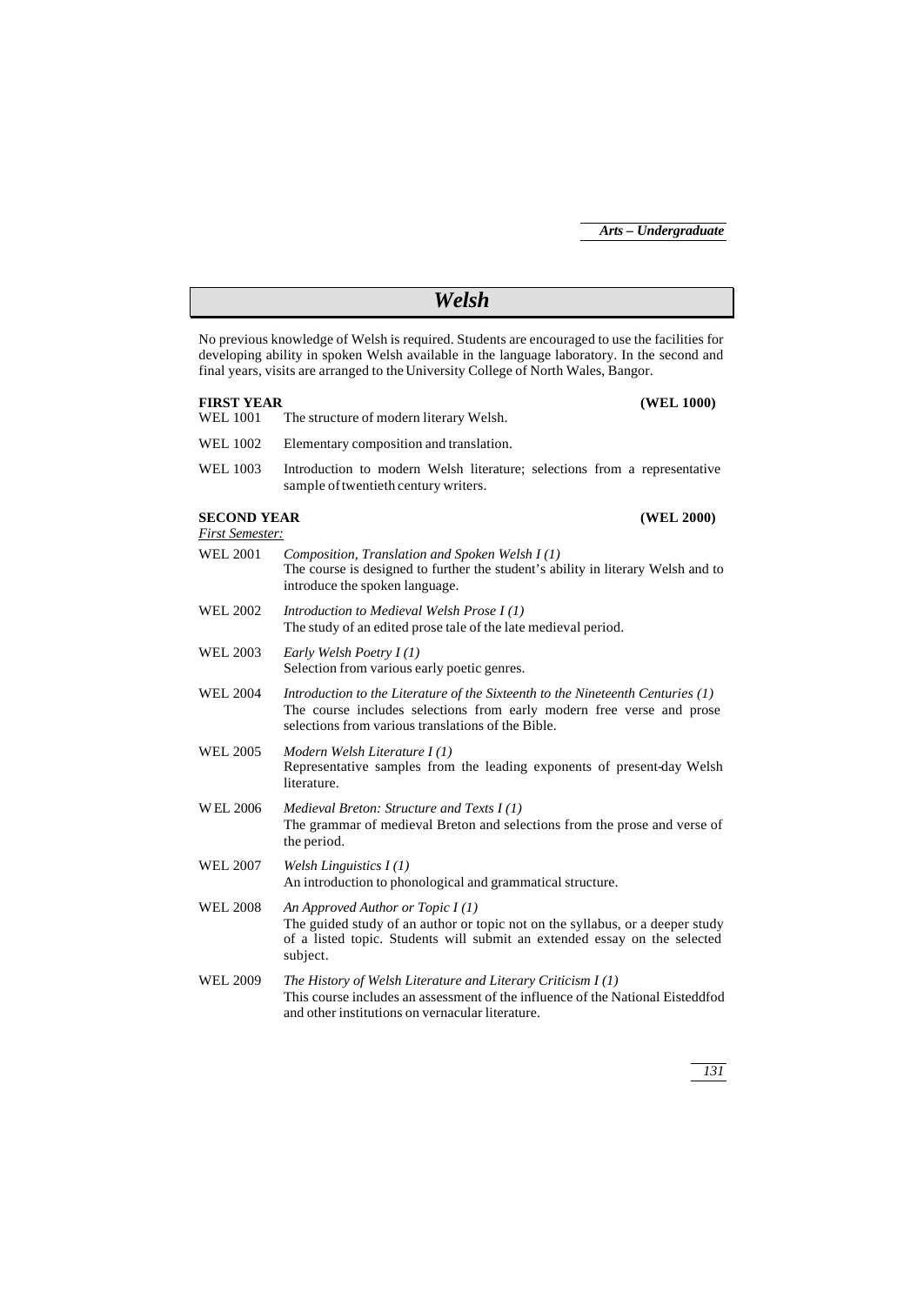## *Second Semester:*

| WEL 2051 | Composition, Translation and Spoken Welsh II (1)<br>Further exercises in the various registers.  |
|----------|--------------------------------------------------------------------------------------------------|
| WEL 2052 | Medieval Prose II $(1)$<br>Continuing study of a selected text.                                  |
| WEL 2053 | Early Welsh Poetry II (1)<br>A continuation of WEL 2003.                                         |
| WEL 2054 | Welsh Metrics $(1)$<br>The rules and development of 'cynghanedd' in Welsh strict metre poetry.   |
| WEL 2055 | Selections from Modern Welsh Literature II (1)<br>A continuation of WEL 2005.                    |
| WEL 2056 | Medieval Breton II $(1)$<br>Further study of selections from the prose and poetry of the period. |
| WEL 2057 | Welsh Linguistics $II(1)$<br>A continuation of WEL 2007.                                         |
| WEL 2058 | An Approved Author or Topic II $(1)$<br>A continuation of WEL 2008.                              |
| WEL 2059 | The History of Welsh Literature and Literary Criticism $II(1)$<br>A continuation of WEL 2009.    |

### *Notes for Second Year Students:*

- All students must take WEL 2001-WEL 2005 (inclusive) and WEL 2051-WEL 2055 (inclusive). In addition to the courses listed above, one from each of courses WEL 2006- WEL 2009 and WEL 2056-WEL 2059 is required. (Selection will be made in consultation with the Head of Department and will depend on the availability of courses).
- Students selecting Welsh as a minor subject in Celtic Studies (Mode III) will choose three from each of courses WEL 2001-WEL 2009 and WEL 2051-WEL 2059. (Selection will be made in consultation with the Head of Department and will depend on subject combination).

## **FINAL YEAR (WEL 3000)**

# *First Semester*

- WEL 3001 *Composition, Translation, Spoken Welsh I (1)* The course is designed to further the student's ability to handle the literary and spoken language.
- WEL 3002 *Medieval Prose I (1)* The prose genres of the medieval period, including selections from original and translation material.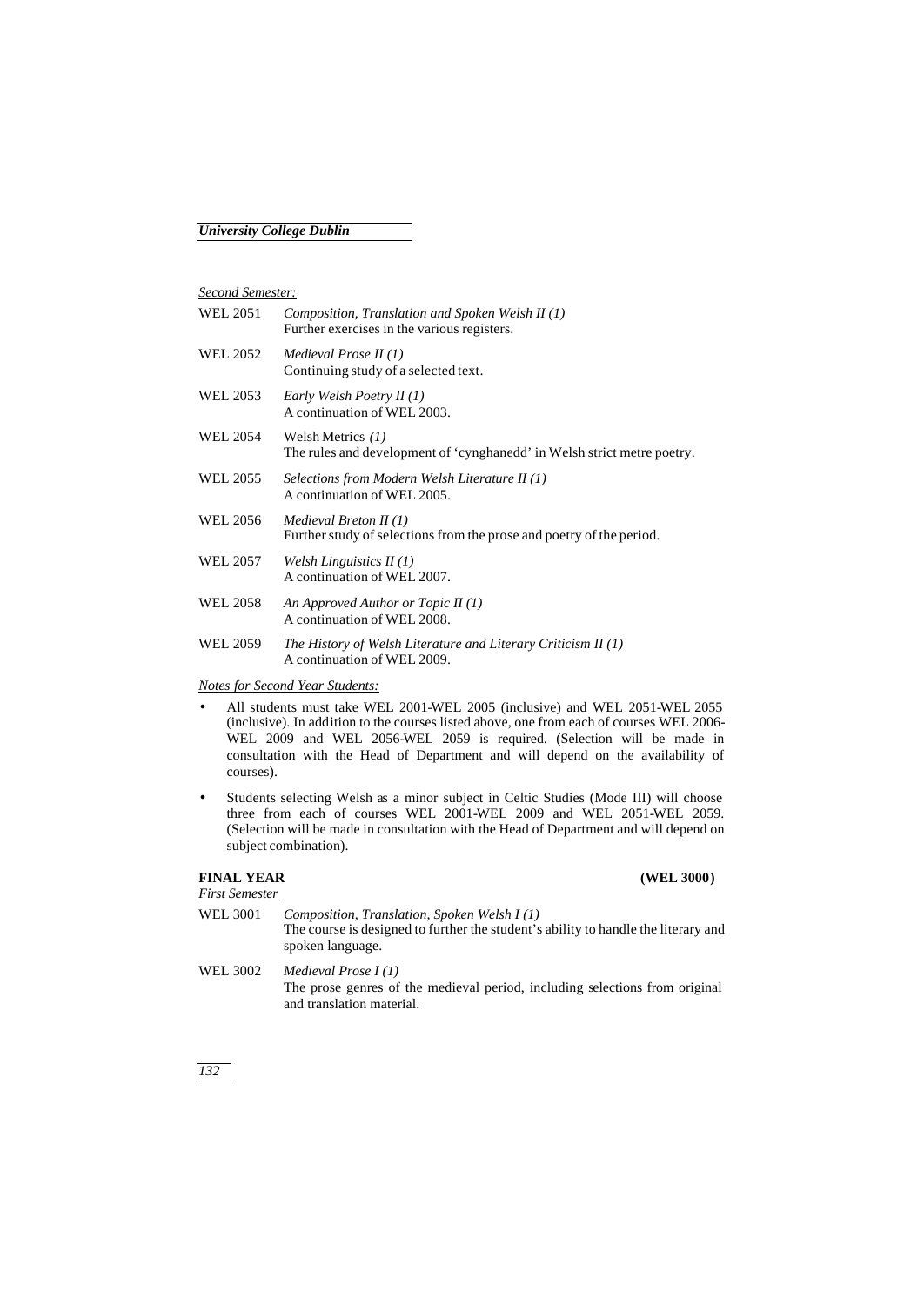| <b>WEL 3003</b>        | Medieval Poetry I(1)<br>A survey of the development of the bardic order and its main metre, the<br>cywydd deuair hirion in the fourteenth to sixteenth centuries. Textual work<br>concentrates on the poems of Dafydd ap Gwilym. |
|------------------------|----------------------------------------------------------------------------------------------------------------------------------------------------------------------------------------------------------------------------------|
| <b>WEL 3004</b>        | Twentieth Century Prose $I(1)$<br>Representative samples from the compositions of modern prose writers and<br>modern playwrights.                                                                                                |
| <b>WEL 3005</b>        | Twentieth Century Poetry $I(1)$<br>Selections from the major poets and schools of twentieth century modernism.                                                                                                                   |
| <b>WEL 3006</b>        | Modern Breton: Structure and Texts I(1)<br>The grammar of modern (KLT) literary Breton, including a detailed study of a<br>published folk-tale.                                                                                  |
| <b>WEL 3007</b>        | <i>Medieval Cornish: Structure and Texts I (1)</i><br>The grammar of medieval Cornish, including the detailed study of the Cornish<br>'passion' poem.                                                                            |
| <b>WEL 3008</b>        | Old Welsh $(1)$<br>Prose texts of the ninth to eleventh centuries.                                                                                                                                                               |
| <b>WEL 3009</b>        | An Approved Author or Topic $I(1)$<br>The guided study of an author or topic not on the syllabus, or a deeper study<br>of a listed topic. Students will produce an extended essay on their chosen<br>subject.                    |
| <b>Second Semester</b> |                                                                                                                                                                                                                                  |
| <b>WEL 3051</b>        | Composition, Translation and Spoken Welsh II (2)<br>Advanced composition and translation exercises and a study of the various<br>written and spoken registers of Modern Welsh.                                                   |
| <b>WEL 3052</b>        | Medieval Prose II (1)<br>A continuation of WEL 3002.                                                                                                                                                                             |
| <b>WEL 3053</b>        | Medieval Poetry $II(1)$<br>A continuation of WEL 3003.                                                                                                                                                                           |
| <b>WEL 3054</b>        | Twentieth Century Prose II (1)<br>A continuation of WEL 3004.                                                                                                                                                                    |
| <b>WEL 3055</b>        | Twentieth Century Poetry $II(1)$<br>A continuation of WEL 3005.                                                                                                                                                                  |
| <b>WEL 3056</b>        | Modern Breton Structure and Texts II (1)<br>Further study of the grammar of Modern Breton, including readings from<br>present-day prose compositions.                                                                            |
| <b>WEL 3057</b>        | Medieval Cornish: Structure and Texts II (1)<br>A further study of medieval Cornish texts.                                                                                                                                       |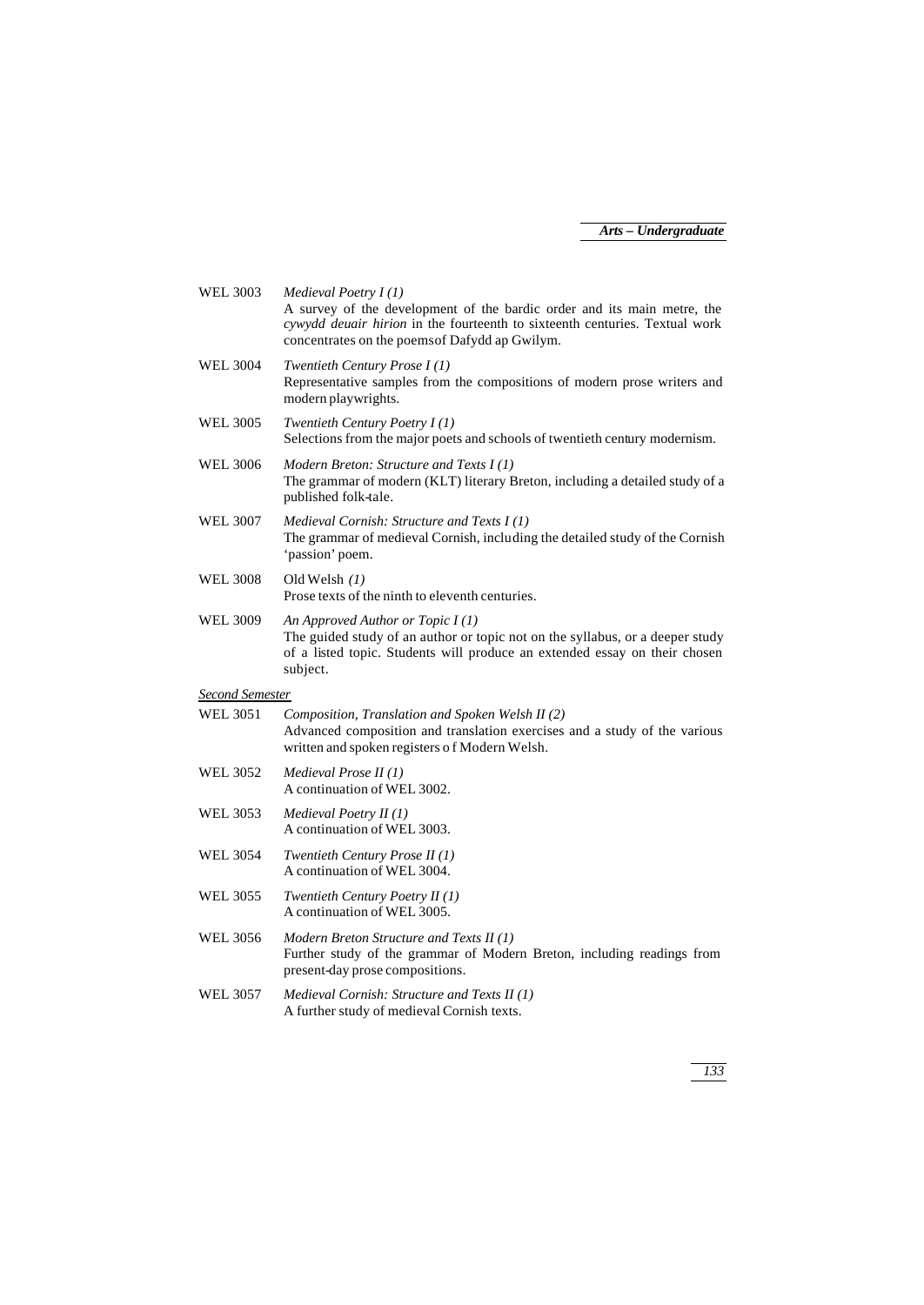- WEL 3058 *History of the Welsh Language (1)* Change and development in orthography and grammatical structure during the medieval and modern period.
- WEL 3059 *An Approved Author or Topic II (1)* A continuation of WEL 3009.

*Notes for Final Year Students:*

- Students selecting Welsh as a major subject in Celtic Studies (Mode III) will take, in addition to the courses listed above, *one* from each of courses WEL 3006-WEL 3009 and WEL 3056-WEL 3059. (Selection will be made in consultation with the Head of Department and will depend on availability).
- Students selecting Welsh as a minor subject in Celtic Studies (Mode III) will choose three from each of courses WEL 3001-WEL 3009 and WEL 3051-WEL 3059. (Selection will be made in consultation with the Head o f Department and will depend on subject combination).